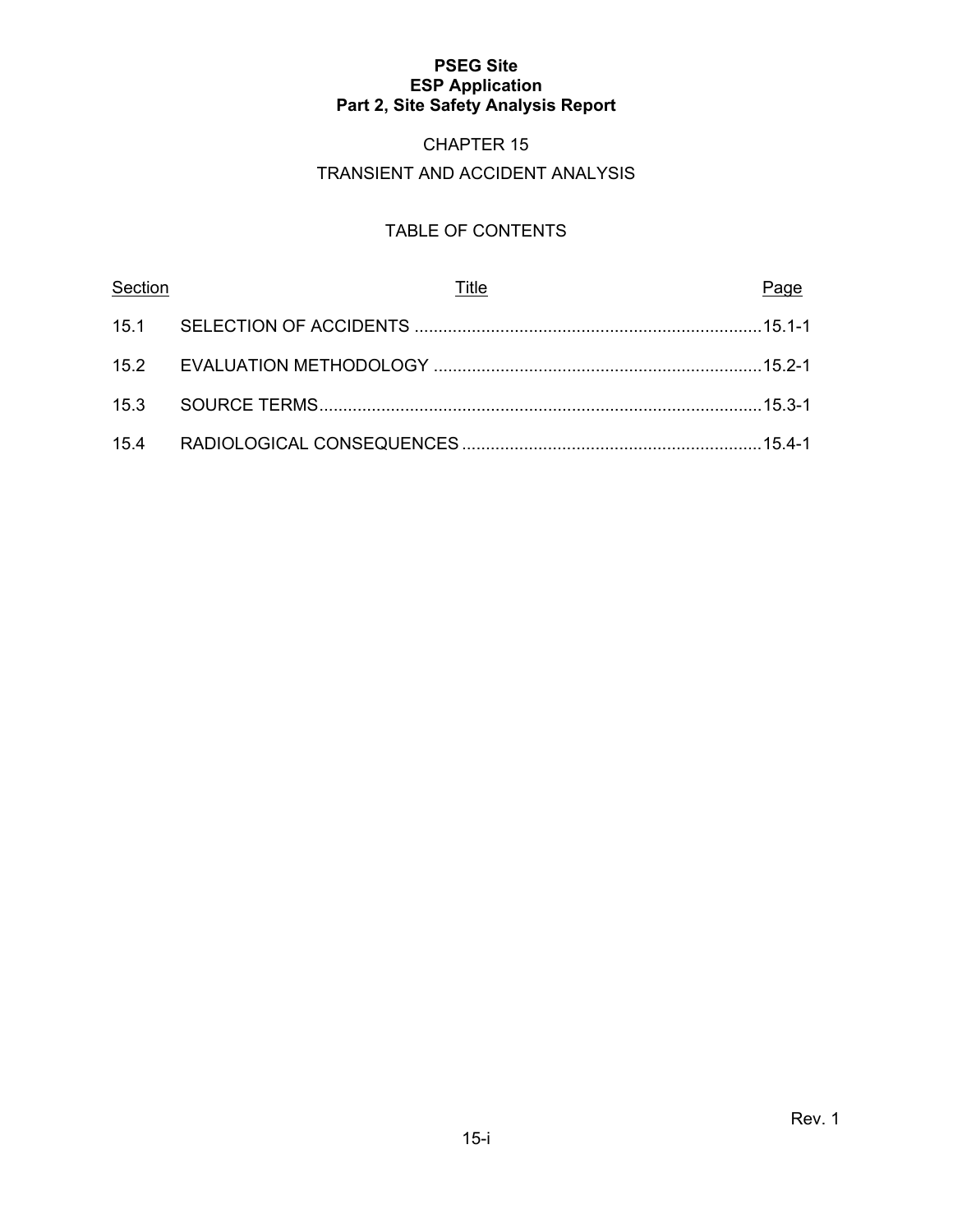# LIST OF TABLES

| <b>Number</b> | <b>Title</b>                                                                                                                                 |
|---------------|----------------------------------------------------------------------------------------------------------------------------------------------|
| $15.3 - 1$    | US-APWR Source Terms - Time Dependent Released Activity during LOCA                                                                          |
| $15.3 - 2$    | US-APWR Source Terms - Time Dependent Released Activity during Steam<br>System Piping Failure (Transient-Initiated Iodine Spike)             |
| $15.3 - 3$    | US-APWR Source Terms - Time Dependent Released Activity during Steam<br>System Piping Failure (Pre-Transient Iodine Spike)                   |
| $15.3 - 4$    | US-APWR Source Terms - Time Dependent Released Activity during Steam<br>Generator Tube Rupture (Transient-Initiated Iodine Spike)            |
| $15.3 - 5$    | US-APWR Source Terms - Time Dependent Released Activity during Steam<br>Generator Tube Rupture (Pre-Transient Iodine Spike)                  |
| $15.3 - 6$    | US-APWR Source Terms – Time Dependent Released Activity during RCP Rotor<br>Seizure                                                          |
| $15.3 - 7$    | US-APWR Source Terms – Time Dependent Released Activity during Rod Ejection<br>Accident                                                      |
| $15.3 - 8$    | US-APWR Source Terms - Time Dependent Released Activity during Fuel<br><b>Handling Accident</b>                                              |
| $15.3 - 9$    | US-APWR Source Terms – Time Dependent Released Activity during Failure of<br><b>Small Lines Carrying Primary Coolant Outside Containment</b> |
| $15.3 - 10$   | ABWR Source Terms – Iodine Activity Release to the Environment during a LOCA                                                                 |
| $15.3 - 11$   | ABWR Source Terms – Noble Gas Activity Release to the Environment during a<br><b>LOCA</b>                                                    |
| $15.3 - 12$   | ABWR Source Terms – Activity Released to the Environment during a Main<br><b>Steamline Break Accident</b>                                    |
| $15.3 - 13$   | ABWR Source Terms - Isotopic Releases during an Instrument Line Break<br>Accident                                                            |
| $15.3 - 14$   | ABWR Source Terms – Isotopic Release to Environment during a Fuel Handling<br>Accident                                                       |
| $15.3 - 15$   | AP1000 Source Terms – Activity Releases for Steam System Piping Failure with<br>Pre-Existing Iodine Spike                                    |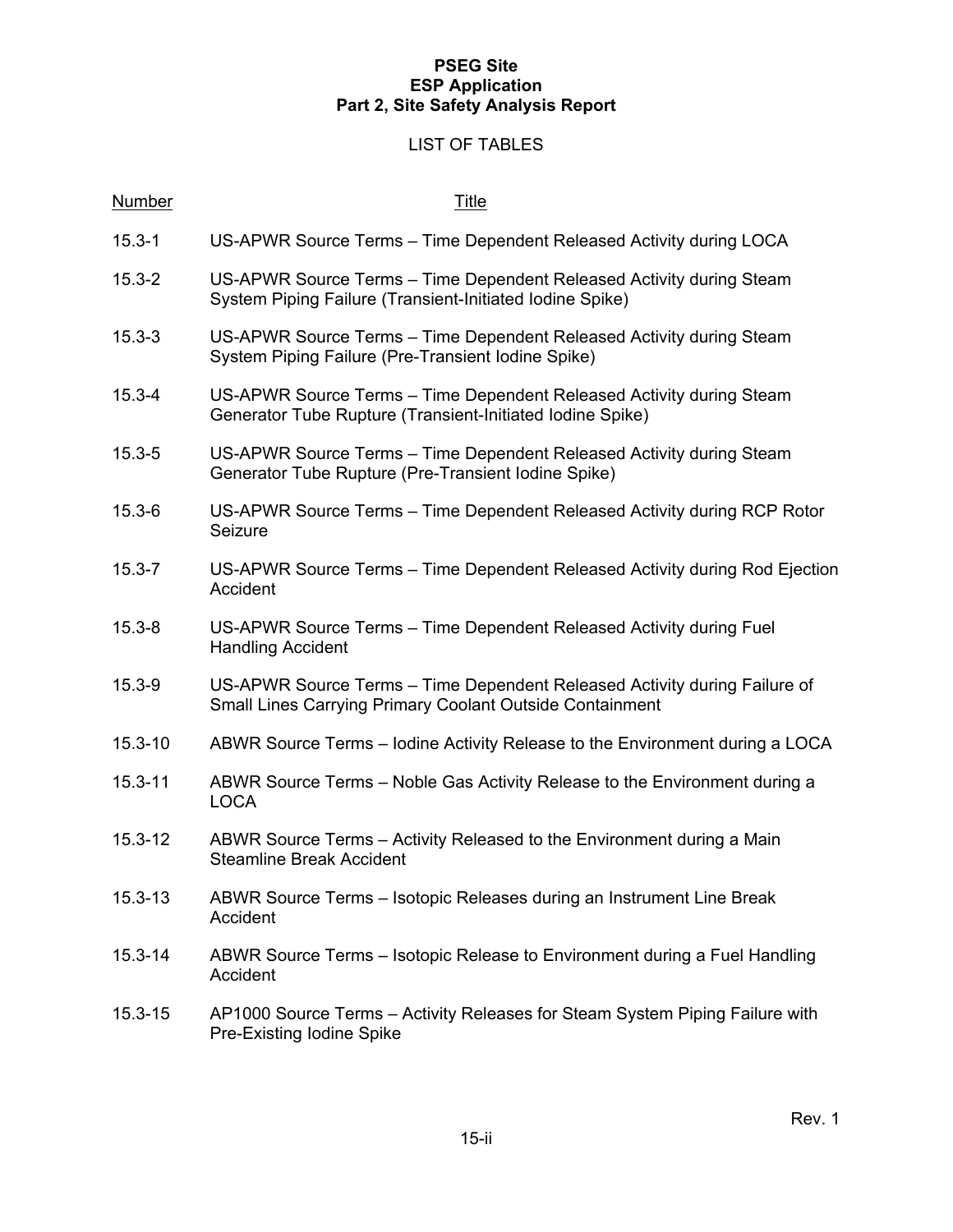#### LIST OF TABLES (CONTINUED)

# Number Title 15.3-16 AP1000 Source Terms – Activity Releases for Steam System Piping Failure with Accident-Initiated Iodine Spike 15.3-17 AP1000 Source Terms – Activity Releases for Reactor Coolant Pump Shaft Seizure 15.3-18 AP1000 Source Terms – Activity Releases for Spectrum of Rod Cluster Control Assembly Ejection Accidents 15.3-19 AP1000 Source Terms – Activity Releases for Failure of Small Lines Carrying Primary Coolant Outside Containment 15.3-20 AP1000 Source Terms – Activity Releases for Steam Generator Tube Rupture with Pre-Existing Iodine Spike 15.3-21 AP1000 Source Terms – Activity Releases for Steam Generator Tube Rupture with Accident-Initiated Iodine Spike 15.3-22 AP1000 Source Terms – Activity Releases for LOCA Resulting from a Spectrum of Postulated Piping Breaks within the Reactor Coolant Pressure Boundary 15.3-23 AP1000 Source Terms – Activity Releases for Fuel Handling Accident 15.3-24 U.S. EPR Source Terms – Radionuclide Releases to Atmosphere for Main Steamline Break with Pre-Accident Iodine Spike 15.3-25 U.S. EPR Source Terms – Radionuclide Releases to Atmosphere for Main Steamline Break with Accident-Induced (Coincident) Iodine Spike 15.3-26A U.S. EPR Source Terms – Radionuclide Releases to Atmosphere for Main Steam Line Break with Accident-Induced 3.3 Percent Clad Failure 15.3-26B U.S. EPR Source Terms – Radionuclide Releases to Atmosphere for Main Steam Line Break with Accident-Induced 0.58 Percent Fuel Overheat 15.3-27 U.S. EPR Source Terms – Radionuclide Releases to Atmosphere for Pump Locked Rotor Accident (LRA) with Accident-Induced 9.5 Percent Clad Failure 15.3-28 U.S. EPR Source Terms – Radionuclide Releases to Atmosphere for Design Basis Small Line Break 15.3-29 U.S. EPR Source Terms – Radionuclide Releases to Atmosphere for Steam

Generator Tube Rupture with Pre-Accident Spike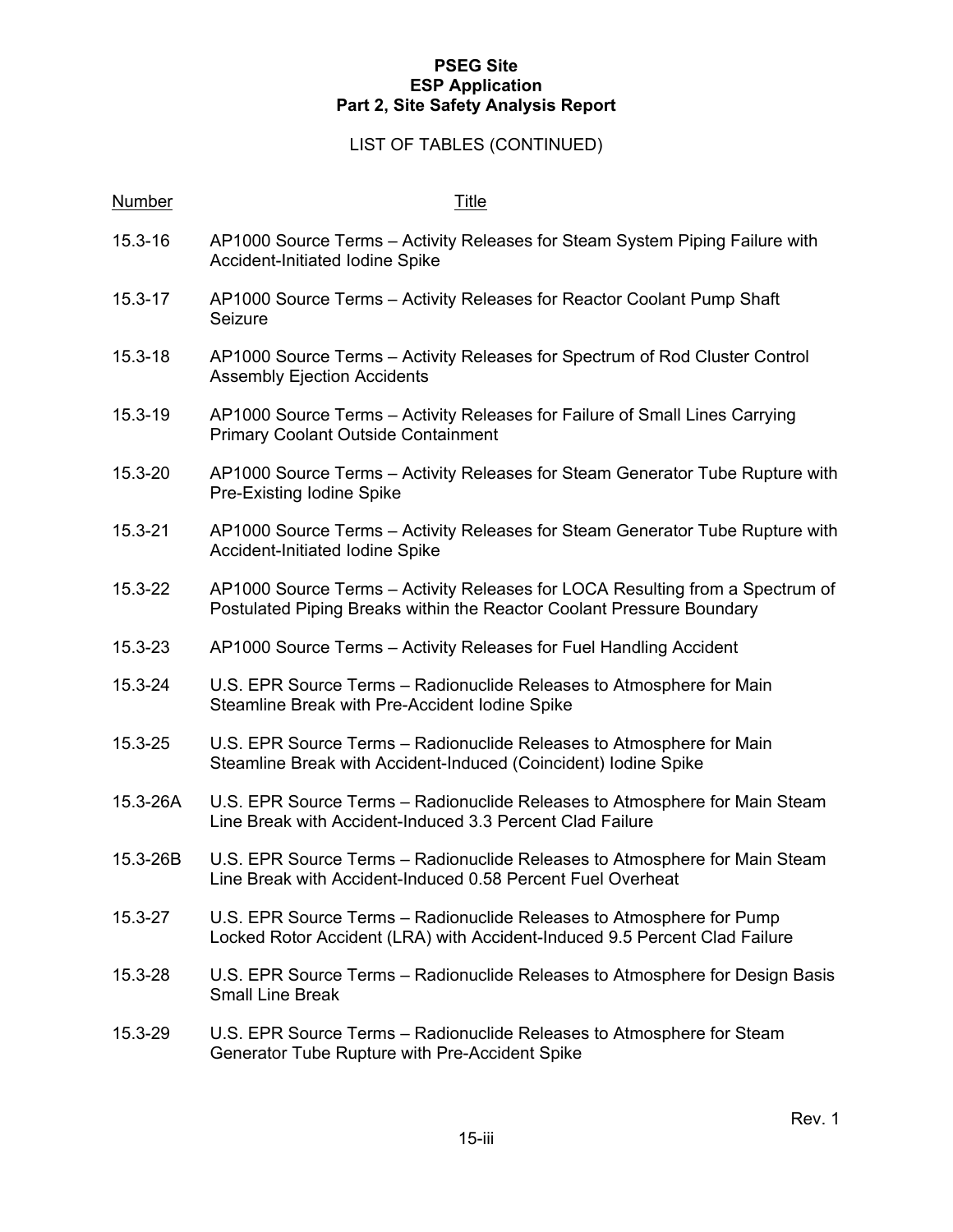# LIST OF TABLES (CONTINUED)

| <b>Number</b> | <b>Title</b>                                                                                                                                    |
|---------------|-------------------------------------------------------------------------------------------------------------------------------------------------|
| 15.3-30       | U.S. EPR Source Terms - Radionuclide Releases to Atmosphere for Steam<br>Generator Tube Rupture with Accident-Induced (Coincident) Iodine Spike |
| 15.3-31       | U.S. EPR Source Terms – Radionuclide Releases to Atmosphere for Design Basis<br><b>LOCA</b>                                                     |
| 15.3-32       | U.S. EPR Source Terms – Radionuclide Releases to Atmosphere for Fuel<br><b>Handling Accident</b>                                                |
| 15.3-33       | U.S. EPR Source Terms – Radionuclide Releases to Atmosphere for Rod Ejection<br>(REA) with Accident-Induced 36.7 Percent Clad Failure           |
| $15.4 - 1$    | US-APWR Radiological Consequences - Atmospheric Dispersion Factors                                                                              |
| $15.4 - 2$    | US-APWR Radiological Consequences - Dose Summary                                                                                                |
| $15.4 - 3$    | ABWR Radiological Consequences - Atmospheric Dispersion Factors                                                                                 |
| $15.4 - 4$    | ABWR Radiological Consequences - Dose Summary                                                                                                   |
| $15.4 - 5$    | ABWR Radiological Consequences - Doses for an Instrument Line Break Accident                                                                    |
| $15.4 - 6$    | ABWR Radiological Consequences - Doses for a Fuel Handling Accident                                                                             |
| $15.4 - 7$    | ABWR Radiological Consequences - Doses for a LOCA                                                                                               |
| $15.4 - 8$    | ABWR Radiological Consequences – Doses for a Main Steamline Break                                                                               |
| $15.4 - 9$    | AP1000 Radiological Consequences - Atmospheric Dispersion Factors                                                                               |
| 15.4-10       | AP1000 Radiological Consequences - Dose Summary                                                                                                 |
| 15.4-11       | AP1000 Radiological Consequences – Doses for a Steam System Piping Failure                                                                      |
| 15.4-12       | AP1000 Radiological Consequences - Doses for a Reactor Coolant Pump Shaft<br>Seizure Accident                                                   |
| $15.4 - 13$   | AP1000 Radiological Consequences - Doses for Spectrum of Rod Cluster Control<br><b>Assembly Ejection Accidents</b>                              |
| $15.4 - 14$   | AP1000 Radiological Consequences - Doses for Failure of Small Lines Carrying<br><b>Primary Coolant Outside Containment</b>                      |
| 15.4-15       | AP1000 Radiological Consequences - Doses for Steam Generator Tube Rupture                                                                       |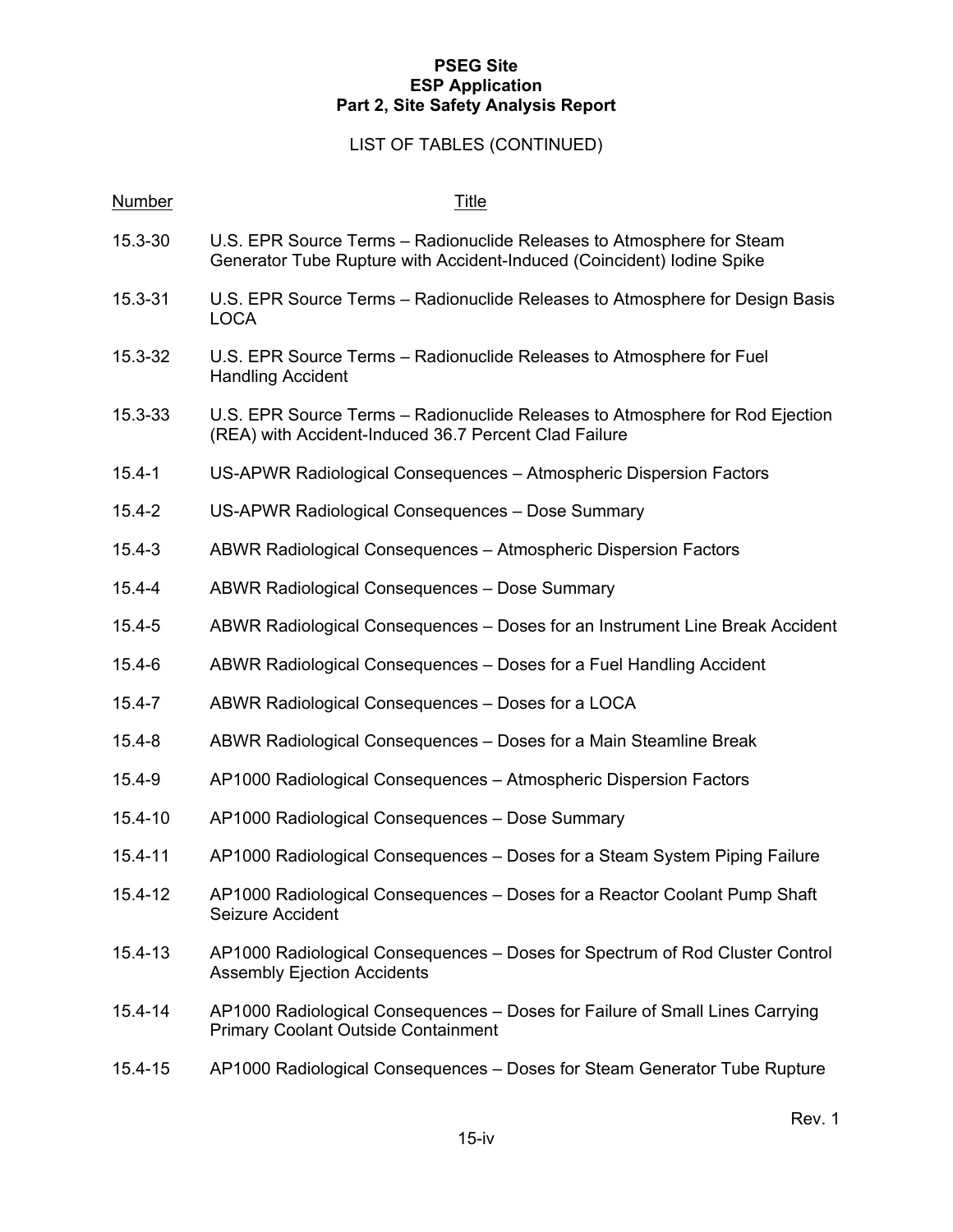# LIST OF TABLES (CONTINUED)

| <b>Number</b> | <u>Title</u>                                                          |
|---------------|-----------------------------------------------------------------------|
| 15.4-16       | AP1000 Radiological Consequences - Doses for LOCA                     |
| $15.4 - 17$   | AP1000 Radiological Consequences - Doses for a Fuel Handling Accident |
| $15.4 - 18$   | U.S. EPR Radiological Consequences - Atmospheric Dispersion Factors   |
| 15.4-19       | U.S. EPR Radiological Consequences - Dose Summary                     |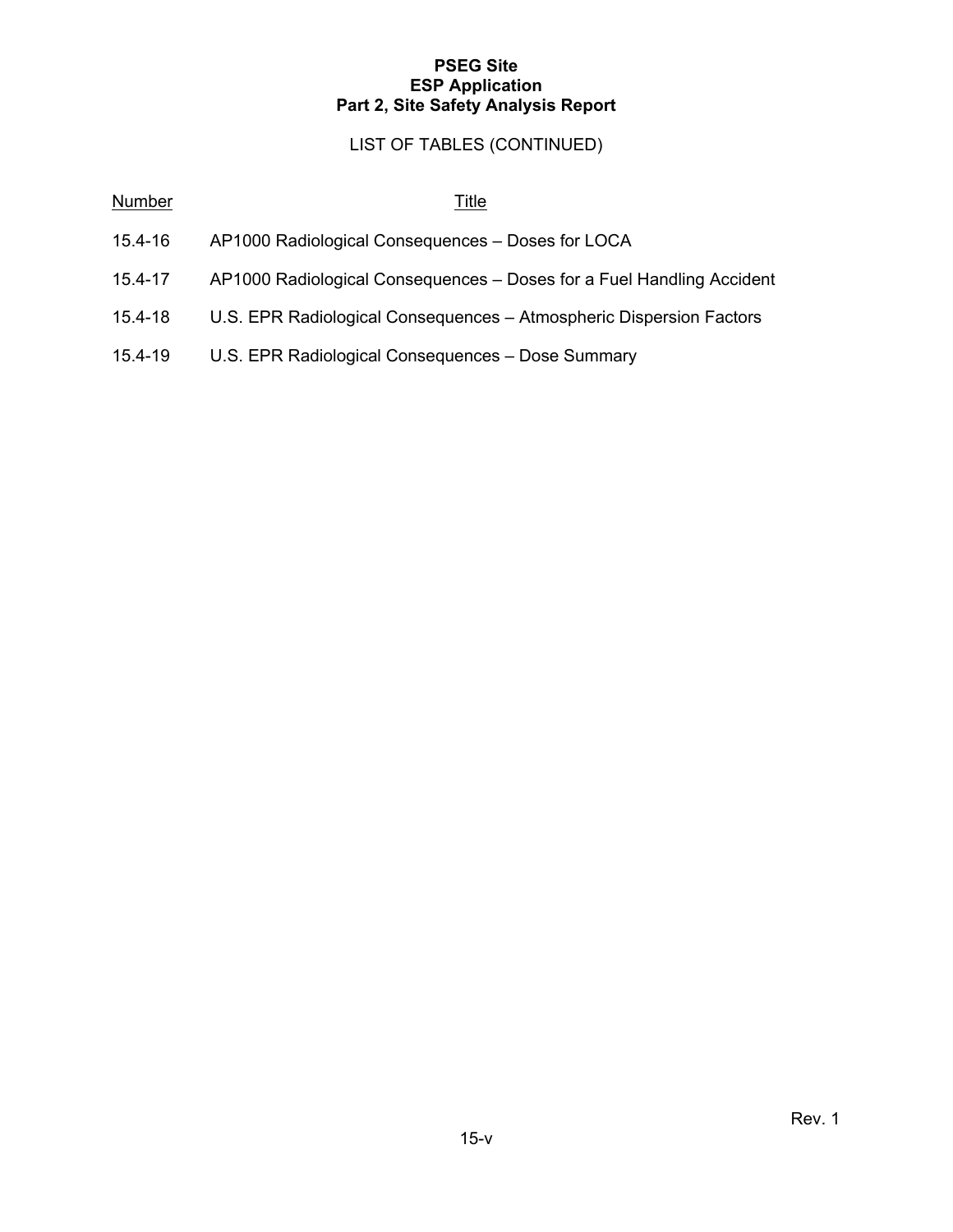# LIST OF FIGURES

Number Title

None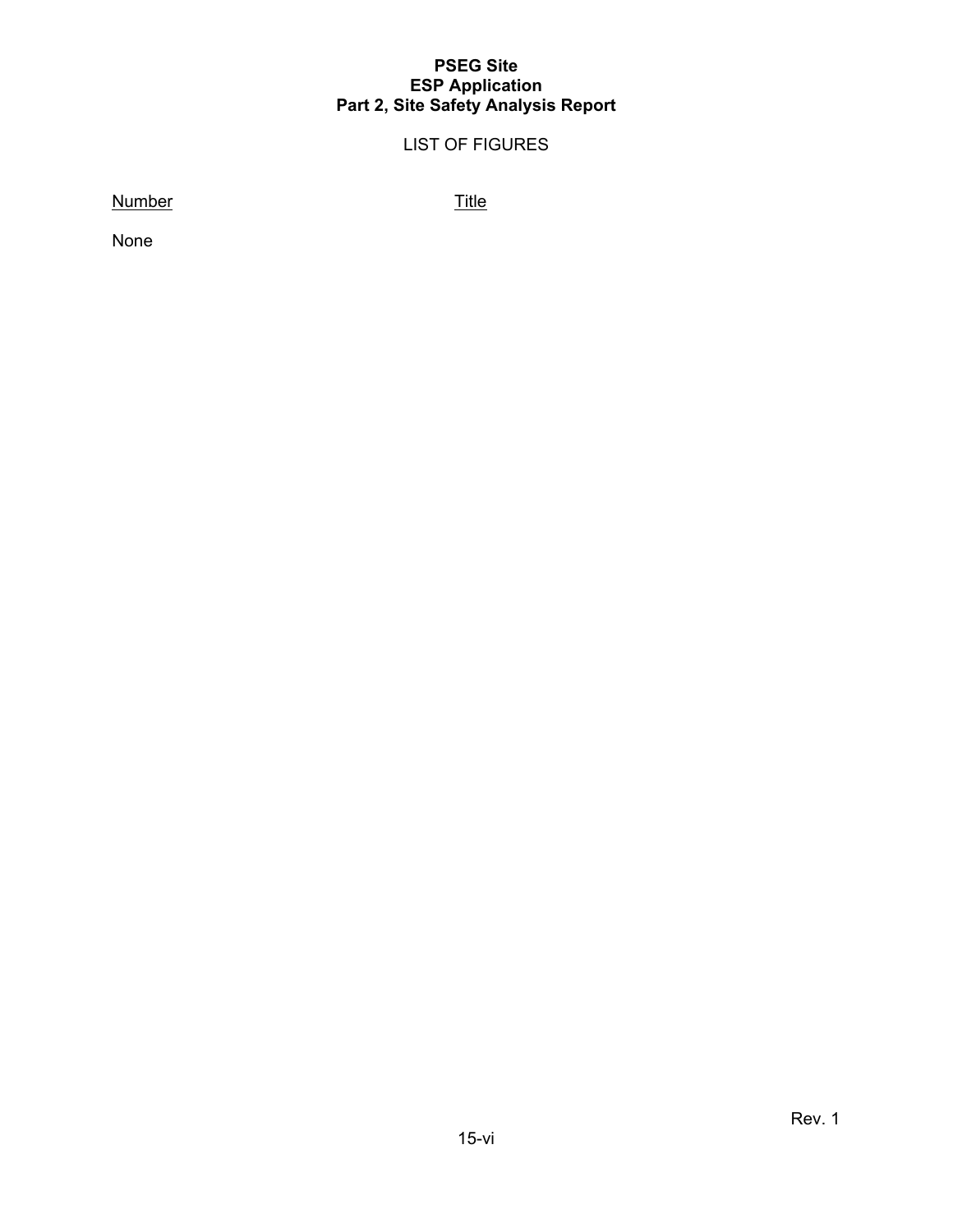#### **CHAPTER 15**

## **TRANSIENT AND ACCIDENT ANALYSES**

#### 15.1 SELECTION OF ACCIDENTS

This chapter contains an analysis of the radiological consequences of design basis accidents at the new plant. This analysis demonstrates the acceptability of the site with respect to the radiological consequence factors identified in 10 CFR 50.34(a)(1) as related to mitigating the radiological consequences of an accident in accordance with 10 CFR 52.17(a)(1). This analysis is performed to exhibit that the new plant can be located at the PSEG Site without undue risk to the health and safety of the public in compliance with the requirements of 10 CFR Part 100.

PSEG is considering constructing an ABWR, AP1000 (dual unit), U.S. EPR, or US-APWR light water reactor (LWR) at the PSEG Site. Although PSEG is using the plant parameter envelope (PPE) approach discussed in Chapter 1, each technology is evaluated individually within this chapter. The analysis is performed for a broad spectrum of representative postulated design basis accidents (DBA) to determine the bounding radiological consequences that affect the safe design and siting of an advanced light-water reactor. The selected accidents are based on the LWR technologies being considered for development and the regulatory guidance for performing DBA analysis. The following accidents are selected from NUREG-0800, *Standard Review Plan for the Review of Safety Analysis Reports for Nuclear Power Plants: LWR Edition,* and Regulatory Guide (RG) 1.183, *Alternative Radiological Source Terms for Evaluating Design Basis Accidents at Nuclear Power Reactors*, Revision 0, 2000, to cover a spectrum of reactor transients and accidents.

- STEAM SYSTEM PIPING FAILURES INSIDE AND OUTSIDE OF CONTAINMENT (AP1000, U.S. EPR, US-APWR), (SRP 15.1.5)
- REACTOR COOLANT PUMP ROTOR SEIZURE (ABWR, AP1000, U.S. EPR, US-APWR), (SRP 15.3.3)
- SPECTRUM OF ROD EJECTION ACCIDENTS (ABWR, AP1000, U.S. EPR, US-APWR), (SRP 15.4.8)
- SPECTRUM OF ROD DROP ACCIDENTS (ABWR), (SRP 15.4.9)
- RADIOLOGICAL CONSEQUENCES OF THE FAILURE OF SMALL LINES CARRYING PRIMARY COOLANT OUTSIDE CONTAINMENT (ABWR, AP1000, U.S. EPR, US-APWR), (SRP 15.6.2)
- RADIOLOGICAL CONSEQUENCES OF STEAM GENERATOR TUBE FAILURE (AP1000, U.S. EPR, US-APWR), (SRP 15.6.3)
- RADIOLOGICAL CONSEQUENCES OF MAIN STEAM LINE FAILURE OUTSIDE CONTAINMENT (ABWR), (SRP 15.6.4)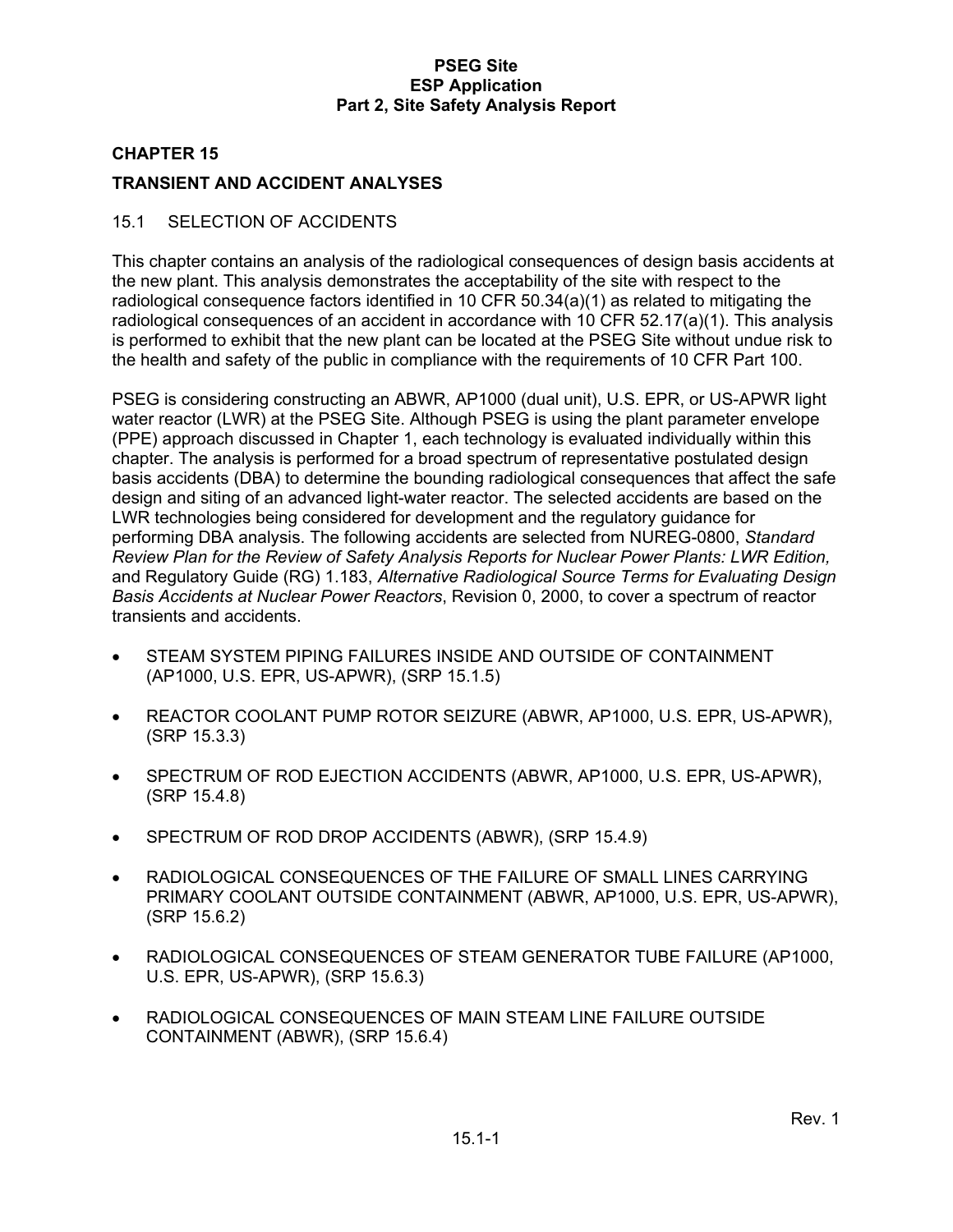- LOSS-OF-COOLANT ACCIDENTS RESULTING FROM SPECTRUM OF POSTULATED PIPING BREAKS WITHIN THE REACTOR COOLANT PRESSURE BOUNDARY (ABWR, AP1000, U.S. EPR, US-APWR), (SRP 15.6.5)
- RADIOLOGICAL CONSEQUENCES OF FUEL HANDLING ACCIDENTS (ABWR, AP1000, U.S. EPR, US-APWR), (SRP 15.7.4)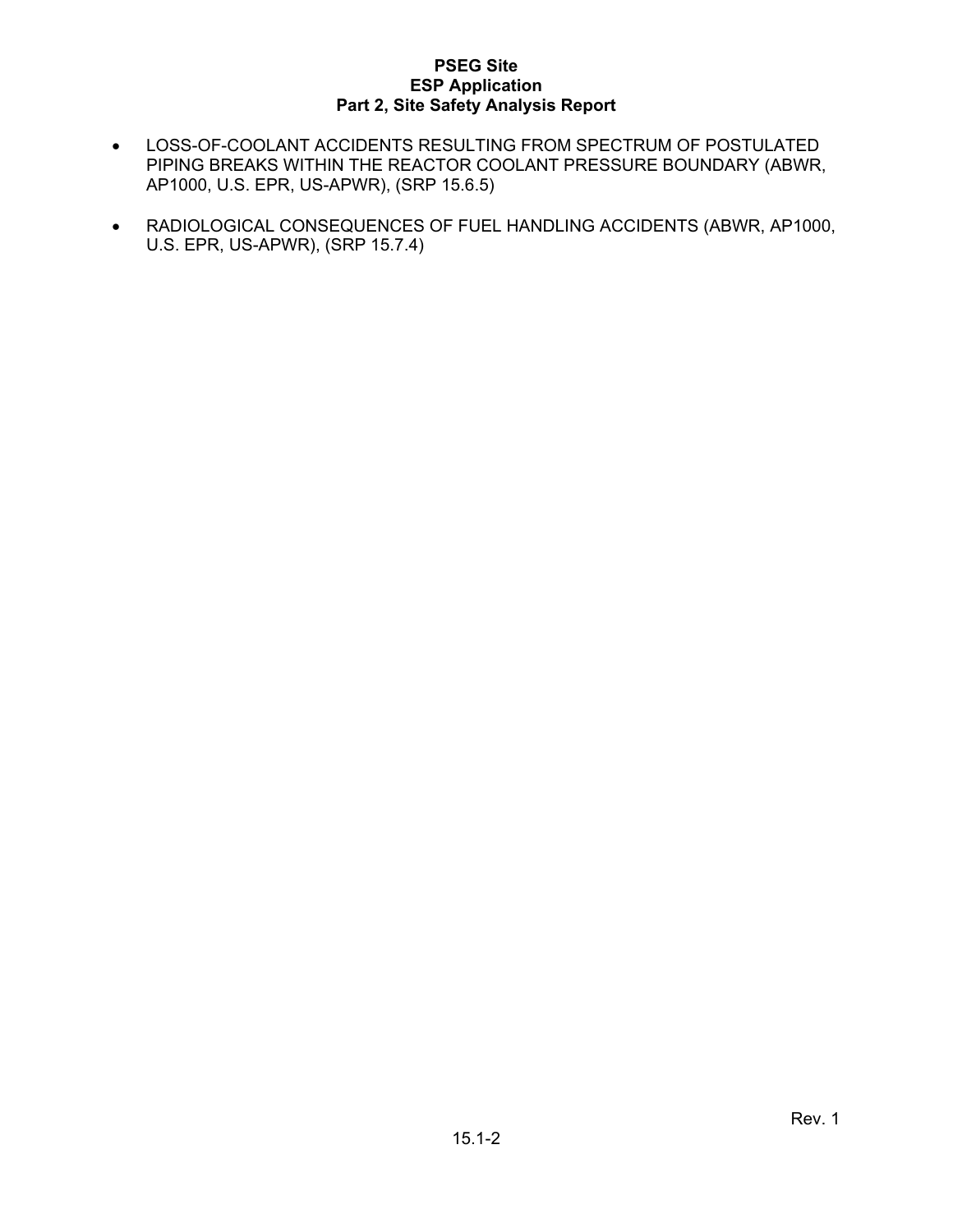# 15.2 EVALUATION METHODOLOGY

Doses for selected accidents involving possible fission product release from a new plant at the PSEG Site are evaluated at the Exclusion Area Boundary (EAB) and at the outer boundary of the low population zone (LPZ) to demonstrate the new plant's capabilities to mitigate the radiological consequences of an accident. Although the emergency safeguard features are expected to prevent core damage and mitigate the release of radioactivity, the bounding Loss of Coolant Accident (LOCA) analysis presumes substantial damage to the core with the release of fission products. Other DBAs of lesser magnitude but greater frequencies of occurrence are not expected to approach the limits of 10 CFR 50.34 or 10 CFR 100 as closely as a LOCA. For these accidents, the more restrictive dose limits in RG 1.183 and NUREG-0800 are invoked to determine that the accidents are acceptable from an overall risk perspective. Accident doses to an individual are evaluated at any point on the EAB and at any point on the outer boundary of the LPZ to meet limits specified in 10 CFR 50.34 and 10 CFR 100. Radiological consequences related to control room personnel will be evaluated as part of the combined license (COL) review.

The dose to an individual located on the EAB or the outer boundary of the LPZ is calculated based on the amount of activity released to the environment, the atmospheric dispersion of the activity during transport from the release point to the dose point, the breathing rate of the individual at the dose point location and the activity-to-dose conversion factors. The atmospheric dispersion factor  $(\gamma/Q)$  is the only site-specific parameter required for determining the dose to an individual. The Design Control Documents (DCDs) have developed  $\gamma$ /Qs that are not expected to be exceeded at most reactor sites. For this evaluation, the accident doses at the EAB and the outer boundary of the LPZ for the new plant at the PSEG Site are obtained using the ratio of the site-specific and design certified  $\gamma$ /Qs for each respective technology and compared to the acceptance criteria in RG 1.183 and NUREG-0800. Site-specific  $\gamma$ /Q values are based on on-site meteorology and developed within Section 2.3. The PSEG Site specific short-term directional dependent  $\chi$ /Qs are calculated using on-site meteorological data and the methodology of RG 1.145*, Atmospheric Dispersion Models for Potential Accident Consequence Assessments at Nuclear Power Plants*, Revision 1, 1983.

The accident dose evaluations are performed using  $\chi$ /Qs and activity releases for the following intervals. The zero to two hour  $\gamma$ /Q value is used for the two hour release duration with the greatest dose consequence at the EAB.

> EAB LPZ 0 to 2 hr. 0 to 8 hr.

 8 to 24 hr. 24 to 96 hr. 96 to 720 hr.

Accident doses for the ABWR are expressed as whole body and thyroid doses consistent with 10 CFR 100. Accident doses for all other technologies evaluated are expressed in total effective dose equivalent (TEDE) consistent with 10 CFR 50.34.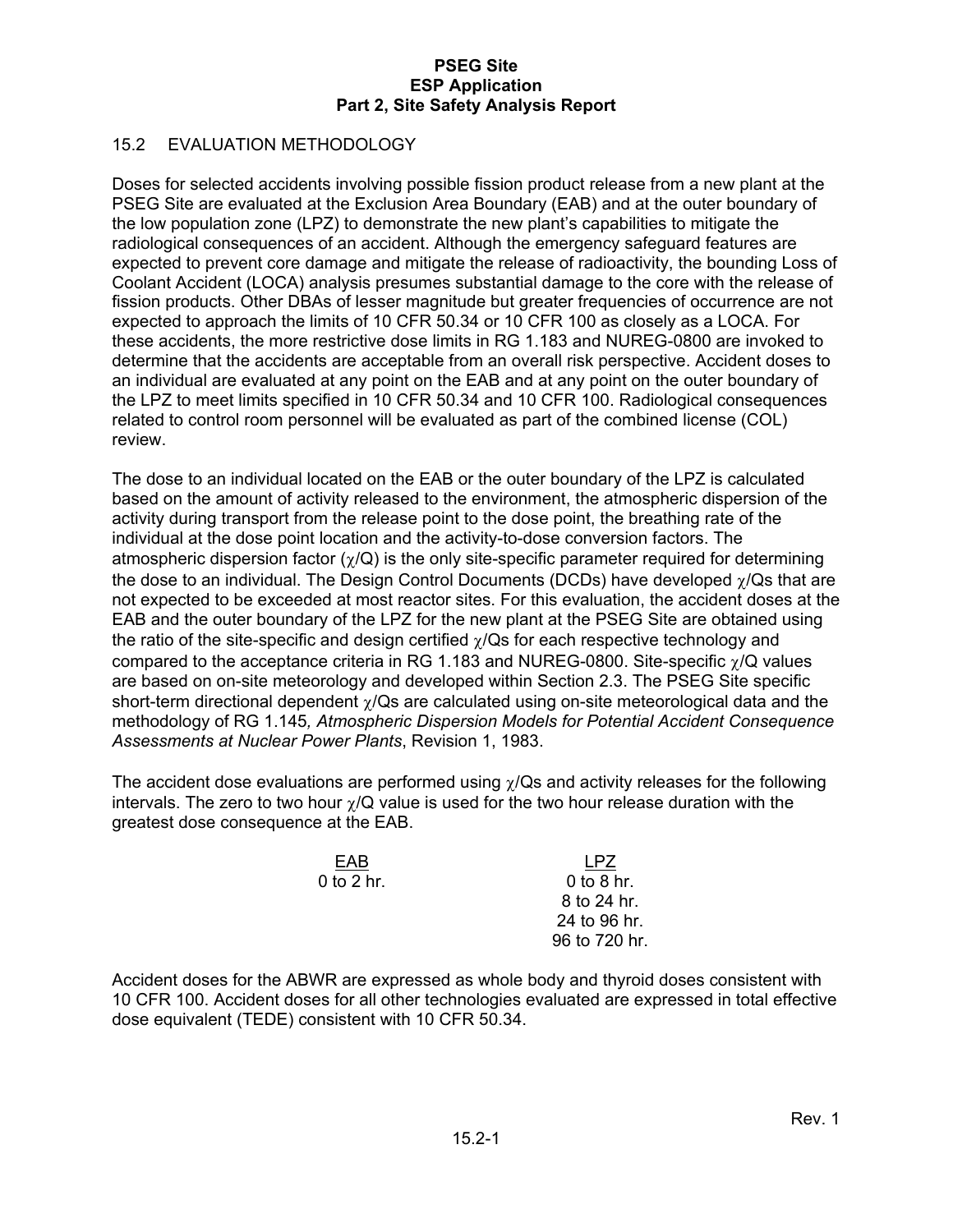#### 15.3 SOURCE TERMS

Dose estimates are calculated using time-dependent activities released to the environment for each DBA. The activities are based on the analyses used to support the reactor standard safety analysis reports. The different reactor technologies use different source terms and approaches in defining the activity releases.

The US-APWR source terms are calculated using the guidance in NUREG-0800 and RG 1.183. Activity releases are calculated for a reactor power level of 4555 MWt (102 percent of rated NSSS power of 4466 MWt). Source terms for the US-APWR are listed in Tables 15.3-1 to 15.3- 9.

The ABWR source terms are calculated using the following guidance:

- RG 1.3, *Assumptions Used for Evaluating the Potential Radiological Consequences of a Loss of Coolant Accident for Boiling Water Reactors*, Revision 2, 1974
- RG 1.25, *Assumptions Used for Evaluating the Potential Radiological Consequences of a Fuel Handling Accident in the Fuel Handling and Storage Facility for Boiling and Pressurized Water Reactors*, Revision 0, 1972
- TID-14844, *Calculation of Distance Factors for Power and Test Reactor Sites,* 1962

The ABWR DCD source terms are given for a reactor power level of 4005 MWt. An uprated, 4300 MWt version of the ABWR is being considered for the PSEG Site. Source terms are calculated for a reactor power level of 4386 MWt (102 percent of the uprated 4300 MWt) by multiplying the source terms in the DCD by a factor of 4386/4005, since activity releases scale directly with power. This is only done for accidents that involved postulated fuel damage (LOCA and fuel handling accidents). The source terms for the ABWR are listed in Tables 15.3-10 to 15.3-14.

There are no radiological consequences for either the control rod drop/rod ejection accident or the reactor internal pump rotor seizure accident for the ABWR. The fine motion control rod drive (FMCRD) system has several new features that are unique compared with locking piston control rod drives. This system removes the basis for the control rod accidents to occur and thus removes the need for any radiological analysis. Further detail on this specific design is provided in ABWR DCD Subsections 15.4.9 and 15.4.10. The reactor internal pump rotor seizure accident does not result in any fuel failures or safety/relief valve (SRV) actuation, and radiological consequences are thus not considered. Further detail on this accident can be found in ABWR DCD Subsection 15.3.3.

The AP1000 source terms and approaches to assessing accidents are based on the Alternate Source Term (AST) methods as described in NUREG-1465, *Accident Source Terms for Light-Water Nuclear Power Plants,* and are in accordance with RG 1.183. Activity releases are calculated at a power level of 3468 MWt (102 percent of rated core power of 3400 MWt). The source terms for the AP1000 are listed in Tables 15.3-15 to 15.3-23.

The U.S. EPR source terms and approaches to assessing accidents are calculated in accordance with NUREG-0800 and RG 1.183. Activity releases are calculated for a reactor power level of 4612 MWt (4590 MWt rated core power + 22 MWt heat balance measurement uncertainty). The source terms for the U.S. EPR are listed in Tables 15.3-24 to 15.3-33.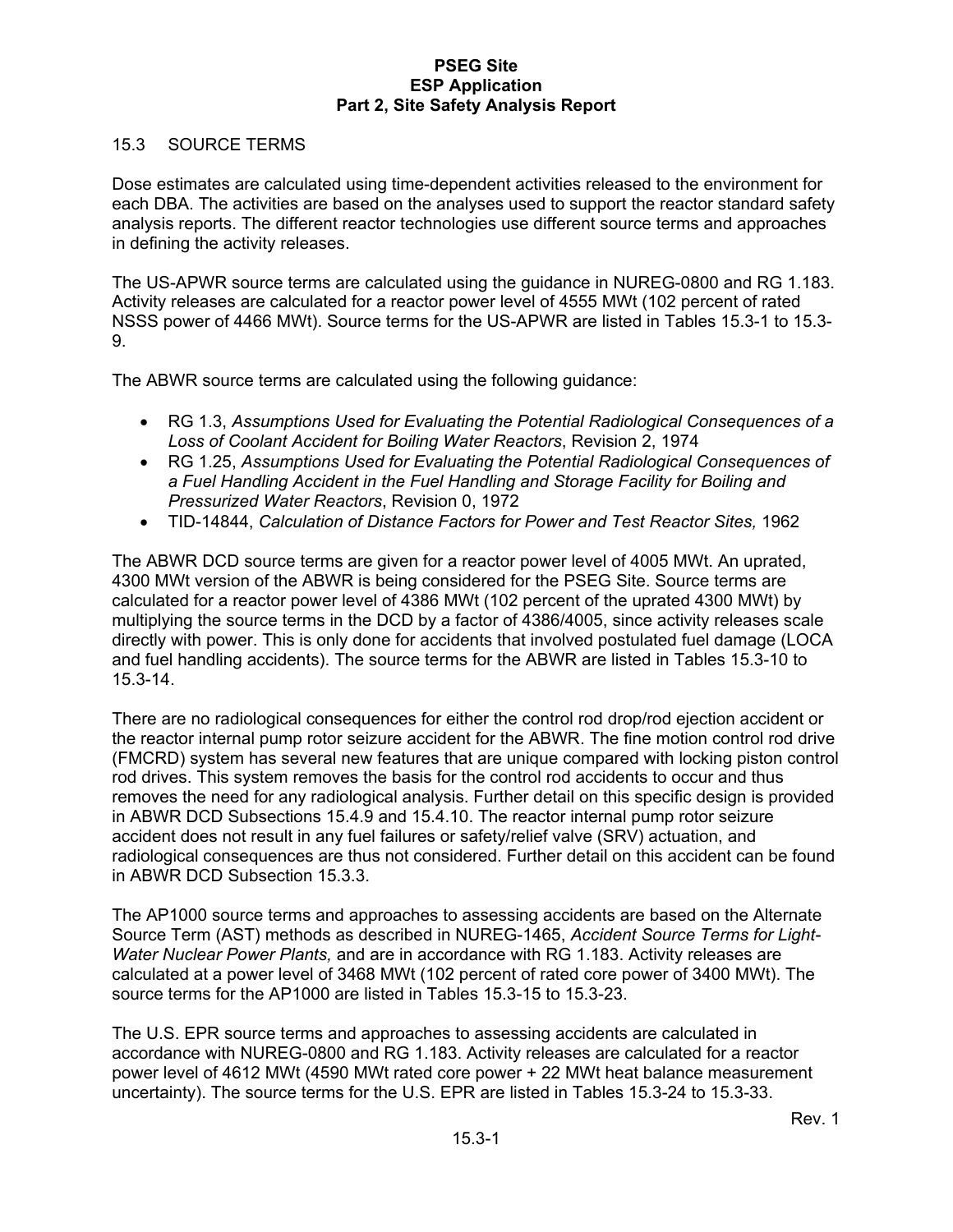# **Table 15.3-1 (Sheet 1 of 2) US-APWR Source Terms Time Dependent Released Activity during LOCA (Ci)**

| <b>Nuclide</b>              | 0 to 8 hr.   | 8 to 24 hr.  | 24 to 96 hr. | 96 to 720 hr. | Total        |  |  |  |
|-----------------------------|--------------|--------------|--------------|---------------|--------------|--|--|--|
| <b>Noble Gases</b>          |              |              |              |               |              |  |  |  |
| <b>Kr-85</b>                | 7.75E+02     | $1.74E + 03$ | $3.92E + 03$ | 3.35E+04      | 3.99E+04     |  |  |  |
| <b>Kr-85m</b>               | $9.16E + 03$ | 4.37E+03     | 1.99E+02     | $0.00E + 00$  | $1.37E + 04$ |  |  |  |
| <b>Kr-87</b>                | 3.54E+03     | 7.83E+01     | $0.00E + 00$ | $0.00E + 00$  | $3.62E + 03$ |  |  |  |
| <b>Kr-88</b>                | 1.68E+04     | 3.68E+03     | 3.70E+01     | $0.00E + 00$  | 2.05E+04     |  |  |  |
| Xe-133                      | 1.26E+05     | 2.76E+05     | 4.93E+05     | 9.77E+05      | 1.87E+06     |  |  |  |
| Xe-135                      | 3.79E+04     | 4.05E+04     | 9.60E+03     | 4.41E+01      | 8.80E+04     |  |  |  |
| lodines                     |              |              |              |               |              |  |  |  |
| $I-131$                     | $1.42E + 03$ | $5.61E + 02$ | 1.85E+03     | 5.60E+03      | $9.43E + 03$ |  |  |  |
| $I-132$                     | $1.50E + 03$ | $1.01E + 02$ | 2.22E+02     | 2.48E+02      | $2.07E + 03$ |  |  |  |
| $I-133$                     | 2.67E+03     | 7.37E+02     | 8.09E+02     | 8.07E+01      | 4.30E+03     |  |  |  |
| $I - 134$                   | 4.22E+02     | 1.84E-01     | $0.00E + 00$ | $0.00E + 00$  | 4.22E+02     |  |  |  |
| $I - 135$                   | 1.95E+03     | 2.44E+02     | 4.67E+01     | 1.20E-01      | $2.24E + 03$ |  |  |  |
| <b>Alkali Metals</b>        |              |              |              |               |              |  |  |  |
| <b>Rb-86</b>                | 1.44E+00     | 1.60E-02     | $0.00E + 00$ | $0.00E + 00$  | 1.45E+00     |  |  |  |
| Cs-134                      | 1.44E+02     | $1.62E + 00$ | $0.00E + 00$ | $0.00E + 00$  | 1.46E+02     |  |  |  |
| Cs-136                      | 3.90E+01     | 4.31E-01     | $0.00E + 00$ | $0.00E + 00$  | $3.94E + 01$ |  |  |  |
| Cs-137                      | 8.19E+01     | 9.21E-01     | 1.00E-03     | $0.00E + 00$  | 8.28E+01     |  |  |  |
| <b>Tellurium Group</b>      |              |              |              |               |              |  |  |  |
| Sb-127                      | $1.04E + 01$ | 1.26E-01     | 1.00E-05     | $0.00E + 00$  | 1.05E+01     |  |  |  |
| Sb-129                      | 1.99E+01     | 6.87E-02     | $0.00E + 00$ | $0.00E + 00$  | 2.00E+01     |  |  |  |
| Te-127                      | $1.04E + 01$ | 1.30E-01     | $0.00E + 00$ | $0.00E + 00$  | $1.05E + 01$ |  |  |  |
| Te-127m                     | 1.39E+00     | 1.80E-02     | $0.00E + 00$ | $0.00E + 00$  | 1.40E+00     |  |  |  |
| Te-129                      | 2.30E+01     | 1.12E-01     | $0.00E + 00$ | $0.00E + 00$  | $2.31E+01$   |  |  |  |
| Te-129m                     | 4.75E+00     | 6.13E-02     | $0.00E + 00$ | $0.00E + 00$  | 4.81E+00     |  |  |  |
| Te-131m                     | 1.36E+01     | 1.44E-01     | $0.00E + 00$ | $0.00E + 00$  | $1.37E + 01$ |  |  |  |
| Te-132                      | 1.41E+02     | 1.71E+00     | 1.00E-04     | $0.00E + 00$  | $1.43E + 02$ |  |  |  |
| <b>Strontium and Barium</b> |              |              |              |               |              |  |  |  |
| <b>Sr-89</b>                | 4.74E+01     | 6.12E-01     | $0.00E + 00$ | $0.00E + 00$  | 4.80E+01     |  |  |  |
| <b>Sr-90</b>                | 3.93E+00     | 5.10E-02     | $0.00E + 00$ | $0.00E + 00$  | 3.98E+00     |  |  |  |
| Sr-91                       | $5.01E + 01$ | 3.54E-01     | 1.00E-03     | $0.00E + 00$  | $5.05E + 01$ |  |  |  |
| <b>Sr-92</b>                | $3.11E + 01$ | 4.95E-02     | $0.00E + 00$ | $0.00E + 00$  | $3.11E + 01$ |  |  |  |
| Ba-139                      | 1.96E+01     | 5.04E-03     | $0.00E + 00$ | $0.00E + 00$  | 1.96E+01     |  |  |  |
| <b>Ba-140</b>               | 7.49E+01     | 9.53E-01     | $0.00E + 00$ | $0.00E + 00$  | 7.59E+1      |  |  |  |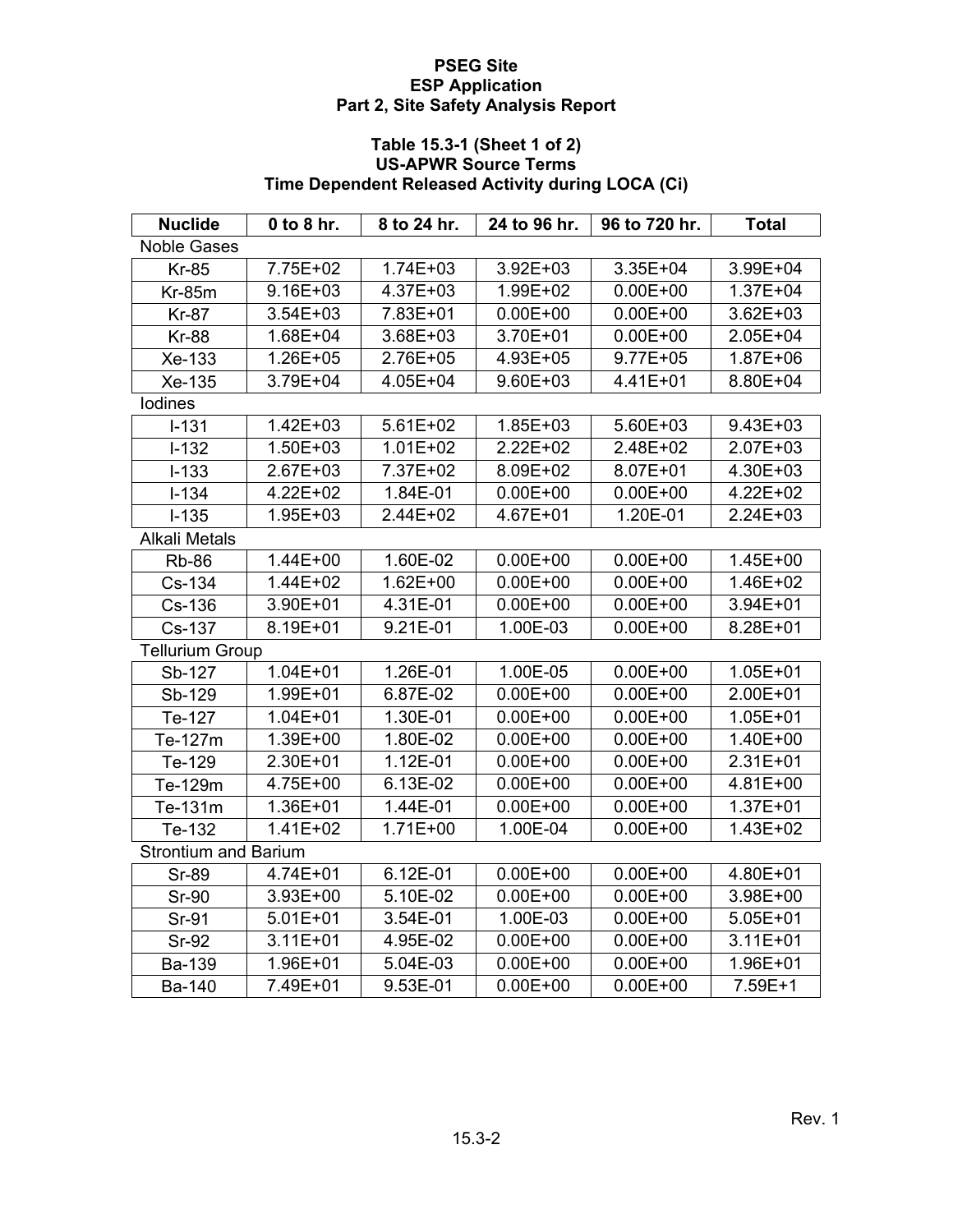# **Table 15.3-1 (Sheet 2 of 2) US-APWR Source Terms Time Dependent Released Activity during LOCA (Ci)**

| <b>Nuclide</b>      | $0$ to $8$ hr. | 8 to 24 hr. | 24 to 96 hr. | 96 to 720 hr. | <b>Total</b> |
|---------------------|----------------|-------------|--------------|---------------|--------------|
| <b>Noble Metals</b> |                |             |              |               |              |
| $Co-58$             | 3.36E-03       | 4.50E-08    | $0.00E + 00$ | $0.00E + 00$  | 3.36E-03     |
| $Co-60$             | 1.59E-02       | 2.00E-04    | 1.01E-06     | $0.00E + 00$  | 1.61E-02     |
| Mo-99               | $9.57E + 00$   | 1.11E-01    | 1.00E-04     | $0.00E + 00$  | 9.68E+00     |
| Tc-99m              | 8.50E+00       | 1.04E-01    | 1.00E-04     | $0.00E + 00$  | 8.60E+00     |
| Ru-103              | 7.62E+00       | 9.83E-02    | 1.01E-04     | $0.00E + 00$  | 7.72E+00     |
| Ru-105              | $3.14E + 00$   | 1.12E-02    | $0.00E + 00$ | $0.00E + 00$  | $3.15E + 00$ |
| Ru-106              | 2.67E+00       | 3.46E-02    | $0.00E + 00$ | $0.00E + 00$  | 2.70E+00     |
| Rh-105              | 4.61E+00       | 5.41E-02    | $0.00E + 00$ | $0.00E + 00$  | 4.67E+00     |
| Lanthanides         |                |             |              |               |              |
| $Y-90$              | 7.44E-02       | 5.12E-03    | 6.06E-06     | $0.00E + 00$  | 7.96E-02     |
| $Y-91$              | 6.00E-01       | 8.54E-03    | $0.00E + 00$ | $0.00E + 00$  | 6.09E-01     |
| $Y-92$              | 4.13E+00       | 1.04E-01    | $0.00E + 00$ | $0.00E + 00$  | 4.24E+00     |
| $Y-93$              | 5.90E-01       | 4.32E-03    | $0.00E + 00$ | $0.00E + 00$  | 5.94E-01     |
| $Zr-95$             | 7.55E-01       | 9.76E-03    | $0.00E + 00$ | $0.00E + 00$  | 7.65E-01     |
| $Zr-97$             | 6.65E-01       | 6.12E-03    | $0.00E + 00$ | $0.00E + 00$  | 6.71E-01     |
| <b>Nb-95</b>        | 7.60E-01       | 9.85E-03    | 1.01E-05     | $0.00E + 00$  | 7.69E-01     |
| La-140              | 1.76E+00       | 1.43E-01    | 2.02E-04     | $0.00E + 00$  | 1.90E+00     |
| La-141              | 4.25E-01       | 1.29E-03    | $0.00E + 00$ | $0.00E + 00$  | 4.27E-01     |
| La-142              | 2.01E-01       | 7.07E-05    | $0.00E + 00$ | $0.00E + 00$  | 2.01E-01     |
| Pr-143              | 6.74E-01       | 8.91E-03    | 1.00E-05     | $0.00E + 00$  | 6.83E-01     |
| Nd-147              | 2.80E-01       | 3.55E-03    | $0.00E + 00$ | $0.00E + 00$  | 2.83E-01     |
| Am-241              | 7.51E-05       | 9.77E-07    | $0.00E + 00$ | $0.00E + 00$  | 7.60E-05     |
| Cm-242              | 1.86E-02       | 2.41E-04    | $0.00E + 00$ | $0.00E + 00$  | 1.88E-02     |
| Cm-244              | 2.26E-03       | 2.93E-05    | $0.00E + 00$ | $0.00E + 00$  | 2.29E-03     |
| Cerium Group        |                |             |              |               |              |
| Ce-141              | 1.78E+00       | 2.29E-02    | $0.00E + 00$ | $0.00E + 00$  | 1.80E+00     |
| Ce-143              | $1.63E + 00$   | 1.78E-02    | $0.00E + 00$ | $0.00E + 00$  | 1.65E+00     |
| Ce-144              | 1.35E+00       | 1.75E-02    | $0.00E + 00$ | $0.00E + 00$  | 1.36E+00     |
| Np-239              | $1.85E + 01$   | 2.16E-01    | 1.00E-05     | $0.00E + 00$  | 1.87E+01     |
| Pu-238              | 5.30E-03       | 6.88E-05    | $0.00E + 00$ | $0.00E + 00$  | 5.37E-03     |
| Pu-239              | 4.00E-04       | 5.19E-06    | $0.00E + 00$ | $0.00E + 00$  | 4.05E-04     |
| Pu-240              | 6.28E-04       | 8.14E-06    | 1.01E-08     | $0.00E + 00$  | 6.36E-04     |
| Pu-241              | 1.39E-01       | 1.81E-03    | $0.00E + 00$ | $0.00E + 00$  | 1.41E-01     |
|                     |                |             |              |               |              |
| Total               | 2.03E+05       | 3.28E+05    | 5.09E+05     | $1.02E + 06$  | 2.06E+06     |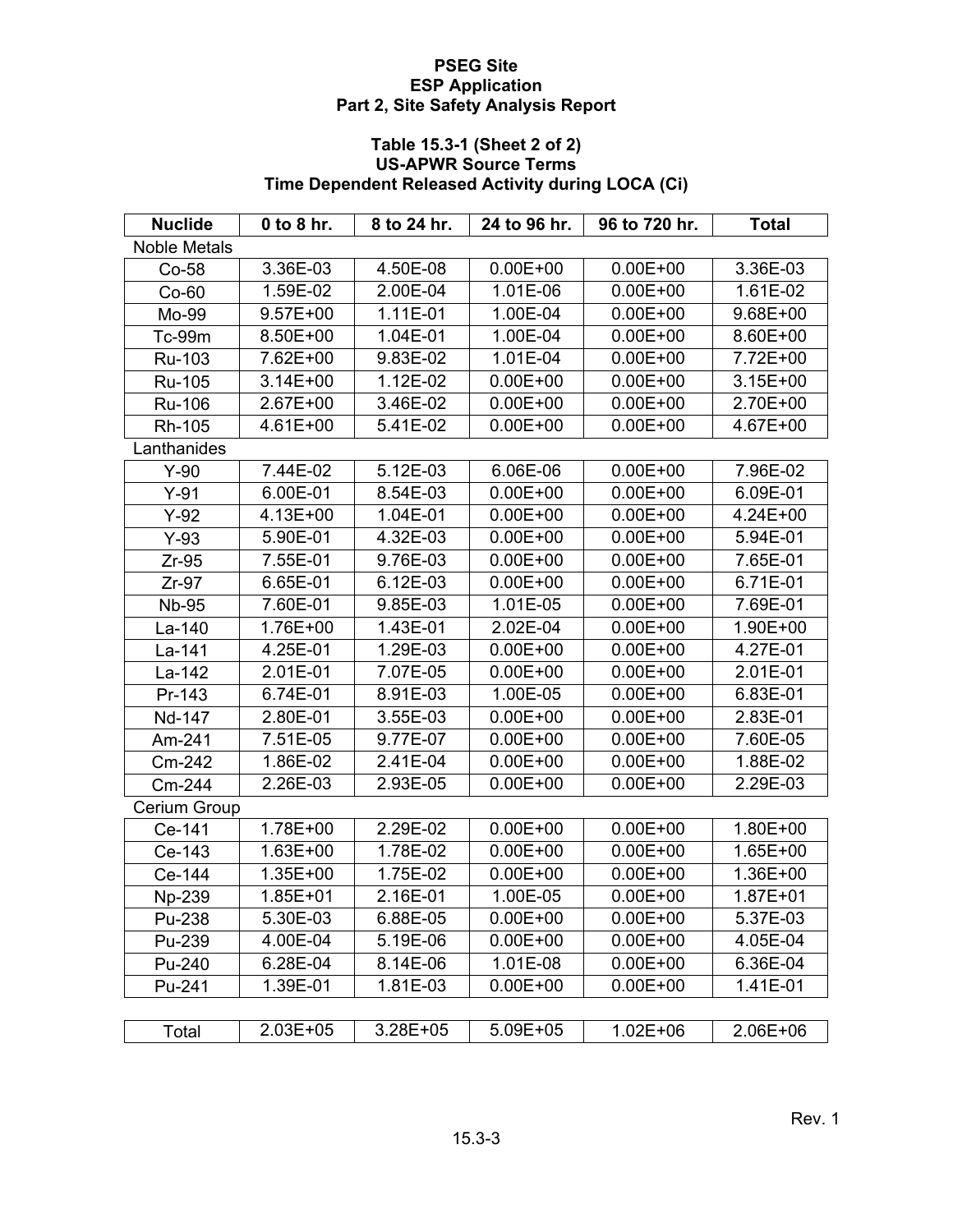#### **Table 15.3-2**

# **US-APWR Source Terms Time Dependent Released Activity during Steam System Piping Failure (Ci) (Transient-Initiated Iodine Spike)**

| <b>Nuclide</b> | 0 to 8 hr.   | 8 to 24 hr.  | 24 to 96 hr. | 96 to 720 hr. | <b>Total</b> |
|----------------|--------------|--------------|--------------|---------------|--------------|
| Noble Gases    |              |              |              |               |              |
| <b>Kr-85</b>   | $3.21E + 01$ | 2.40E+01     | $0.00E + 00$ | $0.00E + 00$  | $5.61E + 01$ |
| $Kr-85m$       | 3.56E-01     | 8.77E-02     | $0.00E + 00$ | $0.00E + 00$  | 4.43E-01     |
| <b>Kr-87</b>   | 9.12E-02     | 1.13E-03     | $0.00E + 00$ | $0.00E + 00$  | 9.23E-02     |
| <b>Kr-88</b>   | 5.10E-01     | 6.46E-02     | $0.00E + 00$ | $0.00E + 00$  | 5.74E-01     |
| Xe-133         | 1.08E+02     | 8.03E+01     | $0.00E + 00$ | $0.00E + 00$  | 1.88E+02     |
| Xe-135         | 7.61E+00     | 1.33E+01     | $0.00E + 00$ | $0.00E + 00$  | 2.09E+01     |
| lodines        |              |              |              |               |              |
| $I - 131$      | $5.05E + 01$ | $6.50E + 01$ | $0.00E + 00$ | $0.00E + 00$  | 1.16E+02     |
| $I-132$        | 9.89E+00     | 1.49E+00     | $0.00E + 00$ | $0.00E + 00$  | $1.14E + 01$ |
| $I - 133$      | 7.65E+01     | 8.09E+01     | $0.00E + 00$ | $0.00E + 00$  | $1.57E + 02$ |
| $I - 134$      | 3.77E+00     | 9.11E-03     | $0.00E + 00$ | $0.00E + 00$  | 3.78E+00     |
| $I - 135$      | 3.77E+01     | $2.45E + 01$ | $0.00E + 00$ | $0.00E + 00$  | $6.21E + 01$ |
| Alkali Metals  |              |              |              |               |              |
| <b>Rb-86</b>   | 8.64E-02     | 1.62E-03     | $0.00E + 00$ | $0.00E + 00$  | 8.80E-02     |
| Cs-134         | 8.80E+00     | 1.68E-01     | $0.00E + 00$ | $0.00E + 00$  | 8.97E+00     |
| Cs-136         | 2.32E+00     | 4.33E-02     | $0.00E + 00$ | $0.00E + 00$  | $2.37E+00$   |
| Cs-137         | 5.01E+00     | 9.56E-02     | $0.00E + 00$ | $0.00E + 00$  | $5.11E+00$   |
|                |              |              |              |               |              |
| Total          | 3.43E+02     | 2.90E+02     | $0.00E + 00$ | $0.00E + 00$  | 6.33E+02     |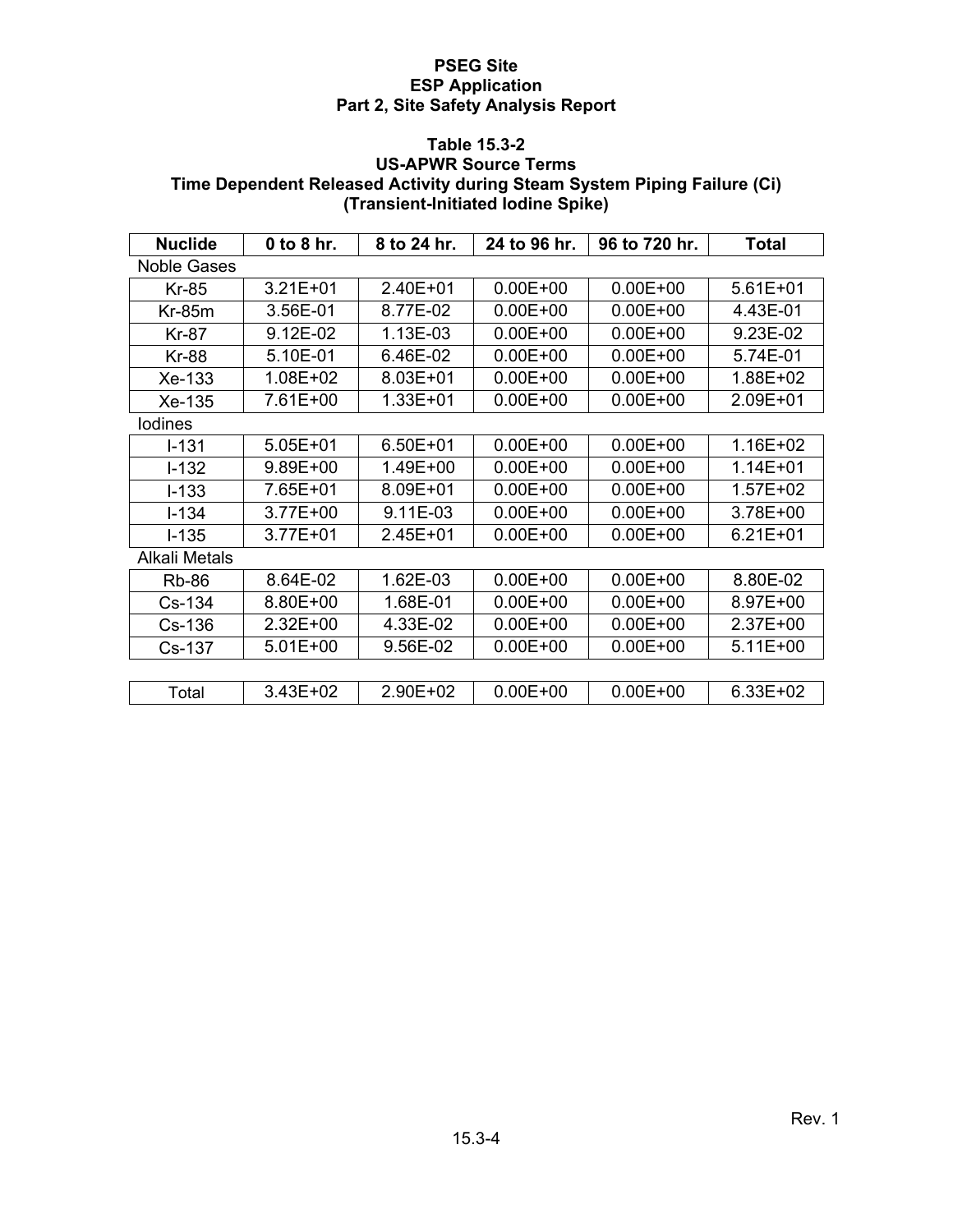#### **Table 15.3-3**

# **US-APWR Source Terms Time Dependent Released Activity during Steam System Piping Failure (Ci) (Pre-Transient Iodine Spike)**

| <b>Nuclide</b>       | $0$ to 8 hr. | 8 to 24 hr.  | 24 to 96 hr. | 96 to 720 hr. | <b>Total</b> |
|----------------------|--------------|--------------|--------------|---------------|--------------|
| Noble Gases          |              |              |              |               |              |
| <b>Kr-85</b>         | $3.21E + 01$ | 2.40E+01     | $0.00E + 00$ | $0.00E + 00$  | $5.61E + 01$ |
| $Kr-85m$             | 3.56E-01     | 8.77E-02     | $0.00E + 00$ | $0.00E + 00$  | 4.43E-01     |
| <b>Kr-87</b>         | 9.12E-02     | 1.13E-03     | $0.00E + 00$ | $0.00E + 00$  | 9.23E-02     |
| <b>Kr-88</b>         | 5.10E-01     | 6.46E-02     | $0.00E + 00$ | $0.00E + 00$  | 5.74E-01     |
| Xe-133               | $1.07E + 02$ | 7.75E+01     | $0.00E + 00$ | $0.00E + 00$  | 1.85E+02     |
| Xe-135               | 4.38E+00     | 3.39E+00     | $0.00E + 00$ | $0.00E + 00$  | 7.78E+00     |
| lodines              |              |              |              |               |              |
| $I - 131$            | $1.72E + 01$ | 7.25E+00     | $0.00E + 00$ | $0.00E + 00$  | 2.44E+01     |
| $I - 132$            | 6.18E+00     | 1.66E-01     | $0.00E + 00$ | $0.00E + 00$  | 6.35E+00     |
| $I - 133$            | 2.79E+01     | $9.03E + 00$ | $0.00E + 00$ | $0.00E + 00$  | 3.69E+01     |
| $I - 134$            | 3.49E+00     | 1.01E-03     | $0.00E + 00$ | $0.00E + 00$  | 3.49E+00     |
| $I - 135$            | $1.62E + 01$ | 2.73E+00     | $0.00E + 00$ | $0.00E + 00$  | 1.89E+01     |
| <b>Alkali Metals</b> |              |              |              |               |              |
| <b>Rb-86</b>         | 8.64E-02     | 1.62E-03     | $0.00E + 00$ | $0.00E + 00$  | 8.80E-02     |
| Cs-134               | 8.80E+00     | 1.68E-01     | $0.00E + 00$ | $0.00E + 00$  | 8.97E+00     |
| $Cs-136$             | 2.32E+00     | 4.33E-02     | $0.00E + 00$ | $0.00E + 00$  | $2.37E+00$   |
| Cs-137               | 5.01E+00     | 9.56E-02     | $0.00E + 00$ | $0.00E + 00$  | $5.11E+00$   |
|                      |              |              |              |               |              |
| Total                | 2.32E+02     | 1.25E+02     | $0.00E + 00$ | $0.00E + 00$  | 3.56E+02     |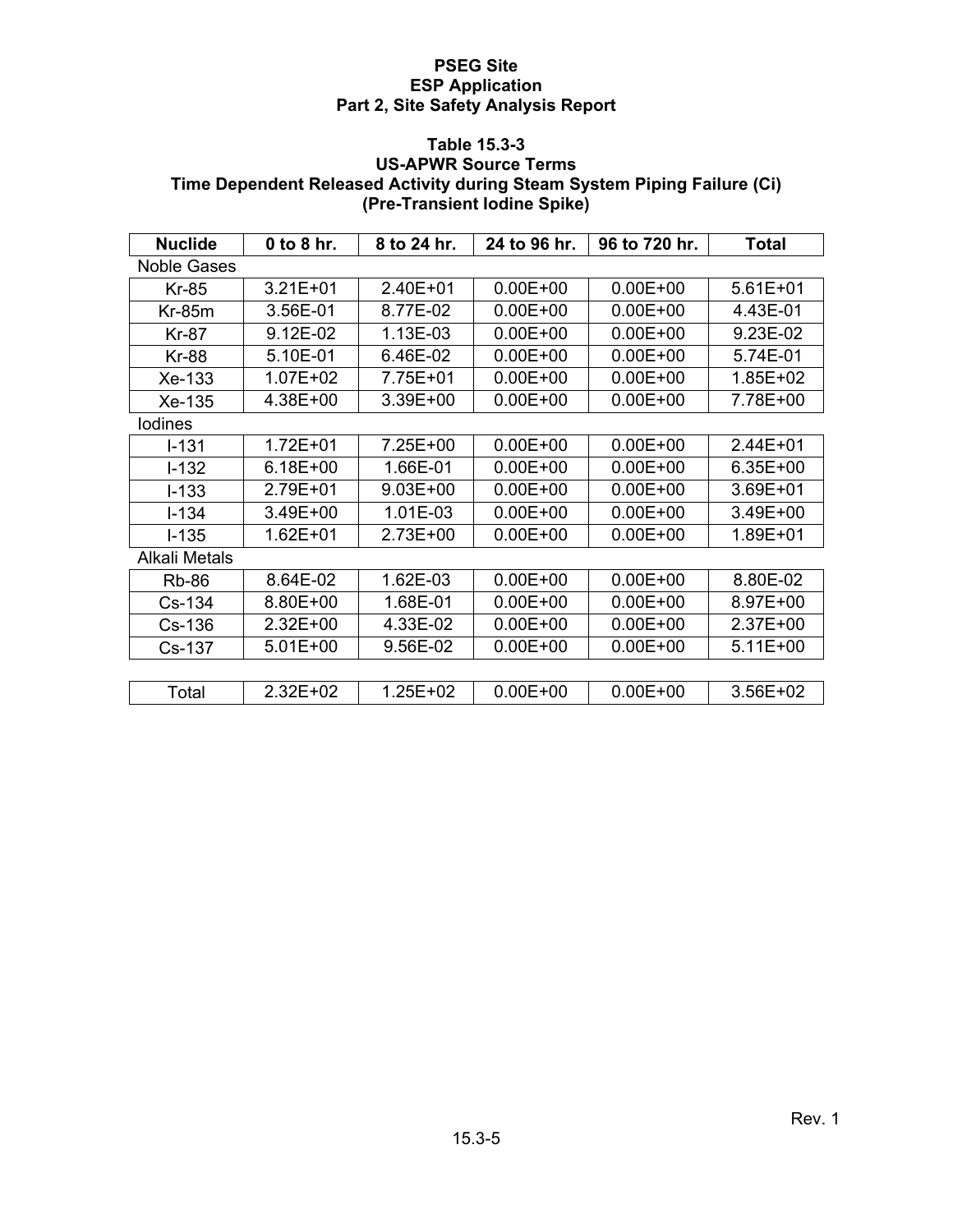## **Table 15.3-4**

## **US-APWR Source Terms Time Dependent Released Activity during Steam Generator Tube Rupture (Ci) (Transient-Initiated Iodine Spike)**

| <b>Nuclide</b> | 0 to 8 hr.   | 8 to 24 hr.  | 24 to 96 hr. | 96 to 720 hr. | Total        |
|----------------|--------------|--------------|--------------|---------------|--------------|
| Noble Gases    |              |              |              |               |              |
| Kr-85          | $3.43E + 03$ | 4.64E+01     | $2.06E + 02$ | 1.59E+03      | $5.27E + 03$ |
| $Kr-85m$       | $6.17E + 01$ | 9.70E-02     | 8.00E-03     | $0.00E + 00$  | $6.18E + 01$ |
| <b>Kr-87</b>   | 3.40E+01     | $0.00E + 00$ | $0.00E + 00$ | $0.00E + 00$  | $3.40E + 01$ |
| <b>Kr-88</b>   | $1.11E + 02$ | 6.00E-02     | 1.00E-02     | $0.00E + 00$  | $1.11E+02$   |
| Xe-133         | 1.16E+04     | 1.45E+02     | 5.06E+02     | 9.44E+02      | $1.32E + 04$ |
| Xe-135         | 3.70E+02     | $3.82E + 00$ | 6.70E-01     | $0.00E + 00$  | $3.74E + 02$ |
| lodines        |              |              |              |               |              |
| $I - 131$      | 1.10E+02     | $1.03E + 01$ | $0.00E + 00$ | $0.00E + 00$  | $1.20E + 02$ |
| $I - 132$      | $5.24E + 01$ | 2.12E-01     | $0.00E + 00$ | $0.00E + 00$  | $5.26E + 01$ |
| $I - 133$      | 1.87E+02     | 1.27E+01     | $0.00E + 00$ | $0.00E + 00$  | $2.00E + 02$ |
| $I - 134$      | $3.05E + 01$ | 1.06E-03     | $0.00E + 00$ | $0.00E + 00$  | $3.05E + 01$ |
| $I - 135$      | $1.19E + 02$ | $3.74E + 00$ | $0.00E + 00$ | $0.00E + 00$  | $1.23E + 02$ |
| Alkali Metals  |              |              |              |               |              |
| <b>Rb-86</b>   | 4.54E-03     | 5.44E-04     | $0.00E + 00$ | $0.00E + 00$  | 5.09E-03     |
| $Cs-134$       | 4.63E-01     | 5.63E-02     | $0.00E + 00$ | $0.00E + 00$  | 5.19E-01     |
| $Cs-136$       | 1.22E-01     | 1.45E-02     | $0.00E + 00$ | $0.00E + 00$  | 1.37E-01     |
| Cs-137         | 2.64E-01     | 3.21E-02     | $0.00E + 00$ | $0.00E + 00$  | 2.96E-01     |
|                |              |              |              |               |              |
| Total          | $1.61E + 04$ | $2.22E + 02$ | 7.12 E+02    | $2.53E+03$    | $1.96E + 04$ |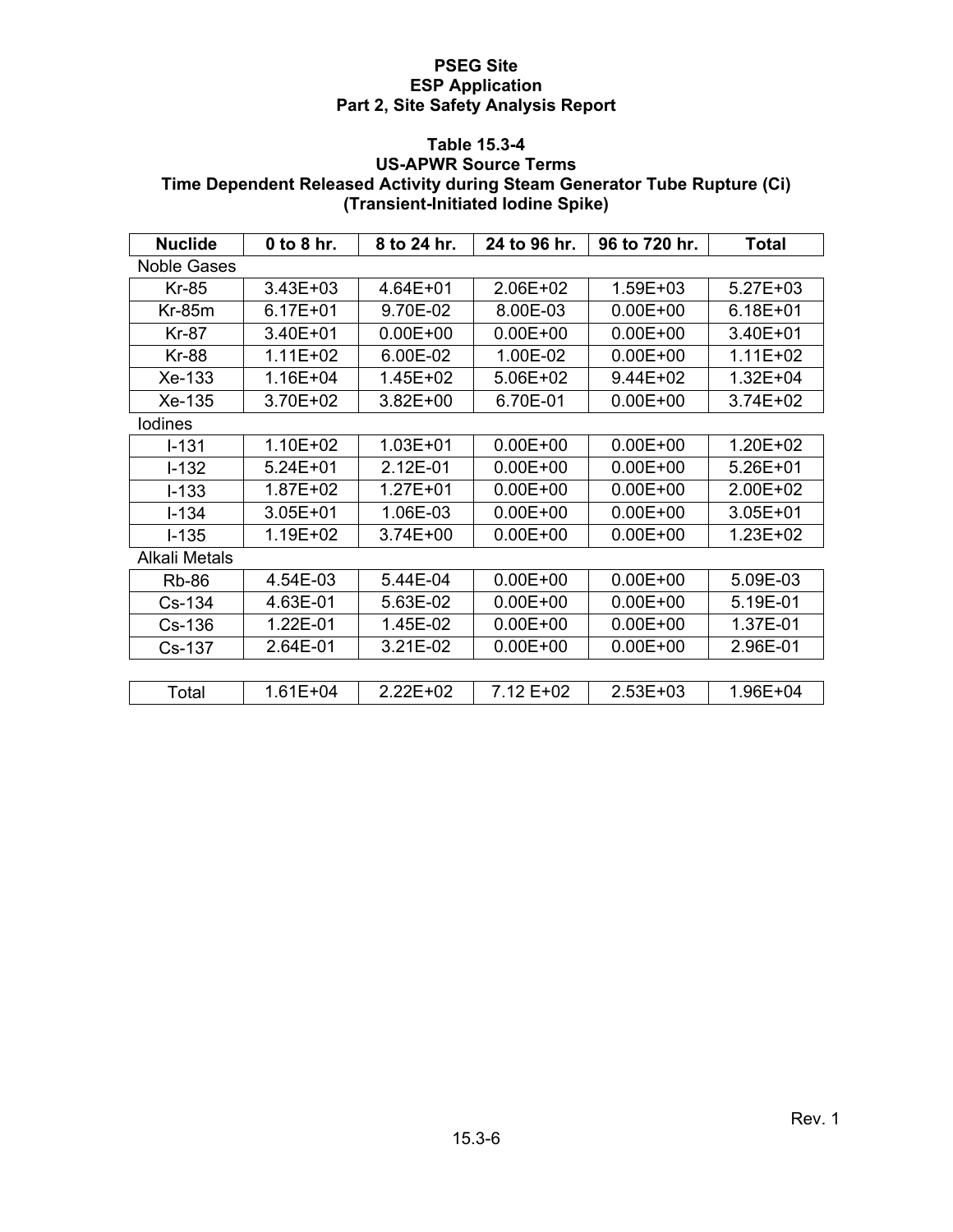#### **Table 15.3-5**

## **US-APWR Source Terms Time Dependent Released Activity during Steam Generator Tube Rupture (Ci) (Pre-Transient Iodine Spike)**

| <b>Nuclide</b> | 0 to 8 hr.   | 8 to 24 hr.  | 24 to 96 hr. | 96 to 720 hr. | Total        |
|----------------|--------------|--------------|--------------|---------------|--------------|
| Noble Gases    |              |              |              |               |              |
| <b>Kr-85</b>   | $3.43E + 03$ | 4.64E+01     | $2.06E + 02$ | 1.59E+03      | $5.27E + 03$ |
| Kr-85m         | $6.17E + 01$ | 9.70E-02     | 8.00E-03     | $0.00E + 00$  | $6.18E + 01$ |
| <b>Kr-87</b>   | 3.40E+01     | $0.00E + 00$ | $0.00E + 00$ | $0.00E + 00$  | $3.40E + 01$ |
| <b>Kr-88</b>   | 1.11E+02     | 6.00E-02     | 1.00E-02     | $0.00E + 00$  | $1.11E + 02$ |
| Xe-133         | 1.16E+04     | 1.44E+02     | 5.06E+02     | 9.44E+02      | $1.32E + 04$ |
| Xe-135         | 3.75E+02     | 2.18E+00     | 6.70E-01     | $0.00E + 00$  | 3.78E+02     |
| lodines        |              |              |              |               |              |
| $I - 131$      | 4.18E+02     | $1.81E + 00$ | $0.00E + 00$ | $0.00E + 00$  | 4.20E+02     |
| $I - 132$      | 2.09E+02     | 3.92E-02     | $0.00E + 00$ | $0.00E + 00$  | 2.09E+02     |
| $I - 133$      | 7.16E+02     | $2.24E + 00$ | $0.00E + 00$ | $0.00E + 00$  | 7.18E+02     |
| $I - 134$      | 1.28E+02     | 6.00E-05     | $0.00E + 00$ | $0.00E + 00$  | 1.28E+02     |
| $I - 135$      | 4.61E+02     | 6.70E-01     | $0.00E + 00$ | $0.00E + 00$  | $4.62E + 02$ |
| Alkali Metals  |              |              |              |               |              |
| <b>Rb-86</b>   | 4.54E-03     | 5.44E-04     | $0.00E + 00$ | $0.00E + 00$  | 5.09E-03     |
| $Cs-134$       | 4.63E-01     | 5.63E-02     | $0.00E + 00$ | $0.00E + 00$  | 5.19E-01     |
| Cs-136         | 1.22E-01     | 1.45E-02     | $0.00E + 00$ | $0.00E + 00$  | 1.37E-01     |
| Cs-137         | 2.64E-01     | 3.21E-02     | $0.00E + 00$ | $0.00E + 00$  | 2.96E-01     |
|                |              |              |              |               |              |
| Total          | 1.76E+04     | 1.98E+02     | 7.12E+02     | $2.53E + 03$  | $2.10E + 04$ |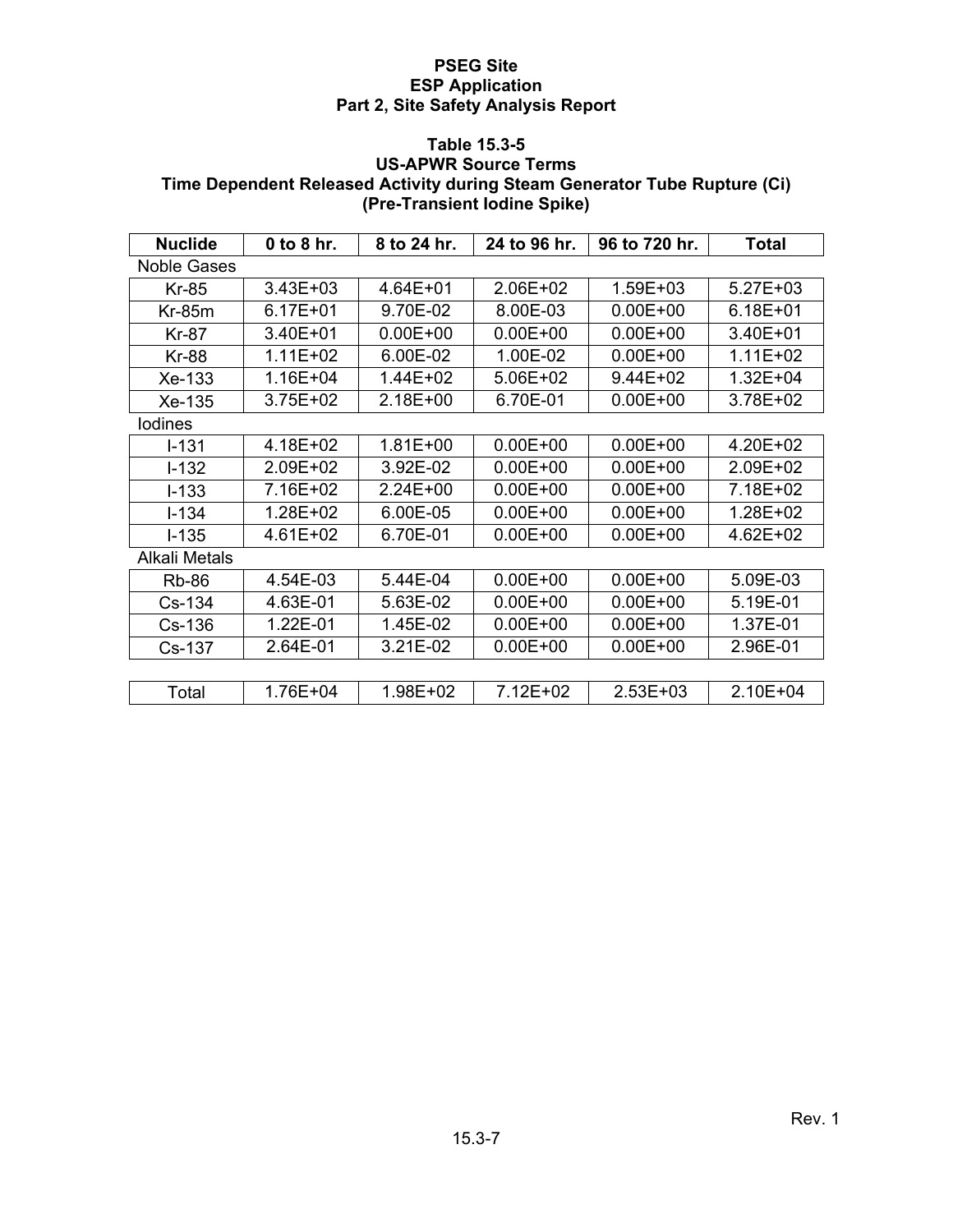# **Table 15.3-6 US-APWR Source Terms Time Dependent Released Activity during RCP Rotor Seizure (Ci)**

| <b>Nuclide</b>       | 0 to 8 hr.   | 8 to 24 hr.  | 24 to 96 hr. | 96 to 720 hr. | Total        |
|----------------------|--------------|--------------|--------------|---------------|--------------|
| <b>Noble Gases</b>   |              |              |              |               |              |
| <b>Kr-85</b>         | $1.12E + 02$ | 8.40E+01     | $0.00E + 00$ | $0.00E + 00$  | 1.96E+02     |
| $Kr-85m$             | 6.40E+02     | 1.58E+02     | $0.00E + 00$ | $0.00E + 00$  | 7.98E+02     |
| <b>Kr-87</b>         | $5.02E + 02$ | $6.21E + 00$ | $0.00E + 00$ | $0.00E + 00$  | $5.08E + 02$ |
| <b>Kr-88</b>         | 1.37E+03     | 1.74E+02     | $0.00E + 00$ | $0.00E + 00$  | 1.55E+03     |
| Xe-133               | 6.87E+03     | 4.96E+03     | $0.00E + 00$ | $0.00E + 00$  | 1.18E+04     |
| Xe-135               | $1.61E + 03$ | 7.67E+02     | $0.00E + 00$ | $0.00E + 00$  | $2.37E + 03$ |
| lodines              |              |              |              |               |              |
| $I - 131$            | 8.81E+01     | $2.32E + 02$ | $0.00E + 00$ | $0.00E + 00$  | $3.20E + 02$ |
| $I-132$              | 1.94E+01     | 8.35E+00     | $0.00E + 00$ | $0.00E + 00$  | 2.77E+01     |
| $I - 133$            | $9.85E + 01$ | $2.17E + 02$ | $0.00E + 00$ | $0.00E + 00$  | $3.15E + 02$ |
| $I - 134$            | 6.46E+00     | 1.10E-01     | $0.00E + 00$ | $0.00E + 00$  | $6.57E + 00$ |
| $I - 135$            | 6.38E+01     | $9.16E + 01$ | $0.00E + 00$ | $0.00E + 00$  | $1.55E + 02$ |
| <b>Alkali Metals</b> |              |              |              |               |              |
| <b>Rb-86</b>         | 3.23E-02     | 8.66E-02     | $0.00E + 00$ | $0.00E + 00$  | 1.19E-01     |
| $Cs-134$             | $3.24E + 00$ | 8.78E+00     | $0.00E + 00$ | $0.00E + 00$  | $1.20E + 01$ |
| $Cs-136$             | 8.72E-01     | 2.33E+00     | $0.00E + 00$ | $0.00E + 00$  | $3.21E + 00$ |
| Cs-137               | 1.84E+00     | 5.00E+00     | $0.00E + 00$ | $0.00E + 00$  | $6.84E + 00$ |
|                      |              |              |              |               |              |
| Total                | $1.14E + 04$ | $6.71E + 03$ | $0.00E + 00$ | $0.00E + 00$  | $1.81E + 04$ |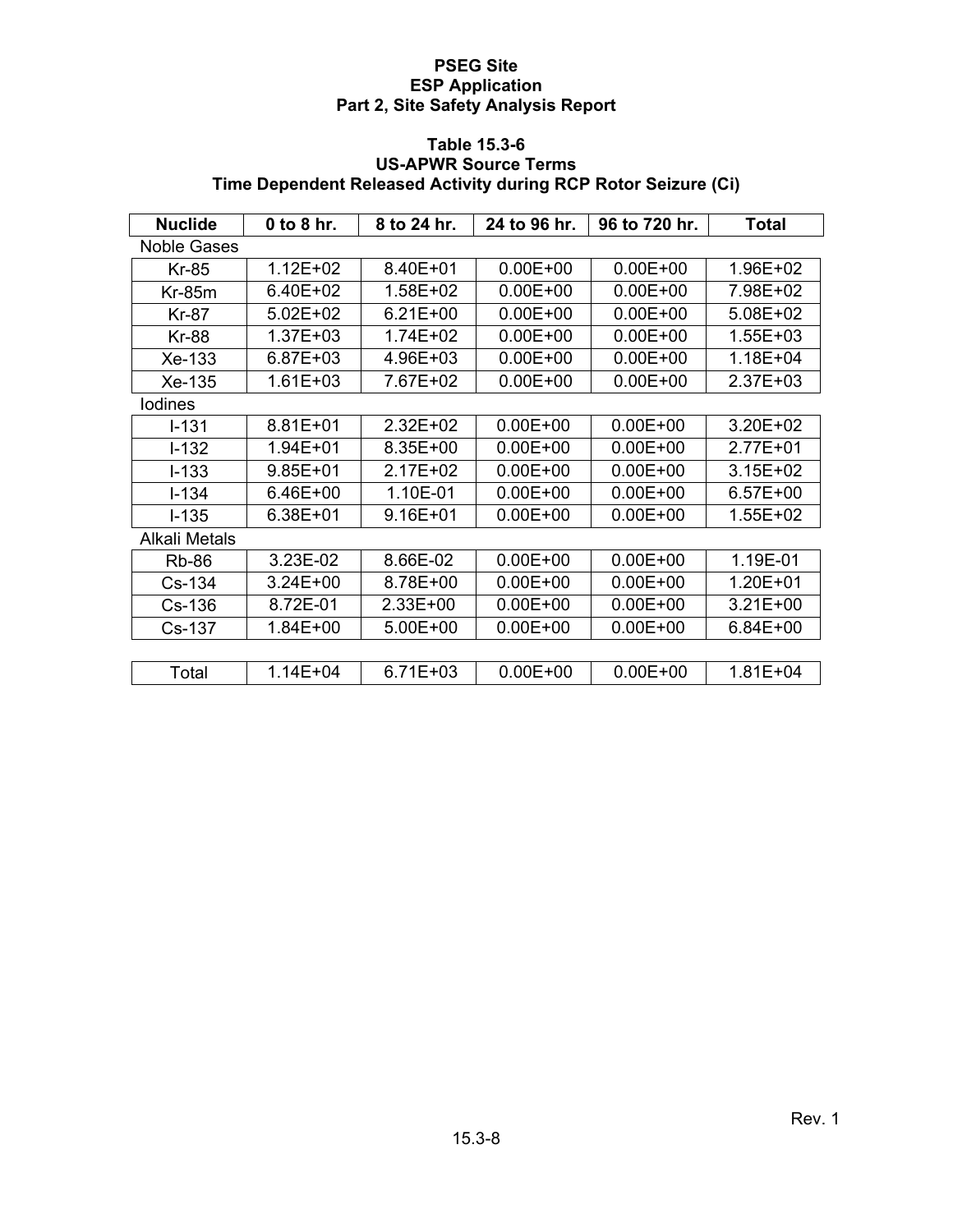# **Table 15.3-7 US-APWR Source Terms Time Dependent Released Activity during Rod Ejection Accident (Ci)**

| <b>Nuclide</b>       | $0$ to 8 hr. | 8 to 24 hr.  | 24 to 96 hr. | 96 to 720 hr. | Total        |
|----------------------|--------------|--------------|--------------|---------------|--------------|
| <b>Noble Gases</b>   |              |              |              |               |              |
| <b>Kr-85</b>         | 2.63E+02     | 2.50E+02     | 1.90E+02     | $1.63E + 03$  | $2.33E + 03$ |
| $Kr-85m$             | 3.59E+03     | 9.58E+02     | 9.86E+00     | $0.00E + 00$  | 4.56E+03     |
| <b>Kr-87</b>         | $2.81E + 03$ | $3.50E + 01$ | $0.00E + 00$ | $0.00E + 00$  | $2.85E + 03$ |
| <b>Kr-88</b>         | 7.70E+03     | $1.02E + 03$ | $2.05E+00$   | $0.00E + 00$  | 8.72E+03     |
| Xe-133               | $3.81E + 04$ | 3.46E+04     | $2.11E + 04$ | 4.22E+04      | 1.36E+05     |
| Xe-135               | 9.31E+03     | 5.32E+03     | 5.40E+02     | 2.81E+00      | $1.52E + 04$ |
| lodines              |              |              |              |               |              |
| $I - 131$            | $5.82E + 02$ | 7.17E+02     | $2.58E + 02$ | 7.79E+02      | $2.34E + 03$ |
| $I-132$              | 4.62E+02     | $3.93E + 01$ | 1.40E-02     | $0.00E + 00$  | $5.01E + 02$ |
| $I - 133$            | 1.12E+03     | 1.06E+03     | $1.13E + 02$ | $1.13E + 01$  | $2.30E + 03$ |
| $I - 134$            | 4.95E+02     | 5.15E-01     | $0.00E + 00$ | $0.00E + 00$  | $4.95E + 02$ |
| $I - 135$            | 8.75E+02     | 4.39E+02     | 6.60E+00     | 4.00E-03      | $1.32E + 03$ |
| <b>Alkali Metals</b> |              |              |              |               |              |
| <b>Rb-86</b>         | 4.16E-01     | 9.65E-02     | $0.00E + 00$ | $0.00E + 00$  | 5.13E-01     |
| $Cs-134$             | 4.15E+01     | 9.79E+00     | 1.01E-03     | $0.00E + 00$  | $5.13E + 01$ |
| $Cs-136$             | $1.13E + 01$ | 2.60E+00     | 1.00E-06     | $0.00E + 00$  | 1.39E+01     |
| Cs-137               | 2.36E+01     | 5.57E+00     | $0.00E + 00$ | $0.00E + 00$  | $2.92E + 01$ |
|                      |              |              |              |               |              |
| Total                | $6.53E + 04$ | 4.45E+04     | $2.22E + 04$ | 4.46E+04      | $1.77E + 05$ |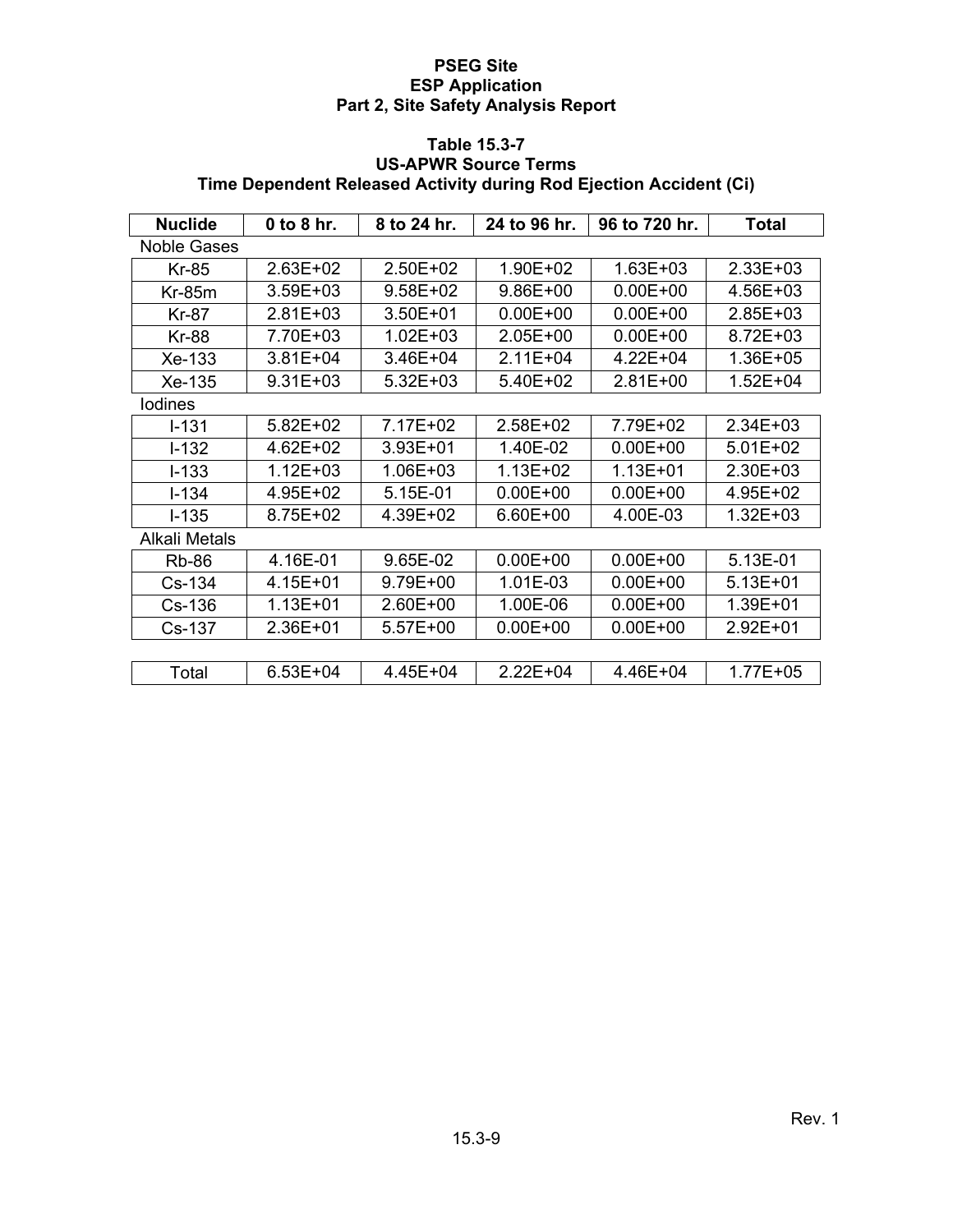### **Table 15.3-8 US-APWR Source Terms Time Dependent Released Activity during Fuel Handling Accident (Ci)**

| <b>Nuclide</b>     | 0 to 8 hr.   | 8 to 24 hr.  | 24 to 96 hr. | 96 to 720 hr. | Total        |
|--------------------|--------------|--------------|--------------|---------------|--------------|
| <b>Noble Gases</b> |              |              |              |               |              |
| <b>Kr-85</b>       | $1.20E + 03$ | $0.00E + 00$ | $0.00E + 00$ | $0.00E + 00$  | $1.20E + 03$ |
| $Kr-85m$           | 3.90E+02     | $0.00E + 00$ | $0.00E + 00$ | $0.00E + 00$  | 3.90E+02     |
| Kr-87              | 5.98E-02     | $0.00E + 00$ | $0.00E + 00$ | $0.00E + 00$  | 5.98E-02     |
| <b>Kr-88</b>       | 1.25E+02     | $0.00E + 00$ | $0.00E + 00$ | $0.00E + 00$  | 1.25E+02     |
| $Xe-133$           | $9.90E + 04$ | $0.00E + 00$ | $0.00E + 00$ | $0.00E + 00$  | $9.90E + 04$ |
| $Xe-135$           | $2.21E + 04$ | $0.00E + 00$ | $0.00E + 00$ | $0.00E + 00$  | $2.21E + 04$ |
| <b>lodines</b>     |              |              |              |               |              |
| $I - 131$          | $3.67E + 02$ | $0.00E + 00$ | $0.00E + 00$ | $0.00E + 00$  | $3.67E + 02$ |
| $I - 132$          | 2.75E+02     | $0.00E + 00$ | $0.00E + 00$ | $0.00E + 00$  | $2.75E+02$   |
| $I - 133$          | $2.31E+02$   | $0.00E + 00$ | $0.00E + 00$ | $0.00E + 00$  | $2.31E+02$   |
| $I - 134$          | 2.71E-06     | $0.00E + 00$ | $0.00E + 00$ | $0.00E + 00$  | 2.71E-06     |
| $I - 135$          | $3.80E + 01$ | $0.00E + 00$ | $0.00E + 00$ | $0.00E + 00$  | $3.80E + 01$ |
|                    |              |              |              |               |              |
| Total              | 1.24E+05     | $0.00E + 00$ | $0.00E + 00$ | $0.00E + 00$  | 1.24E+05     |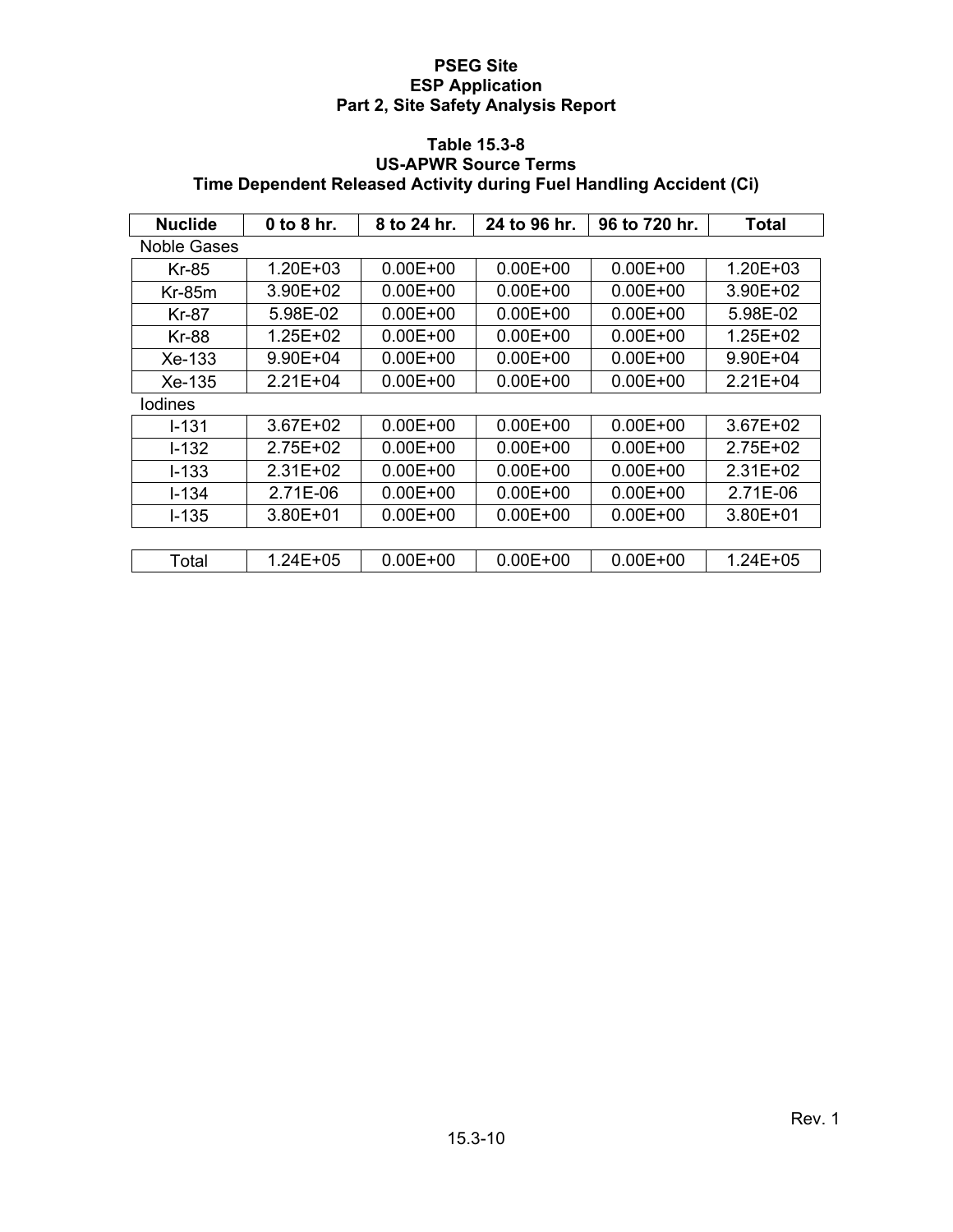## **Table 15.3-9**

# **US-APWR Source Terms Time Dependent Released Activity during Failure of Small Lines Carrying Primary Coolant Outside Containment (Ci)(a)**

| <b>Nuclide</b> | $0$ to $8$ hr. | 8 to 24 hr.  | 24 to 96 hr. | 96 to 720 hr. | Total        |
|----------------|----------------|--------------|--------------|---------------|--------------|
| Noble Gases    |                |              |              |               |              |
| <b>Kr-85</b>   | $6.84E + 02$   | $0.00E + 00$ | $0.00E + 00$ | $0.00E + 00$  | $6.84E + 02$ |
| $Kr-85m$       | $1.25E + 01$   | $0.00E + 00$ | $0.00E + 00$ | $0.00E + 00$  | $1.25E + 01$ |
| Kr-87          | 7.05E+00       | $0.00E + 00$ | $0.00E + 00$ | $0.00E + 00$  | 7.05E+00     |
| Kr-88          | 2.26E+01       | $0.00E + 00$ | $0.00E + 00$ | $0.00E + 00$  | $2.26E + 01$ |
| $Xe-133$       | $2.32E + 03$   | $0.00E + 00$ | $0.00E + 00$ | $0.00E + 00$  | $2.32E + 03$ |
| Xe-135         | 7.70E+01       | $0.00E + 00$ | $0.00E + 00$ | $0.00E + 00$  | 7.70E+01     |
| lodines        |                |              |              |               |              |
| $I - 131$      | 1.72E+02       | $0.00E + 00$ | $0.00E + 00$ | $0.00E + 00$  | $1.72E + 02$ |
| $I - 132$      | 7.98E+01       | $0.00E + 00$ | $0.00E + 00$ | $0.00E + 00$  | 7.98E+01     |
| $I - 133$      | $2.93E + 02$   | $0.00E + 00$ | $0.00E + 00$ | $0.00E + 00$  | $2.93E + 02$ |
| $I - 134$      | $4.33E + 01$   | $0.00E + 00$ | $0.00E + 00$ | $0.00E + 00$  | $4.33E + 01$ |
| $I - 135$      | 1.85E+02       | $0.00E + 00$ | $0.00E + 00$ | $0.00E + 00$  | 1.85E+02     |
|                |                |              |              |               |              |
| Total          | $3.90E + 03$   | $0.00E + 00$ | $0.00E + 00$ | $0.00E + 00$  | 3.90E+03     |

a) Source terms are calculated for 4540 MWt (102 percent of core thermal power 4451 MWt)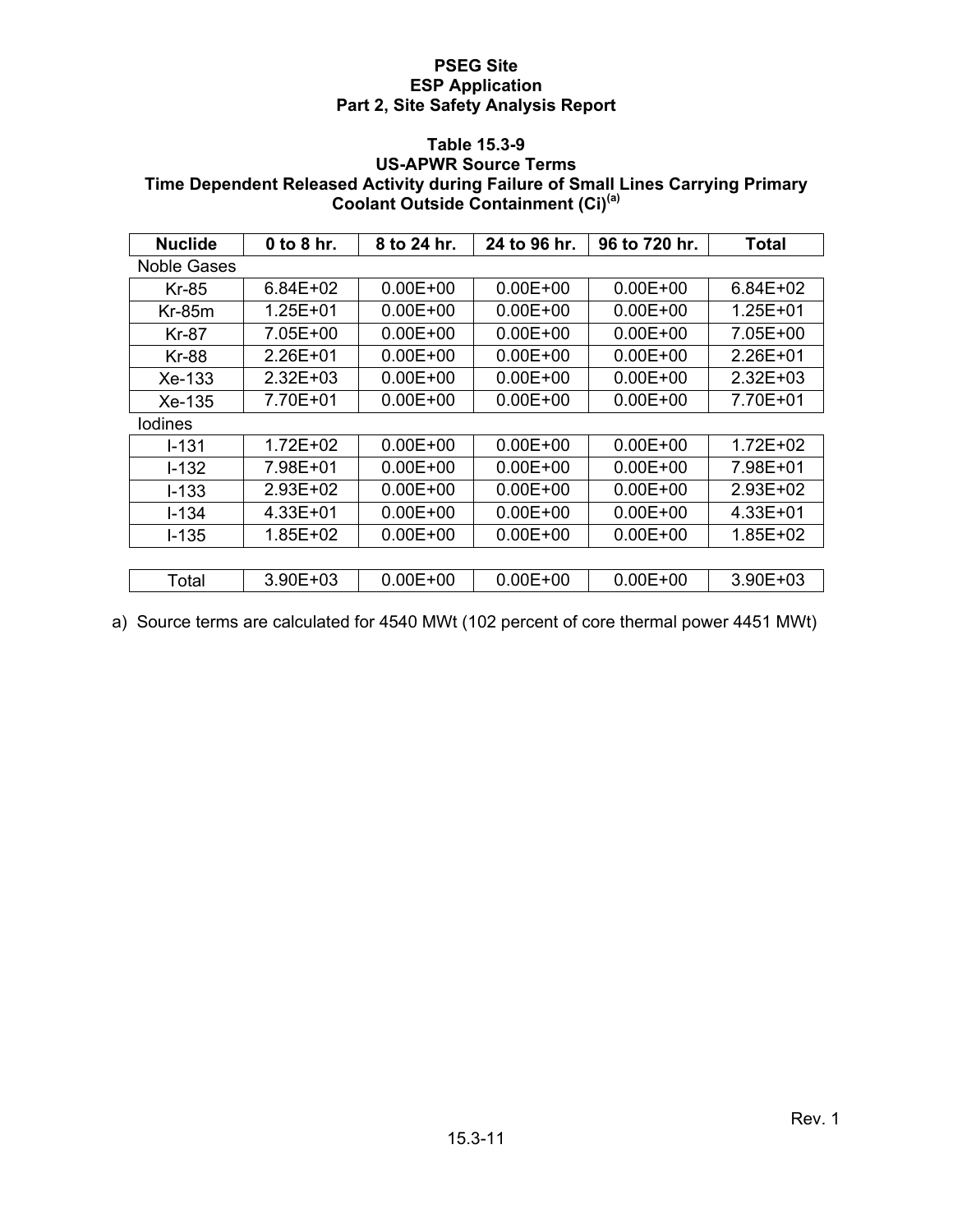## **Table 15.3-10 (Sheet 1 of 2) ABWR Source Terms Iodine Activity Release to the Environment during a LOCA**

| Isotope   | 1 min.                                                                       | 10 min.     | 1 hr.       | 2 hr.                               | 4 hr.       |
|-----------|------------------------------------------------------------------------------|-------------|-------------|-------------------------------------|-------------|
|           | A. Release from Reactor Building to Environment (megabecquerel)              |             |             |                                     |             |
| $I - 131$ | $3.2E + 04$                                                                  | $2.9E + 06$ | $1.1E + 07$ | $1.1E + 07$                         | $1.1E + 07$ |
| $1 - 132$ | $4.5E + 04$                                                                  | $4.1E + 06$ | $1.4E + 07$ | $1.4E + 07$                         | $1.5E + 07$ |
| $I-133$   | $6.5E + 04$                                                                  | $6.1E + 06$ | $2.2E+07$   | $2.2E + 07$                         | $2.3E + 07$ |
| $1 - 134$ | 7.3E+04                                                                      | $6.1E + 06$ | $2.1E+07$   | $2.1E+07$                           | $2.1E+07$   |
| $I-135$   | $6.1E + 04$                                                                  | $5.7E + 06$ | $2.1E+07$   | $2.1E+07$                           | $2.2E + 07$ |
| Total     | $2.8E + 05$                                                                  | $2.5E+07$   | 8.9E+07     | 8.9E+07                             | $9.2E + 07$ |
|           | B.1 MSIV Pathway Release to Environment-Elemental (megabecquerel)            |             |             |                                     |             |
| $I-131$   | $0.0E + 00$                                                                  | $0.0E + 00$ | $6.1E + 01$ | $1.0E + 03$                         | $1.0E + 04$ |
| $1 - 132$ | $0.0E + 00$                                                                  | $0.0E + 00$ | $6.9E + 01$ | $9.3E + 02$                         | $6.1E + 03$ |
| $I-133$   | $0.0E + 00$                                                                  | $0.0E + 00$ | $1.2E + 02$ | $2.1E + 03$                         | $1.9E + 04$ |
| $1 - 134$ | $0.0E + 00$                                                                  | $0.0E + 00$ | $6.9E + 01$ | $6.9E + 02$                         | $2.5E + 03$ |
| $1 - 135$ | $0.0E + 00$                                                                  | $0.0E + 00$ | $1.1E + 02$ | $1.8E + 03$                         | $1.4E + 04$ |
| Total     | $0.0E + 00$                                                                  | $0.0E + 00$ | $4.3E + 02$ | $6.5E + 03$                         | $5.2E + 04$ |
|           | <b>B.2 MSIV Pathway Release to Environment-</b>                              |             |             | Organic (megabecquerel)             |             |
| $I-131$   | $0.0E + 00$                                                                  | $0.0E + 00$ | 7.3E+02     | $1.2E + 04$                         | $1.2E + 05$ |
| $I-132$   | $0.0E + 00$                                                                  | $0.0E + 00$ | $8.1E + 02$ | $1.1E + 04$                         | $7.3E + 04$ |
| $I-133$   | $0.0E + 00$                                                                  | $0.0E + 00$ | $1.4E + 03$ | $2.5E + 04$                         | $2.3E + 05$ |
| $I-134$   | $0.0E + 00$                                                                  | $0.0E + 00$ | $8.5E + 02$ | 8.5E+03                             | $3.1E + 04$ |
| $1 - 135$ | $0.0E + 00$                                                                  | $0.0E + 00$ | $1.3E + 03$ | $2.1E + 04$                         | $1.8E + 05$ |
| Total     | $0.0E + 00$                                                                  | $0.0E + 00$ | $5.1E + 03$ | 7.8E+04                             | $6.3E + 05$ |
|           | B.3 MSIV Pathway Release to Environment-                                     |             |             | Resuspended Organic (megabecquerel) |             |
| $I-131$   | $0.0E + 00$                                                                  | $0.0E + 00$ | 7.3E+00     | $3.0E + 01$                         | $2.4E + 02$ |
| $I-132$   | $0.0E + 00$                                                                  | $0.0E + 00$ | $6.1E + 00$ | $2.3E + 01$                         | 8.9E+01     |
| $I-133$   | $0.0E + 00$                                                                  | $0.0E + 00$ | $1.4E + 01$ | $5.7E + 01$                         | $4.5E + 02$ |
| $1 - 134$ | $0.0E + 00$                                                                  | $0.0E + 00$ | $4.5E + 00$ | $1.4E + 01$                         | $3.1E + 01$ |
| $1 - 135$ | $0.0E + 00$                                                                  | $0.0E + 00$ | $1.2E + 01$ | $4.5E + 01$                         | $2.9E + 02$ |
| Total     | $0.0E + 00$                                                                  | $0.0E + 00$ | $4.4E + 01$ | $1.7E + 02$                         | $1.1E + 03$ |
|           | B.4 Release from Condenser to Environment-Sum of B.1+B.2+B.3 (megabecquerel) |             |             |                                     |             |
| $I-131$   | $0.0E + 00$                                                                  | $0.0E + 00$ | 7.7E+02     | $1.3E + 04$                         | $1.3E + 05$ |
| $I-132$   | $0.0E + 00$                                                                  | $0.0E + 00$ | 8.9E+02     | $1.2E + 04$                         | 7.7E+04     |
| $1 - 133$ | $0.0E + 00$                                                                  | $0.0E + 00$ | $1.6E + 03$ | $2.6E + 04$                         | $2.5E + 05$ |
| $I-134$   | $0.0E + 00$                                                                  | $0.0E + 00$ | $9.3E + 02$ | $9.3E + 03$                         | $3.3E + 04$ |
| $I-135$   | $0.0E + 00$                                                                  | $0.0E + 00$ | $1.4E + 03$ | $2.3E + 04$                         | $1.9E + 05$ |
| Total     | $0.0E + 00$                                                                  | $0.0E + 00$ | $5.6E + 03$ | 8.3E+04                             | $6.8E + 05$ |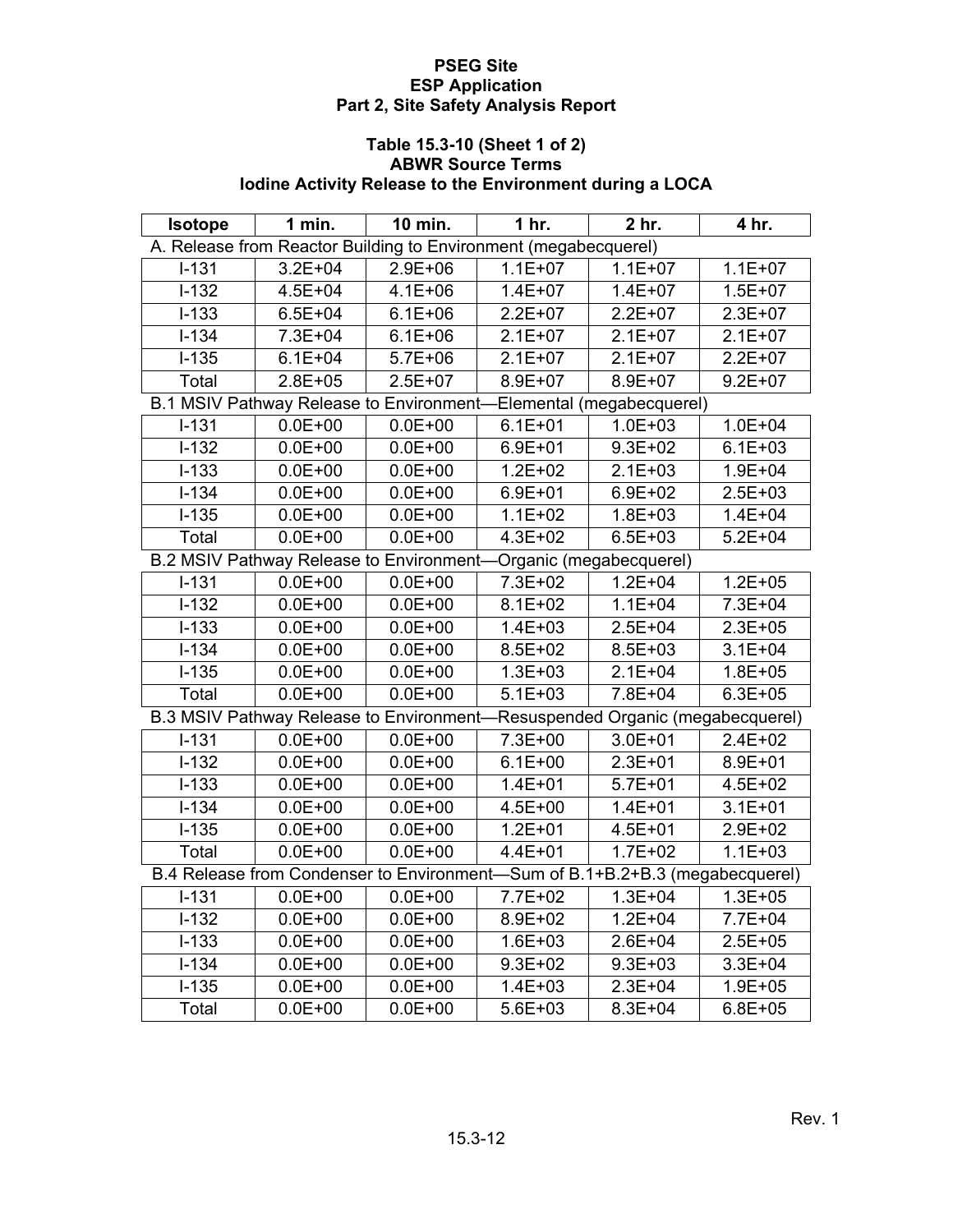## **Table 15.3-10 (Sheet 2 of 2) ABWR Source Terms Iodine Activity Release to the Environment during a LOCA**

| Isotope   | 8 hr.                                                                        | 12 hr.      | 1 day       | 4 days                    | 30 days     |
|-----------|------------------------------------------------------------------------------|-------------|-------------|---------------------------|-------------|
|           | A. Release from Reactor Building to Environment (megabecquerel)              |             |             |                           |             |
| $I-131$   | $1.4E + 07$                                                                  | $1.9E + 07$ | 3.9E+07     | $2.1E + 08$               | 7.3E+08     |
| $I-132$   | $1.5E + 07$                                                                  | $1.6E + 07$ | $1.6E + 07$ | $1.6E + 07$               | $1.6E + 07$ |
| $I-133$   | $2.9E + 07$                                                                  | 3.6E+07     | $6.1E + 07$ | $1.3E + 08$               | $1.4E + 08$ |
| $I-134$   | $2.1E+07$                                                                    | $2.1E+07$   | $2.1E+07$   | $2.1E+07$                 | $2.1E+07$   |
| $I-135$   | $2.5E + 07$                                                                  | 2.9E+07     | $3.4E + 07$ | $3.8E + 07$               | $3.8E + 07$ |
| Total     | $1.0E + 08$                                                                  | $1.2E + 08$ | $1.7E + 08$ | 7.7E+08                   | $9.5E + 08$ |
|           | B.1 MSIV Pathway Release to Environment-                                     |             |             | Elemental (megabecquerel) |             |
| $I-131$   | $6.9E + 04$                                                                  | $2.0E + 05$ | $9.8E + 05$ | $1.1E + 07$               | 3.3E+07     |
| $1 - 132$ | $2.0E + 04$                                                                  | $3.0E + 04$ | $3.6E + 04$ | $3.7E + 04$               | $3.7E + 04$ |
| $I-133$   | $1.2E + 05$                                                                  | $3.3E + 05$ | $1.2E + 06$ | $5.3E + 06$               | $6.1E + 06$ |
| $1 - 134$ | 3.9E+03                                                                      | $4.1E + 03$ | $4.1E + 03$ | $1.4E + 02$               | $4.1E + 03$ |
| $I-135$   | 7.7E+04                                                                      | $1.8E + 05$ | $4.1E + 05$ | $6.1E + 05$               | $6.1E + 05$ |
| Total     | $2.9E + 05$                                                                  | $7.4E + 05$ | $2.6E + 06$ | $1.7E + 07$               | $4.0E + 07$ |
|           | <b>B.2 MSIV Pathway Release to Environment-</b>                              |             |             | Organic (megabecquerel)   |             |
| $I-131$   | $8.5E + 05$                                                                  | $2.4E + 06$ | $1.2E + 07$ | $1.8E + 08$               | $1.5E + 09$ |
| $I-132$   | $2.4E + 05$                                                                  | $3.6E + 05$ | $4.5E + 05$ | $4.5E + 05$               | $4.5E + 05$ |
| $I-133$   | $1.5E + 06$                                                                  | 3.9E+06     | $1.5E + 07$ | 7.7E+07                   | 8.9E+07     |
| $I - 134$ | $4.8E + 04$                                                                  | $4.8E + 04$ | $4.8E + 04$ | $4.8E + 04$               | $4.8E + 04$ |
| $1 - 135$ | $9.3E + 05$                                                                  | $2.1E + 06$ | 4.8E+06     | 7.7E+06                   | 7.7E+06     |
| Total     | $3.6E + 06$                                                                  | $8.8E + 06$ | $3.2E + 07$ | $2.7E + 08$               | $1.6E + 09$ |
|           | B.3 MSIV Pathway Release to Environment-Resuspended Organic (megabecquerel)  |             |             |                           |             |
| $I - 131$ | $1.5E + 03$                                                                  | $5.3E + 03$ | $4.1E + 04$ | $6.9E + 06$               | $5.7E + 08$ |
| $I-132$   | $3.2E + 02$                                                                  | $4.8E + 02$ | 7.3E+02     | 7.7E+02                   | 7.7E+02     |
| $I-133$   | $2.6E + 03$                                                                  | $8.1E + 03$ | $4.8E + 04$ | $1.5E + 06$               | $3.6E + 06$ |
| $I-134$   | $5.3E + 01$                                                                  | $6.1E + 01$ | $6.1E + 01$ | $6.1E + 01$               | $6.1E + 01$ |
| $1 - 135$ | $1.5E + 03$                                                                  | $3.5E + 03$ | $1.2E + 04$ | $3.7E + 04$               | 3.8E+04     |
| Total     | $6.0E + 03$                                                                  | $1.7E + 04$ | $1.0E + 05$ | $8.4E + 06$               | $5.7E + 08$ |
|           | B.4 Release from Condenser to Environment-Sum of B.1+B.2+B.3 (megabecquerel) |             |             |                           |             |
| $I-131$   | $9.3E + 05$                                                                  | $2.6E + 06$ | $1.3E + 07$ | $2.0E + 08$               | $2.2E + 09$ |
| $I-132$   | $2.6E + 05$                                                                  | $3.8E + 05$ | $4.8E + 05$ | $4.8E + 05$               | $4.8E + 05$ |
| $1 - 133$ | 1.6E+06                                                                      | $4.1E + 06$ | $1.6E + 07$ | $8.1E + 07$               | $9.8E + 07$ |
| $I-134$   | $5.3E + 04$                                                                  | $5.3E + 04$ | $5.3E + 04$ | $5.3E + 04$               | $5.3E + 04$ |
| $I-135$   | $1.0E + 06$                                                                  | $2.2E + 06$ | $5.7E + 06$ | $8.1E + 06$               | $8.1E + 06$ |
| Total     | $3.8E + 06$                                                                  | $9.3E + 06$ | $3.5E + 07$ | 2.9E+08                   | $2.3E + 09$ |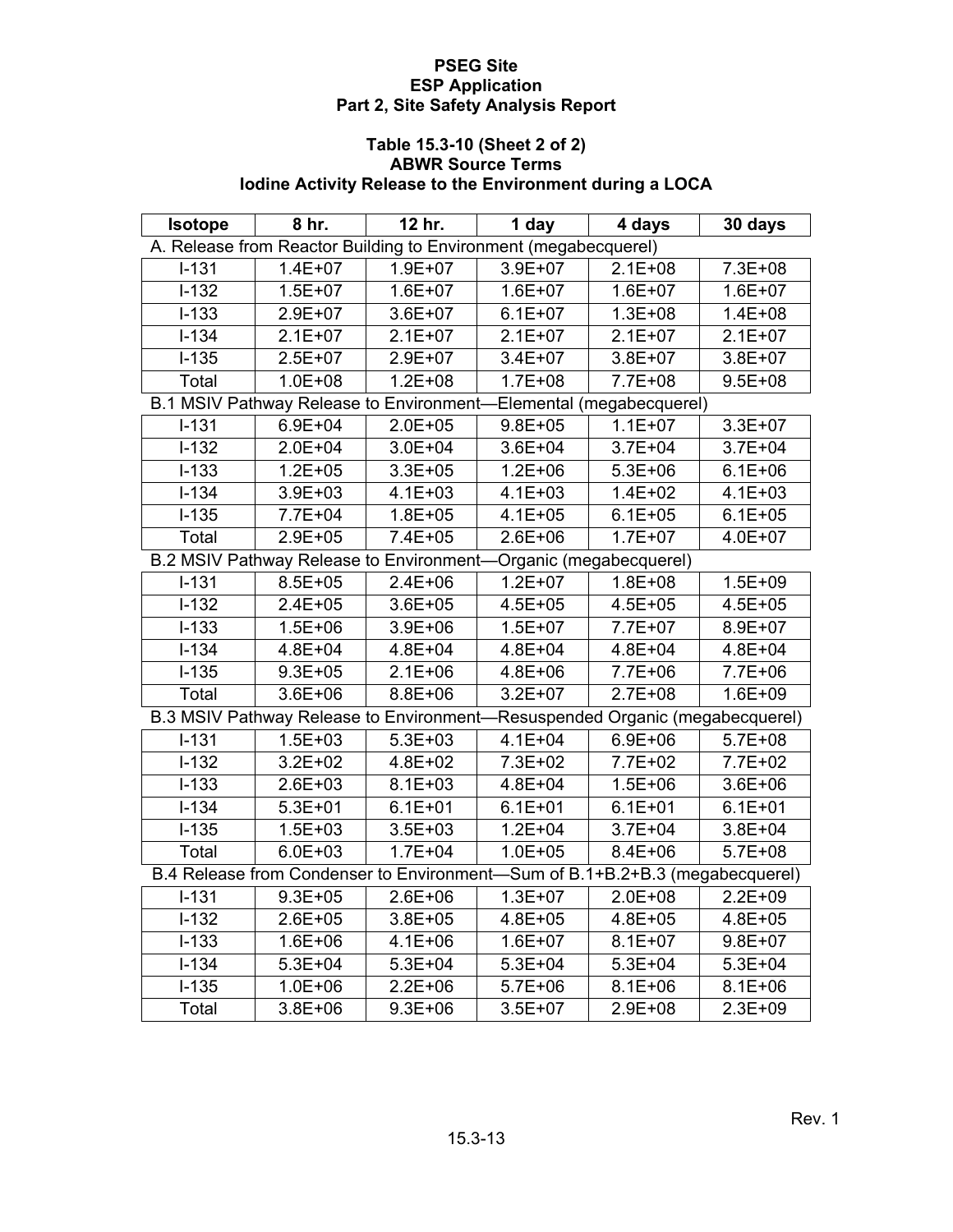## **Table 15.3-11 (Sheet 1 of 2) ABWR Source Terms Noble Gas Activity Release to the Environment during a LOCA**

| <b>Isotope</b> | 1 min.                                                     | 10 min.     | 1 hr.       | 2 hr.       | 4 hr.       |
|----------------|------------------------------------------------------------|-------------|-------------|-------------|-------------|
|                | A. Reactor Building Release to Environment (megabecquerel) |             |             |             |             |
| $Kr-83m$       | $3.0E + 04$                                                | $2.5E + 06$ | $1.0E + 07$ | $1.3E + 07$ | $2.1E+07$   |
| <b>Kr-85</b>   | $2.8E + 03$                                                | $2.5E + 05$ | $1.1E + 06$ | $1.6E + 06$ | 3.9E+06     |
| $Kr-85m$       | $6.1E + 04$                                                | $5.7E + 06$ | $2.3E + 07$ | $3.4E + 07$ | $6.5E + 07$ |
| <b>Kr-87</b>   | $1.2E + 05$                                                | $1.0E + 07$ | 3.9E+07     | $4.8E + 07$ | $6.9E + 07$ |
| <b>Kr-88</b>   | $1.8E + 05$                                                | $1.5E + 07$ | $6.1E + 07$ | $8.5E + 07$ | $1.5E + 08$ |
| <b>Kr-89</b>   | $1.9E + 05$                                                | $5.3E + 06$ | 7.3E+06     | 7.3E+06     | 7.3E+06     |
| Xe-131m        | $1.4E + 03$                                                | $1.3E + 05$ | $5.7E + 05$ | $8.5E + 05$ | $2.1E + 06$ |
| Xe-133         | $5.3E + 05$                                                | $4.5E + 07$ | 2.0E+08     | $3.1E + 08$ | 7.3E+08     |
| Xe-133m        | $2.2E + 04$                                                | $2.0E + 06$ | $8.1E + 06$ | $1.2E + 07$ | $3.0E + 07$ |
| Xe-135         | $6.5E + 04$                                                | $6.1E + 06$ | $2.5E + 07$ | $3.7E + 07$ | $8.1E + 07$ |
| Xe-135m        | $9.3E + 04$                                                | $6.5E + 06$ | $1.9E + 07$ | $2.0E + 07$ | $2.0E + 07$ |
| Xe-137         | $4.1E + 05$                                                | $1.4E + 07$ | $2.1E+07$   | $2.1E+07$   | $2.1E+07$   |
| Xe-138         | $4.1E + 05$                                                | $2.8E + 07$ | $8.1E + 07$ | $8.1E + 07$ | $8.1E + 07$ |
| Total          | $2.1E + 06$                                                | $1.4E + 08$ | $4.7E + 08$ | $6.2E + 08$ | $1.3E + 09$ |
|                | B. Condenser Release to Environment (megabecquerel)        |             |             |             |             |
| $Kr-83m$       | $0.0E + 00$                                                | $0.0E + 00$ | $6.5E + 03$ | $8.5E + 04$ | $4.8E + 05$ |
| <b>Kr-85</b>   | $0.0E + 00$                                                | $0.0E + 00$ | $8.1E + 02$ | $1.4E + 04$ | $1.4E + 05$ |
| $Kr-85m$       | $0.0E + 00$                                                | $0.0E + 00$ | $1.6E + 04$ | $2.5E + 05$ | $2.0E + 06$ |
| <b>Kr-87</b>   | $0.0E + 00$                                                | $0.0E + 00$ | $2.2E + 04$ | $2.6E + 05$ | $1.2E + 06$ |
| <b>Kr-88</b>   | $0.0E + 00$                                                | $0.0E + 00$ | $4.1E + 04$ | $6.1E + 05$ | $4.1E + 06$ |
| <b>Kr-89</b>   | $0.0E + 00$                                                | $0.0E + 00$ | $4.5E + 00$ | $4.5E + 00$ | $4.5E + 00$ |
| $Xe-131m$      | $0.0E + 00$                                                | $0.0E + 00$ | $4.5E + 02$ | 7.3E+03     | $7.3E + 04$ |
| Xe-133         | $0.0E + 00$                                                | $0.0E + 00$ | $1.5E + 05$ | $2.6E + 06$ | $2.5E + 07$ |
| Xe-133m        | $0.0E + 00$                                                | $0.0E + 00$ | $6.1E + 03$ | $1.1E + 05$ | $1.0E + 06$ |
| Xe-135         | $0.0E + 00$                                                | $0.0E + 00$ | $1.9E + 04$ | $3.0E + 05$ | $2.6E + 06$ |
| Xe-135m        | $0.0E + 00$                                                | $0.0E + 00$ | $3.2E + 03$ | $1.1E + 04$ | $1.4E + 04$ |
| Xe-137         | $0.0E + 00$                                                | $0.0E + 00$ | $3.7E + 01$ | $3.8E + 01$ | $3.8E + 01$ |
| Xe-138         | $0.0E + 00$                                                | $0.0E + 00$ | $1.1E + 04$ | $3.5E + 04$ | $4.1E + 04$ |
| Total          | $0.0E + 00$                                                | $0.0E + 00$ | $2.7E + 05$ | $4.3E + 06$ | $3.7E + 07$ |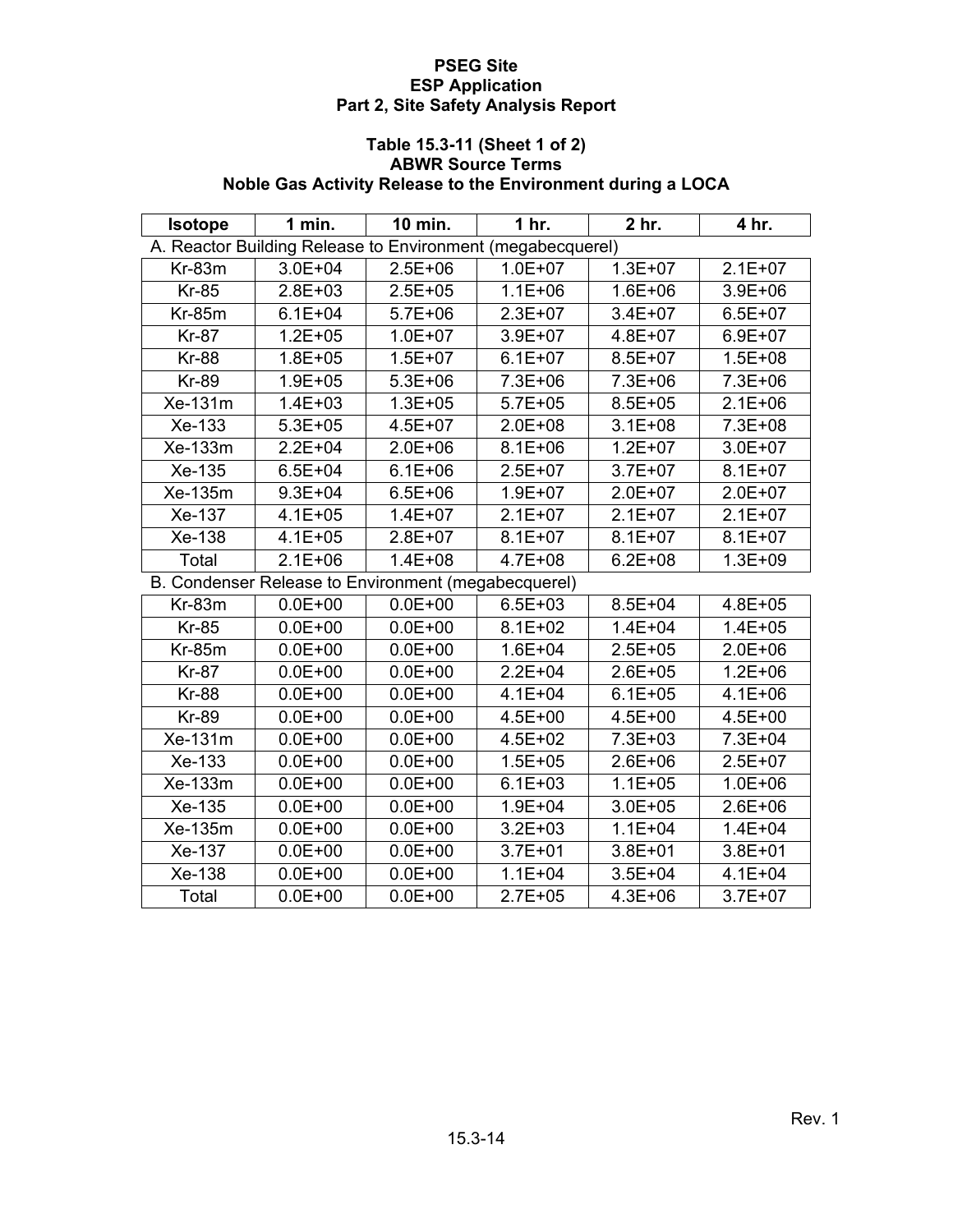## **Table 15.3-11 (Sheet 2 of 2) ABWR Source Terms Noble Gas Activity Release to the Environment during a LOCA**

| <b>Isotope</b> | 8 hr.                                                      | 12 hr.      | 1 day       | 4 days      | 30 days     |
|----------------|------------------------------------------------------------|-------------|-------------|-------------|-------------|
|                | A. Reactor Building Release to Environment (megabecquerel) |             |             |             |             |
| $Kr-83m$       | $3.1E + 07$                                                | $3.5E + 07$ | $3.6E + 07$ | $3.6E + 07$ | $3.6E + 07$ |
| <b>Kr-85</b>   | $1.3E + 07$                                                | $2.6E + 07$ | 8.9E+07     | 7.3E+08     | $6.1E + 09$ |
| $Kr-85m$       | $1.4E + 08$                                                | $2.1E + 08$ | $3.0E + 08$ | $3.2E + 08$ | $3.2E + 08$ |
| <b>Kr-87</b>   | $8.5E + 07$                                                | 8.9E+07     | 8.9E+07     | $8.9E + 07$ | 8.9E+07     |
| <b>Kr-88</b>   | $2.7E + 08$                                                | $3.4E + 08$ | $3.9E + 08$ | $4.1E + 08$ | $4.1E + 08$ |
| <b>Kr-89</b>   | 7.3E+06                                                    | 7.3E+06     | 7.3E+06     | 7.3E+06     | 7.3E+06     |
| Xe-131m        | $6.5E + 06$                                                | $1.4E + 07$ | $4.5E + 07$ | $3.3E + 08$ | $1.5E + 09$ |
| Xe-133         | $2.3E + 09$                                                | 4.8E+09     | $1.5E + 10$ | $9.7E + 10$ | $2.7E + 11$ |
| Xe-133m        | $9.3E + 07$                                                | $1.9E + 08$ | $5.7E + 08$ | $2.8E + 09$ | $4.5E + 09$ |
| Xe-135         | $2.1E + 08$                                                | $3.6E + 08$ | 7.3E+08     | $1.1E + 09$ | $1.1E + 09$ |
| Xe-135m        | $2.0E + 07$                                                | $2.0E + 07$ | $2.0E + 07$ | $2.0E + 07$ | $2.0E + 07$ |
| Xe-137         | $2.1E+07$                                                  | $2.1E+07$   | $2.1E+07$   | $2.1E + 07$ | $2.1E+07$   |
| Xe-138         | $8.1E + 07$                                                | $8.1E + 07$ | $8.1E + 07$ | $8.1E + 07$ | $8.1E + 07$ |
| Total          | $3.3E + 09$                                                | $6.2E + 09$ | $1.8E + 10$ | $1.0E + 11$ | $2.8E + 11$ |
|                | B. Condenser Release to Environment (megabecquerel)        |             |             |             |             |
| $Kr-83m$       | $1.4E + 06$                                                | $1.9E + 06$ | $2.1E + 06$ | $2.1E + 06$ | $2.1E + 06$ |
| <b>Kr-85</b>   | $1.0E + 06$                                                | $2.8E + 06$ | $1.4E + 07$ | $2.5E + 08$ | $6.5E + 09$ |
| $Kr-85m$       | $9.3E + 06$                                                | $1.8E + 07$ | $3.3E + 07$ | $3.9E + 07$ | $3.9E + 07$ |
| <b>Kr-87</b>   | $2.6E + 06$                                                | $3.0E + 06$ | $3.1E + 06$ | $3.1E + 06$ | $3.1E + 06$ |
| <b>Kr-88</b>   | $1.5E + 07$                                                | $2.5E + 07$ | $3.4E + 07$ | $3.5E + 07$ | $3.5E + 07$ |
| <b>Kr-89</b>   | $4.5E + 00$                                                | $4.5E + 00$ | $4.5E + 00$ | $4.5E + 00$ | $4.5E + 00$ |
| $Xe-131m$      | $5.3E + 05$                                                | $1.4E + 06$ | 7.3E+06     | $1.1E + 08$ | $1.4E + 09$ |
| Xe-133         | $1.8E + 08$                                                | 4.8E+08     | $2.4E + 09$ | $3.3E + 10$ | $2.0E + 11$ |
| Xe-133m        | 7.3E+06                                                    | $2.0E + 07$ | 8.9E+07     | 8.9E+08     | $2.2E + 09$ |
| Xe-135         | $1.5E + 07$                                                | $3.6E + 07$ | $1.1E + 08$ | $2.2E + 08$ | $2.2E + 08$ |
| Xe-135m        | $1.4E + 04$                                                | $1.4E + 04$ | $1.4E + 04$ | $1.4E + 04$ | $1.4E + 04$ |
| Xe-137         | $3.8E + 01$                                                | $3.8E + 01$ | $3.8E + 01$ | $3.8E + 01$ | $3.8E + 01$ |
| Xe-138         | $4.1E + 04$                                                | $4.1E + 04$ | $4.1E + 04$ | $4.1E + 04$ | $4.1E + 04$ |
| Total          | $2.3E + 08$                                                | $5.9E + 08$ | $2.7E + 09$ | $3.5E + 10$ | $2.1E + 11$ |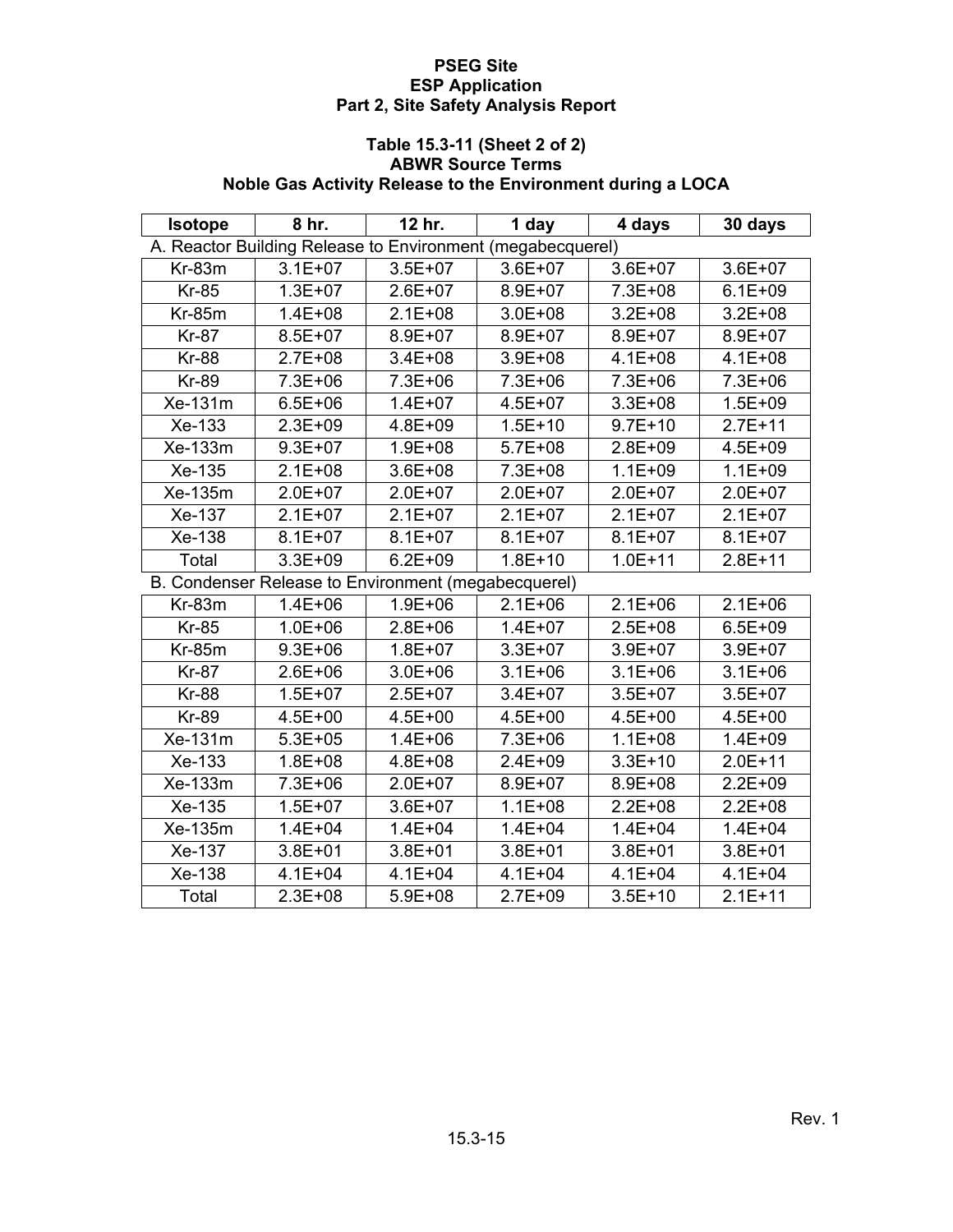#### **Table 15.3-12**

#### **ABWR Source Terms Activity Released to Environment during a Main Steamline Break Accident (megabecquerel)**

| <b>Isotope</b>           | Case $1^{(\overline{a})}$ | Case $2^{(\overline{a})}$ |
|--------------------------|---------------------------|---------------------------|
| $I - 131$                | 7.29E+04                  | 1.46E+06                  |
| $I-132$                  | 7.10E+05                  | 1.42E+07                  |
| $I - 133$                | $5.00E + 05$              | 9.99E+06                  |
| $I - 134$                | 1.40E+06                  | 2.79E+07                  |
| <b>I-135</b>             | 7.29E+05                  | 1.46E+07                  |
|                          |                           |                           |
| <b>Total Halogens</b>    | 3.41E+06                  | 6.81E+07                  |
|                          |                           |                           |
| $Kr-83m$                 | 4.07E+02                  | 2.44E+03                  |
| $Kr-85m$                 | 7.18E+02                  | 4.29E+03                  |
| Kr-85                    | 2.26E+00                  | 1.36E+01                  |
| <b>Kr-87</b>             | 2.44E+03                  | 1.47E+04                  |
| <b>Kr-88</b>             | 2.46E+03                  | 1.48E+04                  |
| <b>Kr-89</b>             | 9.88E+03                  | 5.92E+04                  |
| <b>Kr-90</b>             | 2.55E+03                  | 1.55E+04                  |
| Xe-131m                  | 1.76E+00                  | 1.06E+01                  |
| $Xe-133m$                | 3.39E+01                  | 2.04E+02                  |
| $Xe-133$                 | 9.47E+02                  | 5.70E+03                  |
| Xe-135m                  | 2.89E+03                  | 1.74E+04                  |
| Xe-135                   | 2.70E+03                  | 1.62E+04                  |
| Xe-137                   | 1.23E+04                  | 7.40E+04                  |
| Xe-138                   | 9.44E+03                  | 5.66E+04                  |
| Xe-139                   | 4.33E+03                  | 2.59E+04                  |
|                          |                           |                           |
| <b>Total Noble Gases</b> | $5.11E + 04$              | 3.07E+05                  |

a) The level of activity is consistent with an offgas release rate of 3.7 GBq/s for Case 1 and 14.8 GBq/s for Case 2 referenced to a 30 minute decay. The iodine concentrations in the reactor coolant are tabulated below for each case.

|                | MBq/g    |         |  |  |  |  |
|----------------|----------|---------|--|--|--|--|
| <b>Isotope</b> | Case 1   | Case 2  |  |  |  |  |
| $I - 131$      | 0.001739 | 0.03515 |  |  |  |  |
| $I - 132$      | 0.01536  | 0.30747 |  |  |  |  |
| $I - 133$      | 0.01206  | 0.24161 |  |  |  |  |
| $I - 134$      | 0.02634  | 0.52688 |  |  |  |  |
| $I-135$        | 0.01647  | 0.3293  |  |  |  |  |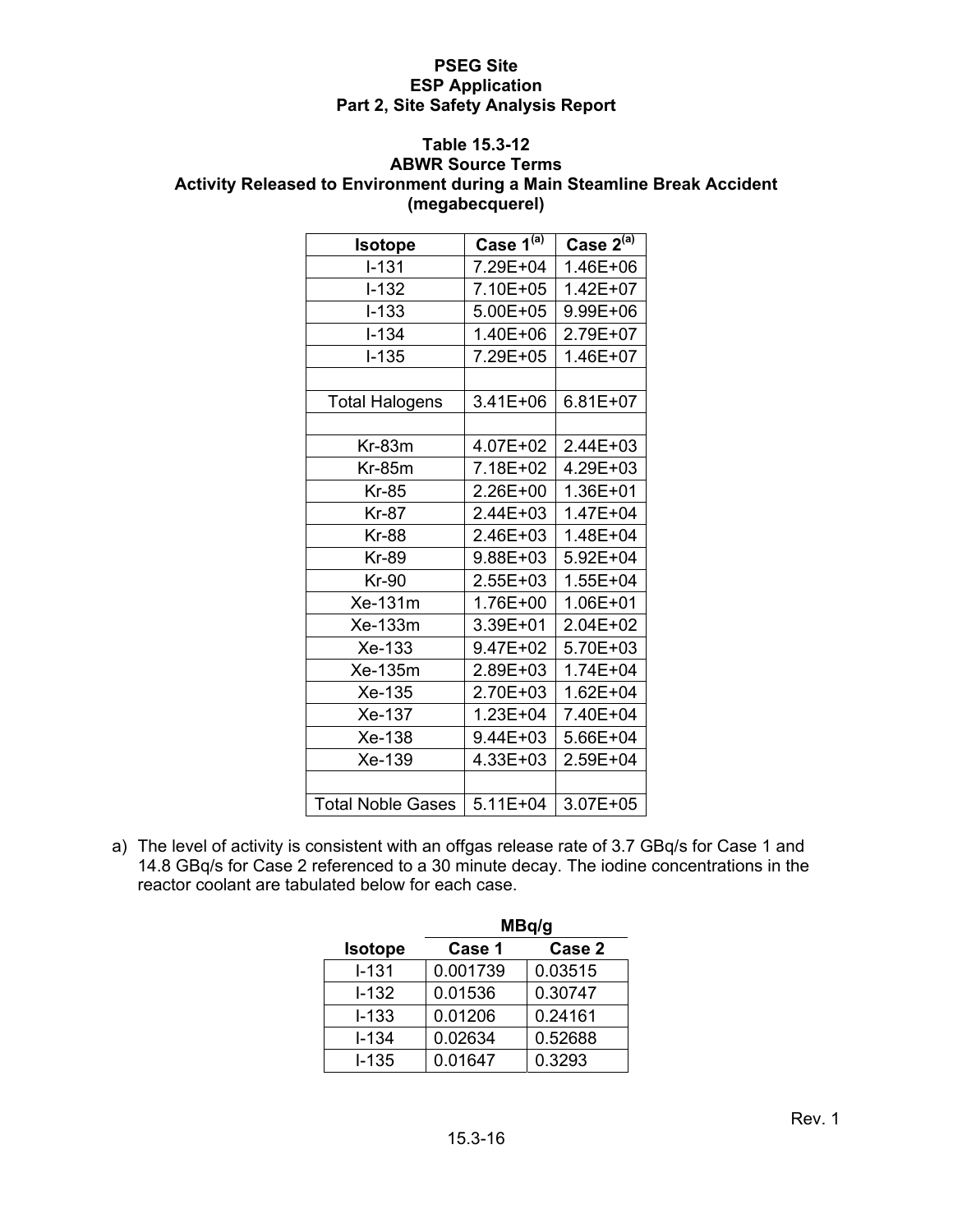#### **Table 15.3-13 ABWR Source Terms Isotopic Releases during an Instrument Line Break Accident (megabecqueral)**

| <br>min. | min. | 1 hr. | hr | . In r<br>T III. | hr. |
|----------|------|-------|----|------------------|-----|
|          |      |       |    |                  |     |

Reactor Building Inventory

| $1 - 131$ | $3.77E + 01$ | $3.27E + 02$ | $2.60E + 04$ | $1.73E + 04$ | $1.38E + 04$ | 4.59E+00     |
|-----------|--------------|--------------|--------------|--------------|--------------|--------------|
| $I - 132$ | 3.68E+02     | $3.11E + 03$ | $2.31E + 05$ | $1.44E + 05$ | $1.17E + 05$ | $1.17E + 01$ |
| $I - 133$ | 2.59E+02     | $2.24E + 03$ | $1.75E + 05$ | $1.16E + 05$ | $9.29E + 04$ | $2.72E + 01$ |
| $I - 134$ | 7.22E+02     | $5.92E + 03$ | 3.89E+05     | 2.26E+05     | 1.86E+05     | $2.65E+00$   |
| $I - 135$ | 3.77E+02     | $3.25E + 03$ | $2.52E + 05$ | $1.64E + 05$ | $1.32E + 05$ | 2.90E+01     |
|           |              |              |              |              |              |              |
| Total     | 1.76E+03     | 1.48E+04     | $1.07E + 06$ | 6.68E+05     | $5.41E + 05$ | 7.52E+01     |

Isotopic Releases to Environment

| $1 - 131$ | 6.36E-01     | $5.77E + 01$ | 2.77E+04      | $6.81E + 04$  | $1.27E + 05$ | $1.41E + 05$ |
|-----------|--------------|--------------|---------------|---------------|--------------|--------------|
| $1 - 132$ | $6.18E + 00$ | $5.51E+02$   | $2.52E + 05$  | $5.96E + 05$  | 1.09E+06     | 1.19E+06     |
| $I - 133$ | 4.37E+00     | $3.96E + 02$ | 1.87E+05      | 4.59E+05      | $8.51E + 05$ | $9.44E + 05$ |
| $I - 134$ | $1.21E + 01$ | $1.06E + 03$ | $4.44E + 0.5$ | $9.92E + 0.5$ | 1.76E+06     | 1.90E+06     |
| $I - 135$ | 6.36E+00     | 5.74E+02     | $2.71E + 05$  | $6.59E + 05$  | $1.21E + 06$ | $1.34E + 06$ |
|           |              |              |               |               |              |              |
| Total     | 2.97E+01     | $2.64E + 03$ | 1.18E+06      | 2.77E+06      | $5.04E + 06$ | $5.51E+06$   |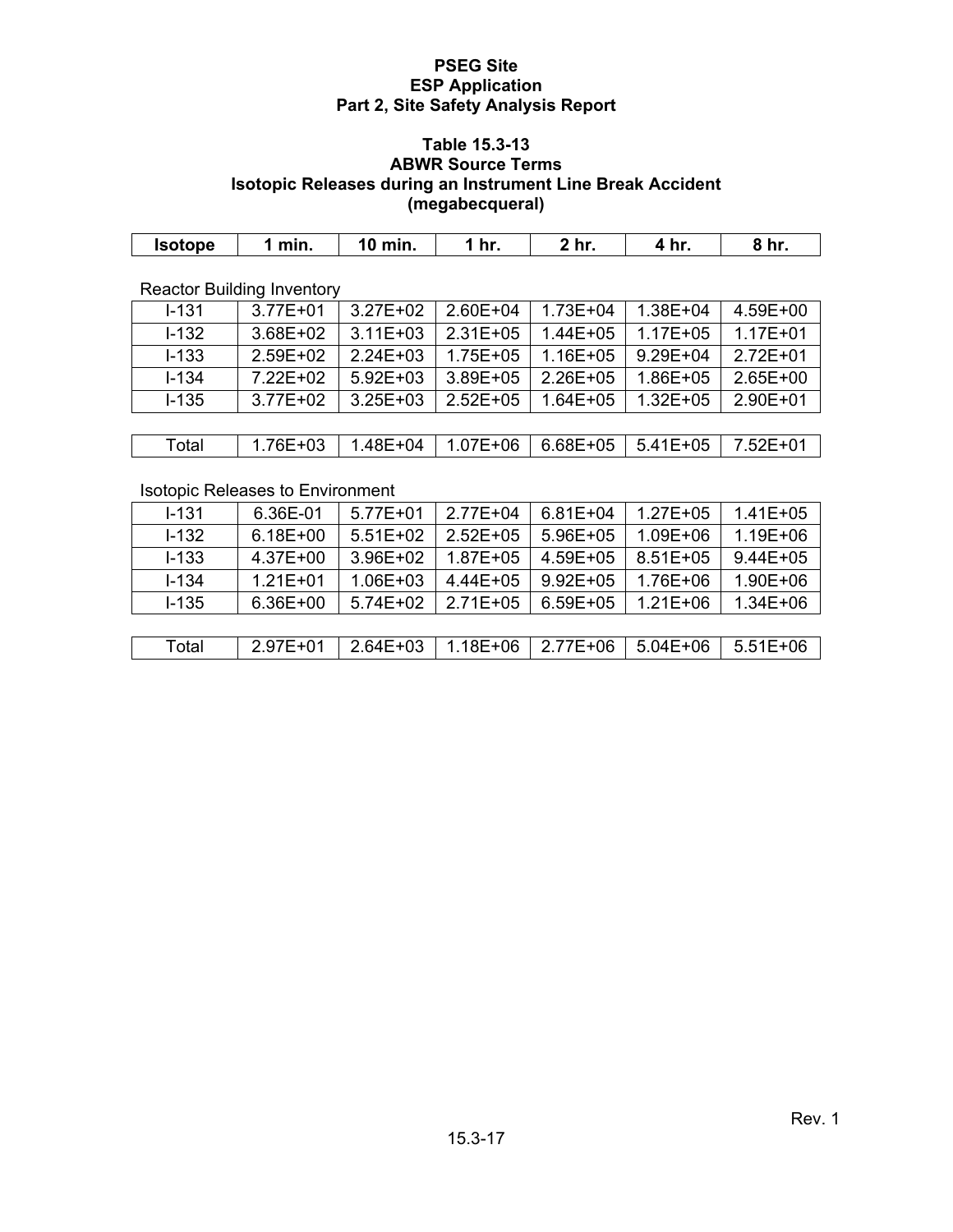# **Table 15.3-14**

# **ABWR Source Terms Isotopic Release to Environment during a Fuel Handling Accident (megabecqueral)**

| <b>Isotope</b> | $1$ min.     | 10 min.      | 1 <sub>hr.</sub> | 2 <sub>hr.</sub> |
|----------------|--------------|--------------|------------------|------------------|
| $I - 131$      | $3.12E + 05$ | 2.80E+06     | 4.98E+06         | 4.98E+06         |
| $I-132$        | 4.02E+05     | $3.53E + 06$ | $6.15E + 06$     | $6.15E + 06$     |
| $I-133$        | 3.23E+05     | 2.89E+06     | $5.15E + 06$     | $5.15E + 06$     |
| $I - 134$      | 1.75E-02     | 1.49E-01     | 2.50E-01         | 2.50E-01         |
| $I-135$        | $5.31E + 04$ | 4.70E+05     | 8.34E+05         | 8.34E+05         |
|                |              |              |                  |                  |
| Total          | 1.09E+06     | 9.69E+06     | $1.71E + 07$     | $1.71E + 07$     |
|                |              |              |                  |                  |
| Kr-83m         | 1.66E+04     | 1.45E+05     | 2.55E+05         | $2.61E + 05$     |
| <b>Kr-85m</b>  | $2.12E + 05$ | 1.88E+06     | 3.37E+06         | 3.46E+06         |
| <b>Kr-85</b>   | 1.15E+06     | $1.04E + 07$ | 1.88E+07         | 1.94E+07         |
| <b>Kr-87</b>   | 3.29E+01     | 2.84E+02     | 4.94E+02         | 4.98E+02         |
| <b>Kr-88</b>   | $6.15E + 04$ | 5.39E+05     | $9.65E + 05$     | $9.85E + 05$     |
| <b>Kr-89</b>   | 7.17E-07     | 3.03E-06     | 3.30E-06         | 3.30E-06         |
| Xe-131m        | $2.02E + 05$ | 1.81E+06     | 3.29E+06         | 3.38E+06         |
| Xe-133m        | 2.67E+06     | 2.39E+07     | 4.34E+07         | 4.46E+07         |
| Xe-133         | $6.81E + 07$ | $6.12E + 08$ | $1.11E + 09$     | 1.14E+09         |
| Xe-135m        | 7.94E+05     | 5.96E+06     | 8.96E+06         | 8.96E+06         |
| Xe-135         | 1.56E+07     | 1.39E+08     | 2.51E+08         | 2.58E+08         |
| Xe-137         | 1.59E-06     | 7.41E-06     | 8.39E-06         | 8.39E-06         |
| Xe-138         | 1.60E-06     | 1.17E-05     | 1.74E-05         | 1.74E-05         |
|                |              |              |                  |                  |
| Total          | 8.88E+07     | 7.95E+08     | 1.45E+09         | 1.48E+09         |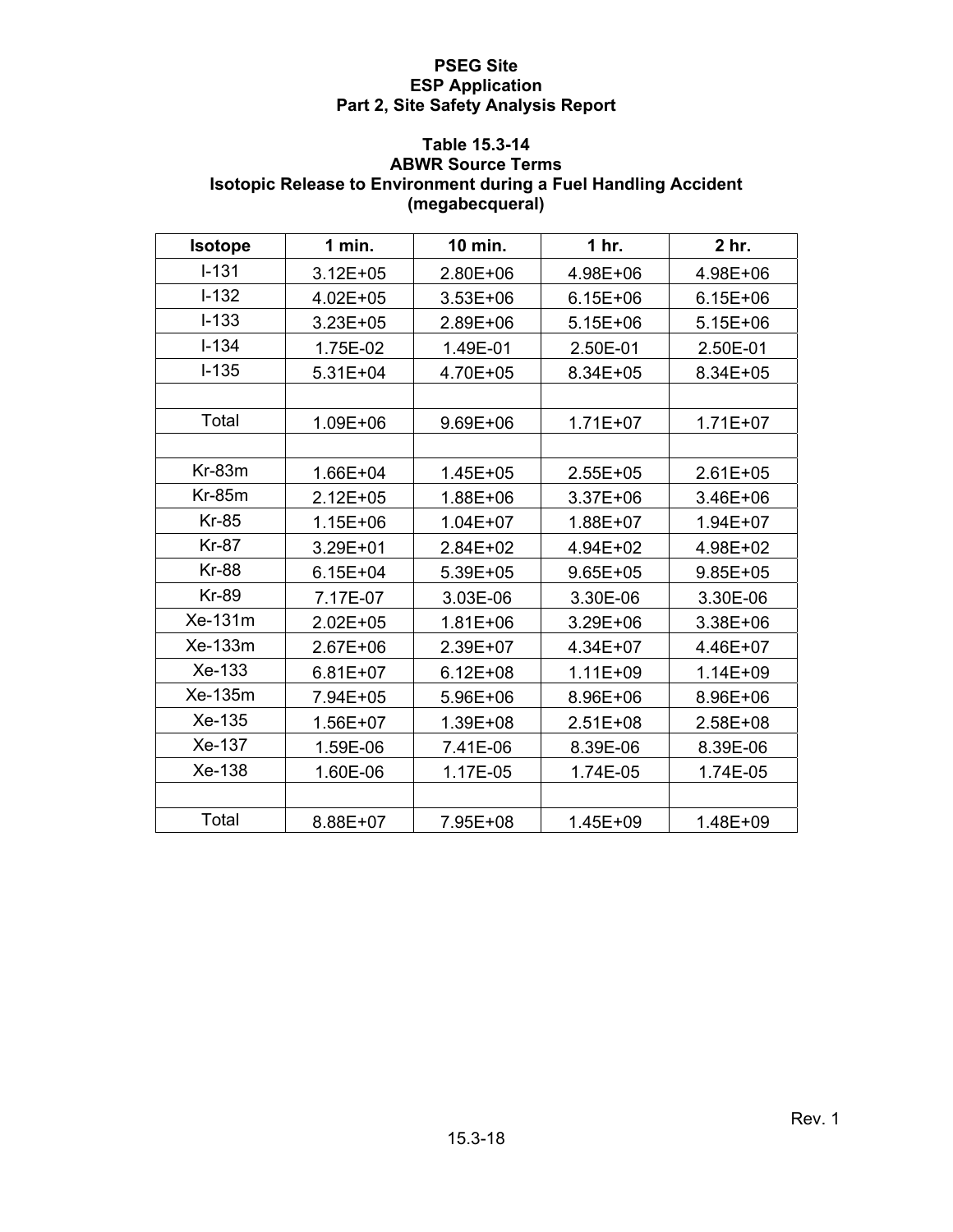# **Table 15.3-15**

#### **AP1000 Source Terms Activity Releases for Steam System Piping Failure with Pre-Existing Iodine Spike (Ci)**

| <b>Isotope</b> | 0 to 2 hr.   | 2 to 8 hr.   | 8 to 24 hr.  | 24 to 72 hr. | <b>Total</b> |
|----------------|--------------|--------------|--------------|--------------|--------------|
| $Kr-85m$       | 6.86E-02     | 1.14E-01     | 6.80E-02     | 6.18E-03     | 2.57E-01     |
| <b>Kr-85</b>   | 2.82E-01     | 8.46E-01     | 2.25E+00     | 6.69E+00     | $1.01E + 01$ |
| <b>Kr-87</b>   | 2.76E-02     | 1.34E-02     | 5.29E-04     | 8.60E-08     | 4.15E-02     |
| <b>Kr-88</b>   | 1.12E-01     | 1.37E-01     | 4.04E-02     | 8.27E-04     | 2.91E-01     |
| Xe-131m        | 1.28E-01     | 3.79E-01     | 9.81E-01     | 2.70E+00     | 4.19E+00     |
| Xe-133m        | 1.59E-01     | 4.51E-01     | $1.04E + 00$ | $2.05E+00$   | 3.70E+00     |
| Xe-133         | 1.18E+01     | $3.45E + 01$ | 8.64E+01     | 2.16E+02     | 3.49E+02     |
| Xe-135m        | 3.04E-03     | 1.33E-05     | $0.00E + 00$ | $0.00E + 00$ | 3.06E-03     |
| Xe-135         | 3.10E-01     | 6.90E-01     | 8.35E-01     | 3.38E-01     | $2.17E + 00$ |
| Xe-138         | 3.99E-03     | 1.14E-05     | $0.00E + 00$ | $0.00E + 00$ | 4.00E-03     |
| $I - 130$      | 3.59E-01     | 1.42E-01     | 2.09E-01     | 1.33E-01     | 8.44E-01     |
| $I - 131$      | 2.40E+01     | $1.21E + 01$ | 3.10E+01     | $8.22E + 01$ | 1.49E+02     |
| $I-132$        | $3.05E + 01$ | 4.14E+00     | 8.06E-01     | 6.55E-03     | $3.55E + 01$ |
| $I-133$        | 4.34E+01     | 1.90E+01     | $3.53E + 01$ | 3.98E+01     | $1.37E + 02$ |
| $I - 134$      | 6.74E+00     | 1.63E-01     | 1.43E-03     | 4.54E-09     | $6.91E + 00$ |
| $I-135$        | 2.60E+01     | 8.16E+00     | 7.54E+00     | $1.71E + 00$ | 4.34E+01     |
| Cs-134         | 1.90E+01     | 1.95E-01     | 5.19E-01     | $1.54E + 00$ | $2.12E + 01$ |
| Cs-136         | $2.82E + 01$ | 2.86E-01     | 7.43E-01     | 2.06E+00     | $3.13E + 01$ |
| Cs-137         | $1.37E + 01$ | 1.41E-01     | 3.74E-01     | $1.11E + 00$ | $1.53E + 01$ |
| Cs-138         | $1.01E + 01$ | 1.02E-03     | 4.42E-07     | $0.00E + 00$ | $1.01E + 01$ |
|                |              |              |              |              |              |
| Total          | 2.15E+02     | 8.15E+01     | 1.68E+02     | 3.56E+02     | 8.21E+02     |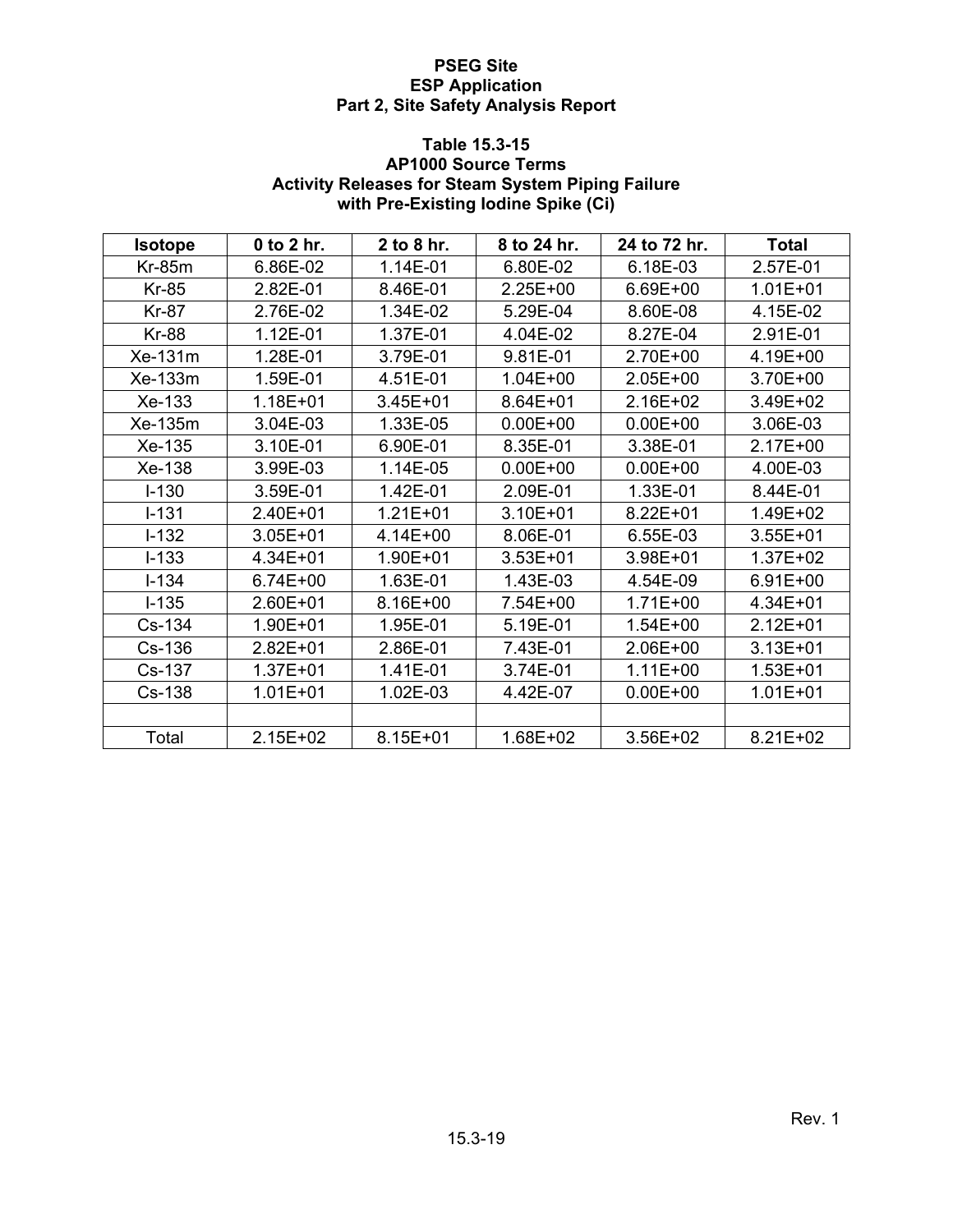## **Table 15.3-16**

## **AP1000 Source Terms Activity Releases for Steam System Piping Failure with Accident-Initiated Iodine Spike (Ci)**

| <b>Isotope</b> | 0 to 2 hr.   | 2 to 8 hr.   | 8 to 24 hr.  | 24 to 72 hr. | <b>Total</b> |
|----------------|--------------|--------------|--------------|--------------|--------------|
| $Kr-85m$       | 6.86E-02     | 1.14E-01     | 6.80E-02     | 6.18E-03     | 2.57E-01     |
| <b>Kr-85</b>   | 2.82E-01     | 8.46E-01     | 2.25E+00     | 6.69E+00     | $1.01E + 01$ |
| <b>Kr-87</b>   | 2.76E-02     | 1.34E-02     | 5.29E-04     | 8.60E-08     | 4.15E-02     |
| <b>Kr-88</b>   | 1.12E-01     | 1.37E-01     | 4.04E-02     | 8.27E-04     | 2.91E-01     |
| Xe-131m        | 1.28E-01     | 3.79E-01     | 9.81E-01     | 2.70E+00     | 4.19E+00     |
| Xe-133m        | 1.59E-01     | 4.51E-01     | $1.04E + 00$ | 2.05E+00     | 3.70E+00     |
| Xe-133         | 1.18E+01     | $3.45E + 01$ | 8.64E+01     | 2.16E+02     | 3.49E+02     |
| Xe-135m        | 3.04E-03     | 1.33E-05     | $0.00E + 00$ | $0.00E + 00$ | 3.06E-03     |
| Xe-135         | 3.10E-01     | 6.90E-01     | 8.35E-01     | 3.38E-01     | $2.17E + 00$ |
| Xe-138         | 3.99E-03     | 1.14E-05     | $0.00E + 00$ | $0.00E + 00$ | 4.00E-03     |
| $I - 130$      | 4.20E-01     | 9.95E-01     | 1.58E+00     | $1.01E + 00$ | 4.01E+00     |
| $I-131$        | 2.60E+01     | $5.73E + 01$ | 1.56E+02     | 4.13E+02     | $6.53E + 02$ |
| $I - 132$      | $4.62E + 01$ | $9.74E + 01$ | 2.24E+01     | 1.82E-01     | 1.66E+02     |
| $I - 133$      | 4.91E+01     | $1.14E + 02$ | 2.27E+02     | 2.55E+02     | 6.45E+02     |
| $I - 134$      | 1.34E+01     | 1.86E+01     | 2.65E-01     | 8.42E-07     | $3.23E + 01$ |
| $I-135$        | $3.24E + 01$ | 7.74E+01     | 7.83E+01     | $1.77E + 01$ | 2.06E+02     |
| Cs-134         | 1.90E+01     | 1.95E-01     | 5.19E-01     | $1.54E + 00$ | 2.12E+01     |
| Cs-136         | $2.82E + 01$ | 2.86E-01     | 7.43E-01     | 2.06E+00     | $3.13E + 01$ |
| Cs-137         | $1.37E + 01$ | 1.41E-01     | 3.74E-01     | $1.11E + 00$ | $1.53E + 01$ |
| Cs-138         | $1.01E + 01$ | 1.02E-03     | 4.42E-07     | $0.00E + 00$ | $1.01E + 01$ |
|                |              |              |              |              |              |
| Total          | $2.51E+02$   | 4.03E+02     | 5.78E+02     | $9.20E + 02$ | $2.15E + 03$ |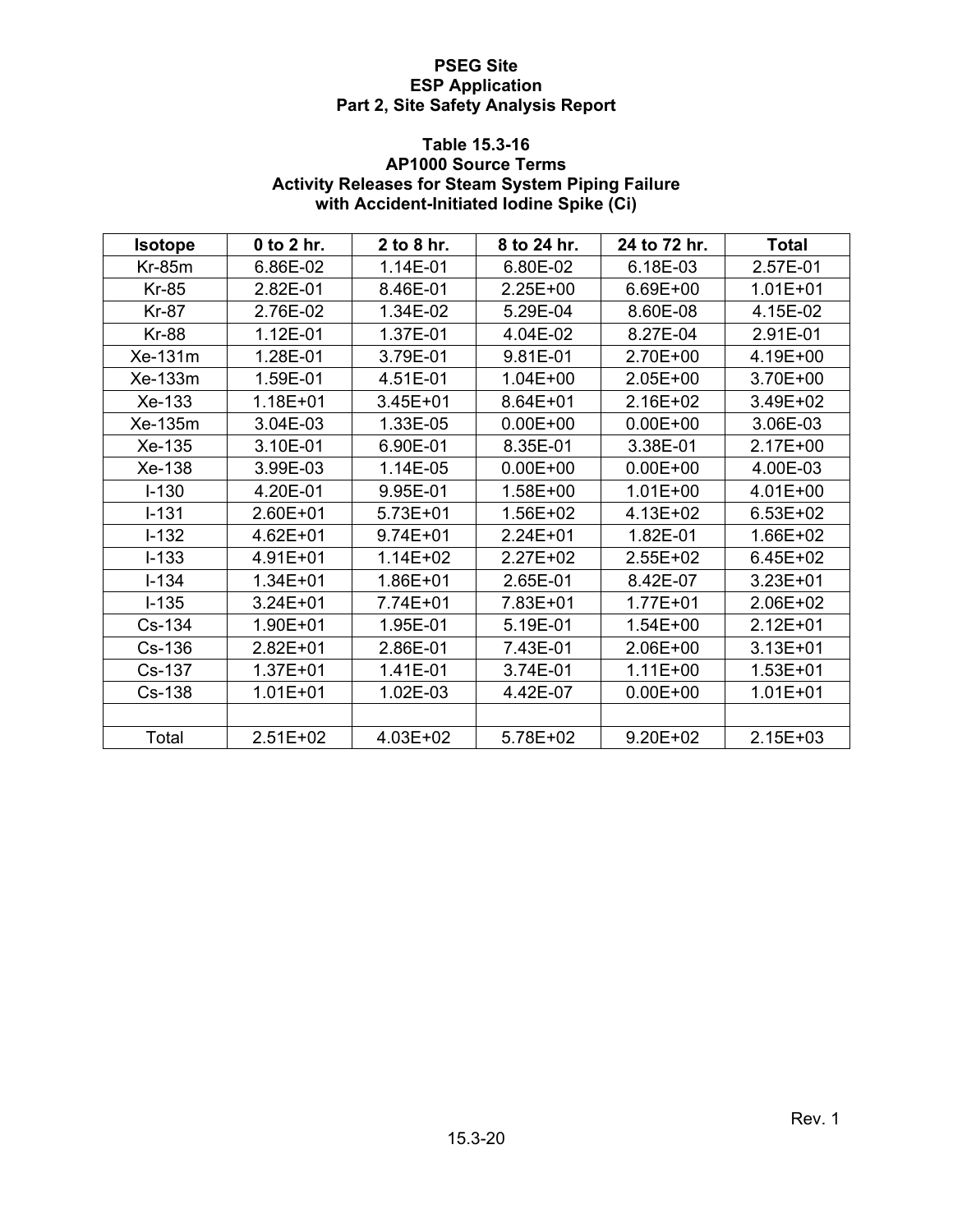### **Table 15.3-17 AP1000 Source Terms Activity Releases for Reactor Coolant Pump Shaft Seizure (Ci)**

|                | <b>No</b><br><b>Feedwater</b> |              |              | <b>Feedwater Available</b> |              |
|----------------|-------------------------------|--------------|--------------|----------------------------|--------------|
| <b>Isotope</b> | 0 to 1.5 hr.                  | 0 to 2 hr.   | 2 to 8 hr.   | 6 to 8 hr.                 | <b>Total</b> |
| $Kr-85m$       | 8.16E+01                      | 1.05E+02     | 1.74E+02     | 4.13E+01                   | 2.79E+02     |
| $Kr-85$        | 7.58E+00                      | $1.01E + 01$ | 3.03E+01     | $1.01E + 01$               | $4.04E + 01$ |
| <b>Kr-87</b>   | 1.20E+02                      | 1.43E+02     | $6.97E + 01$ | 5.43E+00                   | $2.13E+02$   |
| <b>Kr-88</b>   | 2.08E+02                      | $2.62E + 02$ | 3.20E+02     | $6.05E + 01$               | $5.82E + 02$ |
| Xe-131m        | 3.77E+00                      | $5.03E+00$   | 1.49E+01     | 4.95E+00                   | 1.99E+01     |
| Xe-133m        | $2.02E + 01$                  | $2.69E + 01$ | 7.64E+01     | $2.48E + 01$               | $1.03E + 02$ |
| Xe-133         | 6.66E+02                      | 8.87E+02     | 2.60E+03     | 8.57E+02                   | 3.49E+03     |
| Xe-135m        | $3.24E + 01$                  | 3.28E+01     | 1.43E-01     | 2.68E-06                   | 3.30E+01     |
| $Xe-135$       | 1.59E+02                      | 2.08E+02     | 4.64E+02     | $1.32E + 02$               | $6.72E + 02$ |
| Xe-138         | 1.29E+02                      | 1.30E+02     | 3.72E-01     | 3.01E-06                   | 1.30E+02     |
| $I - 130$      | 8.45E-01                      | 1.17E-01     | $1.33E + 00$ | 5.65E-01                   | 1.45E+00     |
| $I - 131$      | 3.77E+01                      | 5.39E+00     | 7.51E+01     | 3.46E+01                   | 8.05E+01     |
| $I - 132$      | $2.79E + 01$                  | $3.45E + 00$ | 1.48E+01     | $3.95E + 00$               | 1.83E+01     |
| $I - 133$      | 4.86E+01                      | 6.86E+00     | 8.29E+01     | $3.64E + 01$               | 8.98E+01     |
| $I - 134$      | $2.88E + 01$                  | 2.76E+00     | 2.98E+00     | 2.09E-01                   | 5.74E+00     |
| $I - 135$      | 4.19E+01                      | 5.68E+00     | $5.22E + 01$ | $2.05E + 01$               | 5.79E+01     |
| Cs-134         | 1.29E+00                      | 1.82E-01     | 2.40E+00     | $1.11E + 00$               | 2.59E+00     |
| $Cs-136$       | 5.63E-01                      | 8.45E-02     | 7.79E-01     | 3.47E-01                   | 8.63E-01     |
| Cs-137         | 7.74E-01                      | 1.10E-01     | 1.41E+00     | 6.51E-01                   | $1.52E + 00$ |
| Cs-138         | 6.08E+00                      | 7.29E-01     | 3.35E+00     | $1.13E + 00$               | 4.08E+00     |
| <b>Rb-86</b>   | 1.33E-02                      | 1.83E-03     | 2.73E-02     | 1.27E-02                   | 2.91E-02     |
|                |                               |              |              |                            |              |
| Total          | 1.62E+03                      | $1.84E + 03$ | 3.99E+03     | $1.23E + 03$               | $5.82E + 03$ |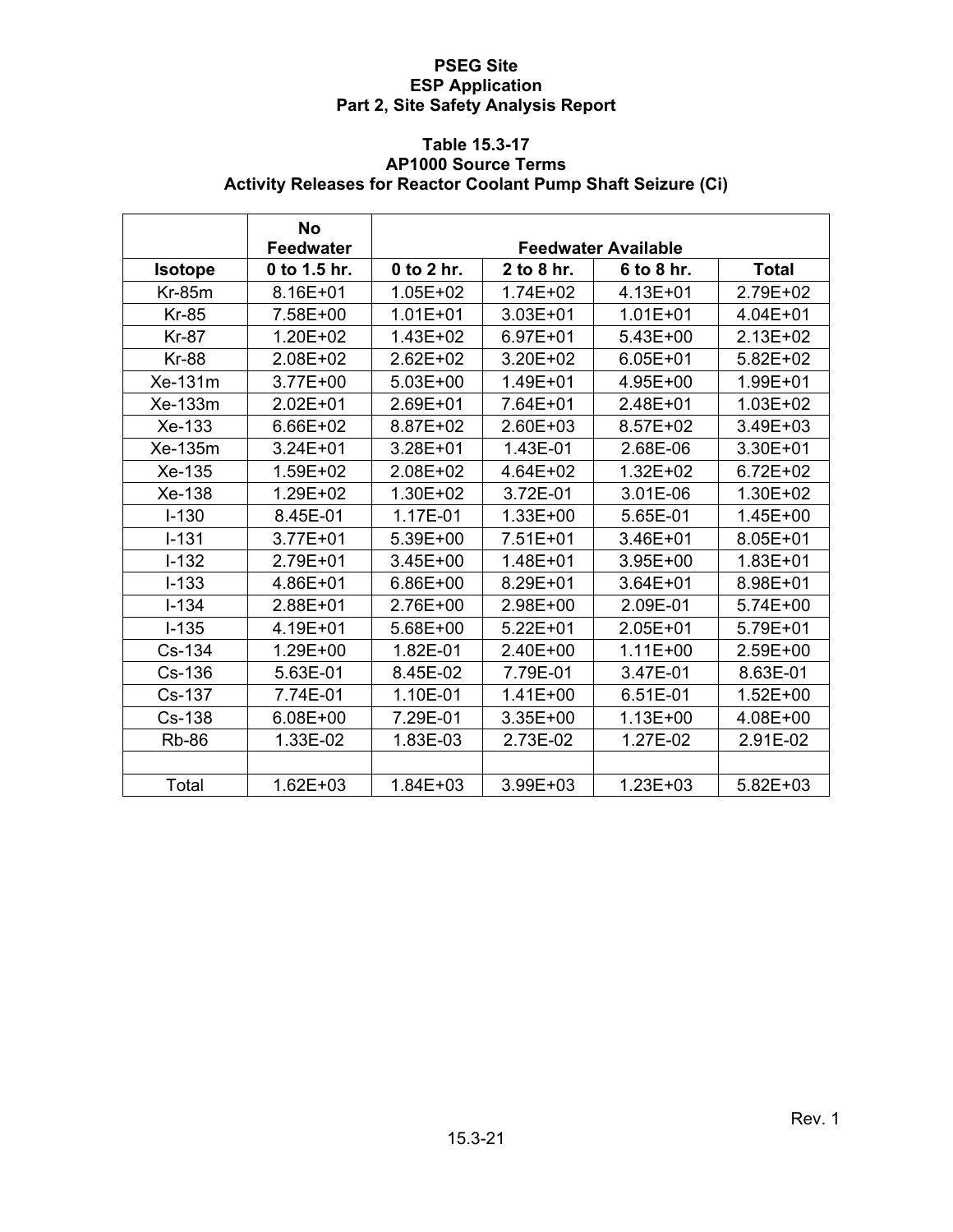#### **Table 15.3-18 AP1000 Source Terms**

# **Activity Releases for Spectrum of Rod Cluster Control Assembly Ejection Accidents (Ci)**

| <b>Isotope</b> | 0 to hr.     | 2 to 8 hr.   | 8 to 24 hr.  | 24 to 96 hr. | 96 to 720 hr. | <b>Total</b> |
|----------------|--------------|--------------|--------------|--------------|---------------|--------------|
| $Kr-85m$       | $1.12E + 02$ | 6.48E+01     | 3.87E+01     | 1.77E+00     | 2.51E-05      | 2.18E+02     |
| <b>Kr-85</b>   | $5.01E + 00$ | 5.60E+00     | 1.49E+01     | 3.35E+01     | 2.88E+02      | 3.47E+02     |
| <b>Kr-87</b>   | $1.82E + 02$ | 2.60E+01     | $1.03E + 00$ | 8.37E-05     | $0.00E + 00$  | 2.09E+02     |
| <b>Kr-88</b>   | 2.91E+02     | 1.18E+02     | 3.49E+01     | 3.59E-01     | 8.41E-09      | 4.45E+02     |
| Xe-131m        | 4.94E+00     | 5.46E+00     | 1.42E+01     | 2.86E+01     | 1.16E+02      | 1.69E+02     |
| Xe-133m        | $2.67E+01$   | $2.81E+01$   | 6.49E+01     | 8.45E+01     | $5.31E+01$    | $2.57E+02$   |
| Xe-133         | 8.79E+02     | 9.58E+02     | 2.40E+03     | 4.27E+03     | 8.45E+03      | 1.70E+04     |
| Xe-135m        | 7.34E+01     | 5.30E-02     | 4.33E-09     | $0.00E + 00$ | $0.00E + 00$  | 7.35E+01     |
| Xe-135         | 2.15E+02     | 1.72E+02     | 2.09E+02     | 4.35E+01     | 1.79E-01      | 6.39E+02     |
| Xe-138         | 2.99E+02     | 1.38E-01     | 3.19E-09     | $0.00E + 00$ | $0.00E + 00$  | 2.99E+02     |
| $I-130$        | 4.90E+00     | 7.28E+00     | 4.32E+00     | 2.03E-01     | 2.95E-04      | $1.67E + 01$ |
| $I-131$        | 1.36E+02     | 2.45E+02     | 2.31E+02     | 3.10E+01     | 1.68E+01      | 6.60E+02     |
| $I-132$        | 1.53E+02     | 9.94E+01     | $9.85E + 00$ | 8.24E-03     | $0.00E + 00$  | 2.62E+02     |
| $I-133$        | 2.72E+02     | 4.40E+02     | 3.18E+02     | 2.28E+01     | 2.41E-01      | $1.05E + 03$ |
| $I - 134$      | 1.66E+02     | 2.85E+01     | 1.37E-01     | 4.48E-08     | $0.00E + 00$  | 1.95E+02     |
| $I-135$        | 2.39E+02     | 2.97E+02     | $1.19E + 02$ | 2.39E+00     | 7.32E-05      | $6.57E + 02$ |
| Cs-134         | 3.08E+01     | $6.22E + 01$ | $6.03E + 01$ | 7.76E+00     | 5.16E+00      | 1.66E+02     |
| Cs-136         | 8.79E+00     | 1.75E+01     | $1.67E + 01$ | $2.05E+00$   | 6.58E-01      | 4.57E+01     |
| Cs-137         | 1.79E+01     | $3.62E + 01$ | $3.51E + 01$ | 4.52E+00     | $3.05E + 00$  | $9.68E + 01$ |
| Cs-138         | 1.09E+02     | 7.05E+00     | 1.68E-03     | $0.00E + 00$ | $0.00E + 00$  | 1.16E+02     |
| <b>Rb-86</b>   | 3.62E-01     | 7.27E-01     | 6.96E-01     | 8.67E-02     | 3.42E-02      | 1.91E+00     |
|                |              |              |              |              |               |              |
| Total          | $3.23E + 03$ | $2.62E + 03$ | 3.58E+03     | 4.53E+03     | 8.93E+03      | 2.29E+04     |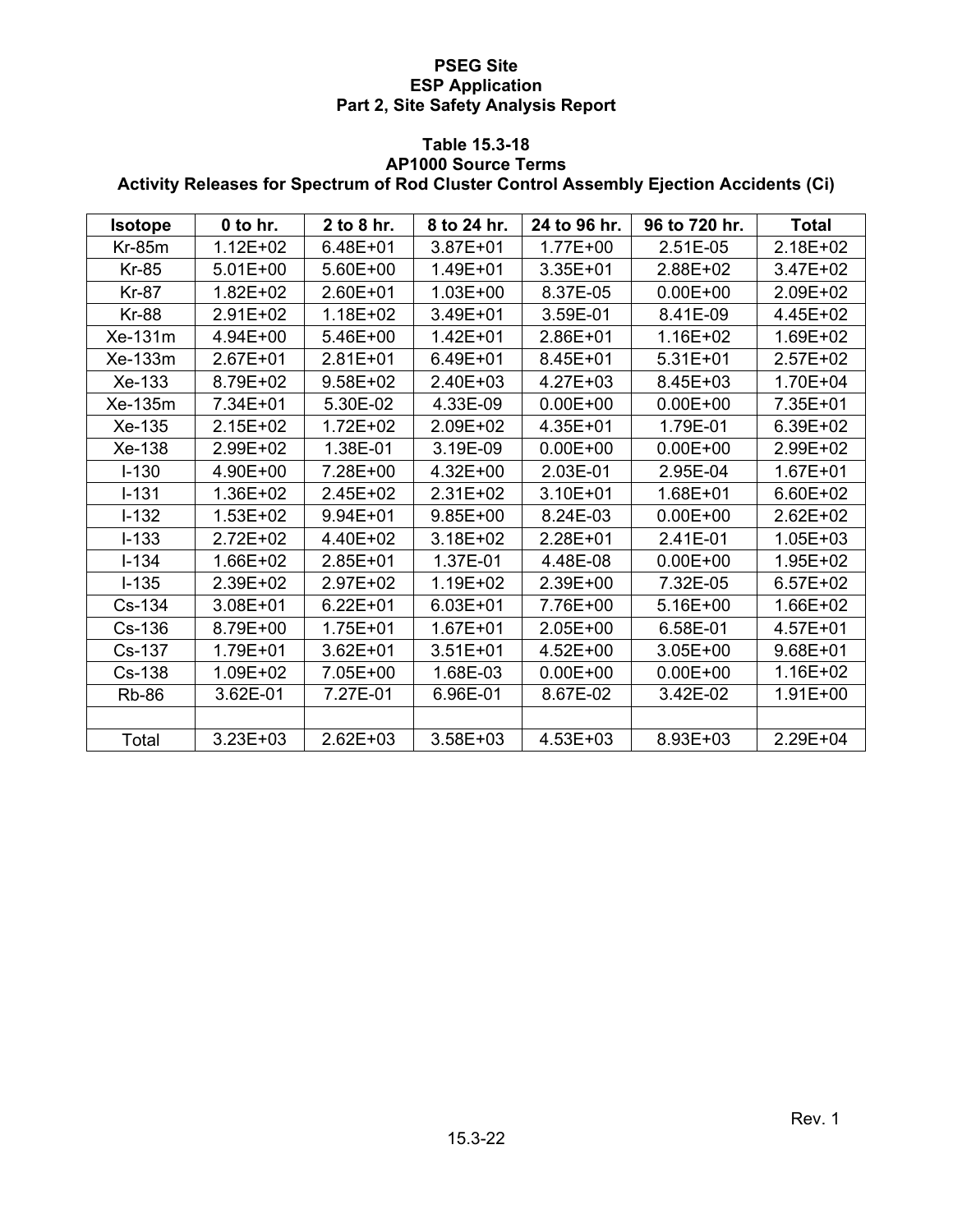#### **Table 15.3-19**

#### **AP1000 Source Terms Activity Releases for Failure of Small Lines Carrying Primary Coolant Outside Containment (Ci)**

| <b>Isotope</b> | 0 to 2 hr.   |
|----------------|--------------|
| Kr-85m         | 1.24E+01     |
| Kr-85          | 4.40E+01     |
| Kr-87          | 7.05E+00     |
| Kr-88          | $2.21E + 01$ |
| Xe-131m        | 1.99E+01     |
| Xe-133m        | 2.50E+01     |
| Xe-133         | 1.84E+03     |
| Xe-135m        | 2.59E+00     |
| Xe-135         | 5.20E+01     |
| Xe-138         | 3.65E+00     |
| $I - 130$      | 1.89E+00     |
| $I - 131$      | 9.26E+01     |
| I-132          | 3.49E+02     |
| $I - 133$      | 2.01E+02     |
| l-134          | 1.58E+02     |
| $I - 135$      | 1.68E+02     |
| Cs-134         | 4.16E+00     |
| Cs-136         | 6.16E+00     |
| Cs-137         | 3.00E+00     |
| Cs-138         | 2.21E+00     |
|                |              |
| Total          | $3.02E + 03$ |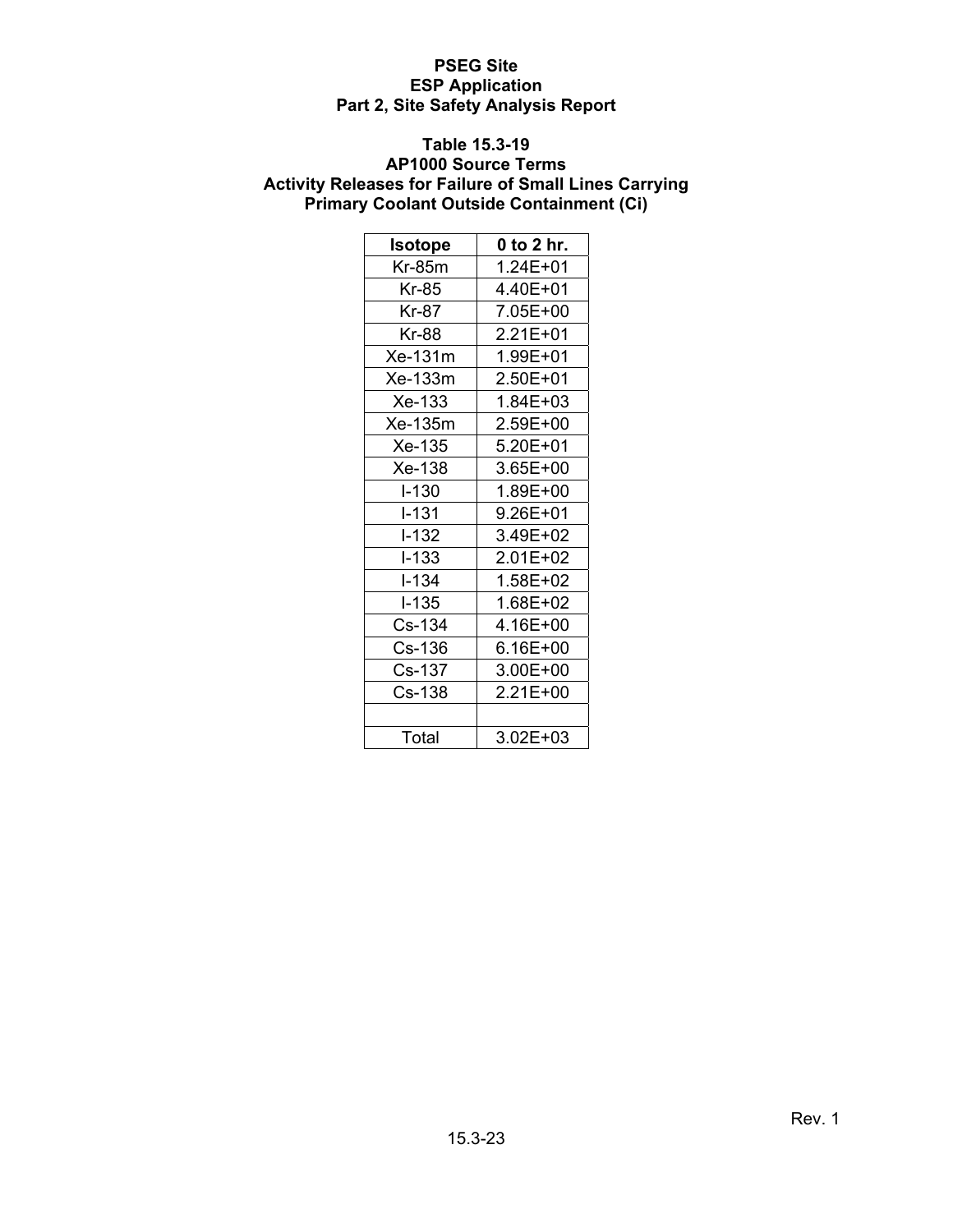#### **Table 15.3-20**

#### **AP1000 Source Terms**

**Activity Releases for Steam Generator Tube Rupture with Pre-Existing Iodine Spike (Ci)** 

| <b>Isotope</b> | 0 to 2 hr.   | 2 to 8 hr.   | 8 to 24 hr.  | <b>Total</b> |
|----------------|--------------|--------------|--------------|--------------|
| <b>Kr-85m</b>  | $5.53E+01$   | 1.93E+01     | 7.53E-03     | 7.46E+01     |
| Kr-85          | 2.20E+02     | 1.09E+02     | 1.34E-01     | 3.29E+02     |
| Kr-87          | 2.39E+01     | 3.61E+00     | 9.12E-05     | 2.75E+01     |
| <b>Kr-88</b>   | $9.22E + 01$ | 2.65E+01     | 5.43E-03     | 1.19E+02     |
| Xe-131m        | 9.96E+01     | 4.88E+01     | 5.91E-02     | 1.48E+02     |
| Xe-133m        | 1.24E+02     | 5.91E+01     | 6.61E-02     | $1.83E + 02$ |
| Xe-133         | 9.19E+03     | 4.47E+03     | 5.29E+00     | $1.37E + 04$ |
| Xe-135m        | 3.44E+00     | 5.86E-03     | $0.00E + 00$ | $3.45E + 00$ |
| Xe-135         | 2.46E+02     | $1.02E + 02$ | 7.10E-02     | 3.47E+02     |
| Xe-138         | 4.56E+00     | 5.07E-03     | $0.00E + 00$ | 4.57E+00     |
| $I - 130$      | 1.79E+00     | 5.39E-02     | 2.68E-01     | $2.12E+00$   |
| $I - 131$      | $1.21E + 02$ | 5.27E+00     | $3.06E + 01$ | 1.56E+02     |
| $I-132$        | 1.42E+02     | 7.43E-01     | 1.92E+00     | 1.44E+02     |
| $I - 133$      | 2.16E+02     | 7.63E+00     | 4.06E+01     | 2.64E+02     |
| $I - 134$      | 2.74E+01     | 4.40E-03     | 4.23E-03     | 2.74E+01     |
| $I - 135$      | $1.27E + 02$ | 2.70E+00     | $1.17E + 01$ | 1.42E+02     |
| Cs-134         | $1.63E + 00$ | 6.05E-02     | 2.16E-01     | 1.90E+00     |
| Cs-136         | 2.42E+00     | 8.86E-02     | 3.14E-01     | $2.82E+00$   |
| Cs-137         | $1.17E + 00$ | 4.37E-02     | 1.56E-01     | 1.37E+00     |
| Cs-138         | 5.64E-01     | 2.91E-06     | 5.73E-07     | 5.64E-01     |
|                |              |              |              |              |
| Total          | 1.07E+04     | 4.85E+03     | $9.14E + 01$ | 1.56E+04     |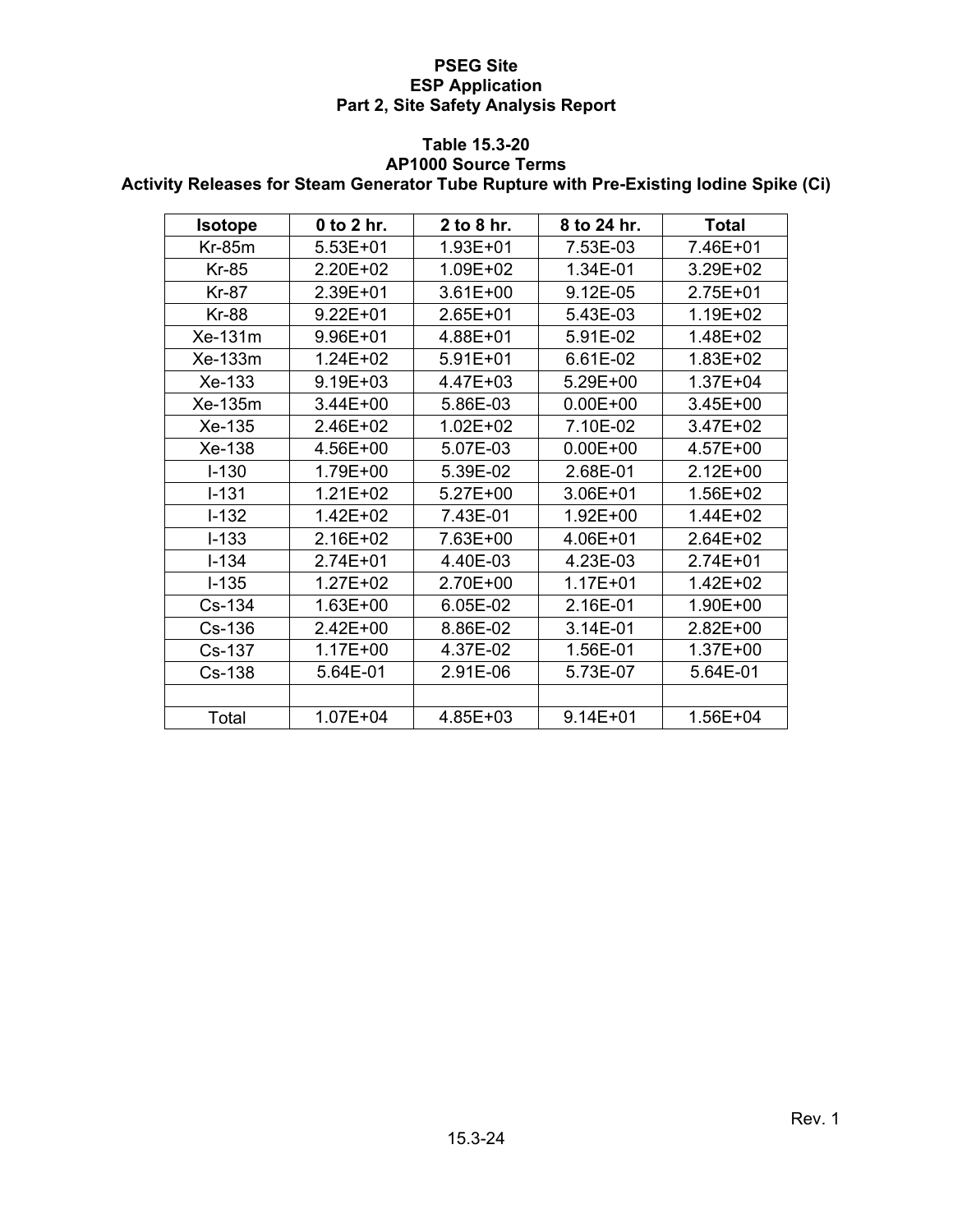## **Table 15.3-21**

#### **AP1000 Source Terms**

**Activity Releases for Steam Generator Tube Rupture with Accident-Initiated Iodine Spike (Ci)** 

| <b>Isotope</b> | 0 to 2 hr.   | 2 to 8 hr.   | 8 to 24 hr.  | <b>Total</b> |
|----------------|--------------|--------------|--------------|--------------|
|                |              |              |              |              |
| $Kr-85m$       | $5.53E + 01$ | 1.93E+01     | 7.53E-03     | 7.46E+01     |
| <b>Kr-85</b>   | 2.20E+02     | 1.09E+02     | 1.34E-01     | 3.29E+02     |
| <b>Kr-87</b>   | 2.39E+01     | $3.61E + 00$ | 9.12E-05     | 2.75E+01     |
| <b>Kr-88</b>   | $9.22E + 01$ | $2.65E + 01$ | 5.43E-03     | 1.19E+02     |
| Xe-131m        | 9.96E+01     | 4.88E+01     | 5.91E-02     | 1.48E+02     |
| Xe-133m        | 1.24E+02     | $5.91E+01$   | 6.61E-02     | 1.83E+02     |
| Xe-133         | 9.19E+03     | 4.47E+03     | 5.29E+00     | 1.37E+04     |
| Xe-135m        | 3.44E+00     | 5.86E-03     | $0.00E + 00$ | 3.45E+00     |
| Xe-135         | 2.46E+02     | $1.02E + 02$ | 7.10E-02     | 3.47E+02     |
| Xe-138         | 4.56E+00     | 5.07E-03     | $0.00E + 00$ | 4.57E+00     |
| $I - 130$      | 8.87E-01     | 1.62E-01     | 8.24E-01     | 1.87E+00     |
| $I - 131$      | 4.36E+01     | $1.14E + 01$ | 6.76E+01     | 1.23E+02     |
| $I-132$        | 1.47E+02     | 4.86E+00     | 1.29E+01     | 1.65E+02     |
| $I - 133$      | $9.33E + 01$ | 2.00E+01     | 1.08E+02     | $2.22E + 02$ |
| $I - 134$      | 5.59E+01     | 6.04E-02     | 5.94E-02     | $5.60E + 01$ |
| $I-135$        | 7.61E+01     | 9.88E+00     | 4.38E+01     | 1.30E+02     |
| Cs-134         | 1.63E+00     | 6.05E-02     | 2.16E-01     | 1.90E+00     |
| Cs-136         | 2.42E+00     | 8.86E-02     | 3.14E-01     | 2.82E+00     |
| Cs-137         | $1.17E + 00$ | 4.37E-02     | 1.56E-01     | 1.37E+00     |
| Cs-138         | 5.64E-01     | 2.91E-06     | 5.73E-07     | 5.64E-01     |
|                |              |              |              |              |
| Total          | $1.05E + 04$ | 4.88E+03     | 2.40E+02     | 1.56E+04     |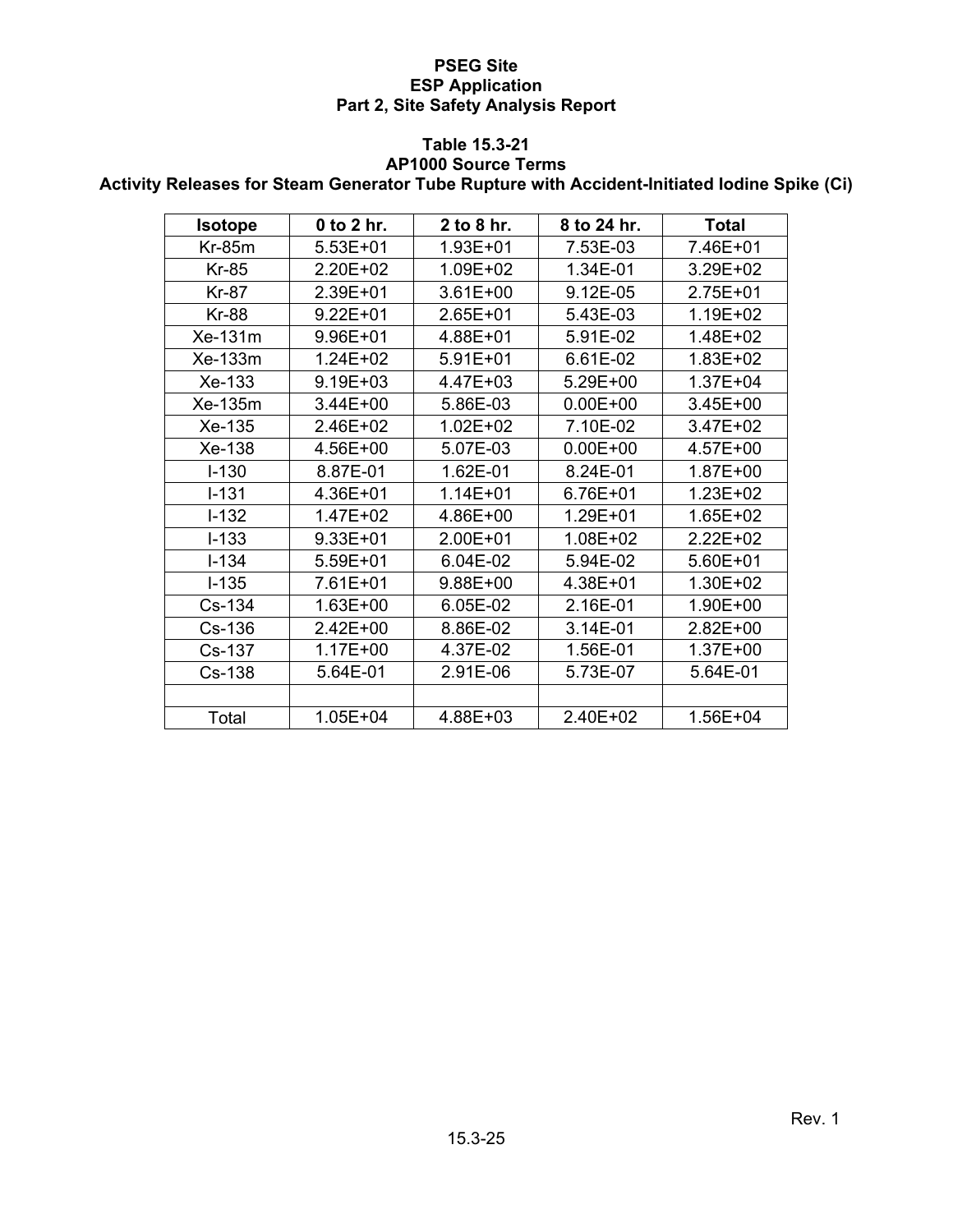# **Table 15.3-22 (Sheet 1 of 2)**

### **AP1000 Source Terms Activity Releases for LOCA Resulting from a Spectrum of Postulated Piping Breaks within the Reactor Coolant Pressure Boundary (Ci)**

| <b>Isotope</b> | 1.4 to 3.4 hr. | $0$ to $8$ hr. | 8 to 24 hr.  | 24 to 96 hr. | 96 to 720 hr. | <b>Total</b> |
|----------------|----------------|----------------|--------------|--------------|---------------|--------------|
| $I - 130$      | 5.64E+01       | $1.12E + 02$   | 5.37E+00     | 7.10E-01     | 1.27E-02      | 1.18E+02     |
| $I-131$        | 1.68E+03       | 3.49E+03       | 2.66E+02     | 2.39E+02     | 7.19E+02      | 4.71E+03     |
| $I-132$        | $1.23E + 03$   | 2.14E+03       | $1.64E + 01$ | 1.46E-02     | $0.00E + 00$  | $2.15E + 03$ |
| $I - 133$      | $3.23E + 03$   | $6.54E + 03$   | 3.83E+02     | $1.04E + 02$ | $1.04E + 01$  | 7.04E+03     |
| $I - 134$      | 6.60E+02       | 1.14E+03       | 2.96E-01     | 6.79E-08     | $0.00E + 00$  | $1.14E + 03$ |
| $I-135$        | 2.56E+03       | 4.89E+03       | 1.58E+02     | 6.09E+00     | 3.16E-03      | 5.06E+03     |
| $Kr-85m$       | $1.42E + 03$   | 3.77E+03       | 1.87E+03     | 8.56E+01     | 1.22E-03      | 5.73E+03     |
| <b>Kr-85</b>   | 8.31E+01       | 2.97E+02       | 7.06E+02     | 1.59E+03     | 1.36E+04      | $1.62E + 04$ |
| Kr-87          | $1.10E + 03$   | $1.95E + 03$   | 4.97E+01     | 4.05E-03     | $0.00E + 00$  | 1.99E+03     |
| <b>Kr-88</b>   | $3.11E + 03$   | 7.26E+03       | 1.70E+03     | 1.75E+01     | 4.09E-07      | 8.97E+03     |
| Xe-131m        | 8.26E+01       | 2.94E+02       | 6.79E+02     | 1.37E+03     | 5.57E+03      | 7.91E+03     |
| Xe-133m        | 4.43E+02       | 1.54E+03       | 3.15E+03     | 4.11E+03     | 2.58E+03      | $1.14E + 04$ |
| Xe-133         | $1.47E + 04$   | 5.19E+04       | 1.16E+05     | 2.06E+05     | 4.07E+05      | 7.80E+05     |
| Xe-135m        | 1.06E+01       | $3.59E + 01$   | 2.14E-07     | $0.00E + 00$ | $0.00E + 00$  | $3.59E + 01$ |
| Xe-135         | $3.15E + 03$   | 9.64E+03       | $1.01E + 04$ | $2.11E + 03$ | 8.68E+00      | 2.19E+04     |
| Xe-138         | $3.11E + 01$   | 1.20E+02       | 1.58E-07     | $0.00E + 00$ | $0.00E + 00$  | 1.20E+02     |
| <b>Rb-86</b>   | $3.04E + 00$   | $6.32E + 00$   | 2.99E-01     | 9.83E-02     | 5.13E-01      | 7.23E+00     |
| Cs-134         | 2.58E+02       | 5.38E+02       | 2.57E+01     | $9.11E + 00$ | 7.74E+01      | 6.50E+02     |
| Cs-136         | 7.33E+01       | $1.52E + 02$   | 7.16E+00     | 2.28E+00     | 9.88E+00      | $1.72E + 02$ |
| Cs-137         | $1.51E + 02$   | $3.13E + 02$   | 1.50E+01     | 5.32E+00     | 4.57E+01      | 3.79E+02     |
| Cs-138         | 1.50E+02       | 3.30E+02       | 2.18E-03     | $0.00E + 00$ | $0.00E + 00$  | 3.30E+02     |
| Sb-127         | 2.42E+01       | 4.80E+01       | 2.29E+00     | 5.67E-01     | 7.82E-01      | 5.16E+01     |
| Sb-129         | 5.10E+01       | 8.94E+01       | $1.51E+00$   | 4.95E-03     | 4.90E-08      | $9.09E + 01$ |
| Te-127m        | $3.15E + 00$   | 6.30E+00       | 3.16E-01     | 1.11E-01     | 8.71E-01      | 7.60E+00     |
| Te-127         | 2.05E+01       | $3.83E + 01$   | 1.15E+00     | 2.75E-02     | 1.33E-04      | 3.94E+01     |
| Te-129m        | $1.07E + 01$   | $2.15E + 01$   | 1.07E+00     | 3.65E-01     | 2.36E+00      | $2.52E+01$   |
| Te-129         | 1.88E+01       | $2.83E+01$     | 2.69E-02     | 3.54E-08     | $0.00E + 00$  | 2.84E+01     |
| Te-131m        | $3.17E + 01$   | $6.20E + 01$   | 2.64E+00     | 3.35E-01     | 7.81E-02      | $6.50E + 01$ |
| Te-132         | 3.23E+02       | 6.40E+02       | $3.02E + 01$ | 7.04E+00     | 7.83E+00      | 6.85E+02     |
| <b>Sr-89</b>   | $9.23E + 01$   | 1.85E+02       | $9.24E + 00$ | 3.19E+00     | 2.26E+01      | 2.20E+02     |
| <b>Sr-90</b>   | 7.95E+00       | 1.59E+01       | 7.99E-01     | 2.84E-01     | 2.44E+00      | 1.94E+01     |
| Sr-91          | $9.68E + 01$   | $1.81E + 02$   | 5.46E+00     | 1.35E-01     | 7.06E-04      | 1.87E+02     |
| $Sr-92$        | $6.83E + 01$   | $1.13E + 02$   | $1.01E + 00$ | 5.15E-04     | $0.00E + 00$  | $1.14E + 02$ |
| Ba-139         | 5.44E+01       | 8.30E+01       | 1.49E-01     | 9.91E-07     | $0.00E + 00$  | 8.32E+01     |
| Ba-140         | $1.63E + 02$   | $3.25E + 02$   | $1.61E + 01$ | $5.11E+00$   | $2.17E + 01$  | 3.68E+02     |
| Mo-99          | $2.15E + 01$   | 4.25E+01       | 1.98E+00     | 4.29E-01     | 3.78E-01      | 4.53E+01     |
| Tc-99m         | $1.47E + 01$   | $2.66E + 01$   | 6.05E-01     | 5.27E-03     | 1.33E-06      | $2.72E + 01$ |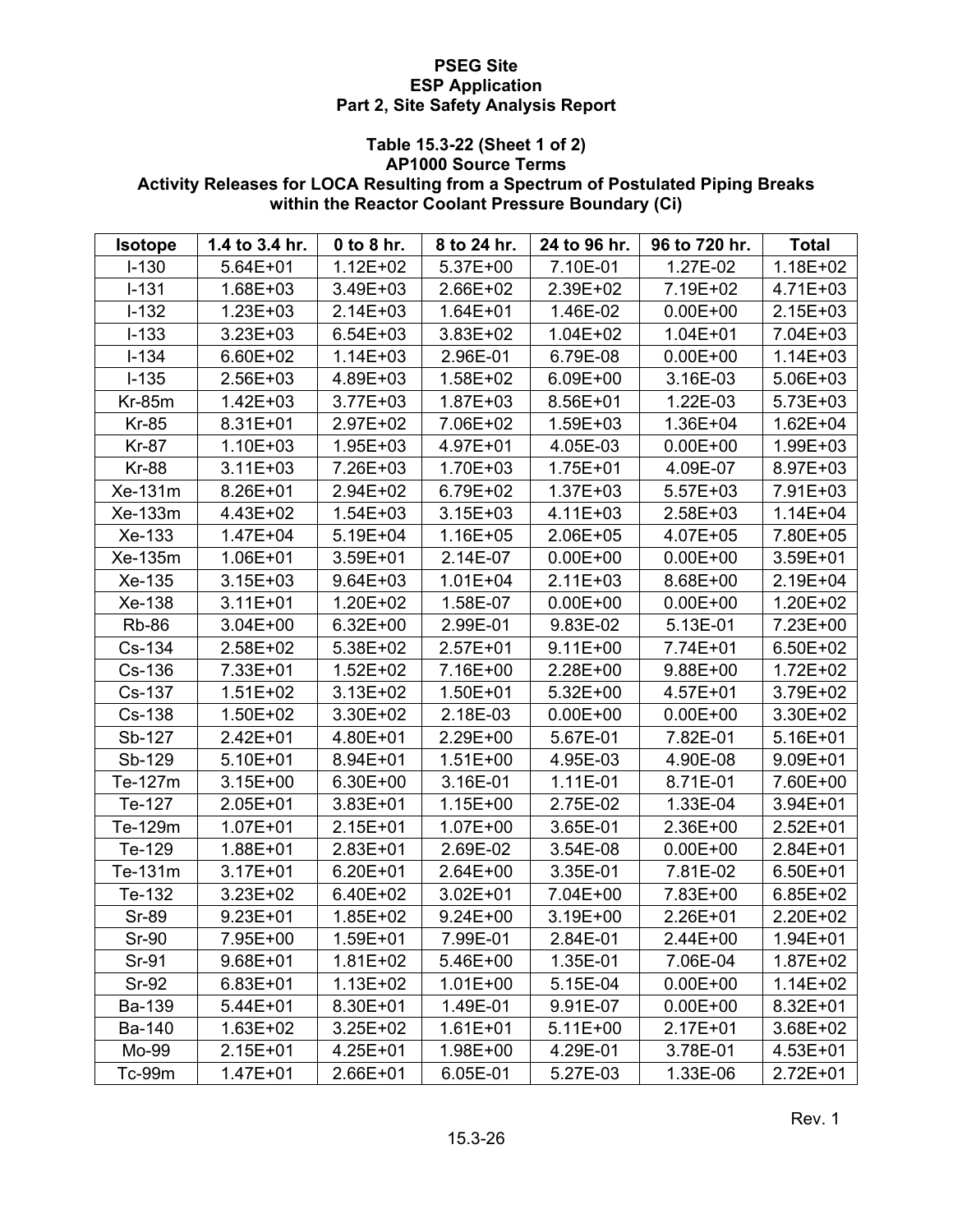# **Table 15.3-22 (Sheet 2 of 2)**

# **AP1000 Source Terms**

# **Activity Releases for LOCA Resulting from a Spectrum of Postulated Piping Breaks within the Reactor Coolant Pressure Boundary (Ci)**

| <b>Isotope</b> | 1.4 to 3.4 hr. | 0 to 8 hr.   | 8 to 24 hr.  | 24 to 96 hr. | 96 to 720 hr. | <b>Total</b> |
|----------------|----------------|--------------|--------------|--------------|---------------|--------------|
| Ru-103         | 1.73E+01       | 3.46E+01     | 1.73E+00     | 5.93E-01     | 3.99E+00      | 4.09E+01     |
| Ru-105         | 8.18E+00       | $1.44E + 01$ | 2.48E-01     | 8.86E-04     | 1.17E-08      | 1.46E+01     |
| Ru-106         | 5.70E+00       | $1.14E + 01$ | 5.73E-01     | 2.03E-01     | 1.70E+00      | 1.39E+01     |
| Rh-105         | $1.03E + 01$   | $2.02E + 01$ | 8.81E-01     | 1.29E-01     | 4.14E-02      | $2.12E + 01$ |
| Ce-141         | 3.89E+00       | 7.78E+00     | 3.88E-01     | 1.32E-01     | 8.45E-01      | $9.15E + 00$ |
| Ce-143         | 3.46E+00       | 6.78E+00     | 2.93E-01     | 4.05E-02     | 1.14E-02      | 7.13E+00     |
| Ce-144         | 2.94E+00       | 5.89E+00     | 2.96E-01     | 1.05E-01     | 8.68E-01      | 7.15E+00     |
| Pu-238         | 9.16E-03       | 1.83E-02     | 9.21E-04     | 3.27E-04     | 2.82E-03      | 2.24E-02     |
| Pu-239         | 8.06E-04       | 1.61E-03     | 8.10E-05     | 2.88E-05     | 2.48E-04      | 1.97E-03     |
| Pu-240         | 1.18E-03       | 2.37E-03     | 1.19E-04     | 4.22E-05     | 3.63E-04      | 2.89E-03     |
| Pu-241         | 2.66E-01       | 5.31E-01     | 2.67E-02     | 9.48E-03     | 8.14E-02      | 6.49E-01     |
| Np-239         | 4.48E+01       | 8.87E+01     | 4.08E+00     | 8.15E-01     | 5.70E-01      | $9.41E + 01$ |
| $Y-90$         | 8.08E-02       | 1.60E-01     | 7.44E-03     | 1.59E-03     | 1.35E-03      | 1.70E-01     |
| $Y-91$         | 1.19E+00       | 2.37E+00     | 1.19E-01     | 4.12E-02     | 3.00E-01      | 2.83E+00     |
| $Y-92$         | 7.89E-01       | 1.35E+00     | 1.80E-02     | 2.86E-05     | $0.00E + 00$  | 1.37E+00     |
| $Y-93$         | $1.21E + 00$   | 2.28E+00     | 7.08E-02     | 1.98E-03     | 1.42E-05      | 2.35E+00     |
| <b>Nb-95</b>   | 1.60E+00       | 3.19E+00     | 1.59E-01     | 5.44E-02     | 3.55E-01      | 3.76E+00     |
| $Zr-95$        | 1.59E+00       | 3.18E+00     | 1.59E-01     | 5.52E-02     | 4.08E-01      | 3.80E+00     |
| $Zr-97$        | 1.43E+00       | 2.74E+00     | 1.03E-01     | 6.73E-03     | 3.71E-04      | 2.85E+00     |
| La-140         | $1.67E + 00$   | 3.29E+00     | 1.46E-01     | 2.36E-02     | 9.62E-03      | 3.47E+00     |
| La-141         | 1.03E+00       | 1.79E+00     | 2.71E-02     | 6.41E-05     | 2.01E-10      | $1.81E + 00$ |
| La-142         | 5.38E-01       | 8.31E-01     | 2.09E-03     | 3.39E-08     | $0.00E + 00$  | 8.33E-01     |
| Nd-147         | 6.16E-01       | $1.23E + 00$ | 6.06E-02     | 1.90E-02     | 7.29E-02      | 1.38E+00     |
| Pr-143         | 1.39E+00       | 2.78E+00     | 1.37E-01     | 4.40E-02     | 1.94E-01      | $3.15E + 00$ |
| Am-241         | 1.20E-04       | 2.39E-04     | 1.20E-05     | 4.27E-06     | 3.68E-05      | 2.92E-04     |
| Cm-242         | 2.82E-02       | 5.65E-02     | 2.83E-03     | 9.98E-04     | 8.08E-03      | 6.84E-02     |
| Cm-244         | 3.46E-03       | 6.93E-03     | 3.48E-04     | 1.24E-04     | 1.06E-03      | 8.47E-03     |
|                |                |              |              |              |               |              |
| Total          | $3.53E + 04$   | $9.85E + 04$ | $1.35E + 05$ | $2.15E + 05$ | 4.30E+05      | 8.79E+05     |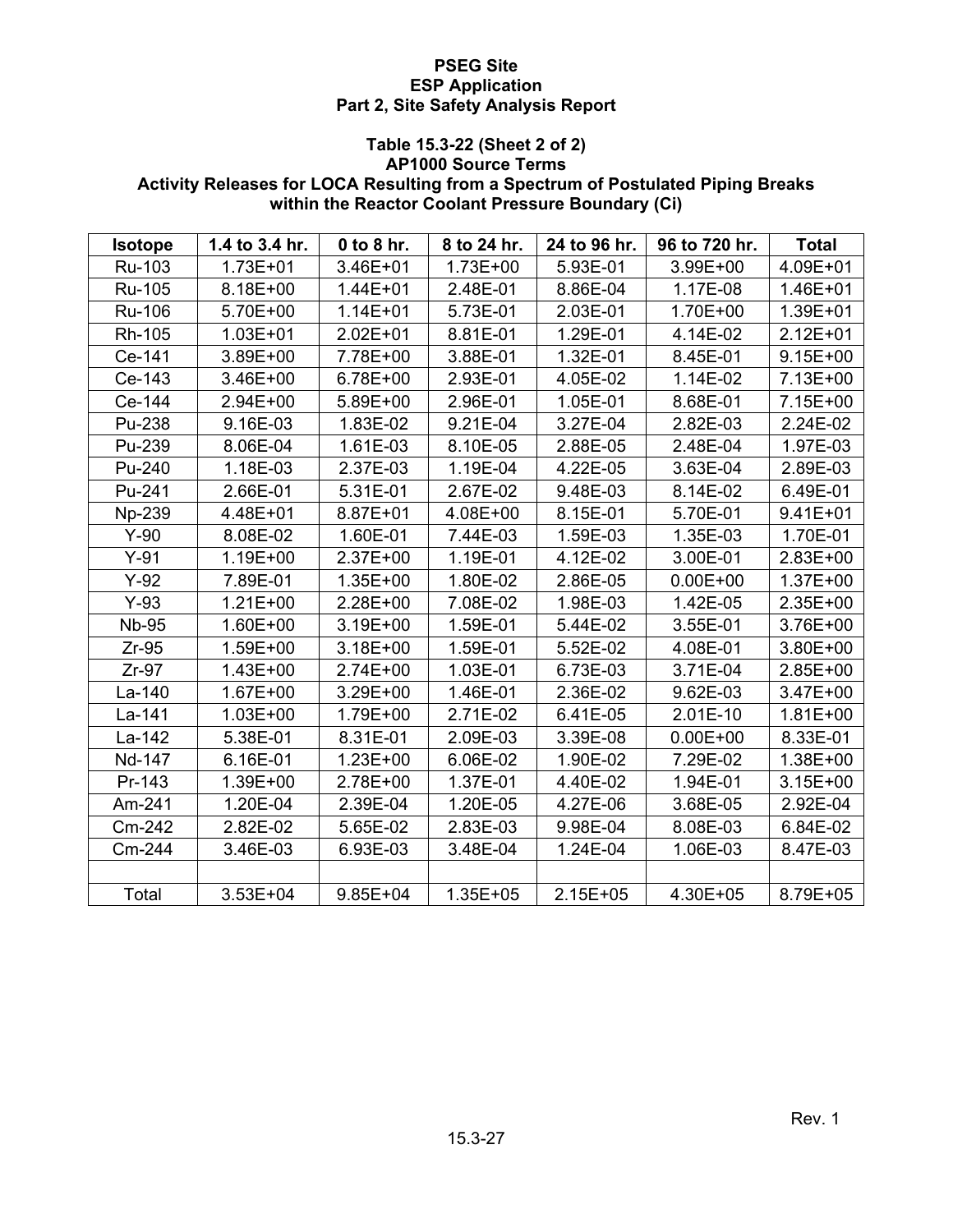# **Table 15.3-23**

# **AP1000 Source Terms Activity Releases for Fuel Handling Accident (Ci)**

| <b>Isotope</b> | 0 to 2 hr.   |
|----------------|--------------|
| Kr-85m         | 3.42E+02     |
| Kr-85          | 1.11E+03     |
| Kr-87          | 6.00E-02     |
| Kr-88          | 1.07E+02     |
| Xe-131m        | 5.54E+02     |
| Xe-133m        | 2.80E+03     |
| Xe-133         | 9.66E+04     |
| Xe-135m        | 1.26E+03     |
| Xe-135         | 2.49E+04     |
| $1 - 130$      | $2.51E + 00$ |
| I-131          | 3.76E+02     |
| l-132          | 3.01E+02     |
| I-133          | 2.40E+02     |
| $-135$         | $3.94E + 01$ |
|                |              |
| Total          | 1.29E+05     |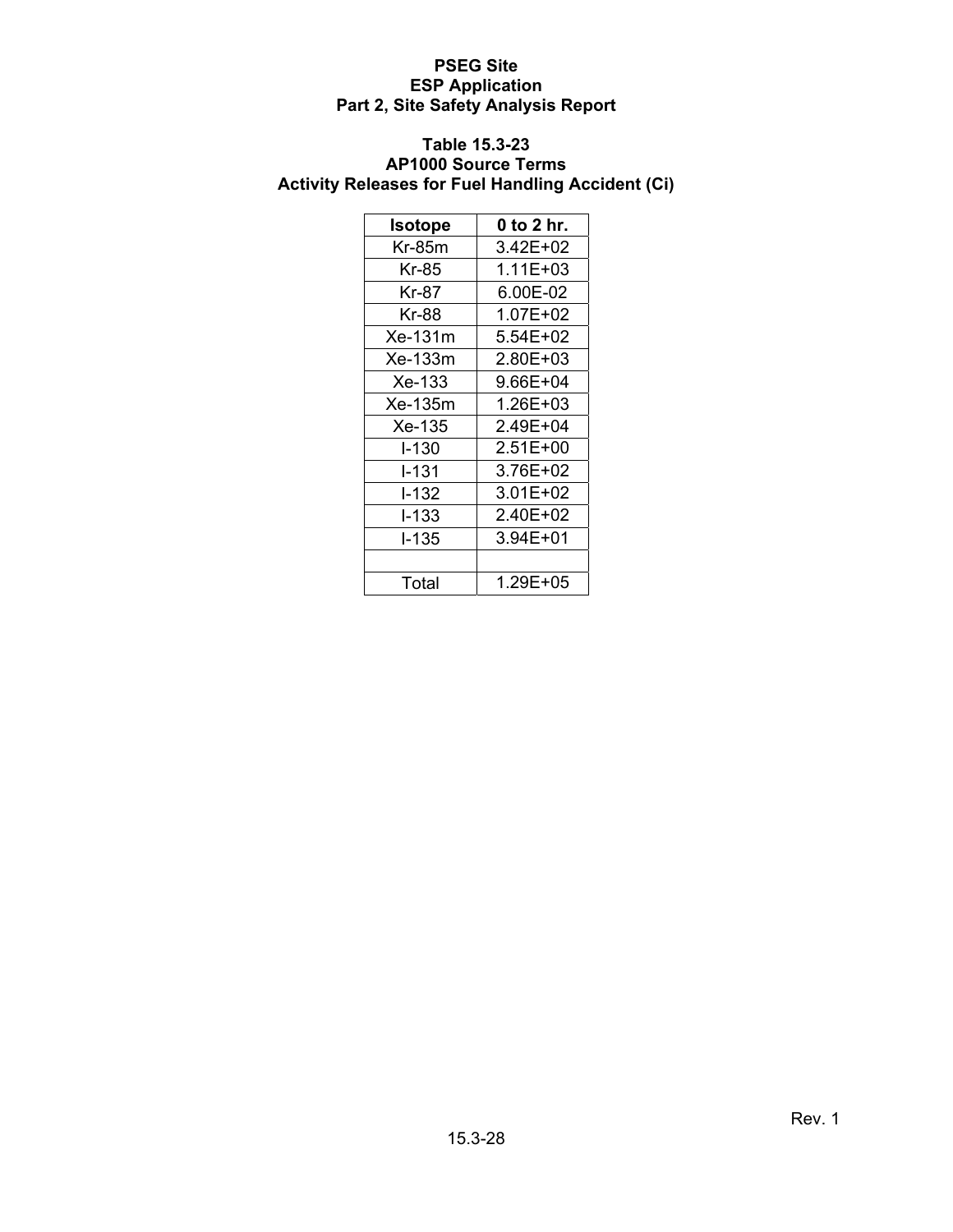#### **Table 15.3-24**

## **U.S. EPR Source Terms Radionuclide Releases to Atmosphere for Main Steamline Break with Pre-Accident Iodine Spike (Ci)**

| <b>Isotope</b> | 0 to 2 hr. | 2 to 8 hr. | 8 to 24 hr.   | <b>Total</b> |
|----------------|------------|------------|---------------|--------------|
| Kr-83m         | 2.167E-02  | 2.145E-02  | 3.182E-04     | 4.344E-02    |
| $Kr-85m$       | 1.115E-01  | 1.858E-01  | 4.350E-03     | 3.016E-01    |
| <b>Kr-85</b>   | 1.205E+00  | 3.613E+00  | 1.505E-01     | 4.969E+00    |
| <b>Kr-87</b>   | 4.505E-02  | 2.194E-02  | 9.099E-05     | 6.709E-02    |
| <b>Kr-88</b>   | 1.849E-01  | 2.258E-01  | 3.674E-03     | 4.144E-01    |
| <b>Kr-89</b>   | 2.093E-04  | 8.419E-16  | 1.370E-50     | 2.093E-04    |
| Xe-131m        | 2.446E-01  | 7.271E-01  | 3.027E-02     | 1.002E+00    |
| Xe-133m        | 3.042E-01  | 8.850E-01  | 3.985E-02     | 1.229E+00    |
| Xe-133         | 2.140E+01  | 6.307E+01  | 2.646E+00     | 8.711E+01    |
| Xe-135m        | 3.843E-01  | 8.821E-01  | 8.834E-02     | 1.355E+00    |
| Xe-135         | 9.137E-01  | 3.733E+00  | 4.540E-01     | 5.100E+00    |
| Xe-137         | 4.777E-04  | 1.767E-13  | 2.237E-42     | 4.777E-04    |
| Xe-138         | 6.324E-03  | 1.790E-05  | 9.525E-14     | 6.341E-03    |
| <b>Br-83</b>   | 2.522E-01  | 4.130E-03  | 7.641E-05     | 2.564E-01    |
| <b>Br-84</b>   | 4.771E-02  | 4.524E-05  | 7.550E-09     | 4.775E-02    |
| <b>Br-85</b>   | 6.133E-04  | 1.092E-18  | 1.546E-56     | 6.133E-04    |
| $I-129$        | 7.539E-07  | 3.757E-08  | 1.301E-09     | 7.928E-07    |
| $I-130$        | 6.787E-01  | 2.685E-02  | 8.749E-04     | 7.064E-01    |
| $I-131$        | 1.516E+01  | 8.621E+00  | 1.226E+00     | 2.501E+01    |
| $I-132$        | 4.788E+00  | 1.069E+00  | 4.889E-02     | 5.906E+00    |
| $I-133$        | 2.350E+01  | 1.244E+01  | 1.602E+00     | 3.754E+01    |
| $I-134$        | 1.620E+00  | 1.135E-01  | 5.052E-04     | 1.734E+00    |
| $I-135$        | 1.246E+01  | 5.510E+00  | 5.515E-01     | 1.852E+01    |
| <b>Rb-86m</b>  | 1.353E-09  | 1.255E-45  | $0.000E + 00$ | 1.353E-09    |
| <b>Rb-86</b>   | 1.398E-03  | 7.207E-04  | 1.024E-04     | 2.221E-03    |
| <b>Rb-88</b>   | 1.915E-01  | 2.517E-01  | 4.103E-03     | 4.474E-01    |
| <b>Rb-89</b>   | 1.838E-03  | 3.266E-06  | 1.619E-13     | 1.841E-03    |
| Cs-134         | 1.609E-01  | 8.300E-02  | 1.185E-02     | 2.557E-01    |
| Cs-136         | 3.808E-02  | 1.963E-02  | 2.782E-03     | 6.048E-02    |
| Cs-137         | 6.160E-02  | 3.177E-02  | 4.536E-03     | 9.791E-02    |
| Cs-138         | 2.051E-02  | 1.254E-03  | 1.886E-07     | 2.177E-02    |
| Sr-89          | 7.189E-07  | 2.557E-06  | 3.082E-07     | 3.584E-06    |
| Ba-137m        | 5.786E-02  | 3.006E-02  | 4.291E-03     | 9.220E-02    |
|                |            |            |               |              |
| Total          | 8.386E+01  | 1.016E+02  | 6.875E+00     | 1.923E+02    |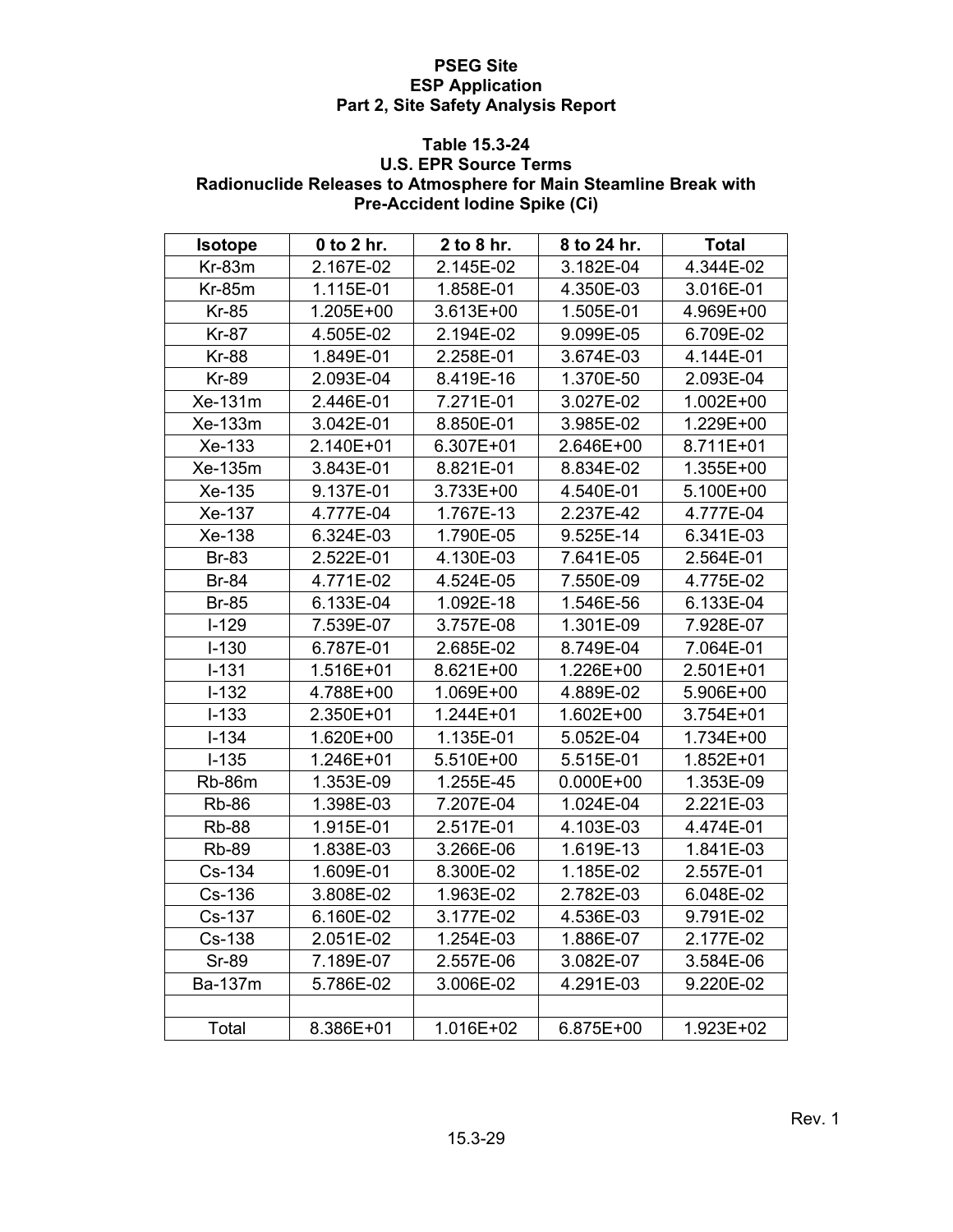#### **Table 15.3-25**

## **U.S. EPR Source Terms Radionuclide Releases to Atmosphere for Main Steamline Break with Accident-Induced (Coincident) Iodine Spike (Ci)**

| <b>Isotope</b> | 0 to 2 hr. | 2 to 8 hr. | 8 to 24 hr.   | <b>Total</b> |
|----------------|------------|------------|---------------|--------------|
| Kr-83m         | 2.167E-02  | 2.145E-02  | 3.182E-04     | 4.344E-02    |
| <b>Kr-85m</b>  | 1.115E-01  | 1.858E-01  | 4.350E-03     | 3.016E-01    |
| <b>Kr-85</b>   | 1.205E+00  | 3.613E+00  | 1.505E-01     | 4.969E+00    |
| <b>Kr-87</b>   | 4.505E-02  | 2.194E-02  | 9.099E-053.   | 6.709E-02    |
| <b>Kr-88</b>   | 1.849E-01  | 2.258E-01  | 3.674E-03 1.  | 4.144E-01    |
| <b>Kr-89</b>   | 2.093E-04  | 8.419E-16  | 1.370E-50     | 2.093E-04    |
| Xe-131m        | 2.446E-01  | 7.308E-01  | 3.188E-02     | 1.007E+00    |
| Xe-133m        | 3.045E-01  | 9.837E-01  | 8.092E-02     | 1.369E+00    |
| Xe-133         | 2.140E+01  | 6.448E+01  | 3.237E+00     | 8.912E+01    |
| Xe-135m        | 7.205E-01  | 1.136E+01  | 2.616E+00     | 1.470E+01    |
| Xe-135         | 1.023E+00  | 1.721E+01  | 5.434E+00     | 2.367E+01    |
| Xe-137         | 4.777E-04  | 1.767E-13  | 2.237E-42     | 4.777E-04    |
| Xe-138         | 6.324E-03  | 1.790E-05  | 9.525E-14     | 6.341E-03    |
| <b>Br-83</b>   | 2.522E-01  | 4.130E-03  | 7.641E-05     | 2.564E-01    |
| <b>Br-84</b>   | 4.771E-02  | 4.524E-05  | 7.550E-09     | 4.775E-02    |
| <b>Br-85</b>   | 6.133E-04  | 1.092E-18  | 1.546E-56     | 6.133E-04    |
| $I-129$        | 7.539E-07  | 3.757E-08  | 1.301E-09     | 7.928E-07    |
| $I-130$        | 6.787E-01  | 2.685E-02  | 8.749E-04     | 7.064E-01    |
| $I-131$        | 1.627E+01  | 6.254E+01  | 1.557E+01     | 9.438E+01    |
| $I-132$        | 8.145E+00  | 3.962E+01  | 6.683E+00     | 5.445E+01    |
| $I-133$        | 2.653E+01  | 1.129E+02  | 2.685E+01     | 1.663E+02    |
| $I-134$        | 5.642E+00  | 2.468E+01  | 2.899E+00     | 3.322E+01    |
| $I-135$        | 1.595E+01  | 7.814E+01  | 1.675E+01     | 1.108E+02    |
| <b>Rb-86m</b>  | 1.353E-09  | 1.255E-45  | $0.000E + 00$ | 1.353E-09    |
| <b>Rb-86</b>   | 1.398E-03  | 7.207E-04  | 1.024E-04     | 2.221E-03    |
| <b>Rb-88</b>   | 1.915E-01  | 2.517E-01  | 4.103E-03     | 4.474E-01    |
| <b>Rb-89</b>   | 1.838E-03  | 3.266E-06  | 1.619E-13     | 1.841E-03    |
| Cs-134         | 1.609E-01  | 8.300E-02  | 1.185E-02     | 2.557E-01    |
| Cs-136         | 3.808E-02  | 1.963E-02  | 2.782E-03     | 6.048E-02    |
| Cs-137         | 6.160E-02  | 3.177E-02  | 4.536E-03     | 9.791E-02    |
| Cs-138         | 2.051E-02  | 1.254E-03  | 1.886E-07     | 2.177E-02    |
| Sr-89          | 7.189E-07  | 2.557E-06  | 3.082E-07     | 3.584E-06    |
| Ba-137m        | 5.786E-02  | 3.006E-02  | 4.291E-03     | 9.220E-02    |
|                |            |            |               |              |
| Total          | 9.932E+01  | 4.172E+02  | 8.034E+01     | 5.968E+02    |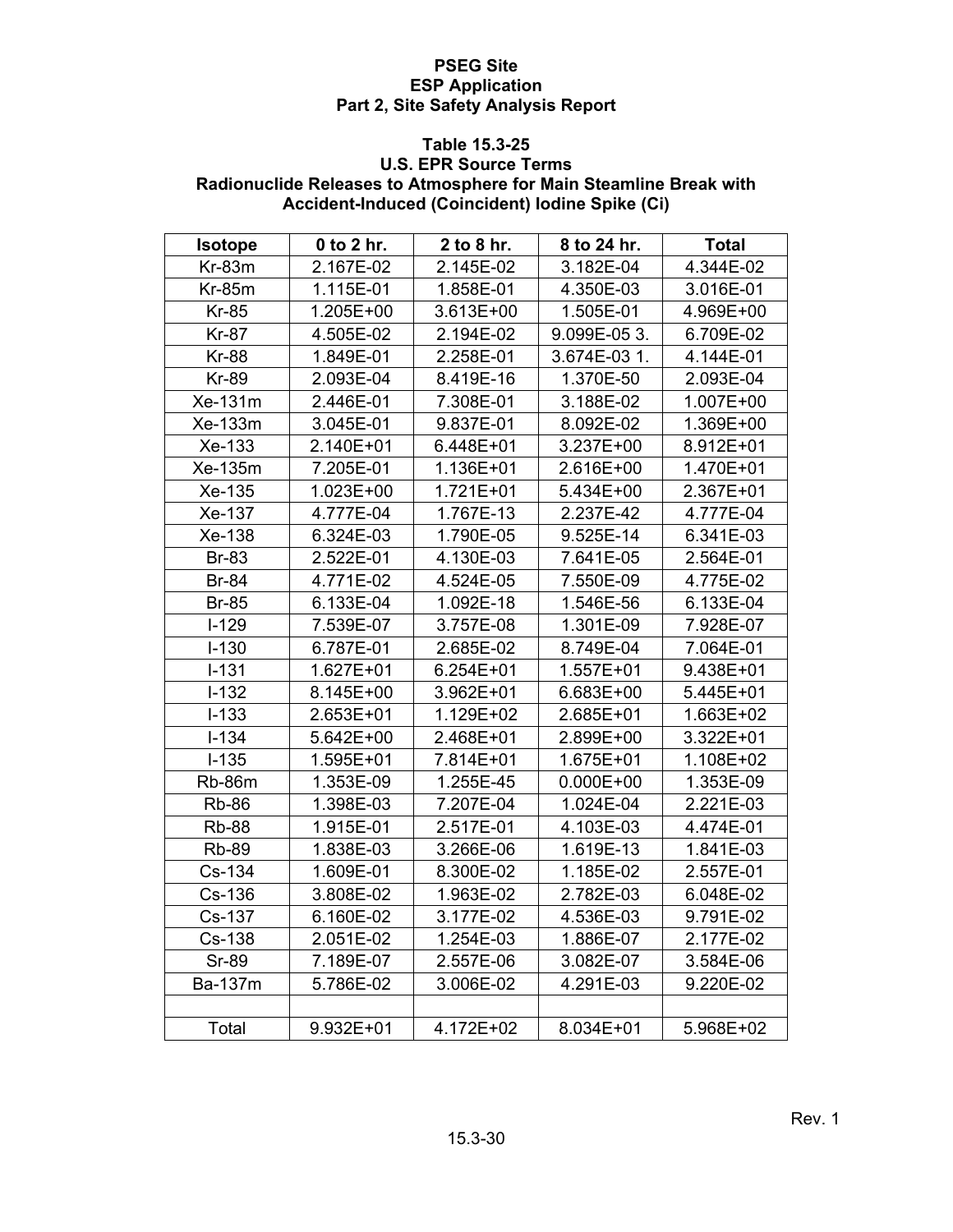#### **Table 15.3-26A**

## **U.S. EPR Source Terms Radionuclide Releases to Atmosphere for Main Steam Line Break with Accident-Induced 3.3 Percent Clad Failure (Ci)**

| <b>Isotope</b> | 0 to 2 hr. | 2 to 8 hr. | 8 to 24 hr.   | <b>Total</b>  |
|----------------|------------|------------|---------------|---------------|
| Kr-83m         | 3.280E+01  | 3.559E+01  | 1.238E+00     | 6.963E+01     |
| <b>Kr-85m</b>  | 8.444E+01  | 1.407E+02  | 3.320E+00     | 2.285E+02     |
| <b>Kr-85</b>   | 1.031E+01  | 3.093E+01  | 1.288E+00     | 4.253E+01     |
| <b>Kr-87</b>   | 1.192E+02  | 5.806E+01  | 2.408E-01     | 1.775E+02     |
| <b>Kr-88</b>   | 2.202E+02  | 2.688E+02  | 4.376E+00     | 4.934E+02     |
| <b>Kr-89</b>   | 1.332E+01  | 5.359E-11  | 8.719E-46     | 1.332E+01     |
| Xe-131m        | 3.583E+00  | 1.068E+01  | 4.523E-01     | 1.472E+01     |
| Xe-133m        | 1.946E+01  | 5.604E+01  | 2.403E+00     | 7.790E+01     |
| Xe-133         | 6.466E+02  | 1.908E+03  | 8.055E+01     | 2.635E+03     |
| Xe-135m        | 4.150E+01  | 4.615E+01  | 4.800E+00     | 9.245E+01     |
| Xe-135         | 1.998E+02  | 5.351E+02  | 3.532E+01     | 7.702E+02     |
| Xe-137         | 2.515E+01  | 9.302E-09  | 1.178E-37     | 2.515E+01     |
| Xe-138         | 9.017E+01  | 2.552E-01  | 1.358E-09     | $9.042E + 01$ |
| <b>Br-83</b>   | 1.094E+01  | 9.155E+00  | 4.542E-01     | 2.055E+01     |
| <b>Br-84</b>   | 1.069E+01  | 5.777E-01  | 1.566E-04     | 1.126E+01     |
| <b>Br-85</b>   | 1.663E+00  | 2.161E-13  | 3.269E-51     | 1.663E+00     |
| $I-129$        | 6.476E-06  | 1.488E-05  | 2.258E-06     | 2.362E-05     |
| $I-130$        | 9.312E+00  | 1.780E+01  | 2.217E+00     | 2.933E+01     |
| $I-131$        | 1.643E+02  | 3.897E+02  | 5.846E+01     | 6.125E+02     |
| $I-132$        | 1.121E+02  | 8.941E+01  | 4.225E+00     | 2.057E+02     |
| $I-133$        | 2.124E+02  | 4.391E+02  | 5.933E+01     | 7.109E+02     |
| $I-134$        | 1.242E+02  | 2.356E+01  | 1.065E-01     | 1.479E+02     |
| $I-135$        | 1.789E+02  | 2.877E+02  | 2.996E+01     | 4.966E+02     |
| Rb-86m         | 1.764E-03  | 2.996E-39  | $0.000E + 00$ | 1.764E-03     |
| <b>Rb-86</b>   | 9.539E-01  | 2.456E+00  | 3.714E-01     | 3.781E+00     |
| <b>Rb-88</b>   | 2.406E+02  | 2.999E+02  | 4.885E+00     | 5.454E+02     |
| <b>Rb-89</b>   | 8.269E+01  | 2.451E-01  | 1.281E-08     | 8.293E+01     |
| Cs-134         | 1.069E+02  | 2.768E+02  | 4.209E+01     | 4.258E+02     |
| Cs-136         | 2.650E+01  | 6.805E+01  | 1.026E+01     | 1.048E+02     |
| Cs-137         | 4.081E+01  | 1.057E+02  | 1.607E+01     | 1.626E+02     |
| Cs-138         | 2.696E+02  | 2.276E+01  | 4.151E-03     | 2.923E+02     |
| <b>Sr-89</b>   | 5.497E-02  | 1.946E-01  | 2.451E-02     | 2.741E-01     |
| Ba-137m        | 3.860E+01  | 1.000E+02  | 1.520E+01     | 1.538E+02     |
|                |            |            |               |               |
| Total          | 3.138E+03  | 5.224E+03  | 3.776E+02     | 8.739E+03     |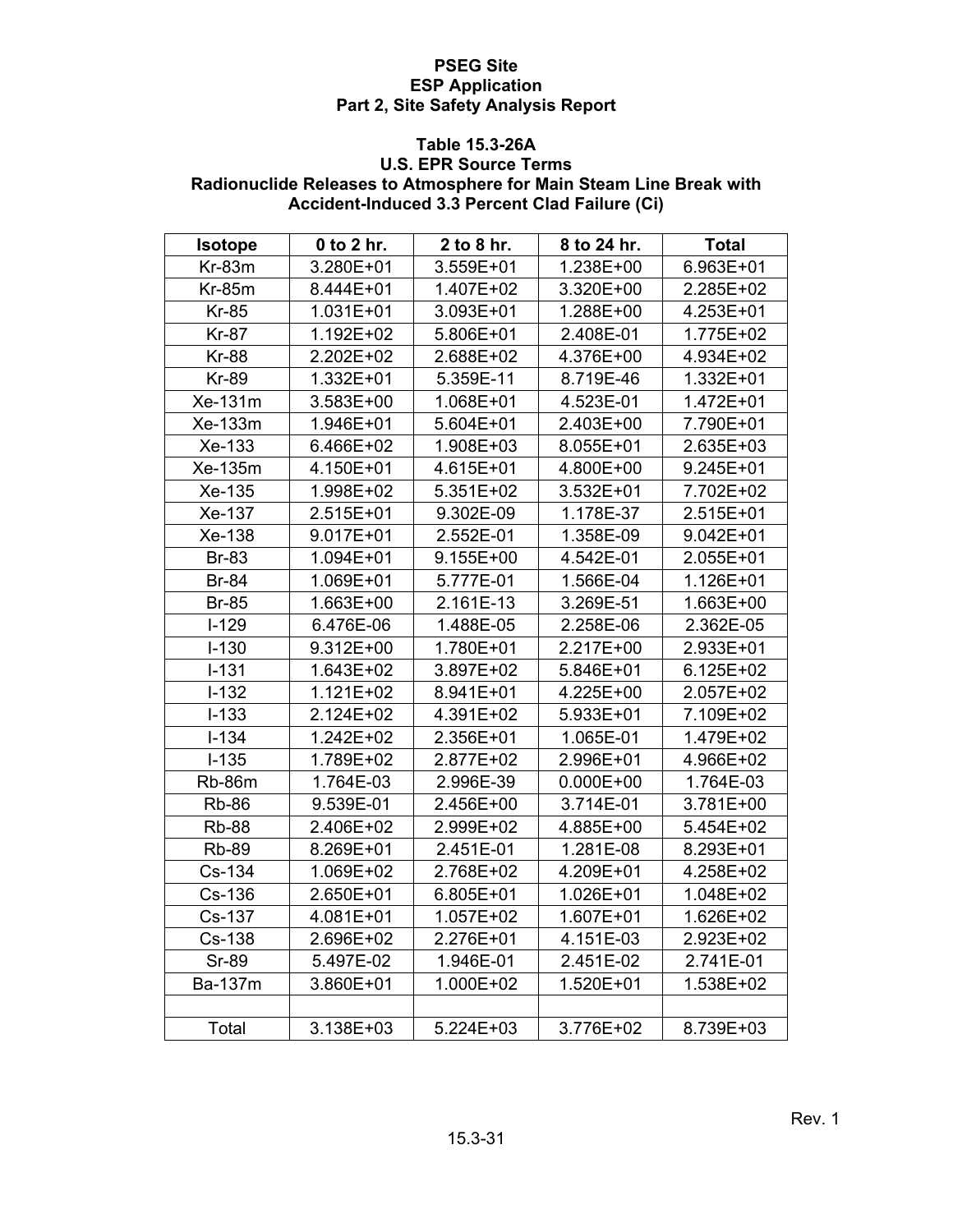#### **Table 15.3-26B**

## **U.S. EPR Source Terms Radionuclide Releases to Atmosphere for Main Steam Line Break with Accident-Induced 0.58 Percent Fuel Overheat (Ci)**

| Isotope       | 0 to 2 hr. | 2 to 8 hr. | 8 to 24 hr.   | <b>Total</b> |
|---------------|------------|------------|---------------|--------------|
| Kr-83m        | 1.098E+02  | 1.038E+02  | 2.549E+00     | 2.162E+02    |
| <b>Kr-85m</b> | 2.957E+02  | 4.928E+02  | 1.158E+01     | 8.001E+02    |
| <b>Kr-85</b>  | 1.721E+01  | 5.163E+01  | 2.150E+00     | 7.099E+01    |
| <b>Kr-87</b>  | 4.179E+02  | 2.035E+02  | 8.440E-01     | 6.223E+02    |
| <b>Kr-88</b>  | 7.737E+02  | 9.445E+02  | 1.537E+01     | 1.733E+03    |
| <b>Kr-89</b>  | 4.684E+01  | 1.884E-10  | 3.065E-45     | 4.684E+01    |
| Xe-131m       | 1.197E+01  | 3.560E+01  | 1.483E+00     | 4.905E+01    |
| Xe-133m       | 6.769E+01  | 1.938E+02  | 8.011E+00     | 2.695E+02    |
| Xe-133        | 2.213E+03  | 6.514E+03  | 2.708E+02     | 8.997E+03    |
| Xe-135m       | 1.112E+02  | 8.124E+01  | 8.435E+00     | 2.008E+02    |
| Xe-135        | 6.807E+02  | 1.677E+03  | 8.537E+01     | 2.443E+03    |
| Xe-137        | 8.839E+01  | 3.271E-08  | 4.140E-37     | 8.839E+01    |
| Xe-138        | 3.178E+02  | 8.992E-01  | 4.786E-09     | 3.187E+02    |
| <b>Br-83</b>  | 1.904E+01  | 1.609E+01  | 7.982E-01     | 3.592E+01    |
| <b>Br-84</b>  | 1.875E+01  | 1.015E+00  | 2.752E-04     | 1.976E+01    |
| <b>Br-85</b>  | 2.922E+00  | 3.798E-13  | 5.745E-51     | 2.922E+00    |
| $I-129$       | 1.081E-05  | 2.613E-05  | 3.967E-06     | 4.091E-05    |
| $I-130$       | 1.585E+01  | 3.127E+01  | 3.897E+00     | 5.102E+01    |
| $I-131$       | 1.792E+02  | 4.277E+02  | 6.411E+01     | 6.709E+02    |
| $I-132$       | 1.943E+02  | 1.571E+02  | 7.425E+00     | 3.588E+02    |
| $I-133$       | 3.595E+02  | 7.712E+02  | 1.043E+02     | 1.235E+03    |
| $I-134$       | 2.175E+02  | 4.141E+01  | 1.872E-01     | 2.591E+02    |
| $I-135$       | 3.073E+02  | 5.054E+02  | 5.265E+01     | 8.654E+02    |
| Rb-86m        | 1.290E-03  | 2.191E-39  | $0.000E + 00$ | 1.290E-03    |
| <b>Rb-86</b>  | 7.010E-01  | 1.804E+00  | 2.727E-01     | 2.777E+00    |
| <b>Rb-88</b>  | 6.770E+02  | 1.053E+03  | 1.716E+01     | 1.747E+03    |
| <b>Rb-89</b>  | 9.740E+01  | 3.763E-01  | 1.278E-08     | 9.778E+01    |
| Cs-134        | 7.845E+01  | 2.031E+02  | 3.087E+01     | 3.124E+02    |
| Cs-136        | 1.947E+01  | 4.995E+01  | 7.537E+00     | 7.696E+01    |
| Cs-137        | 2.990E+01  | 7.740E+01  | 1.177E+01     | 1.191E+02    |
| Cs-138        | 4.164E+02  | 5.014E+01  | 5.701E-03     | 4.666E+02    |
| <b>Sr-89</b>  | 7.331E-02  | 2.692E-01  | 2.321E-02     | 3.657E-01    |
| Ba-137m       | 2.829E+01  | 7.327E+01  | 1.113E+01     | 1.127E+02    |
|               |            |            |               |              |
| Total         | 7.814E+03  | 1.376E+04  | 7.187E+02     | 2.229E+04    |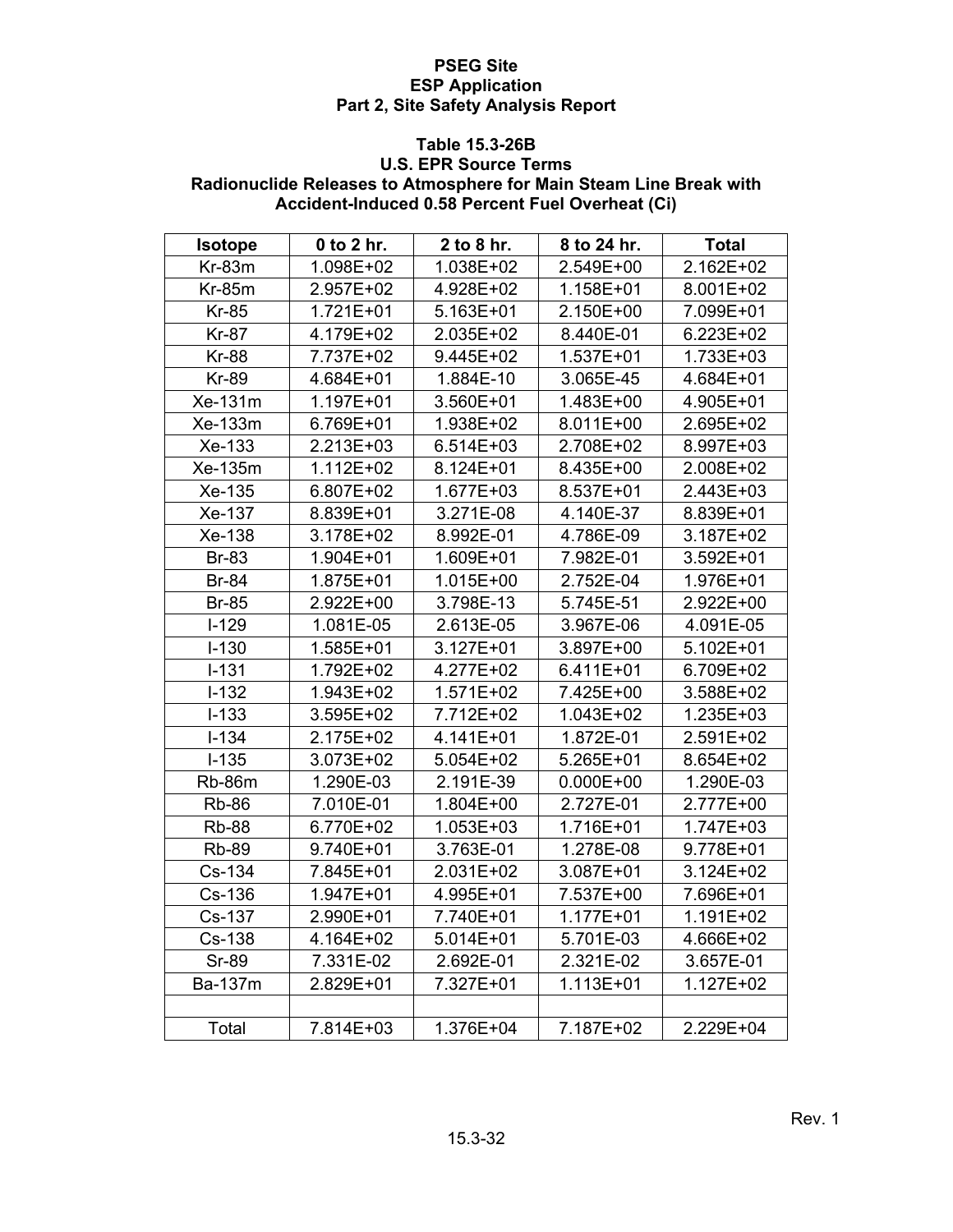## **Table 15.3-27**

# **U.S. EPR Source Terms Radionuclide Releases to Atmosphere for Pump Locked Rotor Accident (LRA) with Accident-Induced 9.5 Percent Clad Failure (Ci)**

| Isotope      | 0 to 2 hr. | 2 to 8 hr. | <b>Total</b>  |
|--------------|------------|------------|---------------|
| Kr-83m       | 6.864E+01  | 5.405E+01  | 1.227E+02     |
| $Kr-85m$     | 1.905E+02  | 3.030E+02  | 4.935E+02     |
| <b>Kr-85</b> | 2.146E+01  | 6.173E+01  | 8.319E+01     |
| <b>Kr-87</b> | 2.742E+02  | 1.254E+02  | 3.996E+02     |
| <b>Kr-88</b> | 5.001E+02  | 5.806E+02  | 1.081E+03     |
| <b>Kr-89</b> | 3.803E+01  | 1.158E-10  | 3.803E+01     |
| Xe-131m      | 7.701E+00  | 2.195E+01  | 2.966E+01     |
| Xe-133m      | 4.324E+01  | 1.182E+02  | 1.615E+02     |
| Xe-133       | 1.423E+03  | 4.010E+03  | 5.433E+03     |
| Xe-135m      | 5.836E+01  | 1.167E+01  | 7.003E+01     |
| Xe-135       | 4.279E+02  | 9.442E+02  | 1.372E+03     |
| Xe-137       | 7.127E+01  | 2.011E-08  | 7.127E+01     |
| Xe-138       | 2.288E+02  | 5.516E-01  | 2.293E+02     |
| <b>Br-83</b> | 4.263E+00  | 2.041E+00  | 6.304E+00     |
| <b>Br-84</b> | 6.306E+00  | 8.774E-02  | 6.394E+00     |
| <b>Br-85</b> | 2.332E+00  | 2.497E-14  | 2.332E+00     |
| $I-129$      | 2.293E-06  | 3.969E-06  | 6.262E-06     |
| $I-130$      | 3.307E+00  | 4.570E+00  | 7.877E+00     |
| $I-131$      | 5.682E+01  | 1.029E+02  | 1.597E+02     |
| $I-132$      | 4.404E+01  | 1.982E+01  | 6.386E+01     |
| $I-133$      | 7.514E+01  | 1.144E+02  | $1.896E + 02$ |
| $I - 134$    | 6.060E+01  | 4.122E+00  | 6.472E+01     |
| $I-135$      | 6.439E+01  | 7.163E+01  | 1.360E+02     |
| Rb-86m       | 2.540E-03  | 3.391E-40  | 2.540E-03     |
| <b>Rb-86</b> | 3.151E-01  | 6.410E-01  | 9.561E-01     |
| <b>Rb-88</b> | 4.415E+02  | 6.471E+02  | 1.089E+03     |
| <b>Rb-89</b> | 8.974E+01  | 1.757E-01  | 8.992E+01     |
| Cs-134       | 3.527E+01  | 7.231E+01  | 1.076E+02     |
| Cs-136       | 8.757E+00  | 1.775E+01  | 2.651E+01     |
| Cs-137       | 1.347E+01  | 2.761E+01  | 4.108E+01     |
| Cs-138       | 2.872E+02  | 2.755E+01  | 3.147E+02     |
| <b>Sr-89</b> | 3.289E-02  | 1.374E-01  | 1.702E-01     |
| Ba-137m      | 1.008E+01  | 2.612E+01  | 3.620E+01     |
|              |            |            |               |
| Total        | 4.557E+03  | 7.371E+03  | $1.193E + 04$ |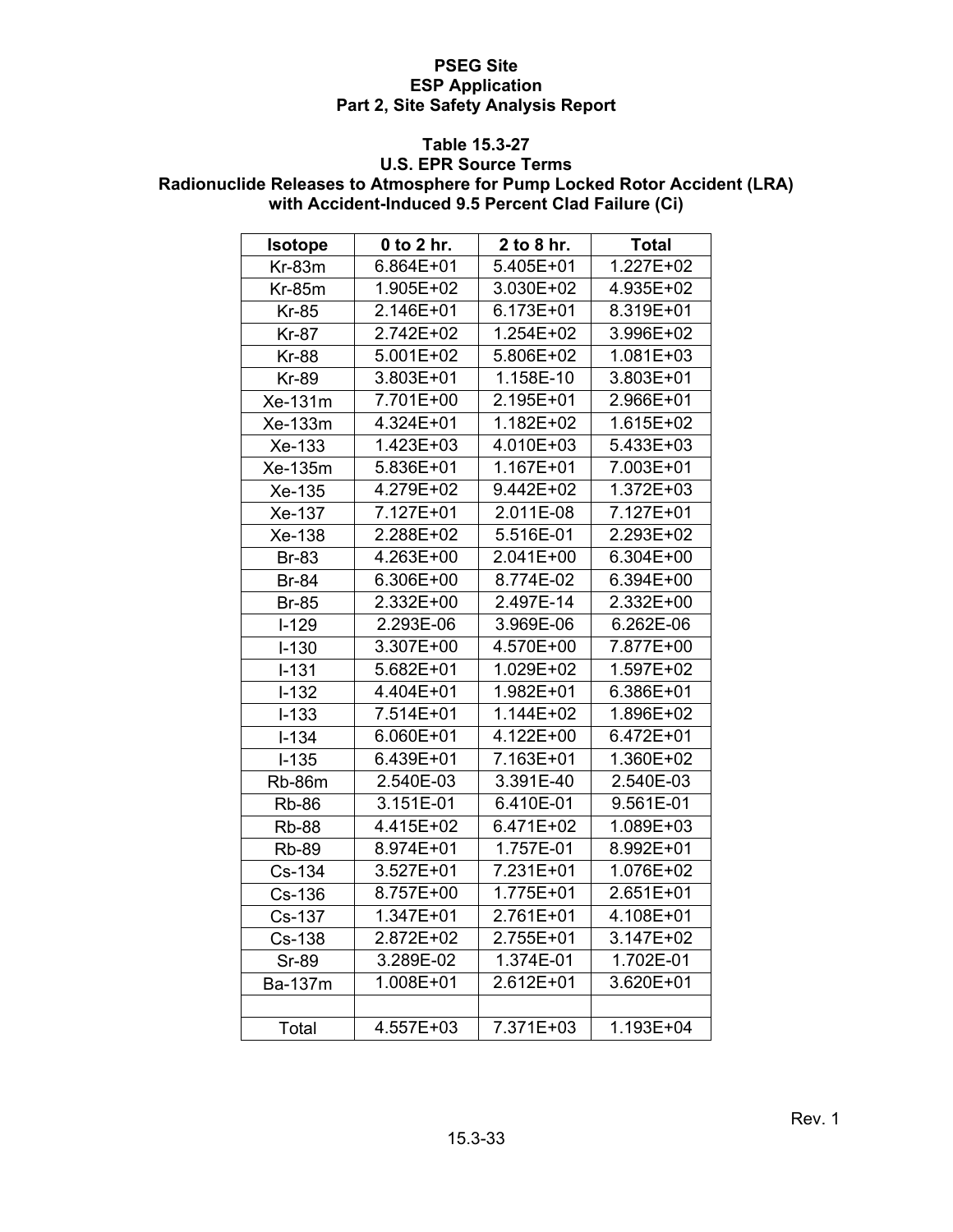# **Table 15.3-28**

# **U.S. EPR Source Terms**

**Radionuclide Releases to Atmosphere for Design Basis Small Line Break (Ci)** 

| <b>Isotope</b> | $0$ to $2$ hr. |  |  |
|----------------|----------------|--|--|
| $Kr-83m$       | 1.653E+00      |  |  |
| $Kr-85m$       | 7.066E+00      |  |  |
| Kr-85          | 6.827E+01      |  |  |
| <b>Kr-87</b>   | 3.672E+00      |  |  |
| <b>Kr-88</b>   | 1.247E+01      |  |  |
| Kr-89          | 4.810E-02      |  |  |
| Xe-131m        | 1.389E+01      |  |  |
| Xe-133m        | 1.750E+01      |  |  |
| Xe-133         | 1.219E+03      |  |  |
| Xe-135m        | 1.652E+02      |  |  |
| Xe-135         | 6.941E+01      |  |  |
| Xe-137         | 1.093E-01      |  |  |
| Xe-138         | 1.111E+00      |  |  |
| <b>Br-83</b>   | 1.514E-01      |  |  |
| <b>Br-84</b>   | 6.319E-02      |  |  |
| <b>Br-85</b>   | 1.447E-03      |  |  |
| $I-129$        | 2.360E-07      |  |  |
| $I-130$        | 2.521E-01      |  |  |
| $I - 131$      | 9.400E+01      |  |  |
| $I-132$        | $1.132E + 02$  |  |  |
| $I - 133$      | 1.828E+02      |  |  |
| $I - 134$      | 1.347E+02      |  |  |
| $I-135$        | 1.502E+02      |  |  |
| <b>Rb-86</b>   | 1.881E-02      |  |  |
| <b>Rb-88</b>   | 5.174E+00      |  |  |
| <b>Rb-89</b>   | 1.458E-01      |  |  |
| Cs-134         | 2.150E+00      |  |  |
| Cs-136         | $5.140E - 01$  |  |  |
| Cs-137         | 8.228E-01      |  |  |
| Cs-138         | 1.032E+00      |  |  |
| <b>Sr-89</b>   | 2.485E-05      |  |  |
| Ba-137m        | 7.775E-01      |  |  |
|                |                |  |  |
| Total          | 2.27E+03       |  |  |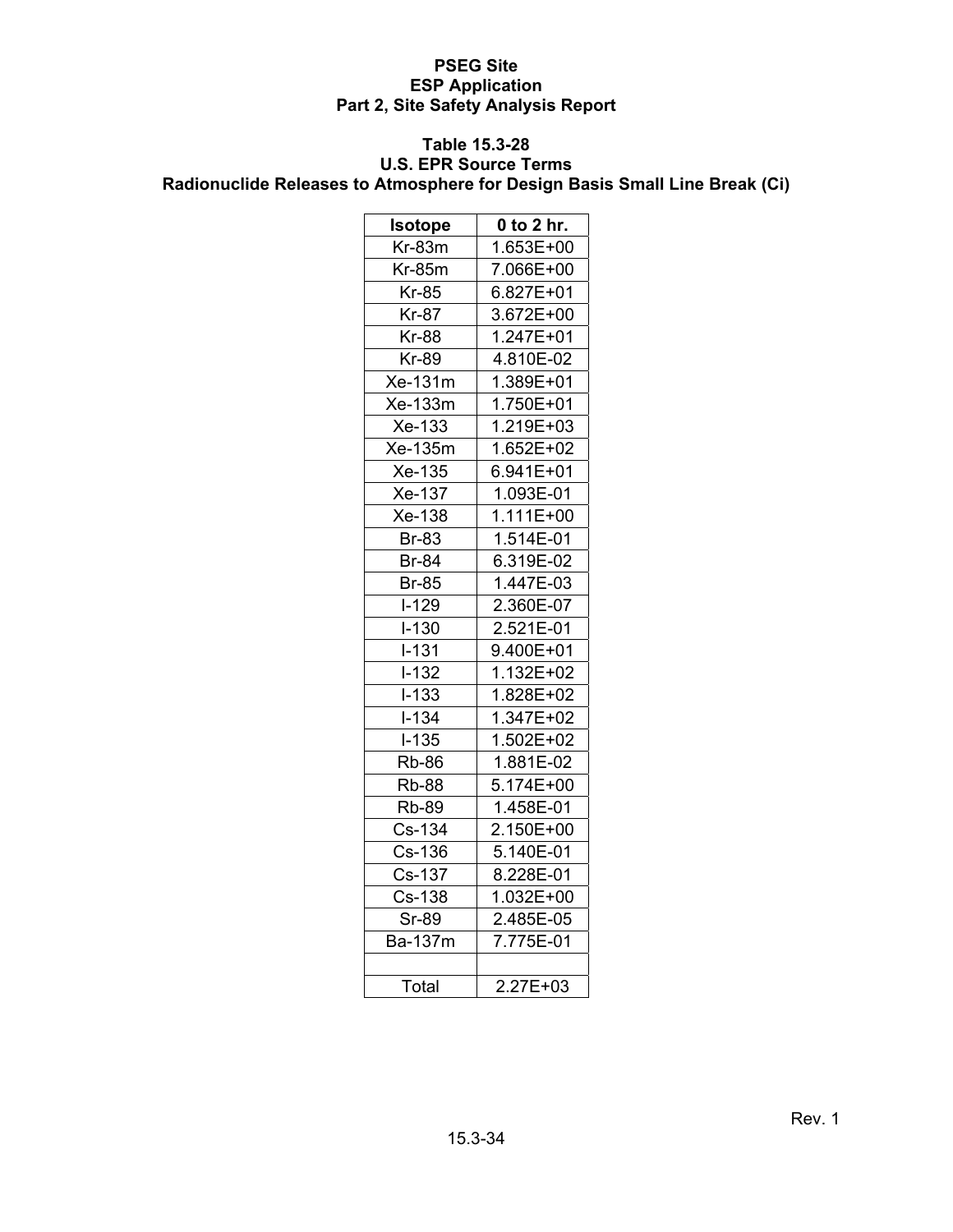#### **Table 15.3-29**

# **U.S. EPR Source Terms Radionuclide Releases to Atmosphere for Steam Generator Tube Rupture with Pre-Accident Spike (Ci)**

| <b>Isotope</b> | 0 to 2 hr. | 2 to 8 hr. | 8 to 24 hr. | 24 to 96 hr.  | 96 to 720 hr. | <b>Total</b> |
|----------------|------------|------------|-------------|---------------|---------------|--------------|
| Kr-83m         | 5.579E+01  | 5.208E+01  | 1.113E+01   | 1.110E-01     | 1.024E-10     | 1.191E+02    |
| $Kr-85m$       | 2.745E+01  | 9.737E-02  | 5.647E-02   | 5.168E-03     | 7.391E-08     | 2.761E+01    |
| <b>Kr-85</b>   | 2.693E+02  | 1.875E+00  | 4.878E+00   | 2.172E+01     | 1.734E+02     | 4.711E+02    |
| Kr-87          | 1.365E+01  | 1.170E-02  | 4.390E-04   | 7.132E-08     | 6.326E-25     | 1.366E+01    |
| <b>Kr-88</b>   | 4.786E+01  | 1.186E-01  | 3.368E-02   | 6.881E-04     | 1.565E-11     | 4.801E+01    |
| <b>Kr-89</b>   | 1.260E-01  | 4.744E-16  | 2.768E-50   | $0.000E+00$   | $0.000E + 00$ | 1.260E-01    |
| Xe-131m        | 5.483E+01  | 7.018E-01  | 1.810E+00   | 7.458E+00     | 3.116E+01     | 9.596E+01    |
| Xe-133m        | 7.072E+01  | 7.102E+00  | 1.379E+01   | 2.108E+01     | 4.983E+00     | 1.177E+02    |
| Xe-133         | 4.829E+03  | 1.262E+02  | 2.600E+02   | 5.499E+02     | 6.459E+02     | 6.411E+03    |
| Xe-135m        | 1.530E+03  | 3.263E+03  | 3.062E+03   | 7.187E+02     | 4.064E-01     | 8.574E+03    |
| Xe-135         | 4.299E+02  | 5.069E+02  | 4.845E+02   | 1.206E+02     | 1.232E-01     | 1.542E+03    |
| Xe-137         | 2.887E-01  | 9.932E-14  | 4.492E-42   | $0.000E + 00$ | $0.000E + 00$ | 2.887E-01    |
| Xe-138         | 3.434E+00  | 9.959E-06  | 2.041E-13   | 8.199E-34     | $0.000E + 00$ | 3.434E+00    |
| <b>Br-83</b>   | 2.004E+00  | 2.840E-03  | 7.849E-04   | 1.620E-05     | 4.395E-14     | 2.008E+00    |
| <b>Br-84</b>   | 5.904E-01  | 4.270E-05  | 1.939E-08   | 4.027E-17     | 1.788E-57     | 5.904E-01    |
| <b>Br-85</b>   | 6.852E-04  | 1.190E-18  | 2.448E-56   | $0.000E + 00$ | $0.000E + 00$ | 6.852E-04    |
| $I-129$        | 3.454E-06  | 1.964E-08  | 8.140E-08   | 1.077E-06     | 4.192E-05     | 4.655E-05    |
| $I-130$        | 3.616E+00  | 1.503E-02  | 3.374E-02   | 5.191E-02     | 2.304E-03     | 3.719E+00    |
| $I-131$        | 5.578E+01  | 3.103E-01  | 1.236E+00   | 1.376E+01     | 1.542E+02     | 2.253E+02    |
| $I-132$        | 2.339E+01  | 3.417E-02  | 8.312E-03   | 1.407E-04     | 1.667E-13     | 2.343E+01    |
| $I-133$        | 9.220E+01  | 4.337E-01  | 1.242E+00   | 3.997E+00     | 9.448E-01     | 9.882E+01    |
| $I-134$        | 1.140E+01  | 3.079E-03  | 3.155E-05   | 2.442E-10     | 1.584E-34     | 1.140E+01    |
| $I-135$        | 5.584E+01  | 1.805E-01  | 2.463E-01   | 1.167E-01     | 1.685E-04     | 5.639E+01    |
| <b>Rb-86</b>   | 4.589E-03  | 2.766E-05  | 1.086E-04   | 1.305E-03     | 2.814E-02     | 3.417E-02    |
| <b>Rb-88</b>   | 1.105E+00  | 1.286E-03  | 6.410E-04   | 2.976E-05     | 2.261E-12     | 1.107E+00    |
| <b>Rb-89</b>   | 1.257E-02  | 4.677E-08  | 4.331E-15   | 1.140E-33     | $0.000E + 00$ | 1.257E-02    |
| Cs-134         | 5.246E-01  | 3.196E-03  | 1.275E-02   | 1.648E-01     | 6.259E+00     | 6.964E+00    |
| Cs-136         | 1.253E-01  | 7.520E-04  | 2.931E-03   | 3.415E-02     | 5.875E-01     | 7.507E-01    |
| Cs-137         | 2.008E-01  | 1.224E-03  | 4.884E-03   | 6.322E-02     | 2.436E+00     | 2.706E+00    |
| Cs-138         | 1.397E-01  | 9.813E-06  | 5.129E-09   | 1.405E-17     | 2.046E-57     | 1.397E-01    |
| Ba-137m        | 1.883E-01  | 1.148E-03  | 4.579E-03   | 5.927E-02     | 2.284E+00     | 2.537E+00    |
|                |            |            |             |               |               |              |
| Total          | 7.580E+03  | 3.959E+03  | 3.841E+03   | 1.458E+03     | 1.023E+03     | 1.786E+04    |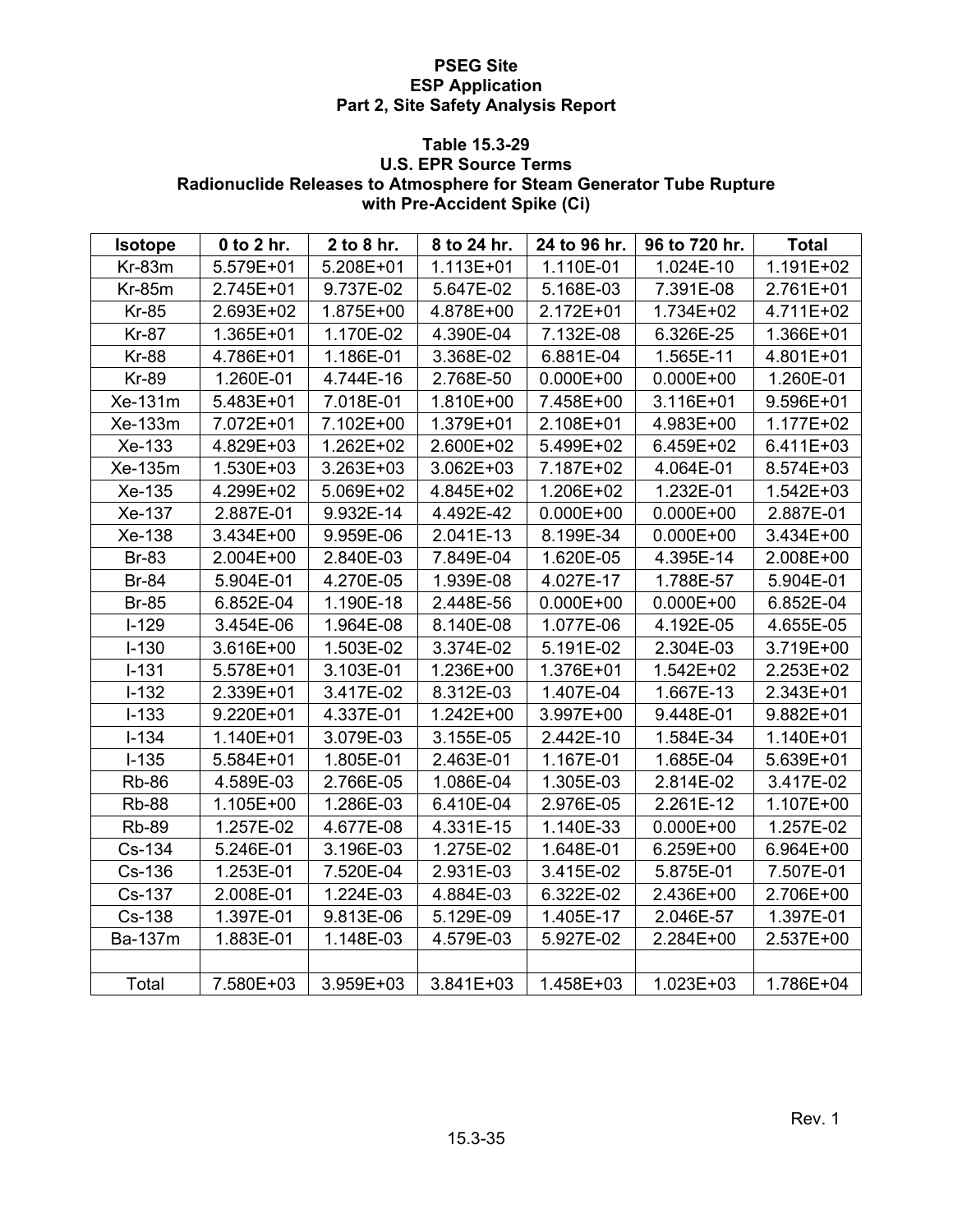## **Table 15.3-30**

# **U.S. EPR Source Terms Radionuclide Releases to Atmosphere for Steam Generator Tube Rupture with Accident-Induced (Coincident) Iodine Spike (Ci)**

| <b>Isotope</b> | 0 to 2 hr. | 2 to 8 hr. | 8 to 24 hr. | 24 to 96 hr.  | 96 to 720 hr. | <b>Total</b> |
|----------------|------------|------------|-------------|---------------|---------------|--------------|
| $Kr-83m$       | 5.286E+01  | 6.506E+01  | 2.614E+01   | 5.395E-01     | 1.229E-09     | 1.446E+02    |
| $Kr-85m$       | 2.938E+01  | 2.475E-01  | 2.560E-01   | 2.342E-02     | 3.350E-07     | 2.990E+01    |
| <b>Kr-85</b>   | 2.693E+02  | 1.875E+00  | 4.878E+00   | 2.172E+01     | 1.734E+02     | 4.711E+02    |
| Kr-87          | 1.365E+01  | 1.170E-02  | 4.390E-04   | 7.132E-08     | 6.326E-25     | 1.366E+01    |
| <b>Kr-88</b>   | 4.786E+01  | 1.186E-01  | 3.368E-02   | 6.881E-04     | 1.565E-11     | 4.801E+01    |
| <b>Kr-89</b>   | 1.260E-01  | 4.744E-16  | 2.768E-50   | $0.000E+00$   | $0.000E + 00$ | 1.260E-01    |
| Xe-131m        | 5.476E+01  | 5.269E-01  | 1.550E+00   | 9.473E+00     | 8.667E+01     | 1.530E+02    |
| Xe-133m        | 6.924E+01  | 4.025E+00  | 1.188E+01   | 4.107E+01     | 2.417E+01     | 1.504E+02    |
| Xe-133         | 4.808E+03  | 8.294E+01  | 2.349E+02   | 9.134E+02     | 1.558E+03     | 7.597E+03    |
| Xe-135m        | 9.009E+02  | 2.273E+03  | 2.859E+03   | 1.054E+03     | 1.262E+00     | 7.088E+03    |
| Xe-135         | 3.154E+02  | 3.712E+02  | 6.204E+02   | 3.471E+02     | 1.427E+00     | 1.655E+03    |
| Xe-137         | 2.887E-01  | 9.932E-14  | 4.492E-42   | $0.000E + 00$ | $0.000E + 00$ | 2.887E-01    |
| Xe-138         | 3.434E+00  | 9.959E-06  | 2.041E-13   | 8.199E-34     | $0.000E + 00$ | 3.434E+00    |
| <b>Br-83</b>   | 3.105E+00  | 2.064E-02  | 3.304E-02   | 1.187E-03     | 4.062E-12     | 3.159E+00    |
| <b>Br-84</b>   | 3.844E+00  | 4.306E-03  | 7.921E-04   | 7.298E-12     | 4.404E-52     | 3.849E+00    |
| <b>Br-85</b>   | 7.119E-01  | 4.381E-05  | 6.904E-07   | $0.000E + 00$ | $0.000E + 00$ | 7.120E-01    |
| $I-129$        | 1.942E-06  | 3.838E-08  | 4.662E-07   | 9.049E-06     | 3.973E-04     | 4.088E-04    |
| $I-130$        | 2.679E+00  | 3.998E-02  | 3.041E-01   | 6.765E-01     | 3.436E-02     | 3.734E+00    |
| $I-131$        | 3.199E+01  | 6.194E-01  | 7.305E+00   | 1.192E+02     | 1.500E+03     | 1.659E+03    |
| $I-132$        | 3.721E+01  | 2.421E-01  | 3.626E-01   | 1.103E-02     | 1.671E-11     | 3.782E+01    |
| $I-133$        | 6.155E+01  | 1.022E+00  | 9.383E+00   | 4.389E+01     | 1.163E+01     | 1.275E+02    |
| $I-134$        | 4.170E+01  | 9.438E-02  | 3.336E-02   | 7.756E-07     | 6.711E-31     | 4.183E+01    |
| $I-135$        | 5.032E+01  | 6.126E-01  | 3.161E+00   | 2.185E+00     | 3.747E-03     | 5.629E+01    |
| <b>Rb-86</b>   | 4.589E-03  | 2.766E-05  | 1.086E-04   | 1.305E-03     | 2.814E-02     | 3.417E-02    |
| <b>Rb-88</b>   | 1.105E+00  | 1.286E-03  | 6.410E-04   | 2.976E-05     | 2.261E-12     | 1.107E+00    |
| <b>Rb-89</b>   | 1.257E-02  | 4.677E-08  | 4.331E-15   | 1.140E-33     | $0.000E + 00$ | 1.257E-02    |
| Cs-134         | 5.246E-01  | 3.196E-03  | 1.275E-02   | 1.648E-01     | 6.259E+00     | 6.964E+00    |
| Cs-136         | 1.253E-01  | 7.520E-04  | 2.931E-03   | 3.415E-02     | 5.875E-01     | 7.507E-01    |
| Cs-137         | 2.008E-01  | 1.224E-03  | 4.884E-03   | 6.322E-02     | 2.436E+00     | 2.706E+00    |
| Cs-138         | 1.397E-01  | 9.813E-06  | 5.129E-09   | 1.405E-17     | 2.046E-57     | 1.397E-01    |
| Ba-137m        | 1.883E-01  | 1.148E-03  | 4.579E-03   | 5.927E-02     | 2.284E+00     | 2.537E+00    |
|                |            |            |             |               |               |              |
| Total          | 6.801E+03  | 2.802E+03  | 3.780E+03   | 2.554E+03     | 3.368E+03     | 1.930E+04    |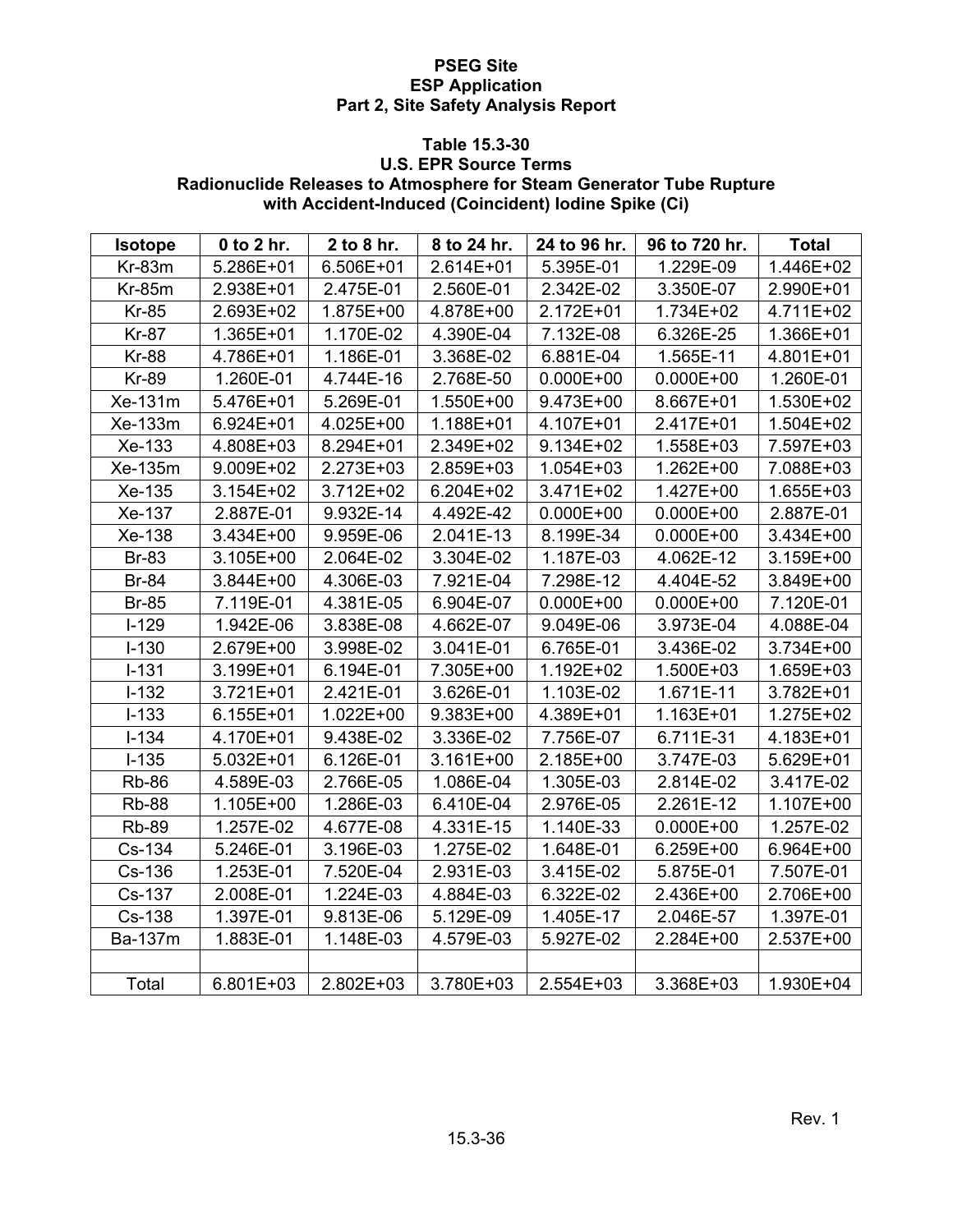#### **Table 15.3-31 (Sheet 1 of 6) U.S. EPR Source Terms Radionuclide Releases to Atmosphere for Design Basis LOCA (Ci)**

| <b>Isotope</b> | 0 to 1.5 hr. | 1.5 to 3.5 hr. | 3.5 to 8 hr. |
|----------------|--------------|----------------|--------------|
| $Kr-83m$       | 7.297E+02    | 2.751E+03      | 4.641E+03    |
| $Kr-85m$       | 1.709E+03    | 6.303E+03      | 8.876E+03    |
| <b>Kr-85</b>   | 1.126E+02    | 4.307E+02      | 9.847E+02    |
| <b>Kr-87</b>   | 2.224E+03    | 4.925E+03      | 2.337E+03    |
| <b>Kr-88</b>   | 4.382E+03    | 1.434E+04      | 1.548E+04    |
| <b>Kr-89</b>   | 9.523E+00    | 3.044E-06      | 1.461E-17    |
| Xe-131m        | 7.277E+01    | 3.151E+02      | 7.225E+02    |
| Xe-133m        | 4.023E+02    | 1.806E+03      | 4.148E+03    |
| Xe-133         | 1.326E+04    | 5.898E+04      | 1.353E+05    |
| Xe-135m        | 1.676E+03    | 1.283E+04      | 5.187E+04    |
| Xe-135         | 4.390E+03    | 2.130E+04      | 5.958E+04    |
| Xe-137         | 2.238E+01    | 1.730E-04      | 7.545E-14    |
| Xe-138         | 6.229E+02    | 9.854E+01      | 3.005E-01    |
| <b>Br-83</b>   | 3.714E+00    | 7.476E+00      | 5.922E+00    |
| <b>Br-84</b>   | 3.206E+00    | 1.399E+00      | 1.010E-01    |
| <b>Br-85</b>   | 7.005E-01    | 3.783E-10      | 1.011E-22    |
| $I-129$        | 2.143E-06    | 6.460E-06      | 1.204E-05    |
| $I-130$        | 3.160E+00    | 8.910E+00      | 1.395E+01    |
| $I-131$        | 3.558E+01    | 1.070E+02      | 1.971E+02    |
| $I-132$        | 3.928E+01    | 8.453E+01      | 8.515E+01    |
| $I-133$        | 7.134E+01    | 2.071E+02      | 3.479E+02    |
| $I - 134$      | 4.192E+01    | 4.308E+01      | 1.043E+01    |
| $I-135$        | 6.120E+01    | 1.615E+02      | 2.183E+02    |
| <b>Rb-86m</b>  | 2.457E-04    | 8.331E-31      | 2.805E-66    |
| <b>Rb-86</b>   | 1.268E-01    | 3.249E-01      | 5.175E-01    |
| <b>Rb-88</b>   | 6.288E+01    | 1.545E+02      | 1.636E+02    |
| <b>Rb-89</b>   | 1.126E+01    | 5.235E-01      | 1.960E-03    |
| Cs-134         | 1.418E+01    | 3.636E+01      | 5.818E+01    |
| Cs-136         | 3.511E+00    | 9.004E+00      | 1.431E+01    |
| Cs-137         | 5.419E+00    | 1.389E+01      | 2.223E+01    |
| Cs-138         | 4.511E+01    | 2.603E+01      | 1.839E+00    |
| Sb-125         | 7.674E-02    | 3.605E-01      | 5.787E-01    |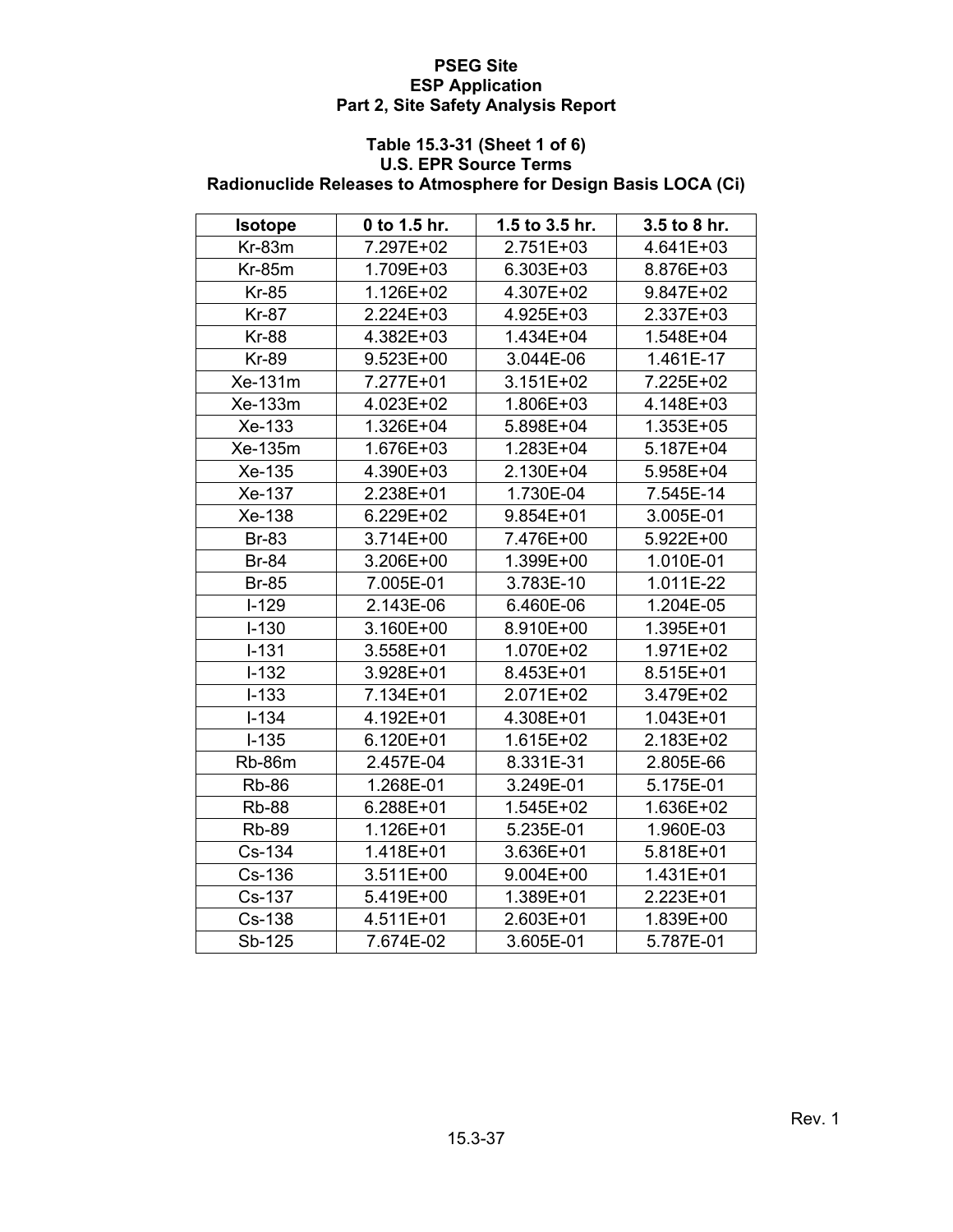#### **Table 15.3-31 (Sheet 2 of 6) U.S. EPR Source Terms Radionuclide Releases to Atmosphere for Design Basis LOCA (Ci)**

| <b>Isotope</b> | 8 to 24 hr.   | 24 to 96 hr.  | 96 to 720 hr. | <b>Total</b> |
|----------------|---------------|---------------|---------------|--------------|
| $Kr-83m$       | 4.187E+03     | 1.072E+02     | 3.150E-07     | 1.242E+04    |
| $Kr-85m$       | 8.074E+03     | 3.703E+02     | 5.366E-03     | 2.533E+04    |
| <b>Kr-85</b>   | 3.497E+03     | 7.845E+03     | 6.661E+04     | 7.948E+04    |
| <b>Kr-87</b>   | 2.199E+02     | 1.791E-02     | 1.613E-19     | 9.706E+03    |
| <b>Kr-88</b>   | 7.580E+03     | 7.766E+01     | 1.794E-06     | 4.186E+04    |
| <b>Kr-89</b>   | 3.346E-43     | $0.000E + 00$ | $0.000E + 00$ | 9.523E+00    |
| Xe-131m        | 2.650E+03     | 8.448E+03     | 8.304E+04     | 9.525E+04    |
| Xe-133m        | 1.551E+04     | 3.840E+04     | 2.689E+04     | 8.716E+04    |
| Xe-133         | 4.923E+05     | 1.172E+06     | 2.331E+06     | 4.202E+06    |
| Xe-135m        | 1.495E+05     | 6.371E+04     | 8.257E+01     | 2.797E+05    |
| Xe-135         | 2.402E+05     | 1.708E+05     | 9.095E+02     | 4.971E+05    |
| Xe-137         | 4.529E-35     | $0.000E + 00$ | $0.000E + 00$ | 2.238E+01    |
| Xe-138         | 5.518E-07     | 1.111E-27     | $0.000E + 00$ | 7.217E+02    |
| <b>Br-83</b>   | 1.578E+00     | 9.943E-03     | 7.939E-12     | 1.870E+01    |
| <b>Br-84</b>   | 2.106E-04     | 1.010E-13     | 1.200E-54     | 4.706E+00    |
| <b>Br-85</b>   | 3.330E-51     | $0.000E + 00$ | $0.000E + 00$ | 7.005E-01    |
| $I-129$        | 2.778E-05     | 8.971E-05     | 6.739E-04     | 8.120E-04    |
| $I-130$        | 1.919E+01     | 9.181E+00     | 1.557E-01     | 5.455E+01    |
| $I-131$        | 4.395E+02     | 1.216E+03     | 3.310E+03     | 5.305E+03    |
| $I-132$        | 8.672E+01     | 1.646E+02     | 1.700E+02     | 6.303E+02    |
| $I-133$        | 5.859E+02     | 5.389E+02     | 5.089E+01     | 1.802E+03    |
| $I - 134$      | 2.466E-01     | 4.949E-07     | 8.736E-32     | 9.568E+01    |
| $I-135$        | 2.005E+02     | 3.195E+01     | 1.584E-02     | 6.735E+02    |
| <b>Rb-86m</b>  | $0.000E + 00$ | $0.000E + 00$ | $0.000E + 00$ | 2.457E-04    |
| <b>Rb-86</b>   | 6.158E-01     | 1.784E-01     | 3.473E-02     | 1.798E+00    |
| <b>Rb-88</b>   | 8.009E+01     | 8.460E-01     | 1.980E-08     | 4.619E+02    |
| <b>Rb-89</b>   | 4.966E-09     | 5.198E-29     | $0.000E + 00$ | 1.178E+01    |
| Cs-134         | 7.012E+01     | 2.128E+01     | 5.202E+00     | 2.053E+02    |
| Cs-136         | 1.694E+01     | 4.810E+00     | 8.548E-01     | 4.943E+01    |
| Cs-137         | 2.679E+01     | 8.142E+00     | 2.002E+00     | 7.848E+01    |
| Cs-138         | 3.106E-03     | 3.645E-13     | 3.186E-55     | 7.298E+01    |
| Sb-125         | 6.973E-01     | 2.117E-01     | 5.185E-02     | 1.977E+00    |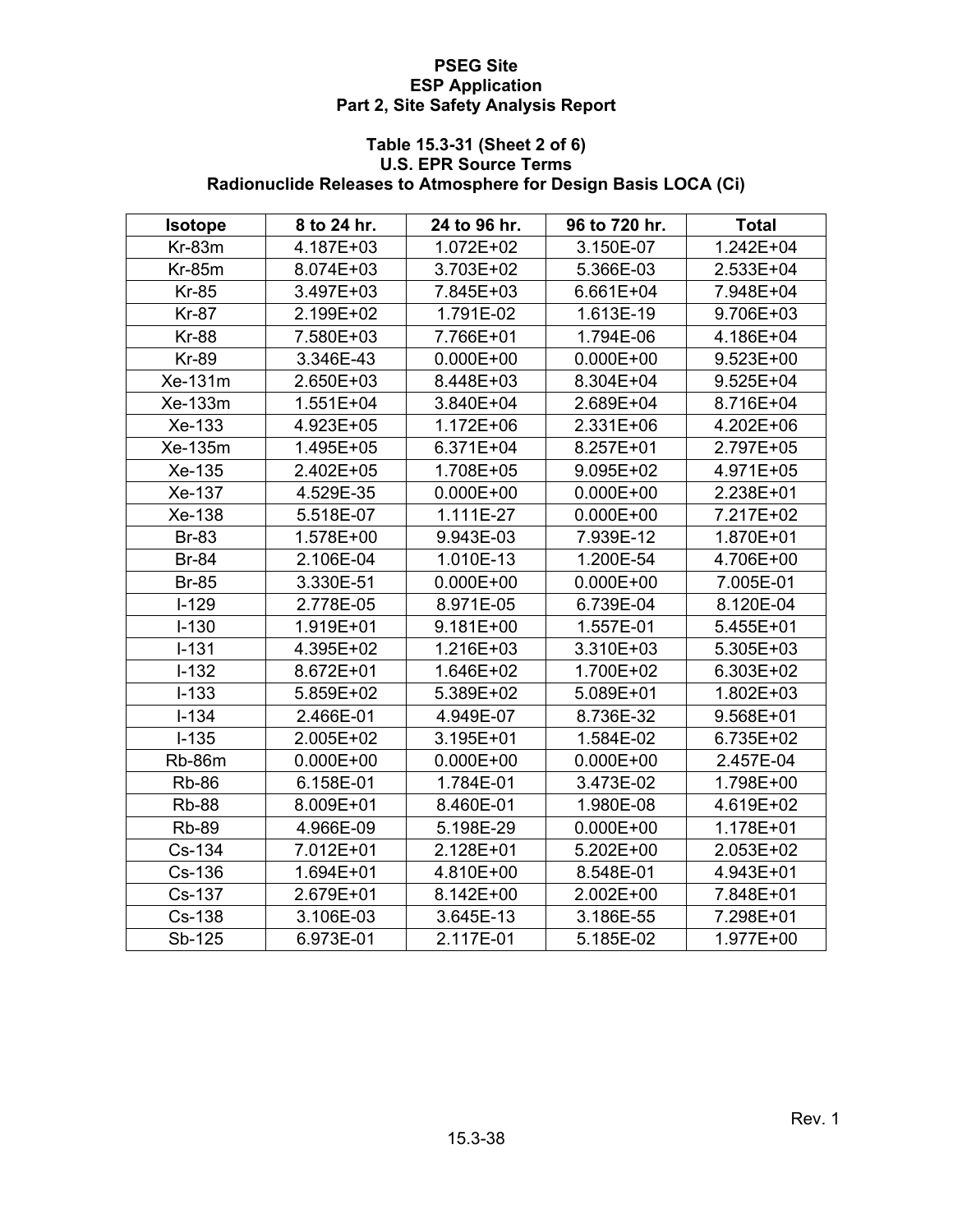#### **Table 15.3-31 (Sheet 3 of 6) U.S. EPR Source Terms Radionuclide Releases to Atmosphere for Design Basis LOCA (Ci)**

| <b>Isotope</b> | 0 to 1.5 hr. | 1.5 to 3.5 hr. | 3.5 to 8 hr. |
|----------------|--------------|----------------|--------------|
| Sb-127         | 3.566E-01    | 1.658E+00      | 2.602E+00    |
| Sb-129         | 8.062E-01    | 3.074E+00      | 3.076E+00    |
| Te-127m        | 5.087E-02    | 2.290E-01      | 3.677E-01    |
| Te-127         | 3.679E-01    | 1.678E+00      | 2.678E+00    |
| Te-129m        | 1.475E-01    | 6.643E-01      | 1.065E+00    |
| Te-129         | 9.137E-01    | 3.758E+00      | 4.244E+00    |
| Te-131m        | 4.117E-01    | 1.808E+00      | 2.706E+00    |
| Te-131         | 4.731E-01    | 6.764E-01      | 6.180E-01    |
| Te-132         | 4.076E+00    | 1.819E+01      | 2.841E+01    |
| Te-134         | 1.637E+00    | 2.306E+00      | 2.992E-01    |
| <b>Sr-89</b>   | 1.295E+00    | 6.070E+00      | 9.727E+00    |
| <b>Sr-90</b>   | 1.352E-01    | 6.346E-01      | 1.019E+00    |
| Sr-91          | 1.523E+00    | 6.489E+00      | 8.369E+00    |
| <b>Sr-92</b>   | 1.273E+00    | 4.299E+00      | 3.300E+00    |
| Ba-137m        | 4.246E+00    | 1.310E+01      | 2.103E+01    |
| Ba-139         | 1.252E+00    | 2.933E+00      | 1.185E+00    |
| Ba-140         | 2.011E+00    | 9.409E+00      | 1.500E+01    |
| Mo-99          | 6.680E-01    | 1.185E+00      | 1.843E+00    |
| Tc-99m         | 4.054E-01    | 1.062E+00      | 1.685E+00    |
| Ru-103         | 2.419E-01    | 1.134E+00      | 1.816E+00    |
| Ru-105         | 1.639E-01    | 6.263E-01      | 6.347E-01    |
| Ru-106         | 1.433E-01    | 6.720E-01      | 1.079E+00    |
| Rh-103m        | 2.180E-01    | 1.022E+00      | 1.637E+00    |
| Rh-105         | 1.753E-01    | 8.191E-01      | 1.284E+00    |
| Rh-106         | 1.433E-01    | 6.720E-01      | 1.079E+00    |
| Ce-141         | 4.504E-02    | 2.100E-01      | 3.363E-01    |
| Ce-143         | 4.473E-02    | 2.032E-01      | 3.060E-01    |
| Ce-144         | 3.421E-02    | 1.595E-01      | 2.560E-01    |
| Np-239         | 7.573E-01    | 3.479E+00      | 5.379E+00    |
| Pu-238         | 2.937E-04    | 1.371E-03      | 2.200E-03    |
| Pu-239         | 1.236E-05    | 5.767E-05      | 9.263E-05    |
| Pu-240         | 2.817E-05    | 1.315E-04      | 2.110E-04    |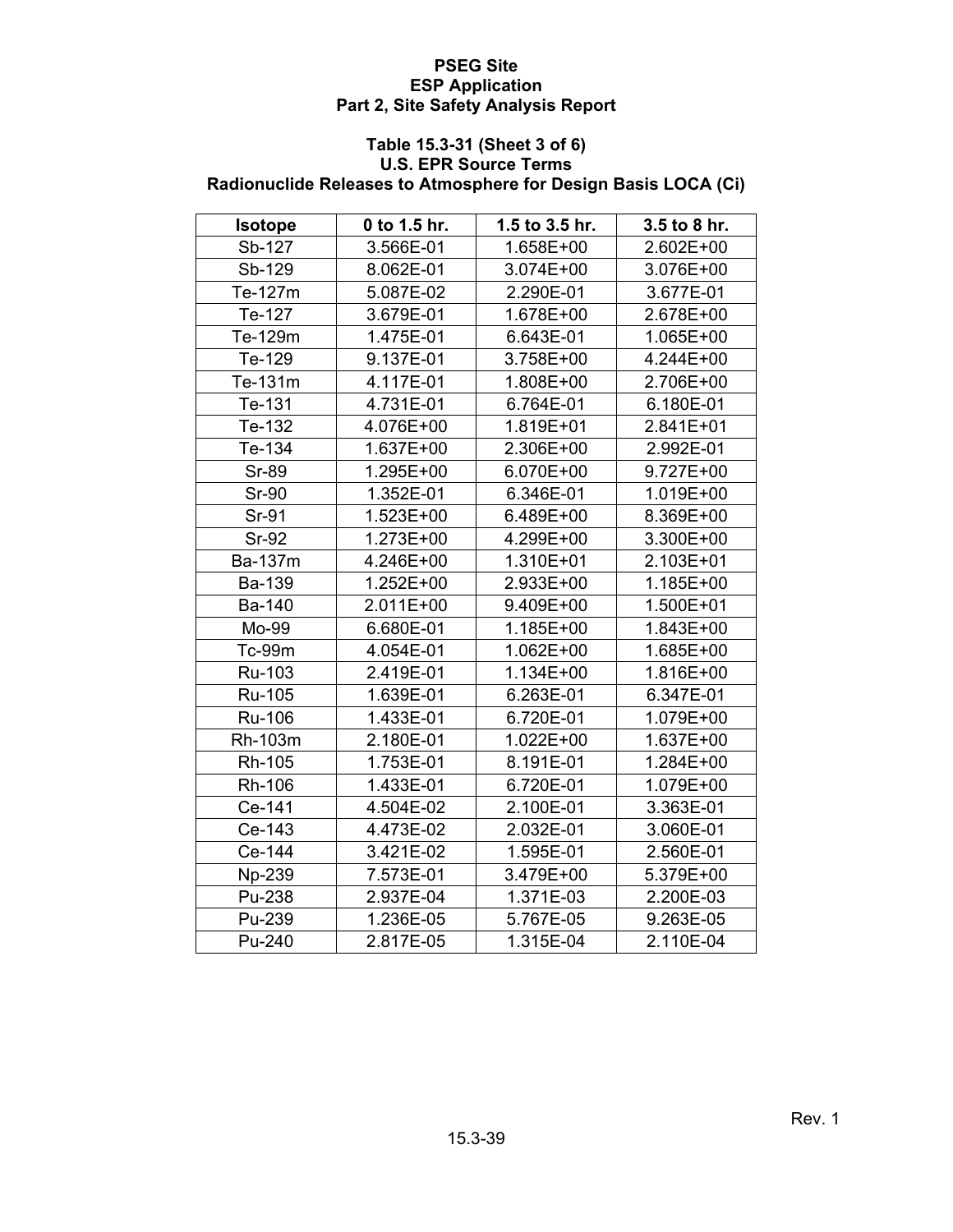#### **Table 15.3-31 (Sheet 4 of 6) U.S. EPR Source Terms Radionuclide Releases to Atmosphere for Design Basis LOCA (Ci)**

| <b>Isotope</b> | 8 to 24 hr. | 24 to 96 hr. | 96 to 720 hr. | <b>Total</b> |
|----------------|-------------|--------------|---------------|--------------|
| Sb-127         | 2.947E+00   | 7.152E-01    | 6.814E-02     | 8.347E+00    |
| Sb-129         | 1.172E+00   | 1.262E-02    | 9.903E-09     | 8.142E+00    |
| Te-127m        | 4.432E-01   | 1.345E-01    | 3.221E-02     | 1.257E+00    |
| Te-127         | 3.139E+00   | 8.103E-01    | 9.679E-02     | 8.769E+00    |
| Te-129m        | 1.276E+00   | 3.779E-01    | 8.132E-02     | 3.612E+00    |
| Te-129         | 2.219E+00   | 2.610E-01    | 5.294E-02     | 1.145E+01    |
| Te-131m        | 2.700E+00   | 4.296E-01    | 9.844E-03     | 8.066E+00    |
| Te-131         | 6.079E-01   | 9.670E-02    | 2.216E-03     | 2.474E+00    |
| Te-132         | 3.181E+01   | 7.423E+00    | 6.147E-01     | 9.053E+01    |
| Te-134         | 1.926E-03   | 2.642E-11    | 1.491E-43     | 4.244E+00    |
| <b>Sr-89</b>   | 1.167E+01   | 3.484E+00    | 7.831E-01     | 3.303E+01    |
| <b>Sr-90</b>   | 1.228E+00   | 3.731E-01    | 9.176E-02     | 3.481E+00    |
| Sr-91          | 5.720E+00   | 3.029E-01    | 1.462E-04     | 2.240E+01    |
| <b>Sr-92</b>   | 7.207E-01   | 1.556E-03    | 1.220E-12     | 9.594E+00    |
| Ba-137m        | 2.535E+01   | 7.702E+00    | 1.894E+00     | 7.332E+01    |
| Ba-139         | 7.377E-02   | 2.809E-06    | 3.953E-23     | 5.444E+00    |
| Ba-140         | 1.775E+01   | 5.031E+00    | 8.876E-01     | 5.008E+01    |
| Mo-99          | 2.036E+00   | 4.535E-01    | 3.193E-02     | 6.218E+00    |
| Tc-99m         | 1.916E+00   | 4.358E-01    | 3.075E-02     | 5.535E+00    |
| Ru-103         | 2.175E+00   | 6.463E-01    | 1.417E-01     | 6.155E+00    |
| <b>Ru-105</b>  | 2.485E-01   | 2.881E-03    | 3.096E-09     | 1.676E+00    |
| Ru-106         | 1.299E+00   | 3.939E-01    | 9.568E-02     | 3.683E+00    |
| Rh-103m        | 1.961E+00   | 5.827E-01    | 1.277E-01     | 5.549E+00    |
| Rh-105         | 1.375E+00   | 2.453E-01    | 7.574E-03     | 3.907E+00    |
| Rh-106         | 1.299E+00   | 3.939E-01    | 9.568E-02     | 3.683E+00    |
| Ce-141         | 4.027E-01   | 1.191E-01    | 2.551E-02     | 1.139E+00    |
| Ce-143         | 3.105E-01   | 5.212E-02    | 1.426E-03     | 9.179E-01    |
| Ce-144         | 3.085E-01   | 9.342E-02    | 2.261E-02     | 8.743E-01    |
| Np-239         | 5.860E+00   | 1.242E+00    | 7.389E-02     | 1.679E+01    |
| Pu-238         | 2.652E-03   | 8.060E-04    | 1.984E-04     | 7.522E-03    |
| Pu-239         | 1.118E-04   | 3.413E-05    | 8.458E-06     | 3.171E-04    |
| Pu-240         | 2.543E-04   | 7.729E-05    | 1.901E-05     | 7.212E-04    |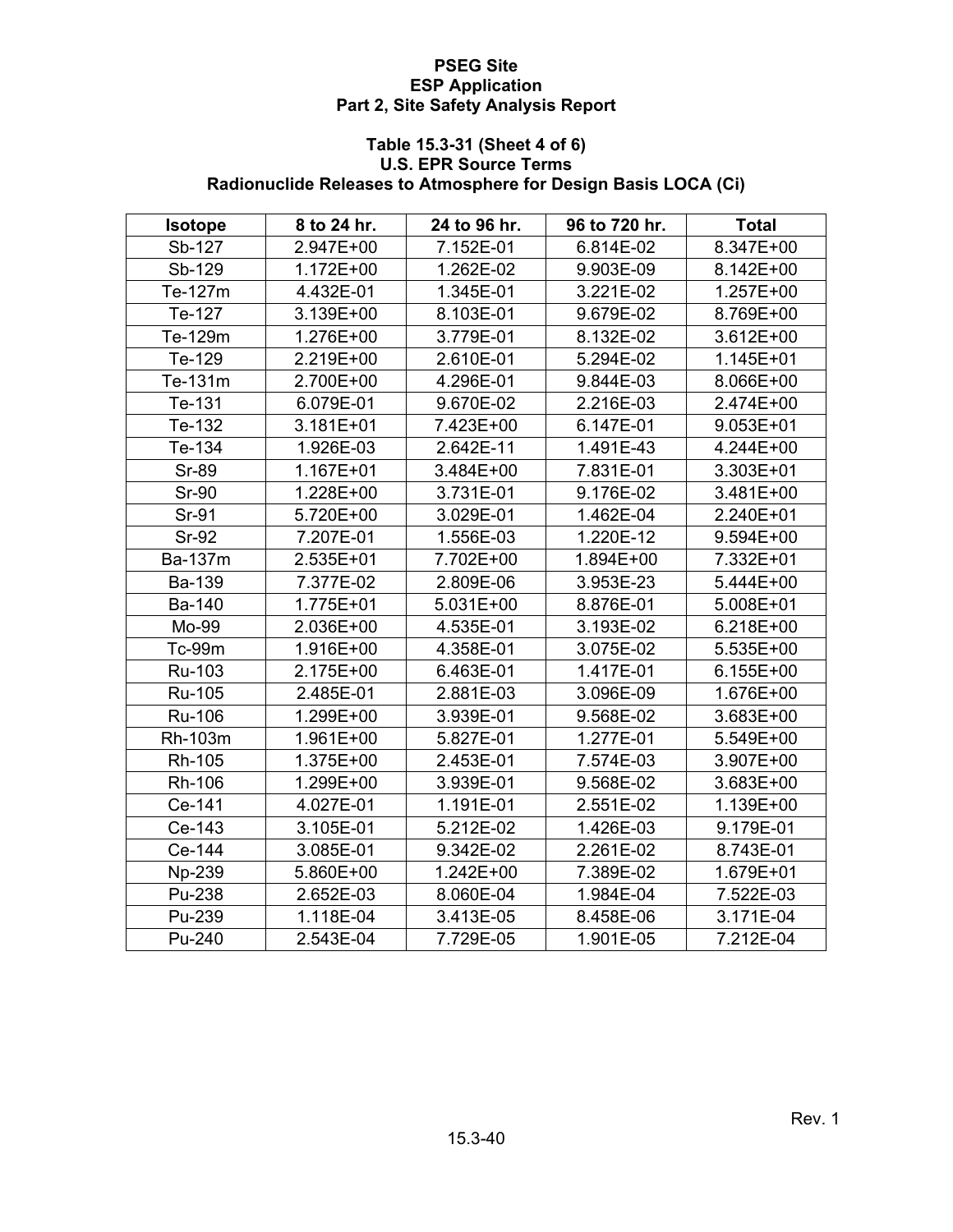#### **Table 15.3-31 (Sheet 5 of 6) U.S. EPR Source Terms Radionuclide Releases to Atmosphere for Design Basis LOCA (Ci)**

| <b>Isotope</b> | 0 to 1.5 hr. | 1.5 to $3.5$ hr. | $3.5$ to 8 hr. |
|----------------|--------------|------------------|----------------|
| Pu-241         | 5.110E-03    |                  | 3.828E-02      |
| $Y-90$         | 3.140E-03    | 2.339E-02        | 6.936E-02      |
| $Y-91m$        | 5.663E-01    | 3.441E+00        | 5.191E+00      |
| $Y-91$         | 1.652E-02    | 8.019E-02        | 1.426E-01      |
| $Y-92$         | 3.112E-01    | 2.236E+00        | 3.968E+00      |
| $Y-93$         | 1.749E-02    | 7.414E-02        | 9.685E-02      |
| $Zr-95$        | 1.861E-02    | 8.589E-02        | 1.377E-01      |
| $Zr-97$        | 1.877E-02    | 8.243E-02        | 1.169E-01      |
| Nb-95          | 1.862E-02    | 8.599E-02        | 1.380E-01      |
| La-140         | 6.044E-02    | 4.868E-01        | 1.509E+00      |
| La-141         | 1.590E-02    | 5.866E-02        | 5.613E-02      |
| La-142         | 1.132E-02    | 2.986E-02        | 1.382E-02      |
| Pr-143         | 1.844E-02    | 8.551E-02        | 1.384E-01      |
| Pr-144         | 3.272E-02    | 1.590E-01        | 2.560E-01      |
| Nd-147         | 7.658E-03    | 3.525E-02        | 5.615E-02      |
| Am-241         | 2.343E-06    | 1.083E-05        | 1.740E-05      |
| Cm-242         | 1.065E-03    | 4.917E-03        | 7.889E-03      |
| Cm-244         | 5.651E-04    | 2.610E-03        | 4.190E-03      |
|                |              |                  |                |
| Total          | 3.005E+04    | 1.250E+05        | 2.852E+05      |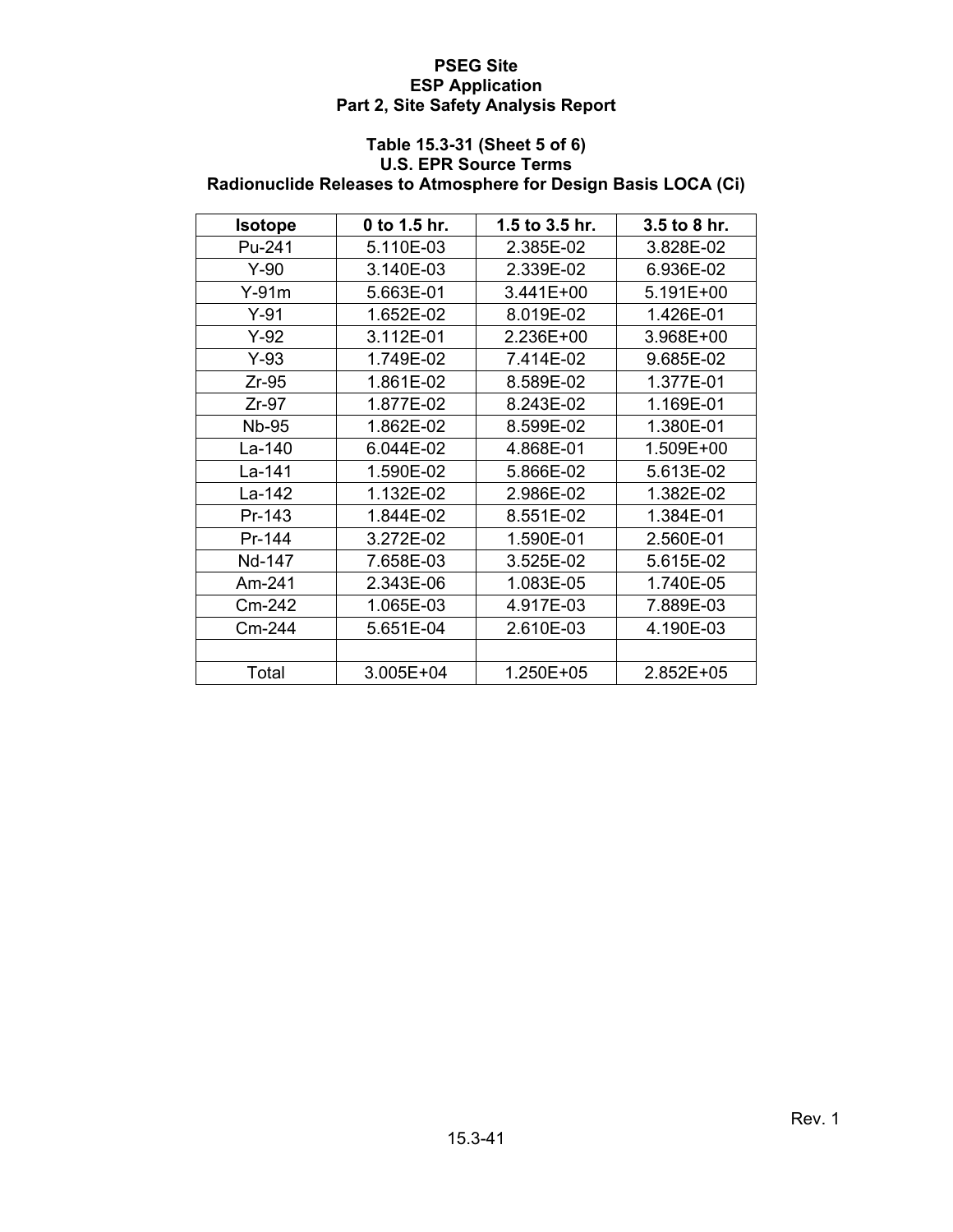## **Table 15.3-31 (Sheet 6 of 6) U.S. EPR Source Terms Radionuclide Releases to Atmosphere for Design Basis LOCA (Ci)**

| <b>Isotope</b> | 8 to 24 hr.            | 24 to 96 hr. | 96 to 720 hr. | <b>Total</b> |
|----------------|------------------------|--------------|---------------|--------------|
| Pu-241         | 4.613E-02              | 1.402E-02    | 3.446E-03     | 1.308E-01    |
| $Y-90$         | 1.818E-01              | 1.423E-01    | 7.603E-02     | 4.961E-01    |
| $Y-91m$        | 3.634E+00              | 1.924E-01    | 9.288E-05     | 1.302E+01    |
| $Y-91$         | 2.021E-01              | 7.064E-02    | 1.656E-02     | 5.286E-01    |
| $Y-92$         | 2.181E+00              | 2.160E-02    | 1.599E-09     | 8.719E+00    |
| $Y-93$         | 6.832E-02              | 3.943E-03    | 2.631E-06     | 2.607E-01    |
| $Zr-95$        | 1.654E-01              | 4.955E-02    | 1.135E-02     | 4.685E-01    |
| $Zr-97$        | 1.014E-01              | 1.051E-02    | 5.726E-05     | 3.300E-01    |
| <b>Nb-95</b>   | 1.664E-01<br>5.053E-02 |              | 1.232E-02     | 4.719E-01    |
| La-140         | 3.941E+00              | 2.736E+00    | 9.057E-01     | 9.639E+00    |
| La-141         | 1.940E-02              | 1.590E-04    | 3.935E-11     | 1.502E-01    |
| La-142         | 1.118E-03              | 1.026E-07    | 7.220E-23     | 5.612E-02    |
| Pr-143         | 1.698E-01              | 5.241E-02    | 1.030E-02     | 4.748E-01    |
| Pr-144         | 3.085E-01              | 9.343E-02    | 2.261E-02     | 8.722E-01    |
| Nd-147         | 6.621E-02              | 1.857E-02    | 3.127E-03     | 1.870E-01    |
| Am-241         | 2.105E-05              | 6.475E-06    | 1.695E-06     | 5.978E-05    |
| Cm-242         | 9.495E-03              | 2.870E-03    | 6.862E-04     | 2.692E-02    |
| Cm-244         | 5.049E-03              | 1.534E-03    | 3.772E-04     | 1.432E-02    |
|                |                        |              |               |              |
| Total          | 9.254E+05              | 1.463E+06    | 2.512E+06     | 5.341E+06    |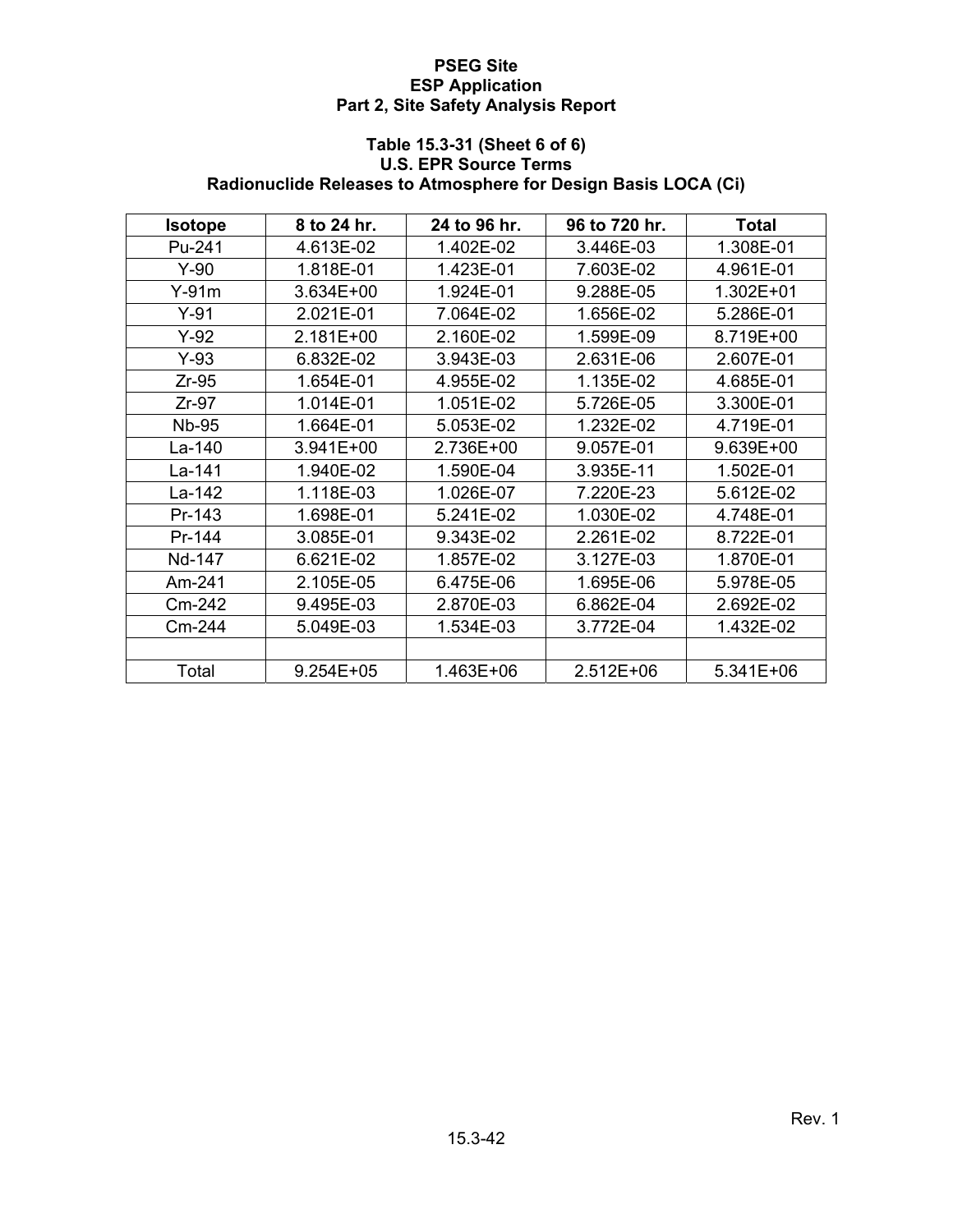## **Table 15.3-32 U.S. EPR Source Terms Radionuclide Releases to Atmosphere for Fuel Handling Accident (Ci)**

| <b>Isotope</b> | 0 to 2 hr. | 2 to 8 hr. | 8 to 24 hr. | 24 to 96 hr. | 96 to 720 hr. | <b>Total</b> |
|----------------|------------|------------|-------------|--------------|---------------|--------------|
| $Kr-83m$       | 1.437E+00  | 2.129E-01  | 4.404E-02   | 4.294E-04    | 3.665E-13     | 1.694E+00    |
| $Kr-85m$       | 7.810E+01  | 3.881E-01  | 4.693E-08   | 1.678E-26    | $0.000E + 00$ | 7.849E+01    |
| <b>Kr-85</b>   | 1.471E+03  | 9.977E+00  | 3.052E-06   | 1.296E-23    | $0.000E + 00$ | 1.481E+03    |
| <b>Kr-87</b>   | 2.330E-04  | 5.290E-07  | 6.148E-15   | 4.260E-36    | $0.000E + 00$ | 2.335E-04    |
| <b>Kr-88</b>   | 1.016E+01  | 4.220E-02  | 2.983E-09   | 2.549E-28    | $0.000E + 00$ | 1.020E+01    |
| Xe-131m        | 5.637E+02  | 1.475E+01  | 2.813E+01   | 1.084E+02    | 3.282E+02     | 1.043E+03    |
| Xe-133m        | 2.609E+03  | 8.098E+01  | 1.193E+02   | 1.540E+02    | 1.538E+01     | 2.979E+03    |
| Xe-133         | 9.442E+04  | 1.533E+03  | 1.684E+03   | 2.174E+03    | 2.171E+02     | 1.000E+05    |
| Xe-135m        | 1.089E+03  | 1.975E+03  | 1.834E+03   | 4.211E+02    | 2.219E-01     | 5.319E+03    |
| Xe-135         | 1.407E+04  | 7.705E+02  | 6.412E+02   | 1.472E+02    | 7.759E-02     | 1.563E+04    |
| Xe-138         | 1.825E-39  | 3.471E-44  | 2.388E-58   | 4.092E-96    | $0.000E + 00$ | 1.825E-39    |
| <b>Br-83</b>   | 1.610E-03  | 6.097E-06  | 3.273E-13   | 1.343E-32    | $0.000E + 00$ | 1.616E-03    |
| <b>Br-84</b>   | 2.046E-18  | 1.009E-21  | 1.206E-31   | 4.188E-58    | $0.000E + 00$ | 2.047E-18    |
| $I-129$        | 1.459E-05  | 9.898E-08  | 3.028E-14   | 1.286E-31    | $0.000E + 00$ | 1.469E-05    |
| $I - 130$      | 3.363E+00  | 2.038E-02  | 4.453E-09   | 7.713E-27    | $0.000E + 00$ | 3.383E+00    |
| $I-131$        | 3.443E+02  | 2.319E+00  | 6.942E-07   | 2.784E-24    | $0.000E + 00$ | 3.466E+02    |
| $I - 132$      | 1.118E-02  | 4.139E-05  | 2.076E-12   | 7.100E-32    | $0.000E + 00$ | 1.122E-02    |
| $I - 133$      | 1.615E+02  | 1.025E+00  | 2.567E-07   | 6.398E-25    | $0.000E + 00$ | 1.625E+02    |
| $I - 134$      | 8.997E-10  | 1.249E-12  | 3.325E-21   | 4.528E-44    | $0.000E + 00$ | 9.009E-10    |
| $I - 135$      | 1.282E+01  | 7.041E-02  | 1.148E-08   | 9.113E-27    | $0.000E + 00$ | 1.289E+01    |
| <b>Rb-88</b>   | 4.884E+00  | 4.672E-02  | 3.332E-09   | 2.846E-28    | $0.000E + 00$ | 4.931E+00    |
| Cs-138         | 6.206E-40  | 1.019E-42  | 1.379E-52   | 6.210E-79    | $0.000E + 00$ | 6.216E-40    |
|                |            |            |             |              |               |              |
| Total          | 1.148E+05  | 4.388E+03  | 4.307E+03   | 3.005E+03    | 5.610E+02     | 1.271E+05    |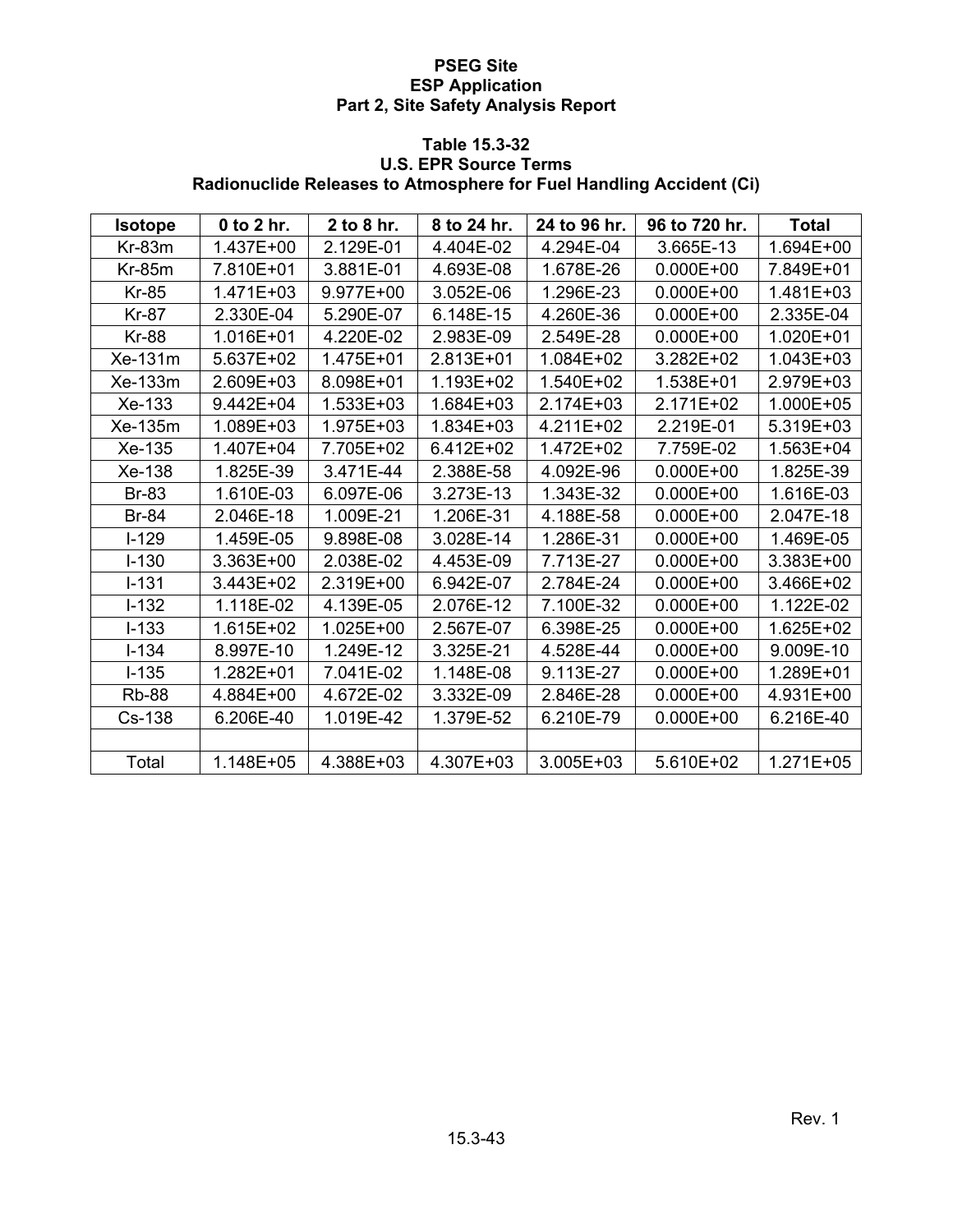#### **Table 15.3-33**

## **U.S. EPR Source Terms Radionuclide Releases to Atmosphere for Rod Ejection (REA) with Accident-Induced 36.7 Percent Clad Failure (Ci)**

| <b>Isotope</b> | 0 to 2 hr. | 2 to 8 hr. | <b>Total</b> |
|----------------|------------|------------|--------------|
| $Kr-83m$       | 6.655E+02  | 5.477E+02  | 1.213E+03    |
| <b>Kr-85m</b>  | 1.872E+03  | 3.118E+03  | 4.990E+03    |
| <b>Kr-85</b>   | 1.026E+02  | 3.074E+02  | 4.100E+02    |
| <b>Kr-87</b>   | 2.651E+03  | 1.290E+03  | 3.941E+03    |
| <b>Kr-88</b>   | 4.894E+03  | 5.970E+03  | 1.086E+04    |
| <b>Kr-89</b>   | 2.967E+02  | 1.193E-09  | 2.967E+02    |
| Xe-131m        | 7.443E+01  | 2.209E+02  | 2.953E+02    |
| Xe-133m        | 4.246E+02  | 1.209E+03  | 1.633E+03    |
| Xe-133         | 1.390E+04  | 4.078E+04  | 5.467E+04    |
| Xe-135m        | 4.932E+02  | 8.973E+01  | 5.829E+02    |
| Xe-135         | 4.202E+03  | 9.607E+03  | 1.381E+04    |
| Xe-137         | 5.606E+02  | 2.073E-07  | 5.606E+02    |
| Xe-138         | 2.009E+03  | 5.684E+00  | 2.015E+03    |
| <b>Br-83</b>   | 3.270E+00  | 1.566E+01  | 1.893E+01    |
| <b>Br-84</b>   | 1.892E+00  | 6.754E-01  | 2.567E+00    |
| <b>Br-85</b>   | 2.564E-02  | 1.917E-13  | 2.564E-02    |
| $I-129$        | 2.042E-06  | 3.009E-05  | 3.213E-05    |
| $I-130$        | 2.985E+00  | 3.487E+01  | 3.786E+01    |
| $I-131$        | 3.385E+01  | 4.915E+02  | 5.254E+02    |
| $I-132$        | 3.305E+01  | 1.520E+02  | 1.851E+02    |
| $I-133$        | 6.775E+01  | 8.692E+02  | 9.369E+02    |
| $I-134$        | 2.896E+01  | 3.175E+01  | 6.071E+01    |
| $I-135$        | 5.703E+01  | 5.471E+02  | 6.042E+02    |
| Rb-86m         | 4.849E-06  | 1.306E-39  | 4.849E-06    |
| <b>Rb-86</b>   | 1.683E-01  | 2.480E+00  | 2.648E+00    |
| <b>Rb-88</b>   | 4.004E+03  | 6.652E+03  | 1.066E+04    |
| <b>Rb-89</b>   | 2.983E+02  | 1.662E+00  | 2.999E+02    |
| Cs-134         | 1.887E+01  | 2.796E+02  | 2.985E+02    |
| Cs-136         | 4.672E+00  | 6.863E+01  | 7.330E+01    |
| Cs-137         | 7.195E+00  | 1.067E+02  | 1.139E+02    |
| Cs-138         | 1.765E+03  | 2.733E+02  | 2.038E+03    |
| <b>Sr-89</b>   | 2.739E-01  | 1.163E+00  | 1.437E+00    |
| Ba-137m        | 6.794E+00  | 1.009E+02  | 1.077E+02    |
|                |            |            |              |
| Total          | 3.848E+04  | 7.277E+04  | 1.113E+05    |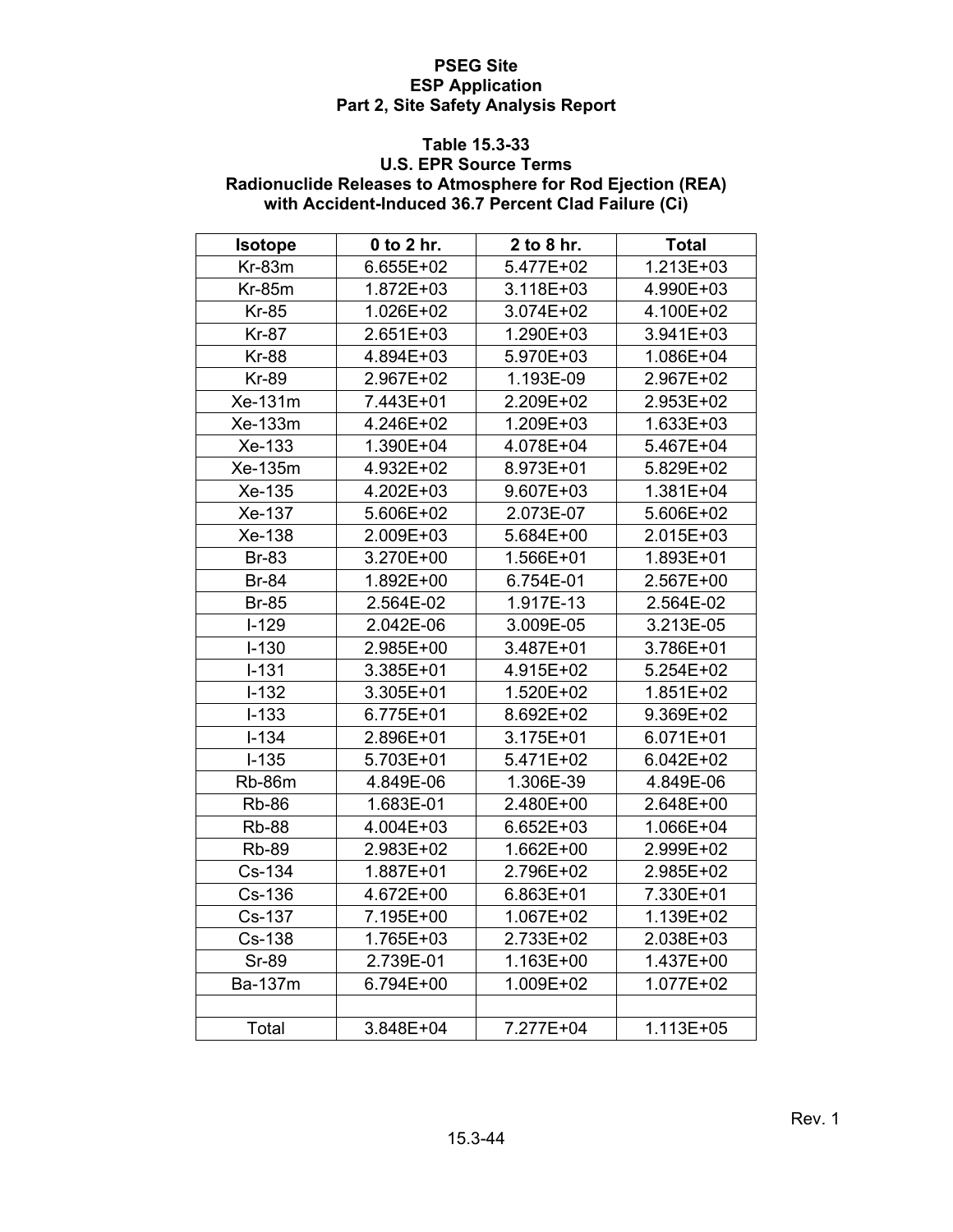## 15.4 RADIOLOGICAL CONSEQUENCES

PSEG Site specific radiation doses at EAB and LPZ are calculated for the applicable postulated design basis accidents for the four reactor technologies. These PSEG Site specific doses are calculated by multiplying the reactor DCD dose by the ratio of the site  $\gamma/Q$  value to the DCD  $\gamma/Q$ value. All PSEG Site specific  $\chi$ /Q values are bounded by the DCD  $\chi$ /Q values. All site-specific doses are bounded by DCD doses. The results of the site-specific analysis demonstrate that all accident doses for the US-APWR, AP1000, and U.S. EPR meet the site acceptance criteria of 10 CFR 50.34. The results also demonstrate that all accident doses for the ABWR meet the site acceptance criteria of 10 CFR 100.

The ABWR DCD doses are calculated for a reactor power level of 4005 MWt. An uprated, 4300 MWt version of the ABWR is being considered at the PSEG Site. The power uprate only affects doses for accidents that involve fuel damage (LOCA and fuel handling accidents). Doses for these two accidents are calculated for a reactor power level of 4386 MWt (102 percent of the uprated 4300 MWt) by multiplying the site-specific doses by a factor of 4386/4005, since activity releases and thus doses are proportional to power. There are no radiological consequences for either the control rod drop/rod ejection accident or the reactor internal pump rotor seizure accident of the ABWR as discussed in Section 15.3.

Atmospheric dispersion factors for the US-APWR are given in Table 15.4-1. Doses for the US-APWR are listed in Table 15.4-2. Atmospheric dispersion factors for the ABWR are listed in Table 15.4-3. Doses are summarized for the ABWR in Table 15.4-4, and are calculated in Tables 15.4-5 to 15.4-8. Atmospheric dispersion factors for the AP1000 are given in Table 15.4- 9. Doses are listed for the AP1000 in Table 15.4-10, and are calculated in Tables 15.4-11 to 15.4-17. Atmospheric dispersion factors for the U.S. EPR are listed in Table 15.4-18. Doses are listed for the U.S. EPR in Table 15.4-19.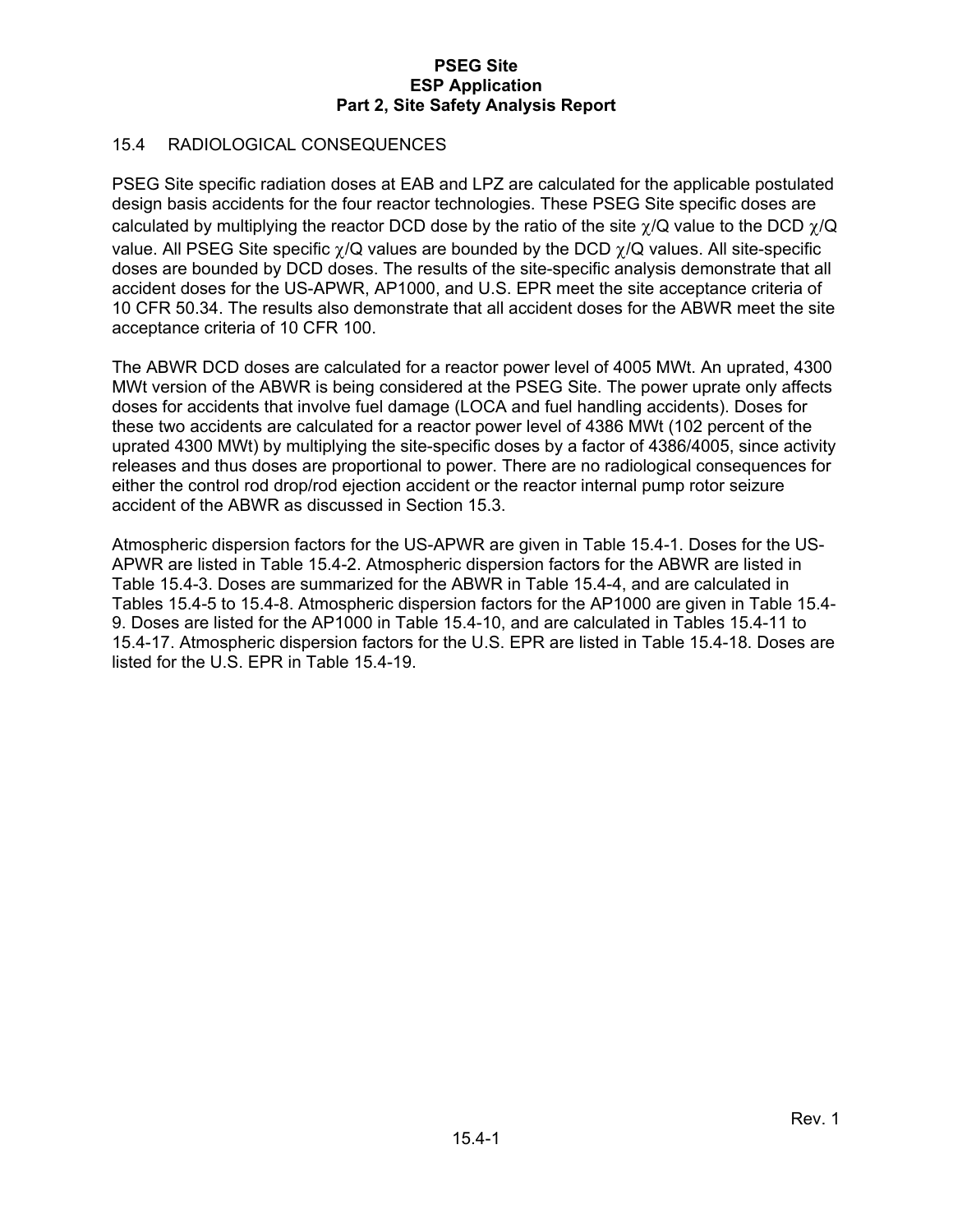### **Table 15.4-1 US-APWR Radiological Consequences Atmospheric Dispersion Factors**

| Location   | Time (hr.) | DCD $\chi$ /Q<br>(s/m <sup>3</sup> ) | Site $\chi/\mathbf{Q}$<br>(s/m <sup>3</sup> ) | $\chi$ /Q Ratio<br>(Site/DCD) |
|------------|------------|--------------------------------------|-----------------------------------------------|-------------------------------|
| EAB        | $0$ to $2$ | 5.00E-04                             | 4.71E-04                                      | 0.942                         |
| <b>LPZ</b> | $0$ to $8$ | 2.10E-04                             | 8.47E-06                                      | 0.040                         |
|            | 8 to 24    | 1.30E-04                             | 5.50E-06                                      | 0.042                         |
|            | 24 to 96   | 6.90E-05                             | 2.15E-06                                      | 0.031                         |
|            | 96 to 720  | 2.80E-05                             | 5.60E-07                                      | 0.020                         |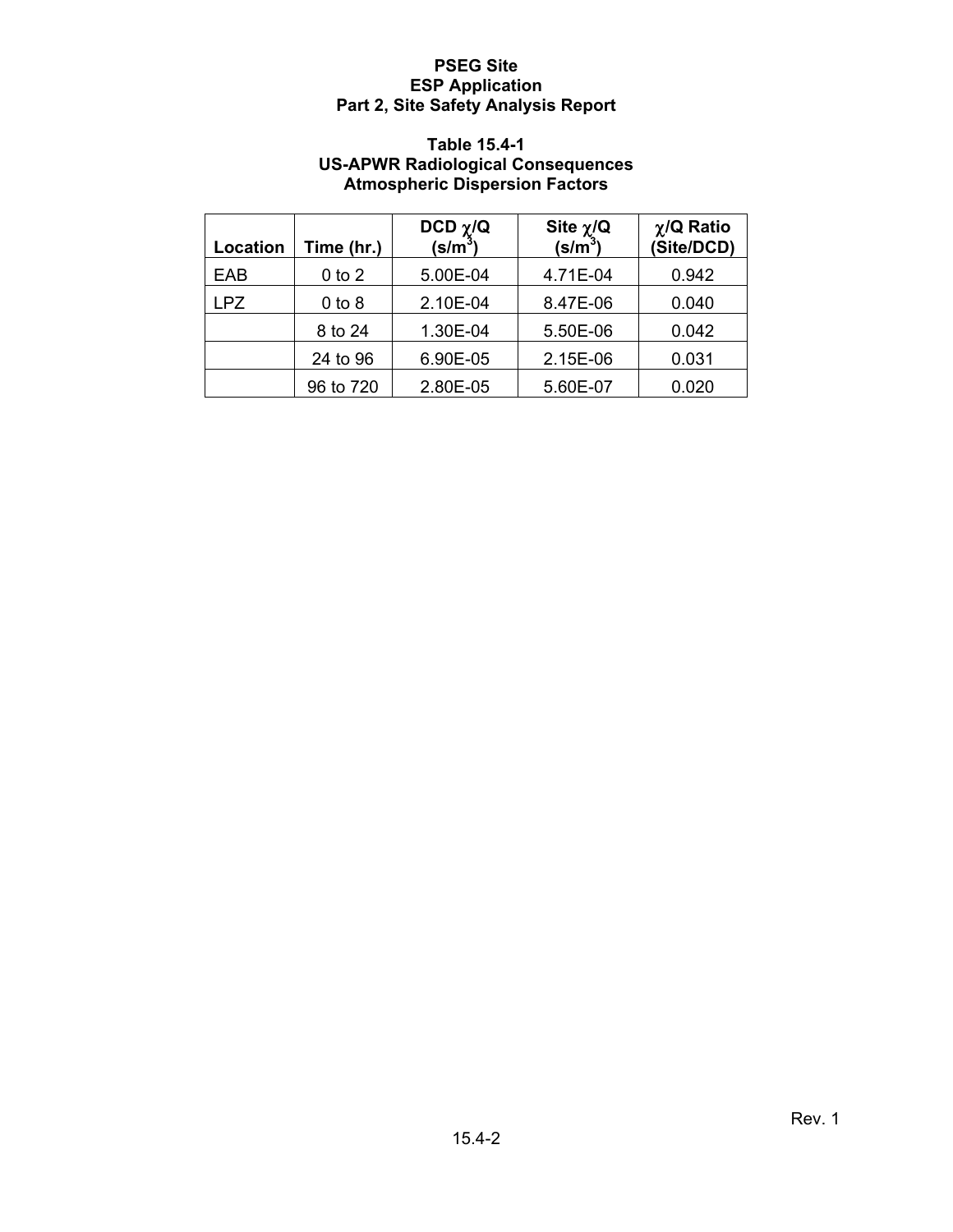#### **Table 15.4-2 US-APWR Radiological Consequences Dose Summary**

|                                                                                         | <b>DCD Dose</b><br>(rem TEDE) |            | $\chi$ /Q ratio<br>(Site/DCD) |             | <b>Site Dose</b><br>(rem TEDE) |            |       |
|-----------------------------------------------------------------------------------------|-------------------------------|------------|-------------------------------|-------------|--------------------------------|------------|-------|
| <b>Accident</b>                                                                         | <b>EAB</b>                    | <b>LPZ</b> | <b>EAB</b>                    | $LPZ^{(a)}$ | <b>EAB</b>                     | <b>LPZ</b> | Limit |
| Steam System Piping Failure -<br>Pre-Existing Iodine Spike                              | 0.19                          | 0.11       | 0.942                         | 0.042       | 0.18                           | 0.00       | 25    |
| Steam System Piping Failure -<br><b>Accident-Initiated Iodine Spike</b>                 | 0.32                          | 0.28       | 0.942                         | 0.042       | 0.30                           | 0.01       | 2.5   |
| <b>Reactor Coolant Pump Rotor</b><br>Seizure                                            | 0.49                          | 0.7        | 0.942                         | 0.042       | 0.46                           | 0.03       | 2.5   |
| Spectrum of Rod Cluster Control<br><b>Assembly Ejection Accidents</b>                   | 5.1                           | 4.5        | 0.942                         | 0.042       | 4.80                           | 0.19       | 6.3   |
| <b>Failure of Small Lines Carrying</b><br><b>Primary Coolant Outside</b><br>Containment | 1.5                           | 0.6        | 0.942                         | 0.042       | 1.41                           | 0.03       | 2.5   |
| Steam Generator Tube Rupture -<br>Pre-Existing Iodine Spike                             | 3.6                           | 1.5        | 0.942                         | 0.042       | 3.39                           | 0.06       | 25    |
| Steam Generator Tube Rupture -<br><b>Accident-Initiated Iodine Spike</b>                | 0.96                          | 0.43       | 0.942                         | 0.042       | 0.90                           | 0.02       | 2.5   |
| <b>LOCA</b>                                                                             | 13                            | 13         | 0.942                         | 0.042       | 12.25                          | 0.55       | 25    |
| <b>Fuel Handling Accident</b>                                                           | 3.3                           | 1.4        | 0.942                         | 0.042       | 3.11                           | 0.06       | 6.3   |

a) As LPZ doses are not given in time-dependent form, the most conservative Site/DCD  $\chi$ /Q ratio (from the 8-24 hour interval) is used.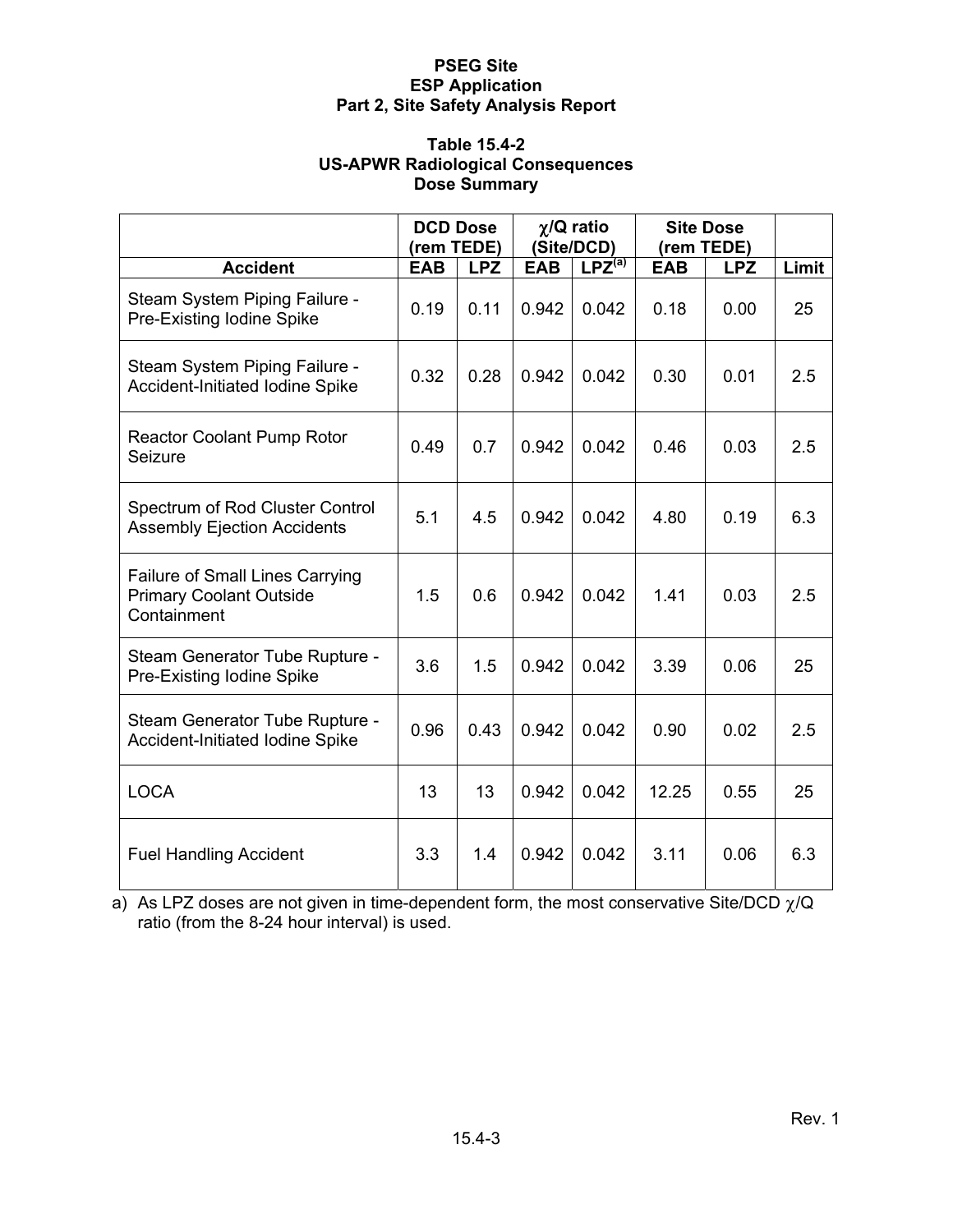### **Table 15.4-3 ABWR Radiological Consequences Atmospheric Dispersion Factors**

| <b>Accident</b> | <b>Location</b> | Time (hr.) | DCD $\chi$ /Q<br>(s/m $^3\,$ | Site $\chi$ /Q<br>(s/m $^3$ ) | $\chi$ /Q Ratio<br>(Site/DCD) |
|-----------------|-----------------|------------|------------------------------|-------------------------------|-------------------------------|
| All             | EAB             | $0$ to $2$ | 1.37E-03                     | 4.71E-04                      | 0.344                         |
| Accidents       | LPZ             | $0$ to $2$ | 4.11E-04                     | 8.47E-06                      | 0.021                         |
|                 |                 | $0$ to $8$ | 1.56E-04                     | 8.47E-06                      | 0.054                         |
| LOCA            |                 | 8 to 24    | 9.61E-05                     | 5.50E-06                      | 0.057                         |
| Only            |                 | 24 to 96   | 3.36E-05                     | 2.15E-06                      | 0.064                         |
|                 |                 | 96 to 720  | 7.42E-06                     | 5.60E-07                      | 0.075                         |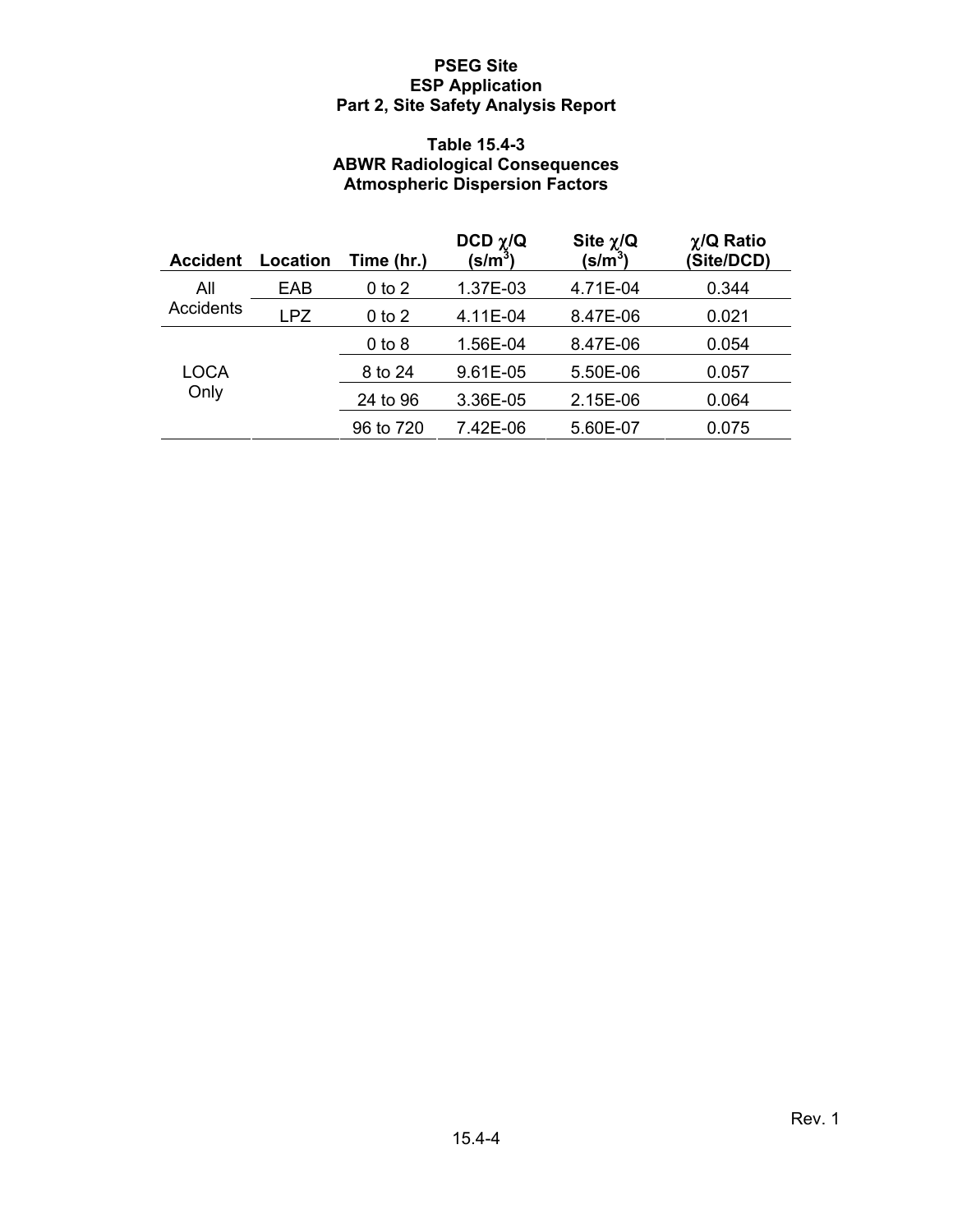#### **Table 15.4-4 ABWR Radiological Consequences Dose Summary**

| <b>Accident</b>                                                                  | <b>Thyroid</b><br>Dose (Sv) | <b>Whole Body</b><br>Dose (Sv) | <b>Thyroid</b><br>Limit (Sv) | <b>Whole Body</b><br>Limit (Sv) |
|----------------------------------------------------------------------------------|-----------------------------|--------------------------------|------------------------------|---------------------------------|
| Failure of Small Lines Carrying<br><b>Primary Coolant Outside</b><br>Containment | 1.65E-02                    | 3.23E-04                       | 3.00E-01                     | 2.50E-02                        |
| LOCA - EAB                                                                       | 7.15E-01                    | $1.54E-02$                     | $3.00E + 00$                 | 2.50E-01                        |
| LOCA - LPZ                                                                       | 1.77E-01                    | 2.61E-03                       | $3.00E + 00$                 | 2.50E-01                        |
| Fuel Handling Accident <sup>(a)</sup>                                            | 2.82E-01                    | 4.52E-03                       | 7.50E-01                     | 6.25E-02                        |
| Main Steamline Break Case 1 <sup>(a)(b)</sup>                                    | 8.94E-03                    | 2.13E-04                       | 3.00E-01                     | 2.50E-02                        |
| Main Steamline Break Case 2 <sup>(a)(b)</sup>                                    | 1.75E-01                    | 4.47E-03                       | $3.00E + 00$                 | 2.50E-01                        |

- a) The dose is calculated for the maximum 2-hour EAB meteorology, only, based on the DCD.
- b) The level of activity is consistent with an offgas release rate of 3.7 GBq/s for Case 1 and 14.8 GBq/s for Case 2 referenced to a 30 minute decay. The iodine concentrations in the reactor coolant are tabulated below for each case.

|                | MBq/g    |         |  |  |  |
|----------------|----------|---------|--|--|--|
| <b>Isotope</b> | Case 1   | Case 2  |  |  |  |
| l-131          | 0.001739 | 0.03515 |  |  |  |
| $I - 132$      | 0.01536  | 0.30747 |  |  |  |
| I-133          | 0.01206  | 0.24161 |  |  |  |
| I-134          | 0.02634  | 0.52688 |  |  |  |
| <b>I-135</b>   | 0.01647  | 0.3293  |  |  |  |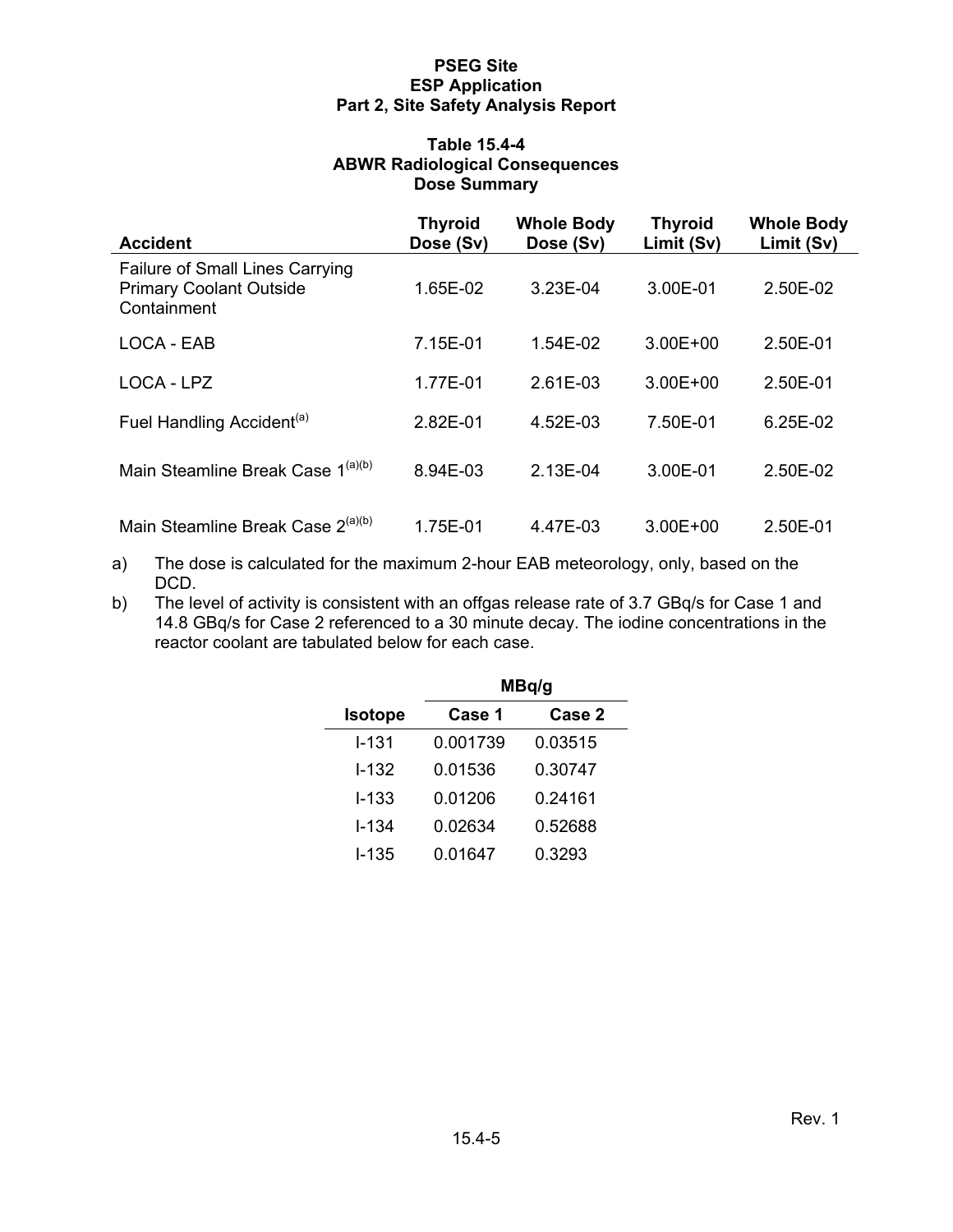### **Table 15.4-5 ABWR Radiological Consequences Doses for an Instrument Line Break Accident**

|                                                                            | DCD      |                               |                                       | <b>Site</b>                       |
|----------------------------------------------------------------------------|----------|-------------------------------|---------------------------------------|-----------------------------------|
| <b>Thyroid</b><br>Whole<br><b>Dose</b><br><b>Body</b><br>Dose (Sv)<br>(Sv) |          | $\chi$ /Q Ratio<br>(Site/DCD) | <b>Thyroid</b><br><b>Dose</b><br>(Sv) | Whole<br><b>Body</b><br>Dose (Sv) |
| 4.80E-02                                                                   | 9.40E-04 | 0.344                         | 1.65E-02                              | 3.23E-04                          |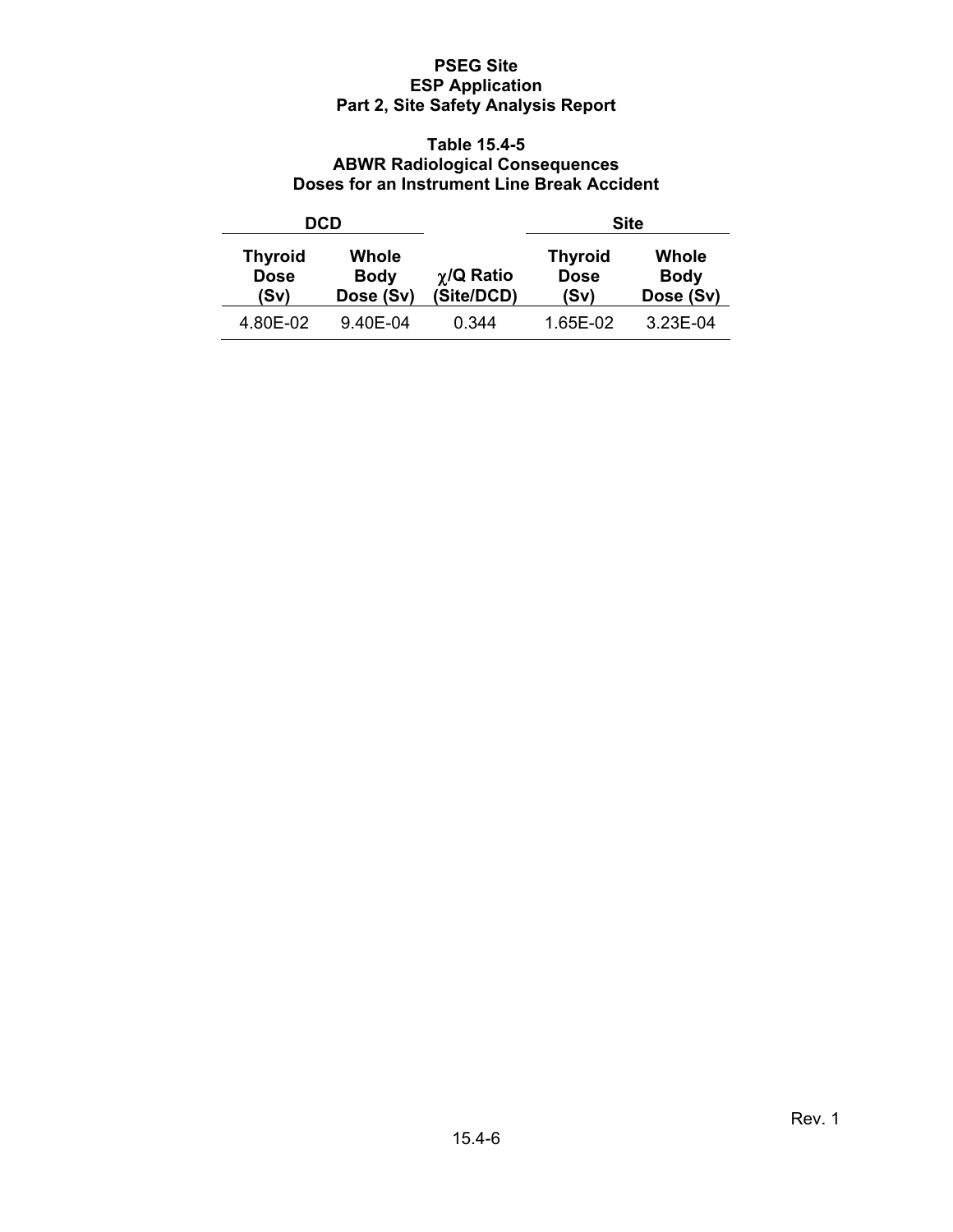### **Table 15.4-6 ABWR Radiological Consequences Doses for a Fuel Handling Accident**

|                             | DCD                            |                                 |                 | <b>Site</b>                 |                                |
|-----------------------------|--------------------------------|---------------------------------|-----------------|-----------------------------|--------------------------------|
| <b>Thyroid Dose</b><br>(Sv) | <b>Whole Body</b><br>Dose (Sv) | $\gamma$ /Q Ratio<br>(Site/DCD) | Uprate<br>Ratio | <b>Thyroid Dose</b><br>(Sv) | <b>Whole Body</b><br>Dose (Sv) |
| 7.50E-01                    | 1.20E-02                       | 0.344                           | 1.095           | 2.82E-01                    | 4.52E-03                       |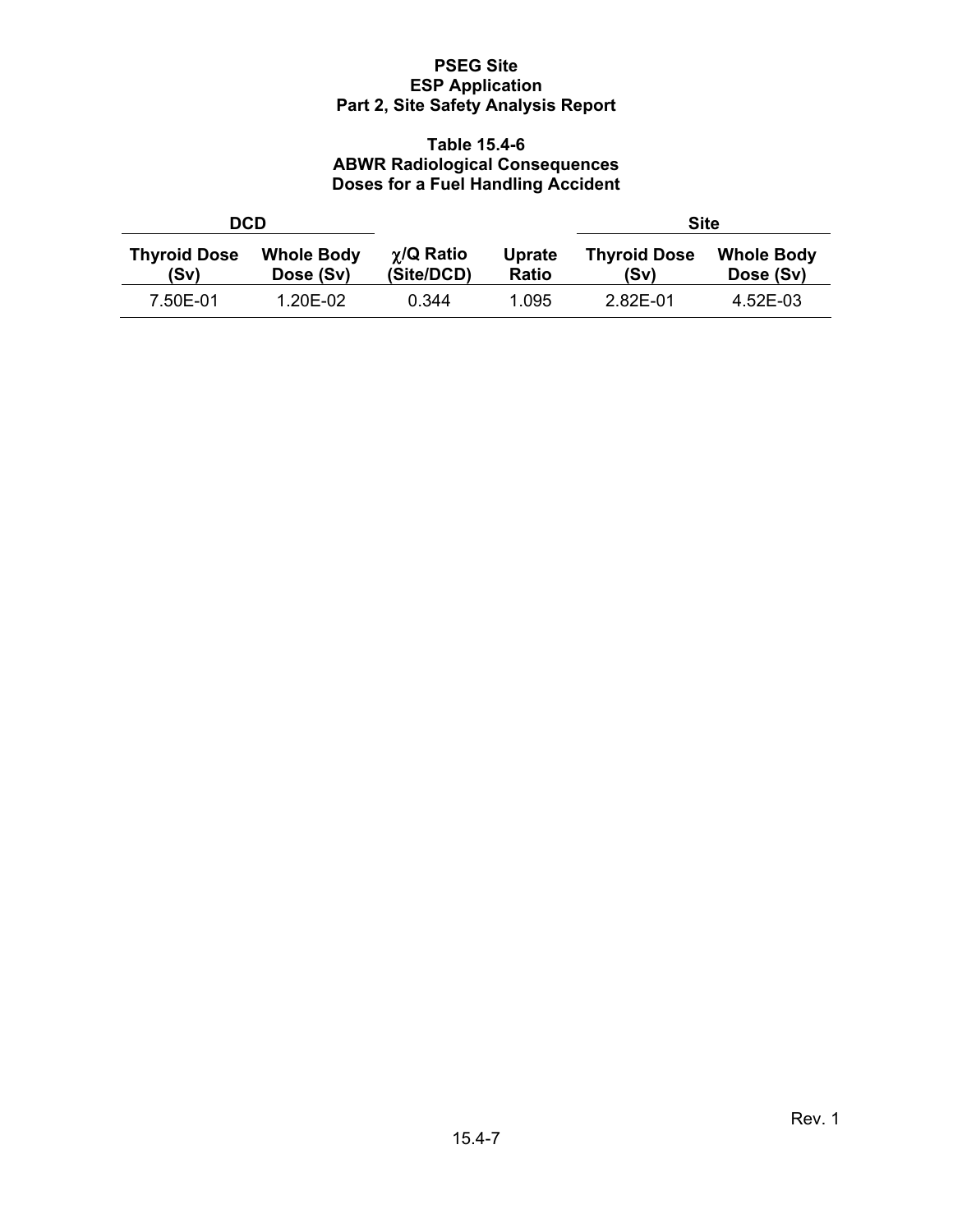### **Table 15.4-7 ABWR Radiological Consequences Doses for a LOCA**

|                 |               | <b>DCD</b>                  |                                |                                 |                               | <b>Site</b>                 |                                |
|-----------------|---------------|-----------------------------|--------------------------------|---------------------------------|-------------------------------|-----------------------------|--------------------------------|
| <b>Location</b> | Time<br>(hr.) | <b>Thyroid</b><br>Dose (Sv) | <b>Whole Body</b><br>Dose (Sv) | $\gamma$ /Q Ratio<br>(Site/DCD) | <b>Uprate</b><br><b>Ratio</b> | <b>Thyroid</b><br>Dose (Sv) | <b>Whole Body</b><br>Dose (Sv) |
| EAB             | $0$ to $2$    | 1.90E+00                    | 4.10E-02                       | 0.344                           | 1.095                         | 7.15E-01                    | 1.54E-02                       |
| <b>LPZ</b>      | $0$ to $8$    | 3.10E-01                    | 1.00E-02                       | 0.054                           | 1.095                         | 1.84E-02                    | 5.95E-04                       |
|                 | 0 to 24       | 5.10E-01                    | 1.80E-02                       | 0.057                           | 1.095                         | 3.10E-02                    | 1.10E-03                       |
|                 | 0 to 96       | $1.30E + 00$                | 2.90E-02                       | 0.064                           | 1.095                         | 8.63E-02                    | 1.87E-03                       |
|                 | 0 to 720      | $2.40E + 00$                | 3.80E-02                       | 0.075                           | 1.095                         | 1.77E-01                    | 2.61E-03                       |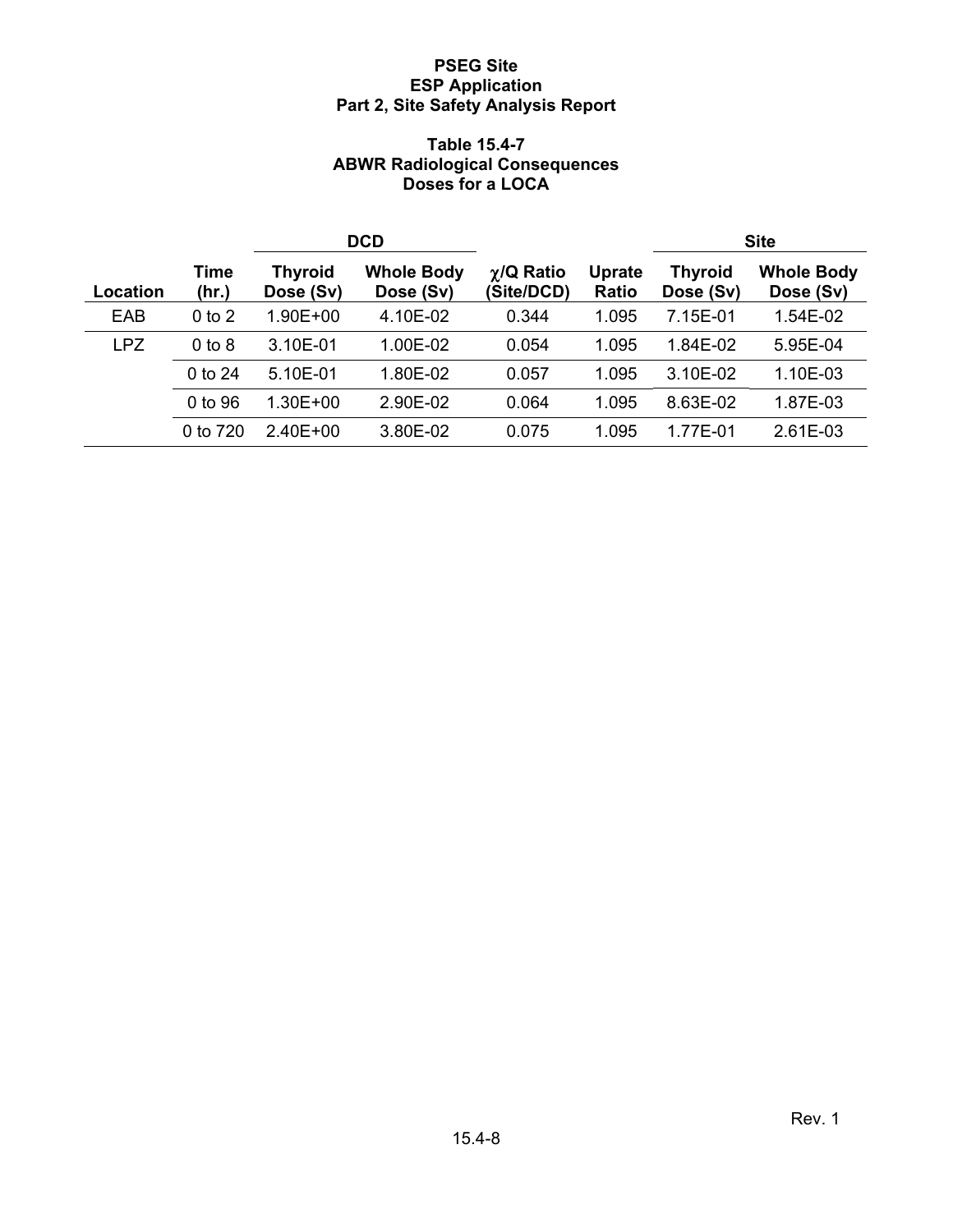### **Table 15.4-8 ABWR Radiological Consequences Doses for a Main Steamline Break**

|        | <b>DCD</b>                  |                                |                                 | <b>Site</b>                 |                                |  |
|--------|-----------------------------|--------------------------------|---------------------------------|-----------------------------|--------------------------------|--|
|        | <b>Thyroid Dose</b><br>(Sv) | <b>Whole Body</b><br>Dose (Sv) | $\gamma$ /Q Ratio<br>(Site/DCD) | <b>Thyroid Dose</b><br>(Sv) | <b>Whole Body</b><br>Dose (Sv) |  |
| Case 1 | 2.60E-02                    | 6.20E-04                       | 0.344                           | 8.94E-03                    | 2.13E-04                       |  |
| Case 2 | 5.10E-01                    | 1.30E-02                       | 0.344                           | 1.75E-01                    | 4.47E-03                       |  |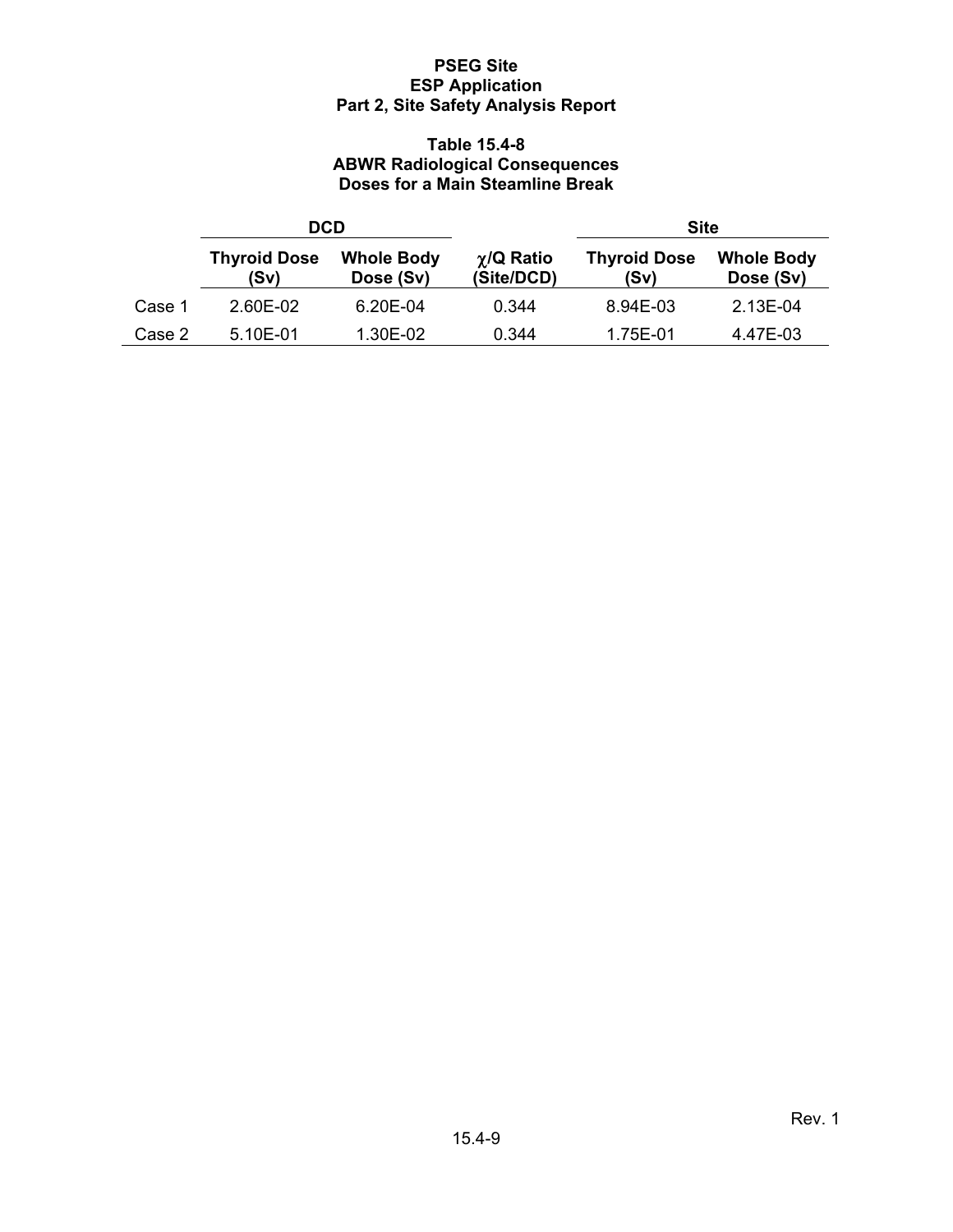### **Table 15.4-9 AP1000 Radiological Consequences Atmospheric Dispersion Factors**

| <b>Accident</b>        | Location   | Time (hr.) | DCD $\chi$ /Q<br>(s/m <sup>3</sup> ) | Site $\chi/Q$<br>(s/m <sup>3</sup> ) | $\chi$ /Q Ratio<br>(Site/DCD) |
|------------------------|------------|------------|--------------------------------------|--------------------------------------|-------------------------------|
| <b>LOCA</b>            | EAB        | $0$ to $2$ | 5.10E-04                             | 4.71E-04                             | 0.924                         |
|                        | <b>LPZ</b> | $0$ to $8$ | 2.20E-04                             | 8.47E-06                             | 0.039                         |
|                        |            | 8 to 24    | 1.60E-04                             | 5.50E-06                             | 0.034                         |
|                        |            | 24 to 96   | 1.00E-04                             | 2.15E-06                             | 0.022                         |
|                        |            | 96 to 720  | 8.00E-05                             | 5.60E-07                             | 0.007                         |
| <b>Other Accidents</b> | EAB        | $0$ to $2$ | 8.00E-04                             | 4.71E-04                             | 0.589                         |
|                        | <b>LPZ</b> | $0$ to $8$ | 5.00E-04                             | 8.47E-06                             | 0.017                         |
|                        |            | 8 to 24    | 3.00E-04                             | 5.50E-06                             | 0.018                         |
|                        |            | 24 to 96   | 1.50E-04                             | 2.15E-06                             | 0.014                         |
|                        |            | 96 to 720  | 8.00E-05                             | 5.60E-07                             | 0.007                         |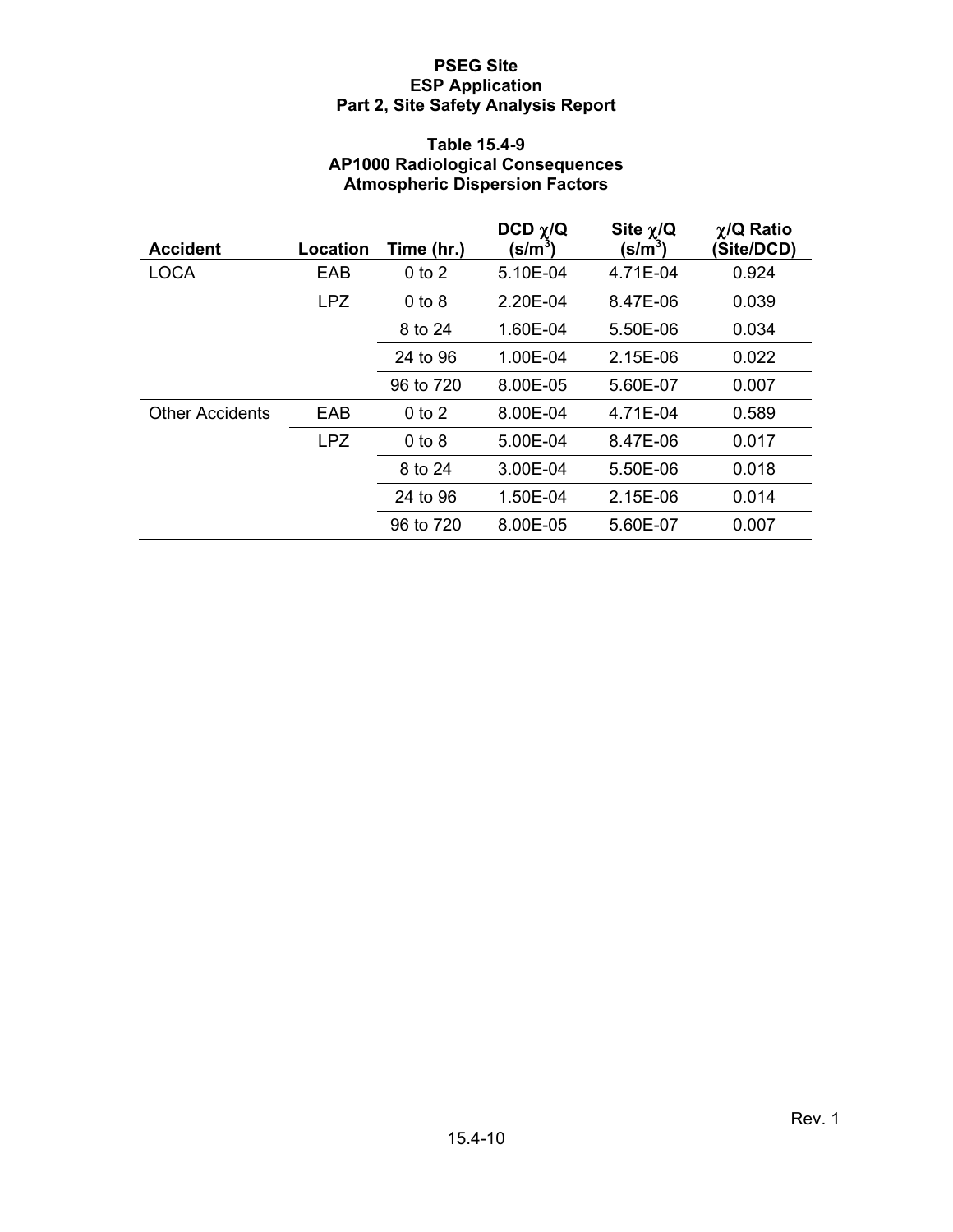### **Table 15.4-10 AP1000 Radiological Consequences Dose Summary**

|                                                                                      |            | Site Dose (rem TEDE) |       |
|--------------------------------------------------------------------------------------|------------|----------------------|-------|
| <b>Subcategory</b>                                                                   | <b>EAB</b> | <b>LPZ</b>           | Limit |
| Steam System Piping Failure -<br>Pre-Existing Iodine Spike                           | 0.59       | 0.01                 | 25    |
| Steam System Piping Failure -<br><b>Accident-Initiated Iodine Spike</b>              | 0.65       | 0.03                 | 2.5   |
| Reactor Coolant Pump Shaft Seizure -<br>No Feedwater                                 | 0.47       | 0.01                 | 2.5   |
| Reactor Coolant Pump Shaft Seizure -<br><b>Feedwater Available</b>                   | 0.35       | 0.01                 | 2.5   |
| Spectrum of Rod Cluster Control<br><b>Assembly Ejection Accidents</b>                | 2.12       | 0.09                 | 6.3   |
| <b>Failure of Small Lines Carrying</b><br><b>Primary Coolant Outside Containment</b> | 1.24       | 0.02                 | 2.5   |
| Steam Generator Tube Rupture -<br>Pre-Existing Iodine Spike                          | 1.30       | 0.02                 | 25    |
| Steam Generator Tube Rupture -<br><b>Accident-Initiated Iodine Spike</b>             | 0.65       | 0.01                 | 2.5   |
| <b>LOCA</b>                                                                          | 22.44      | 0.88                 | 25    |
| <b>Fuel Handling Accident</b>                                                        | 3.06       | 0.06                 | 6.3   |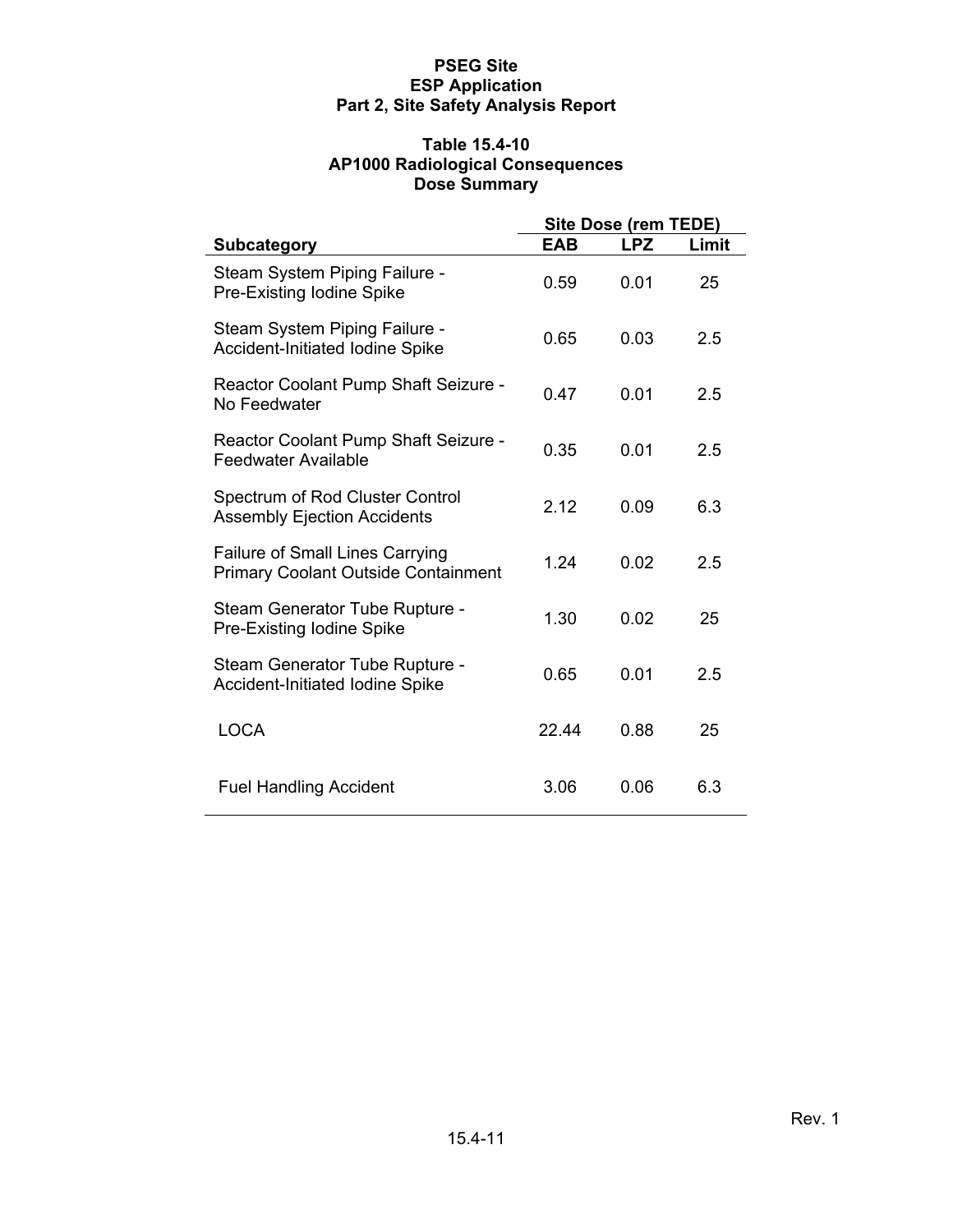#### **Table 15.4-11 AP1000 Radiological Consequences Doses for a Steam System Piping Failure**

# **Doses for Steam System Piping Failure with Pre-Existing Iodine Spike**

|            | <b>DCD Dose (rem TEDE)</b> |              | $\chi$ /Q Ratio | Site Dose (rem TEDE) |              |  |
|------------|----------------------------|--------------|-----------------|----------------------|--------------|--|
| Time (hr.) | <b>EAB</b>                 | <b>LPZ</b>   | (Site/DCD)      | EAB                  | <b>LPZ</b>   |  |
| $0$ to $2$ | $1.00E + 00$               |              | 0.589           | 5.89E-01             |              |  |
| $0$ to $8$ |                            | 5.81E-01     | 0.017           |                      | 9.84E-03     |  |
| 8 to 24    |                            | 7.18E-02     | 0.018           |                      | 1.32E-03     |  |
| 24 to 96   |                            | 1.08E-01     | 0.014           |                      | 1.55E-03     |  |
| 96 to 720  |                            | $0.00E + 00$ | 0.007           |                      | $0.00E + 00$ |  |
|            |                            |              |                 |                      |              |  |
| Total      | 1.00E+00                   | 7.61E-01     |                 | 5.89E-01             | 1.27E-02     |  |
| Limit      |                            |              |                 | 25                   | 25           |  |

**Doses for Steam System Piping Failure with Accident-Initiated Iodine Spike** 

|            | <b>DCD Dose (rem TEDE)</b> |              | $\chi$ /Q Ratio | Site Dose (rem TEDE) |              |  |
|------------|----------------------------|--------------|-----------------|----------------------|--------------|--|
| Time (hr.) | <b>EAB</b>                 | LPZ.         | (Site/DCD)      | EAB                  | <b>LPZ</b>   |  |
| $0$ to $2$ | $1.10E + 00$               |              | 0.589           | 6.48E-01             |              |  |
| $0$ to $8$ |                            | 1.02E+00     | 0.017           |                      | 1.73E-02     |  |
| 8 to 24    |                            | 3.77E-01     | 0.018           |                      | 6.91E-03     |  |
| 24 to 96   |                            | 5.36E-01     | 0.014           |                      | 7.68E-03     |  |
| 96 to 720  |                            | $0.00E + 00$ | 0.007           |                      | $0.00E + 00$ |  |
|            |                            |              |                 |                      |              |  |
| Total      | $1.10E + 00$               | 1.93E+00     |                 | 6.48E-01             | 3.19E-02     |  |
| Limit      |                            |              |                 | 2.5                  | 2.5          |  |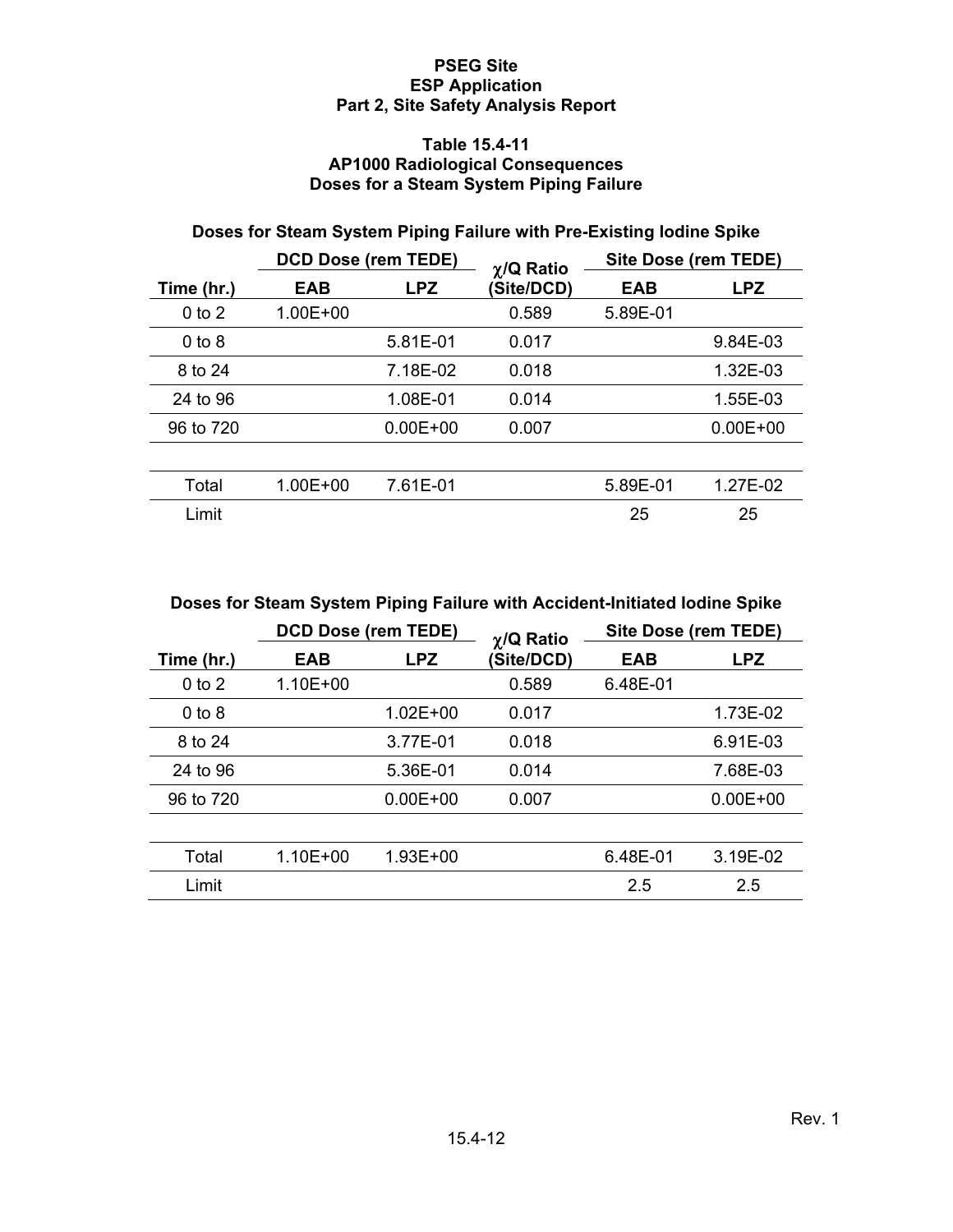#### **Table 15.4-12 AP1000 Radiological Consequences Doses for a Reactor Coolant Pump Shaft Seizure Accident**

# **Doses for Reactor Coolant Pump Shaft Seizure with No Feedwater**

|            | <b>DCD Dose (rem TEDE)</b> |              | $\gamma$ /Q Ratio |          |              |  | Site Dose (rem TEDE) |
|------------|----------------------------|--------------|-------------------|----------|--------------|--|----------------------|
| Time (hr.) | <b>EAB</b>                 | <b>LPZ</b>   | (Site/DCD)        | EAB      | <b>LPZ</b>   |  |                      |
| $0$ to $2$ | 8.00E-01                   |              | 0.589             | 4.71E-01 |              |  |                      |
| $0$ to $8$ |                            | 3.89E-01     | 0.017             |          | 6.59E-03     |  |                      |
| 8 to 24    |                            | $0.00E + 00$ | 0.018             |          | $0.00E + 00$ |  |                      |
| 24 to 96   |                            | $0.00E + 00$ | 0.014             |          | $0.00E + 00$ |  |                      |
| 96 to 720  |                            | $0.00E + 00$ | 0.007             |          | $0.00E + 00$ |  |                      |
|            |                            |              |                   |          |              |  |                      |
| Total      | 8.00E-01                   | 3.89E-01     |                   | 4.71E-01 | 6.59E-03     |  |                      |
| Limit      |                            |              |                   | 2.5      | 2.5          |  |                      |

|  |  |  | Doses for Reactor Coolant Pump Shaft Seizure with Feedwater Available |  |
|--|--|--|-----------------------------------------------------------------------|--|
|  |  |  |                                                                       |  |

|            | <b>DCD Dose (rem TEDE)</b> |              | $\chi$ /Q Ratio | Site Dose (rem TEDE) |              |  |
|------------|----------------------------|--------------|-----------------|----------------------|--------------|--|
| Time (hr.) | EAB                        | <b>LPZ</b>   | (Site/DCD)      | EAB                  | <b>LPZ</b>   |  |
| $0$ to $2$ | 6.00E-01                   |              | 0.589           | 3.53E-01             |              |  |
| $0$ to $8$ |                            | 7.94E-01     | 0.017           |                      | 1.35E-02     |  |
| 8 to 24    |                            | $0.00E + 00$ | 0.018           |                      | $0.00E + 00$ |  |
| 24 to 96   |                            | $0.00E + 00$ | 0.014           |                      | $0.00E + 00$ |  |
| 96 to 720  |                            | $0.00E + 00$ | 0.007           |                      | $0.00E + 00$ |  |
|            |                            |              |                 |                      |              |  |
| Total      | 6.00E-01                   | 7.94E-01     |                 | 3.53E-01             | 1.35E-02     |  |
| Limit      |                            |              |                 | 2.5                  | 2.5          |  |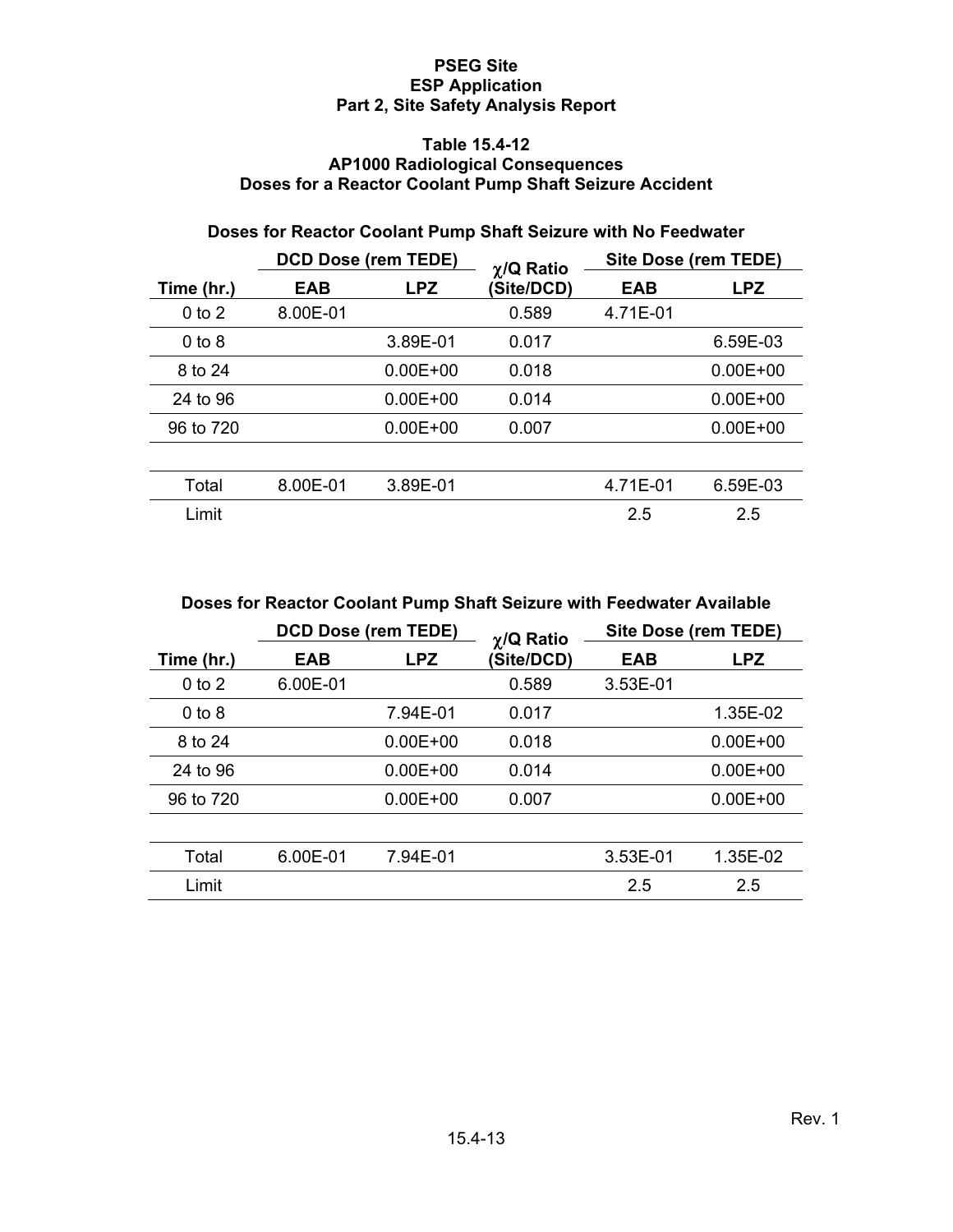### **Table 15.4-13 AP1000 Radiological Consequences Doses for Spectrum of Rod Cluster Control Assembly Ejection Accidents**

|            | <b>DCD Dose (rem TEDE)</b> |            | $\chi$ /Q Ratio | Site Dose (rem TEDE) |          |
|------------|----------------------------|------------|-----------------|----------------------|----------|
| Time (hr.) | <b>EAB</b>                 | <b>LPZ</b> | (Site/DCD)      | EAB                  | LPZ.     |
| $0$ to $2$ | $3.60E + 00$               |            | 0.589           | $2.12E + 00$         |          |
| $0$ to $8$ |                            | 4.58E+00   | 0.017           |                      | 7.76E-02 |
| 8 to 24    |                            | 7.84E-01   | 0.018           |                      | 1.44E-02 |
| 24 to 96   |                            | 6.32E-02   | 0.014           |                      | 9.06E-04 |
| 96 to 720  |                            | 2.06E-02   | 0.007           |                      | 1.44E-04 |
|            |                            |            |                 |                      |          |
| Total      | $3.60E + 00$               | $5.45E+00$ |                 | $2.12E + 00$         | 9.30E-02 |
| Limit      |                            |            |                 | 6.3                  | 6.3      |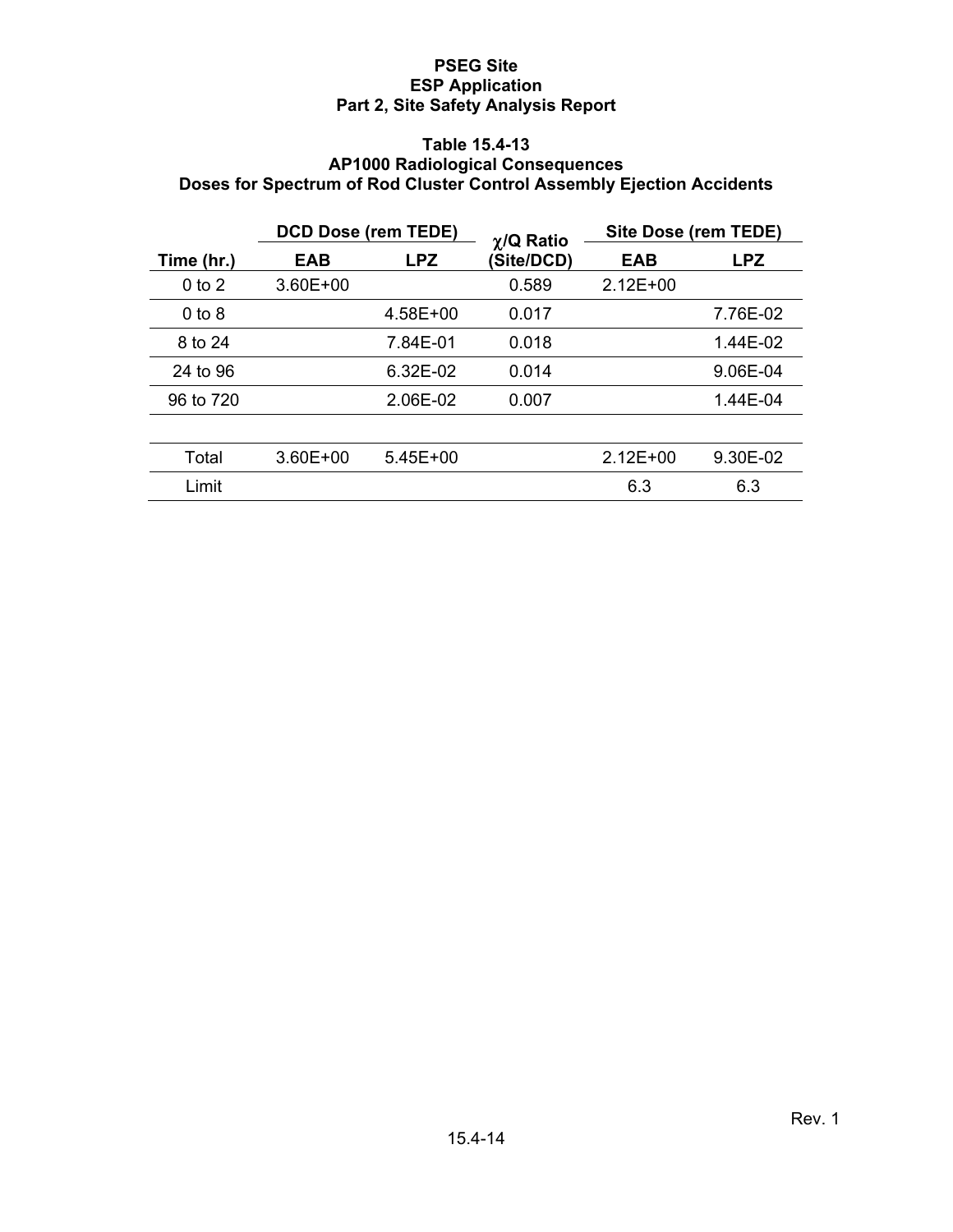#### **Table 15.4-14 AP1000 Radiological Consequences Doses for Failure of Small Lines Carrying Primary Coolant Outside Containment**

|            | <b>DCD Dose (rem TEDE)</b> |              | $\chi$ /Q Ratio |              |              | Site Dose (rem TEDE) |  |
|------------|----------------------------|--------------|-----------------|--------------|--------------|----------------------|--|
| Time (hr.) | <b>EAB</b>                 | <b>LPZ</b>   | (Site/DCD)      | EAB          | <b>LPZ</b>   |                      |  |
| $0$ to $2$ | $2.10E + 00$               |              | 0.589           | $1.24E + 00$ |              |                      |  |
| $0$ to $8$ |                            | $1.02E + 00$ | 0.017           |              | 1.73E-02     |                      |  |
| 8 to 24    |                            | $0.00E + 00$ | 0.018           |              | $0.00E + 00$ |                      |  |
| 24 to 96   |                            | $0.00E + 00$ | 0.014           |              | $0.00E + 00$ |                      |  |
| 96 to 720  |                            | $0.00E + 00$ | 0.007           |              | $0.00E + 00$ |                      |  |
|            |                            |              |                 |              |              |                      |  |
| Total      | $2.10E + 00$               | $1.02E + 00$ |                 | 1.24E+00     | 1.73E-02     |                      |  |
| Limit      |                            |              |                 | 2.5          | 2.5          |                      |  |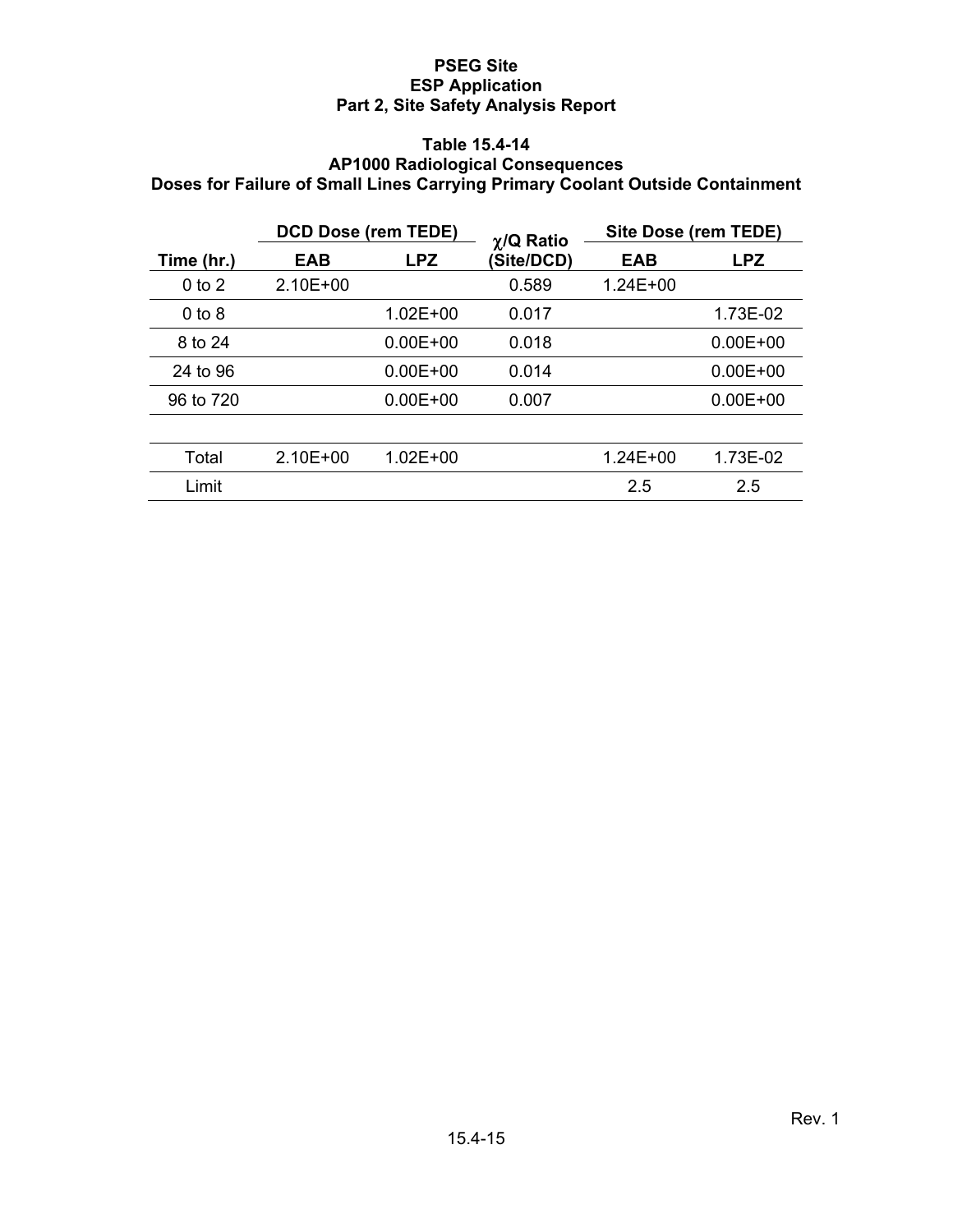#### **Table 15.4-15 AP1000 Radiological Consequences Doses for Steam Generator Tube Rupture**

# **Doses for Steam Generator Tube Rupture with Pre-Existing Iodine Spike**

|            | <b>DCD Dose (rem TEDE)</b> |              | $\gamma$ /Q Ratio |              |              | Site Dose (rem TEDE) |  |  |
|------------|----------------------------|--------------|-------------------|--------------|--------------|----------------------|--|--|
| Time (hr.) | <b>EAB</b>                 | <b>LPZ</b>   | (Site/DCD)        | EAB          | <b>LPZ</b>   |                      |  |  |
| $0$ to $2$ | $2.20E + 00$               |              | 0.589             | $1.30E + 00$ |              |                      |  |  |
| $0$ to $8$ |                            | 1.16E+00     | 0.017             |              | 1.97E-02     |                      |  |  |
| 8 to 24    |                            | 7.24E-02     | 0.018             |              | 1.33E-03     |                      |  |  |
| 24 to 96   |                            | $0.00E + 00$ | 0.014             |              | $0.00E + 00$ |                      |  |  |
| 96 to 720  |                            | $0.00E + 00$ | 0.007             |              | $0.00E + 00$ |                      |  |  |
|            |                            |              |                   |              |              |                      |  |  |
| Total      | $2.20E + 00$               | $1.23E + 00$ |                   | 1.30E+00     | 2.10E-02     |                      |  |  |
| Limit      |                            |              |                   | 25           | 25           |                      |  |  |

## **Doses for Steam Generator Tube Rupture with Accident-Initiated Iodine Spike**

|            | <b>DCD Dose (rem TEDE)</b> |              | $\chi$ /Q Ratio | Site Dose (rem TEDE) |              |
|------------|----------------------------|--------------|-----------------|----------------------|--------------|
| Time (hr.) | EAB                        | <b>LPZ</b>   | (Site/DCD)      | EAB                  | <b>LPZ</b>   |
| $0$ to $2$ | $1.10E + 00$               |              | 0.589           | 6.48E-01             |              |
| $0$ to $8$ |                            | 6.27E-01     | 0.017           |                      | 1.06E-02     |
| 8 to 24    |                            | 1.69E-01     | 0.018           |                      | 3.10E-03     |
| 24 to 96   |                            | $0.00E + 00$ | 0.014           |                      | $0.00E + 00$ |
| 96 to 720  |                            | $0.00E + 00$ | 0.007           |                      | $0.00E + 00$ |
|            |                            |              |                 |                      |              |
| Total      | 1.10E+00                   | 7.96E-01     |                 | 6.48E-01             | 1.37E-02     |
| Limit      |                            |              |                 | 2.5                  | 2.5          |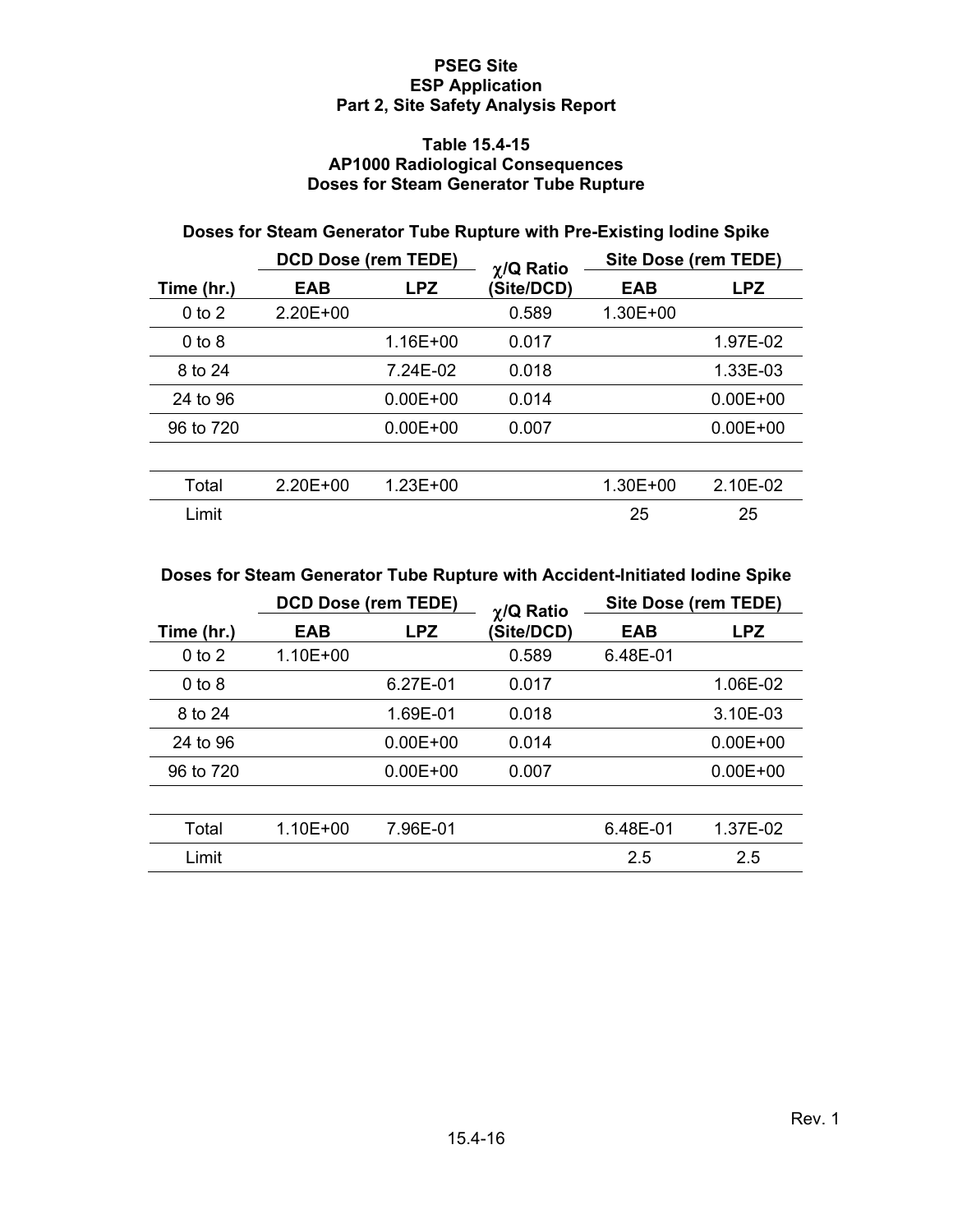### **Table 15.4-16 AP1000 Radiological Consequences Doses for LOCA**

|            | <b>DCD Dose (rem TEDE)</b> |              | $\chi$ /Q Ratio | Site Dose (rem TEDE) |            |
|------------|----------------------------|--------------|-----------------|----------------------|------------|
| Time (hr.) | EAB                        | <b>LPZ</b>   | (Site/DCD)      | EAB                  | <b>LPZ</b> |
| $0$ to $2$ | $2.43E + 01$               |              | 0.924           | $2.24E + 01$         |            |
| $0$ to $8$ |                            | $2.17E + 01$ | 0.039           |                      | 8.35E-01   |
| 8 to 24    |                            | 7.69E-01     | 0.034           |                      | 2.64E-02   |
| 24 to 96   |                            | 3.71E-01     | 0.022           |                      | 7.98E-03   |
| 96 to 720  |                            | 8.70E-01     | 0.007           |                      | 6.09E-03   |
|            |                            |              |                 |                      |            |
| Total      | $2.43E + 01$               | $2.37E + 01$ |                 | $2.24E + 01$         | 8.76E-01   |
| Limit      |                            |              |                 | 25                   | 25         |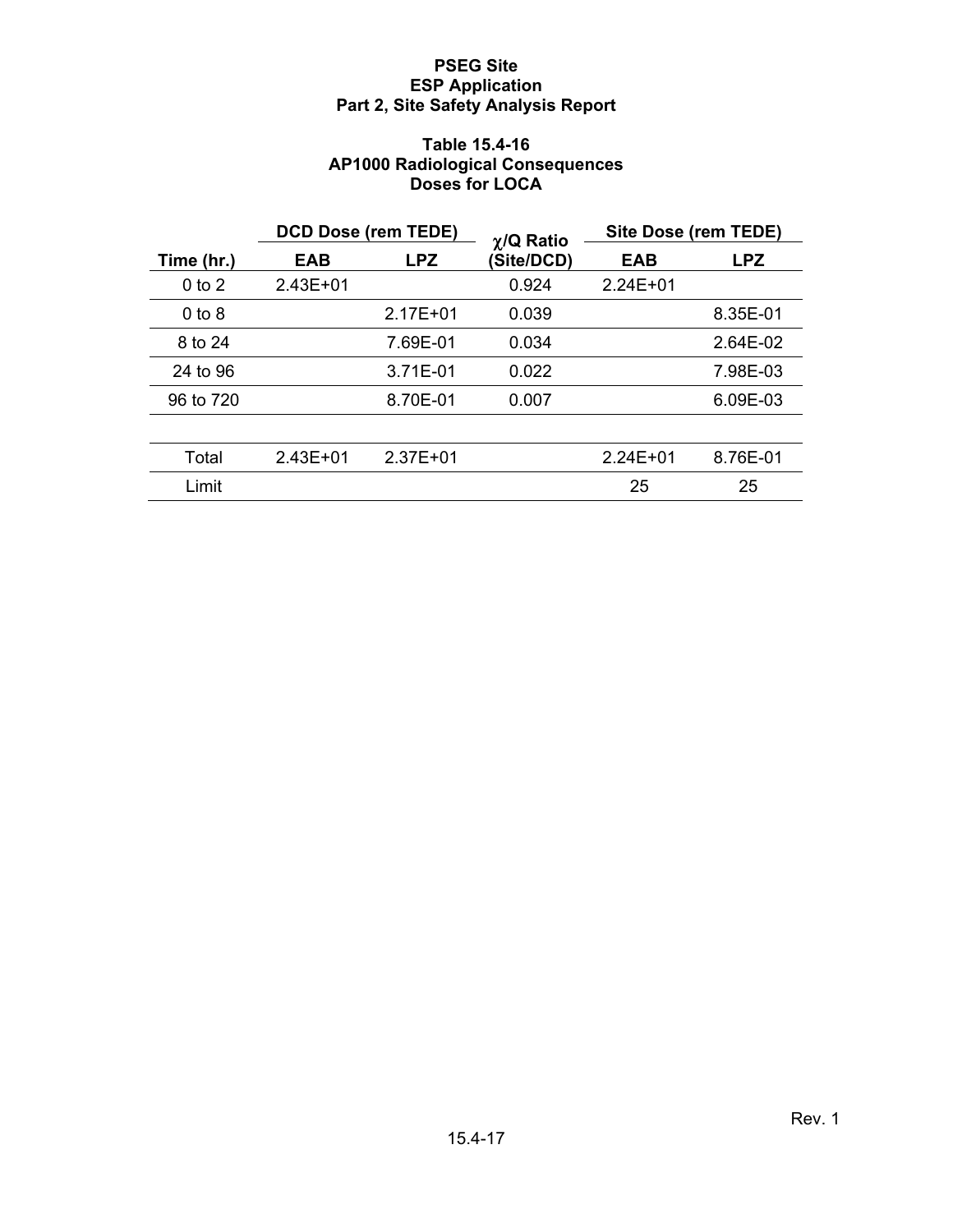### **Table 15.4-17 AP1000 Radiological Consequences Doses for a Fuel Handling Accident**

|            | <b>DCD Dose (rem TEDE)</b> |              | $\chi$ /Q Ratio | <b>Site Dose (rem TEDE)</b> |              |
|------------|----------------------------|--------------|-----------------|-----------------------------|--------------|
| Time (hr.) | <b>EAB</b>                 | <b>LPZ</b>   | (Site/DCD)      | <b>EAB</b>                  | <b>LPZ</b>   |
| $0$ to $2$ | $5.20E + 00$               |              | 0.589           | $3.06E + 00$                |              |
| $0$ to $8$ |                            | $3.44E + 00$ | 0.017           |                             | 5.83E-02     |
| 8 to 24    |                            | $0.00E + 00$ | 0.018           |                             | $0.00E + 00$ |
| 24 to 96   |                            | $0.00E + 00$ | 0.014           |                             | $0.00E + 00$ |
| 96 to 720  |                            | $0.00E + 00$ | 0.007           |                             | $0.00E + 00$ |
|            |                            |              |                 |                             |              |
| Total      | $5.20E + 00$               | $3.44E + 00$ |                 | $3.06E + 00$                | 5.83E-02     |
| Limit      |                            |              |                 | 25                          | 25           |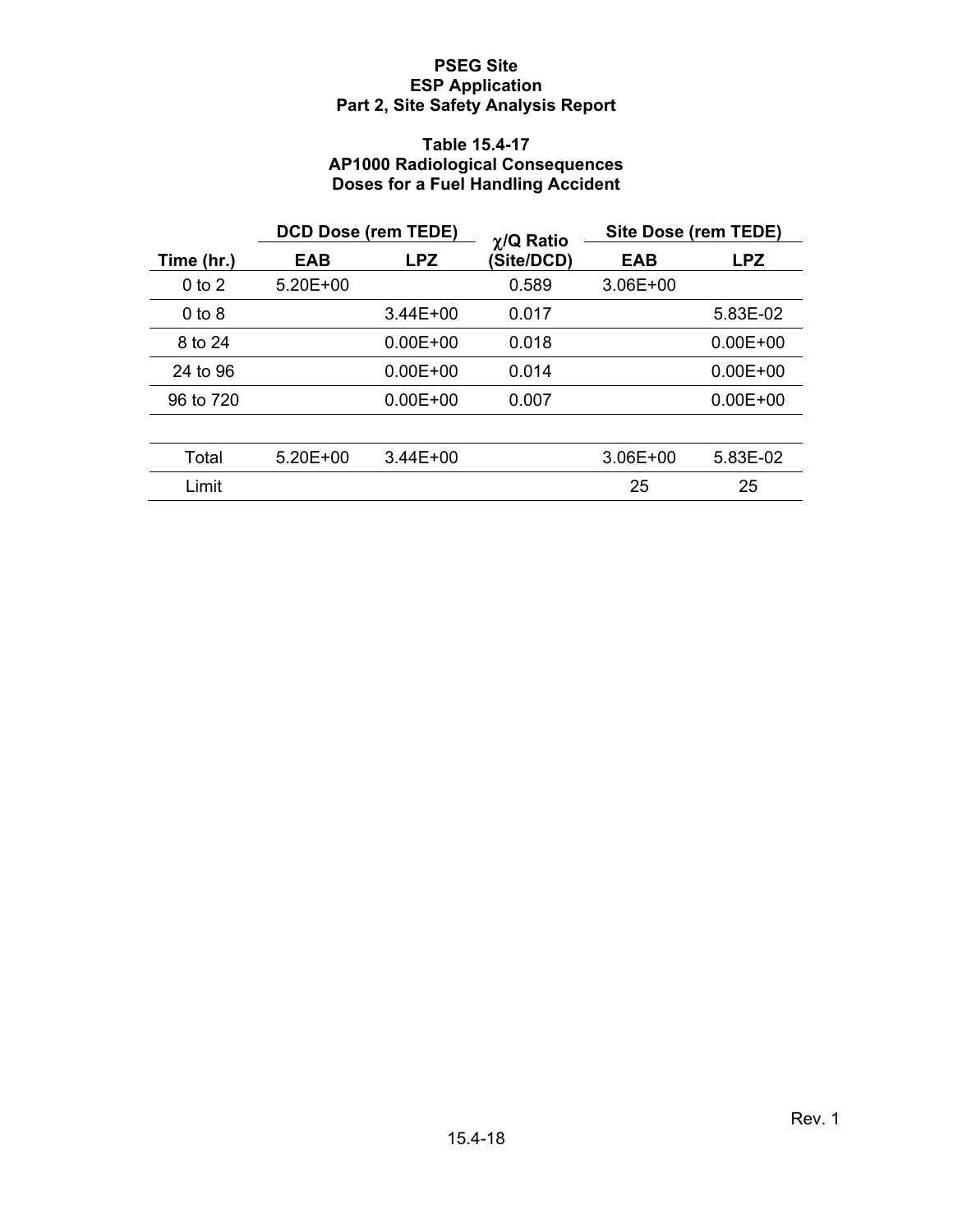## **Table 15.4-18 U.S. EPR Radiological Consequences Atmospheric Dispersion Factors**

| Location   | Time (hr.) | DCD $\chi$ /Q<br>$(\mathsf{s/m}^3)$ | Site $\chi/\mathbf{Q}$<br>$(s/m^3)$ | $\chi$ /Q Ratio<br>(Site/DCD) |
|------------|------------|-------------------------------------|-------------------------------------|-------------------------------|
| EAB        | $0$ to $2$ | 1.00E-03                            | 4.71E-04                            | 0.471                         |
| <b>LPZ</b> | $0$ to $8$ | 1.35E-04                            | 8.47E-06                            | 0.063                         |
|            | 8 to 24    | 1.00E-04                            | 5.50E-06                            | 0.055                         |
|            | 24 to 96   | 5.40E-05                            | 2.15E-06                            | 0.040                         |
|            | 96 to 720  | 2.20E-05                            | 5.60E-07                            | 0.025                         |